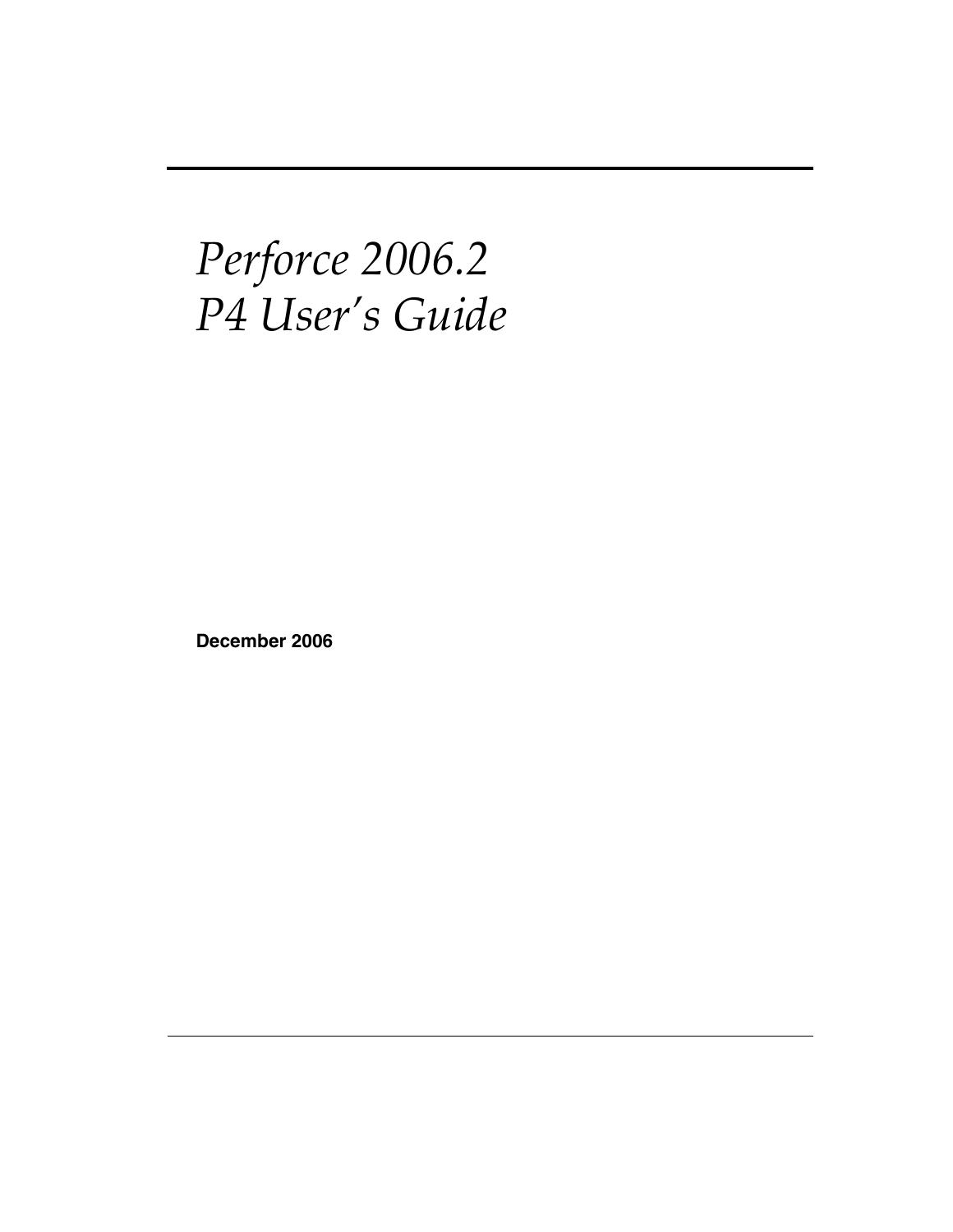This manual copyright 2005-2006 Perforce Software.

All rights reserved.

Perforce software and documentation is available from http://www.perforce.com. You can download and use Perforce programs, but you can not sell or redistribute them. You can download, print, copy, edit, and redistribute the documentation, but you can not sell it, or sell any documentation derived from it. You can not modify or attempt to reverse engineer the programs.

Perforce programs and documents are available from our Web site as is. No warranty or support is provided. Warranties and support, along with higher capacity servers, are sold by Perforce Software.

Perforce Software assumes no responsibility or liability for any errors or inaccuracies that might appear in this book.

By downloading and using our programs and documents you agree to these terms.

Perforce and Inter-File Branching are trademarks of Perforce Software. Perforce software includes software developed by the University of California, Berkeley and its contributors.

All other brands or product names are trademarks or registered trademarks of their respective companies or organizations.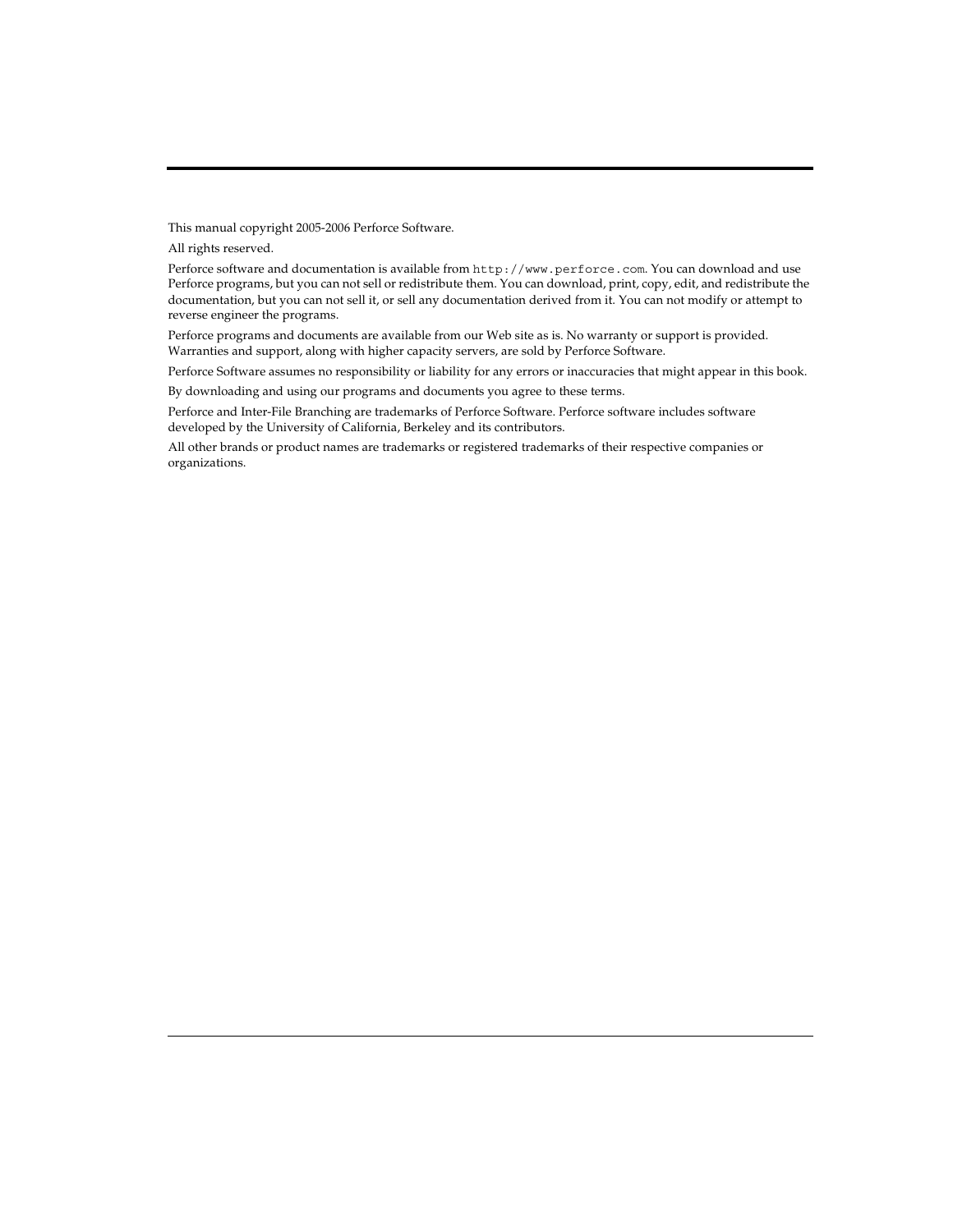# **Table of Contents**

| Preface   |                                                         |  |
|-----------|---------------------------------------------------------|--|
|           |                                                         |  |
|           |                                                         |  |
| Chapter 1 |                                                         |  |
|           |                                                         |  |
| Chapter 2 |                                                         |  |
|           |                                                         |  |
|           |                                                         |  |
|           |                                                         |  |
|           |                                                         |  |
|           |                                                         |  |
|           |                                                         |  |
|           |                                                         |  |
|           |                                                         |  |
|           |                                                         |  |
|           |                                                         |  |
|           |                                                         |  |
|           |                                                         |  |
|           | Mapping files to different locations in the workspace26 |  |
|           |                                                         |  |
|           |                                                         |  |
|           | Mapping Windows workspaces across multiple drives28     |  |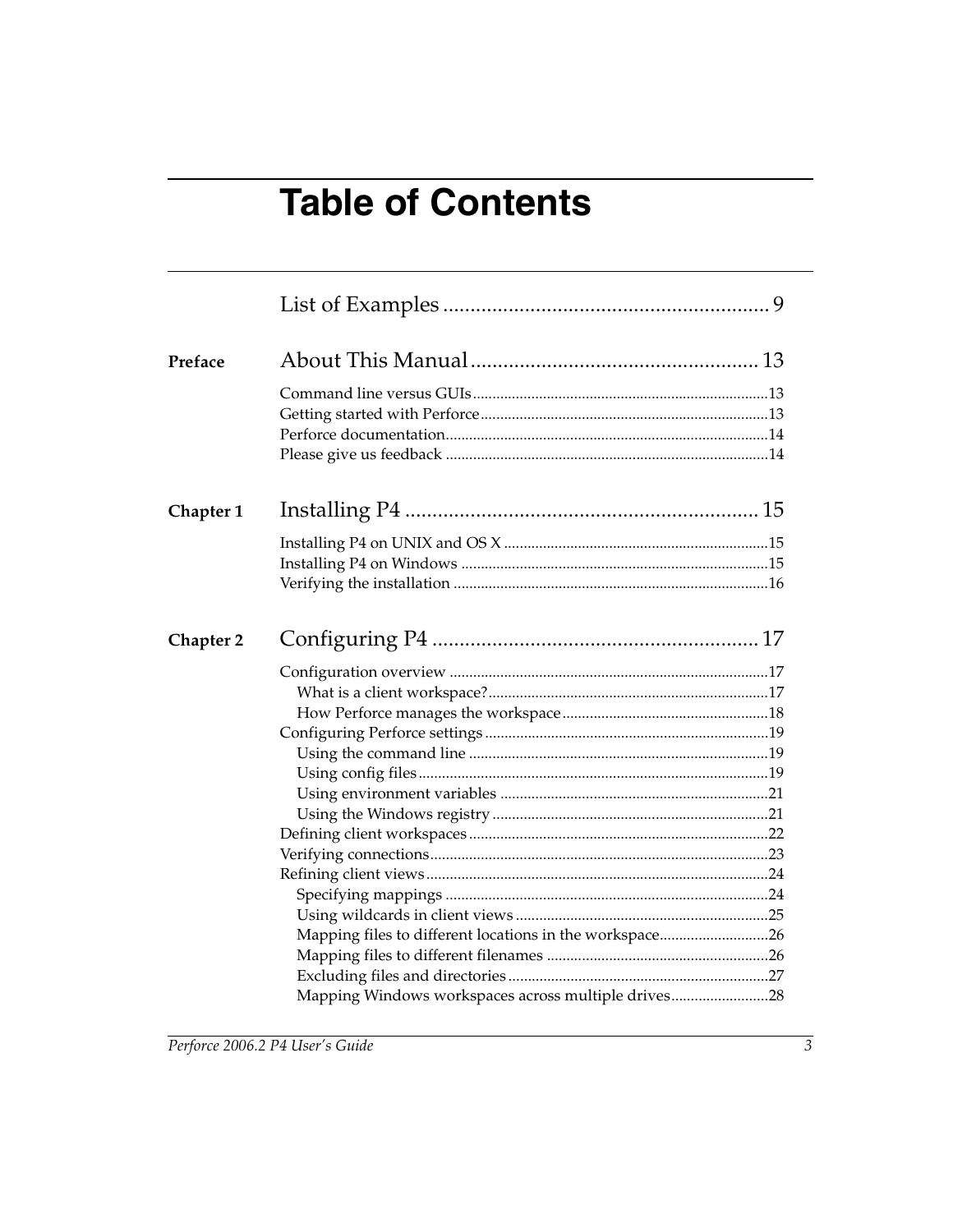| Chapter 3 |  |
|-----------|--|
|           |  |
|           |  |
|           |  |
|           |  |
|           |  |
|           |  |
|           |  |
|           |  |
| Chapter 4 |  |
|           |  |
|           |  |
|           |  |
|           |  |
|           |  |
|           |  |
|           |  |
|           |  |
|           |  |
|           |  |
|           |  |
|           |  |
|           |  |
|           |  |
|           |  |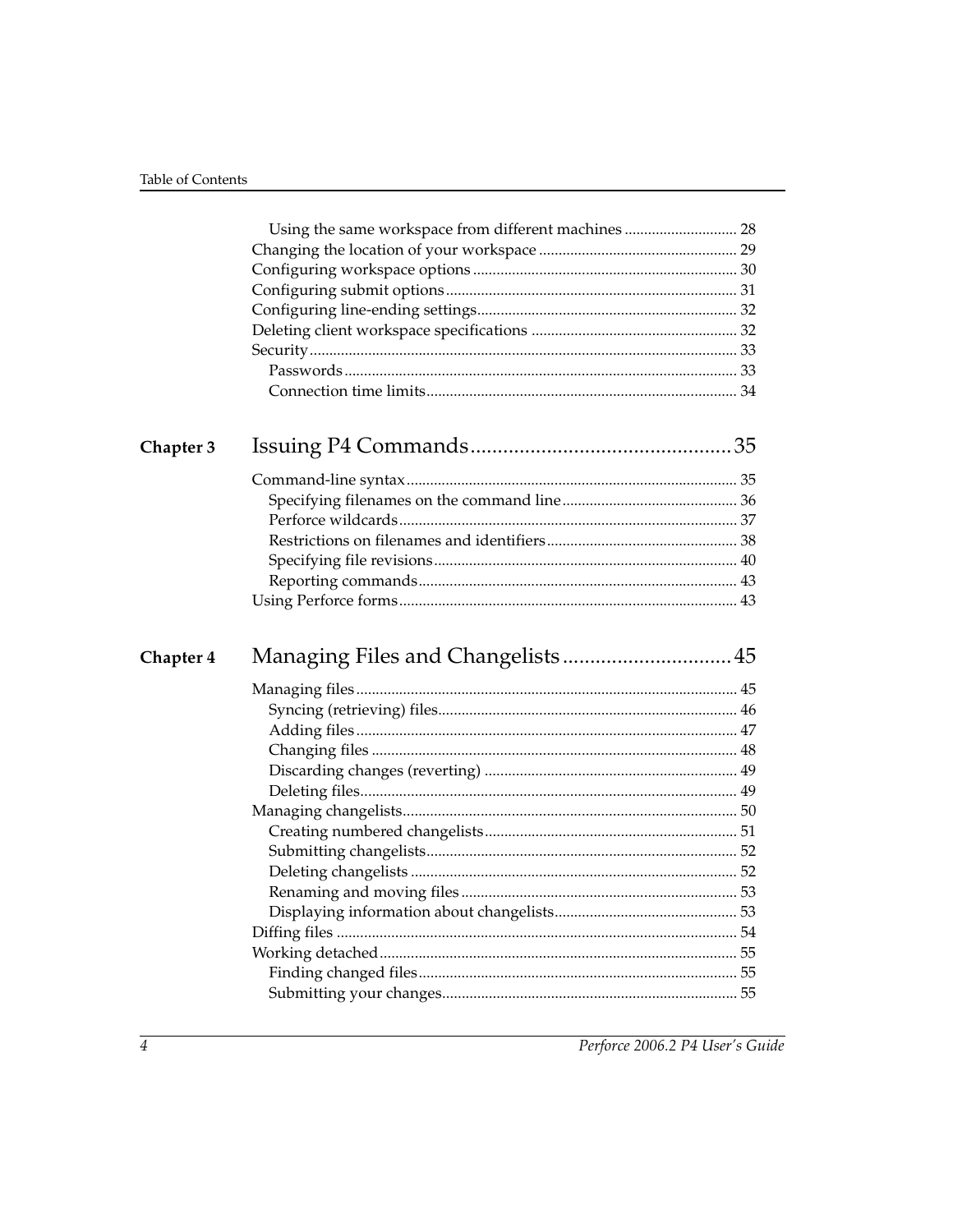| Chapter 5 |  |
|-----------|--|
|           |  |
|           |  |
|           |  |
|           |  |
|           |  |
|           |  |
|           |  |
|           |  |
|           |  |
|           |  |
|           |  |
|           |  |
|           |  |
| Chapter 6 |  |
|           |  |
|           |  |
|           |  |
|           |  |
|           |  |
|           |  |
|           |  |
|           |  |
|           |  |
|           |  |
|           |  |
|           |  |
|           |  |
|           |  |
|           |  |
|           |  |
|           |  |
|           |  |
|           |  |
|           |  |
|           |  |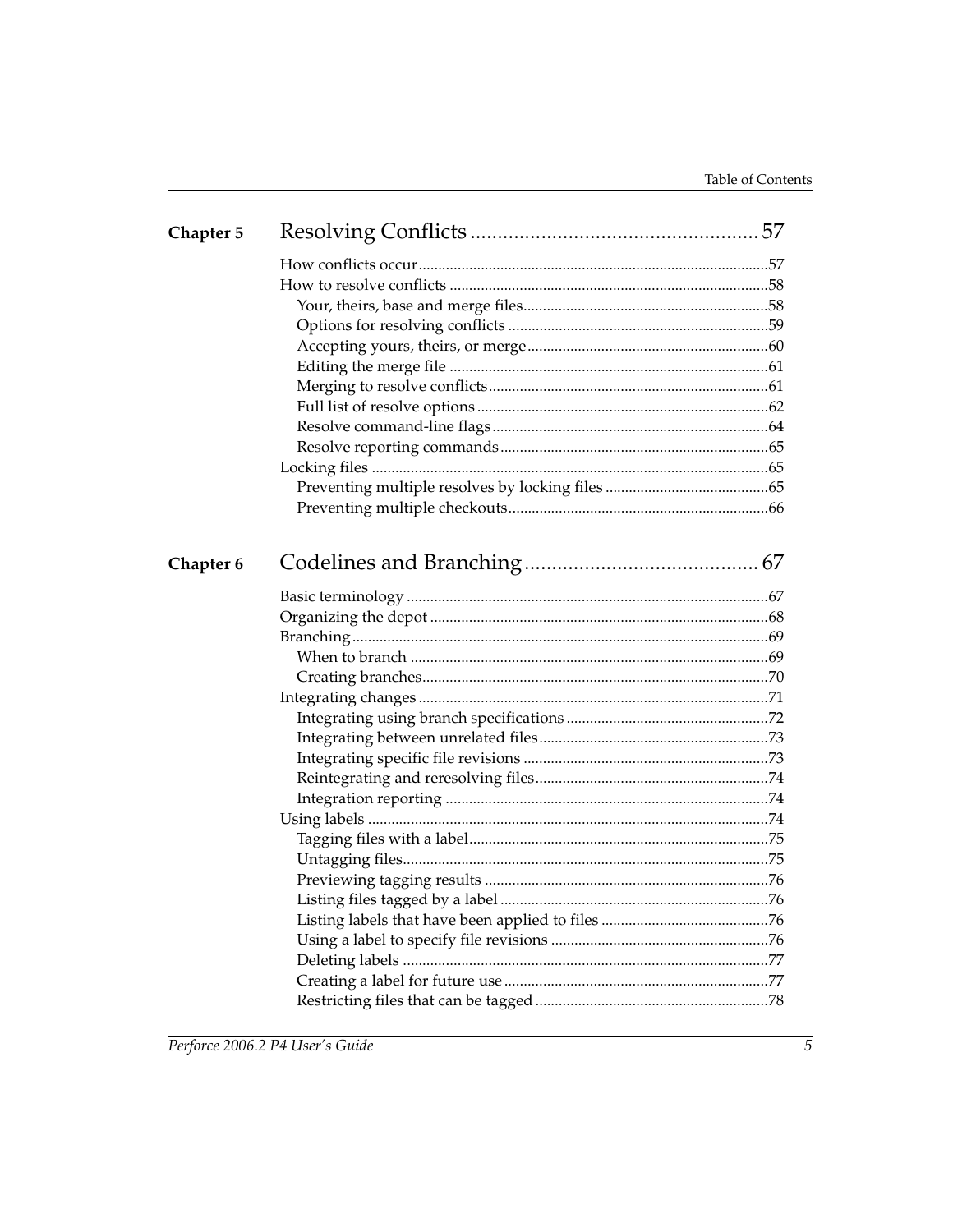|           | Using automatic labels as aliases for changelists or other revisions 79<br>Preventing inadvertent tagging and untagging of files 80 |  |
|-----------|-------------------------------------------------------------------------------------------------------------------------------------|--|
|           |                                                                                                                                     |  |
| Chapter 7 |                                                                                                                                     |  |
|           |                                                                                                                                     |  |
|           |                                                                                                                                     |  |
|           |                                                                                                                                     |  |
|           |                                                                                                                                     |  |
|           |                                                                                                                                     |  |
|           |                                                                                                                                     |  |
|           |                                                                                                                                     |  |
|           |                                                                                                                                     |  |
|           |                                                                                                                                     |  |
|           |                                                                                                                                     |  |
| Chapter 8 |                                                                                                                                     |  |
|           |                                                                                                                                     |  |
|           |                                                                                                                                     |  |
|           |                                                                                                                                     |  |
|           |                                                                                                                                     |  |
|           |                                                                                                                                     |  |
|           |                                                                                                                                     |  |
|           |                                                                                                                                     |  |
|           |                                                                                                                                     |  |
|           | Displaying annotations (details about changes to file contents) 91                                                                  |  |
|           |                                                                                                                                     |  |
|           |                                                                                                                                     |  |
|           |                                                                                                                                     |  |
|           |                                                                                                                                     |  |
|           |                                                                                                                                     |  |
|           |                                                                                                                                     |  |
|           |                                                                                                                                     |  |
|           |                                                                                                                                     |  |
|           |                                                                                                                                     |  |
|           |                                                                                                                                     |  |
|           |                                                                                                                                     |  |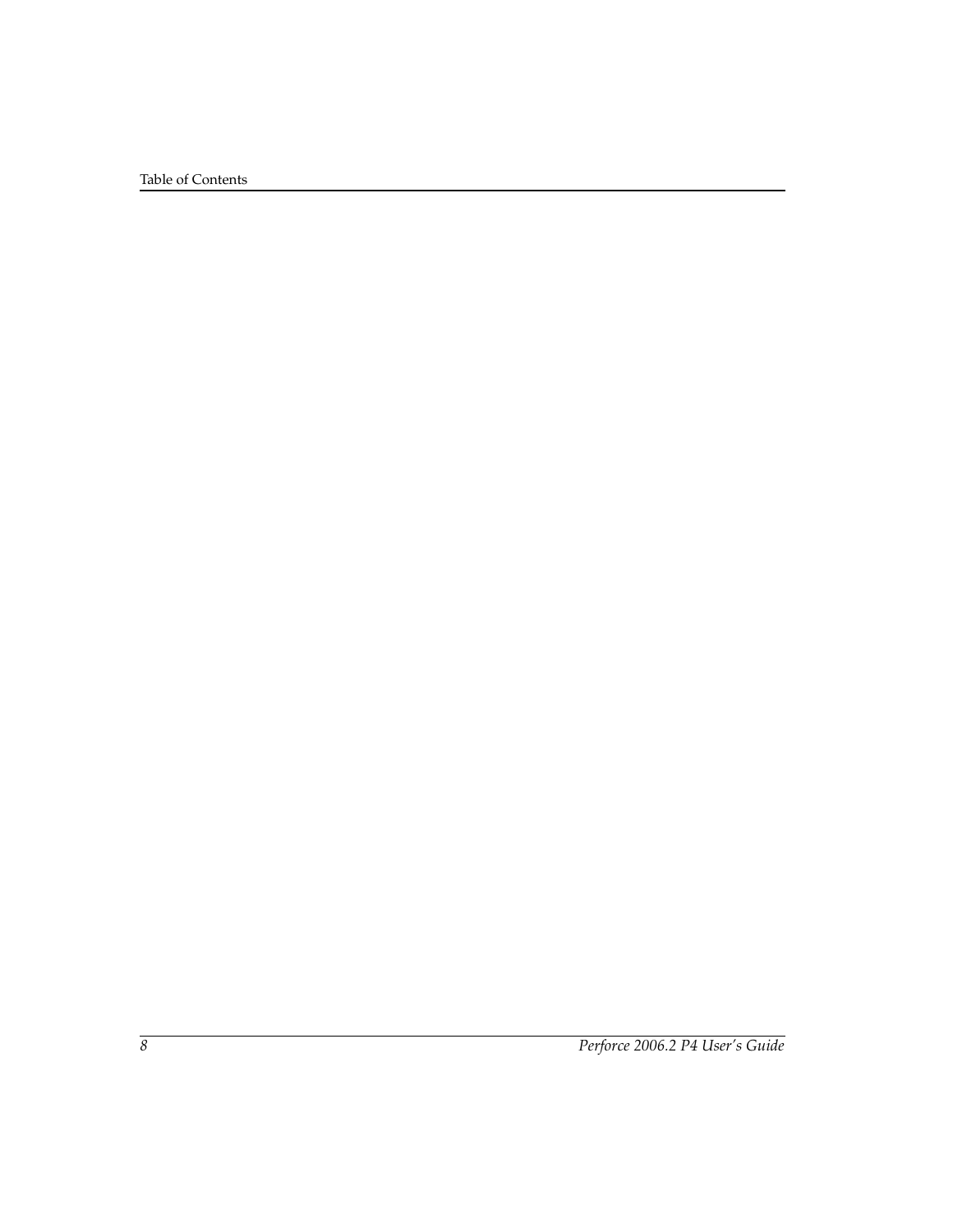# **List of Examples**

<span id="page-8-0"></span>

| Preface   |                                                                 |  |
|-----------|-----------------------------------------------------------------|--|
| Chapter 1 |                                                                 |  |
| Chapter 2 |                                                                 |  |
|           | Using config files to handle switching between two workspaces20 |  |
|           |                                                                 |  |
|           |                                                                 |  |
|           |                                                                 |  |
|           | Files with different names in the depot and client workspace 26 |  |
|           | Using views to exclude files from a client workspace 27         |  |
|           |                                                                 |  |
|           | Overlaying multiple directories in the same workspace 27        |  |
| Chapter 3 |                                                                 |  |
|           |                                                                 |  |
|           |                                                                 |  |
|           |                                                                 |  |
|           |                                                                 |  |
| Chapter 4 |                                                                 |  |
|           | Copying files from the depot to a client workspace46            |  |
|           |                                                                 |  |
|           |                                                                 |  |
|           |                                                                 |  |
|           |                                                                 |  |
|           |                                                                 |  |
|           |                                                                 |  |
|           |                                                                 |  |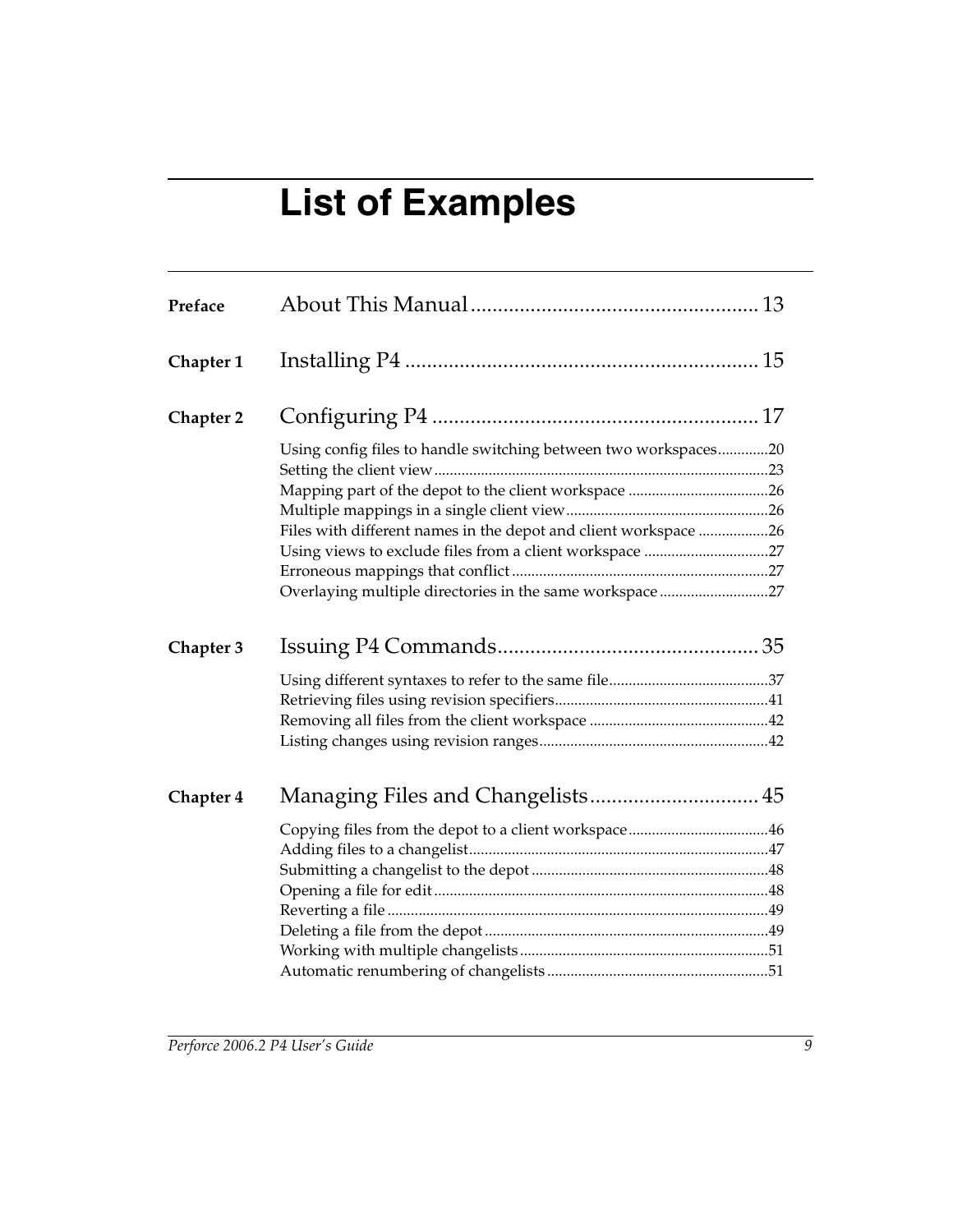| Chapter 5 |                                                                                | 57 |
|-----------|--------------------------------------------------------------------------------|----|
|           | Automatically accepting particular revisions of conflicting files  64          |    |
|           |                                                                                |    |
| Chapter 6 |                                                                                |    |
|           |                                                                                |    |
|           |                                                                                |    |
|           |                                                                                |    |
|           |                                                                                |    |
|           | Using an automatic label as an alias for a changelist number  79               |    |
|           | Referring specifically to the set of files submitted in a single changelist.79 |    |
|           | Referring to the first revision of every file over multiple changelists 80     |    |
| Chapter 7 |                                                                                |    |
|           |                                                                                |    |
|           |                                                                                |    |
|           | Finding jobs that contain any of a set of words in any field 83                |    |
|           |                                                                                |    |
|           | Excluding jobs that contain specified values in a field  83                    |    |
|           |                                                                                |    |
|           |                                                                                |    |
|           |                                                                                |    |
| Chapter 8 |                                                                                |    |
|           | Sample shell script showing parsing of p4 fstat command output 98              |    |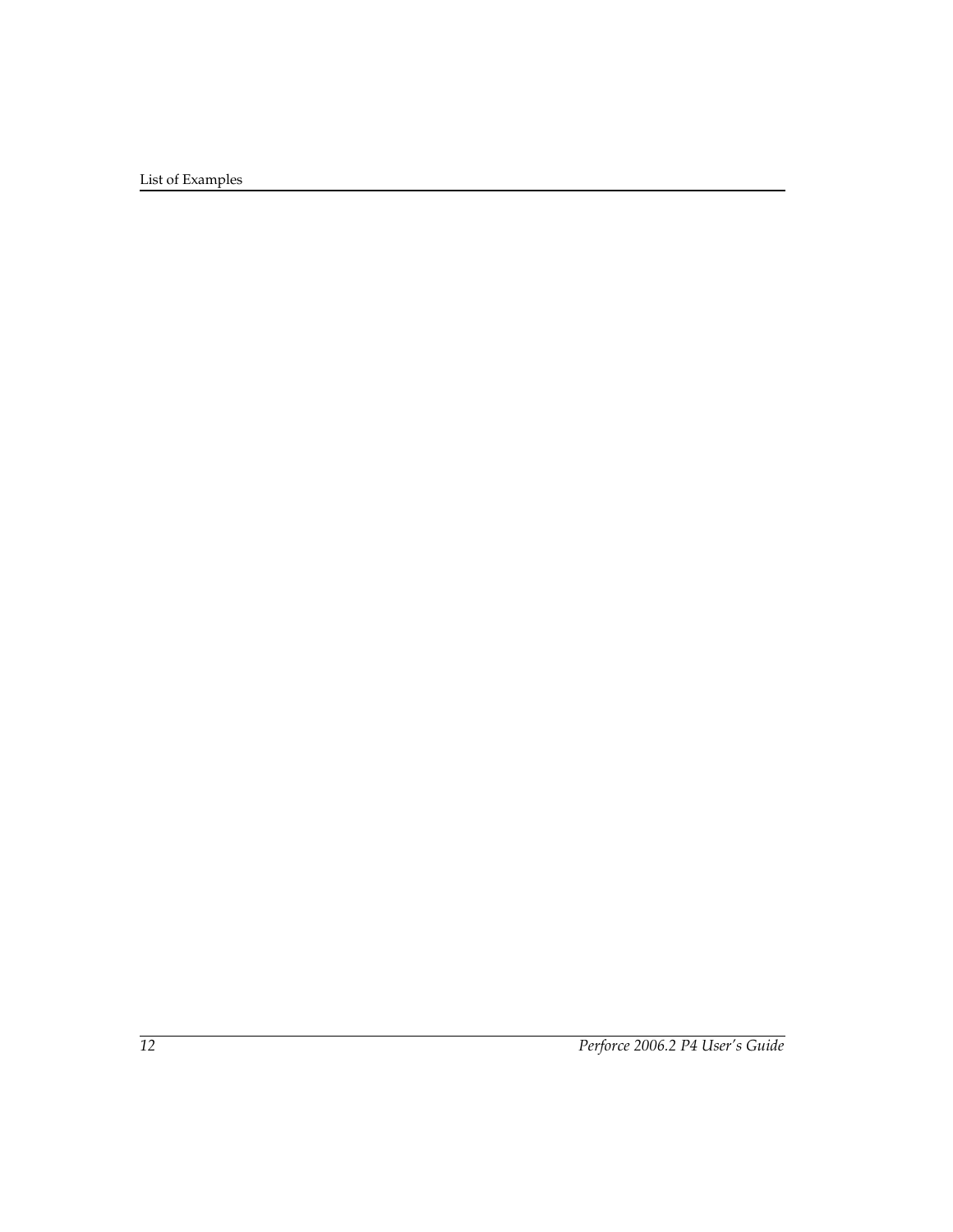# <span id="page-12-0"></span>**Preface About This Manual**

This guide tells you how to use the Perforce Command-Line Client  $(p4)$ . If you're new to SCM (software configuration management), you don't know basic Perforce concepts, or you've never used Perforce before, read *Introducing Perforce* before reading this guide. This guide assumes a good basic understanding of SCM.

# <span id="page-12-1"></span>**Command line versus GUIs**

Perforce provides many client applications that enable you to manage your files, including the Perforce Command-Line Client, GUIs such as P4V, and plug-ins. The Perforce Command-Line Client enables you to script and to perform administrative tasks that are not supported by Perforce GUIs.

## <span id="page-12-2"></span>**Getting started with Perforce**

If this is your first time working with Perforce, here's how to get started:

1. Read *Introducing Perforce* to learn the basics.

At a minimum, learn the following concepts: *[changelist](#page-99-0)*, *[depot](#page-100-0)*, *[client workspace](#page-99-1)*, *[sync](#page-105-0)*, and *[submit](#page-105-1)*. For short definitions, refer to the glossary at the back of this guide.

2. Ask your Perforce administrator for the host and port of your Perforce server.

If you intend to experiment with Perforce and don't want to risk damaging your production depot, ask the Perforce administrator to start another server for test purposes. For details about installing the Perforce server, refer to the *Perforce System Administrator's Guide*.

- 3. Use this guide to help you install the Perforce Command-Line Client and configure your client workspace, unless your system administrator has already configured your machine. See [Chapter 2, Configuring P4](#page-16-3), for details.
- 4. Learn to perform the following tasks:
	- *sync* (transfer selected files from the repository to your computer)
	- *submit* (transfer changed files from your workspace to the repository)
	- *revert* (discard changes)

See [Chapter 4, Managing Files and Changelists](#page-44-2), for details.

5. Learn to refine your client view. See ["Refining client views" on page 24](#page-23-2) for details.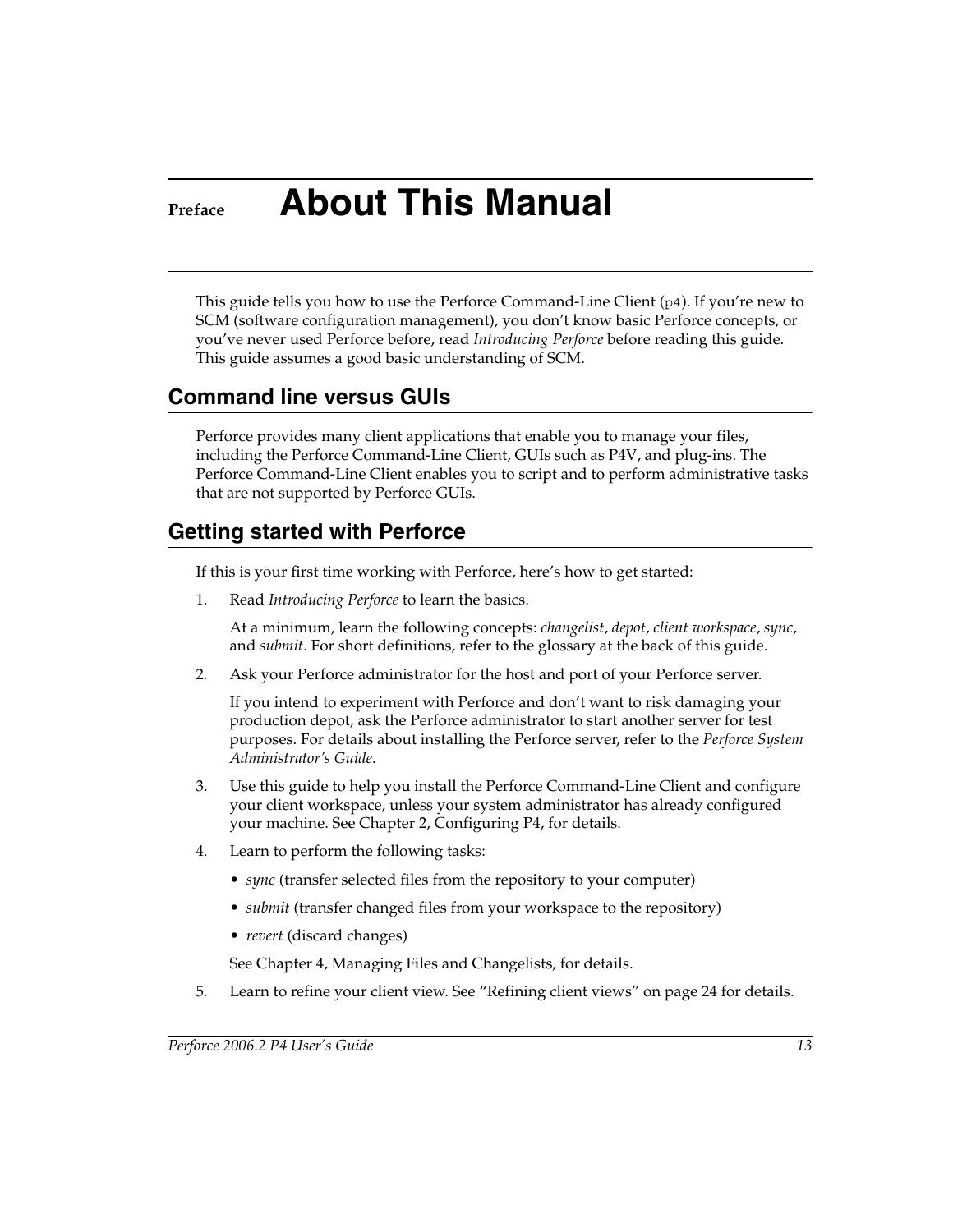These basic skills enable you to do much of your daily work. Other tasks involving code base maintenance (branching and labeling) and workflow (jobs) tend to be less frequently done. This guide includes details about performing these tasks using p4 commands.

### <span id="page-13-0"></span>**Perforce documentation**

This guide, the *Perforce Command Reference*, and the p4 help command are the primary documentation for the Perforce Command-Line Client. This guide describes the current release. For documentation for older releases, refer to the Perforce web site.

For documentation on other Perforce client programs, see our documentation web page, available from our web site at http://www.perforce.com.

| For specific information about                                                               | See this documentation                           |
|----------------------------------------------------------------------------------------------|--------------------------------------------------|
| The basics of Perforce                                                                       | Introducing Perforce                             |
| Installing and administering the Perforce server,<br>the proxy server, and security settings | Perforce System Administrator's Guide            |
| p4 command line flags and options (reference)                                                | Perforce Command Reference,<br>p4 help           |
| P4V, the cross-platform Perforce Visual Client                                               | Getting Started with P4V,<br>P4V online help     |
| P4Web, the browser-based Perforce client<br>application                                      | How to use P4Web.<br>P4Web online help           |
| P4Win, the Perforce Windows GUI                                                              | Getting Started with P4Win,<br>P4Win online help |
| Perforce plug-ins                                                                            | IDEs: Using IDE Plug-ins                         |
|                                                                                              | Others: online help from the Perforce<br>menu    |
| Developing Perforce client applications using<br>the Perforce $C/C_{++}$ API                 | $C/C++ API$ User's Guide                         |

### <span id="page-13-1"></span>**Please give us feedback**

We are interested in receiving opinions on this guide from our users. In particular, we'd like to hear from users who have never used Perforce before. Does this guide teach the topic well? Please let us know what you think; we can be reached at manual@perforce.com.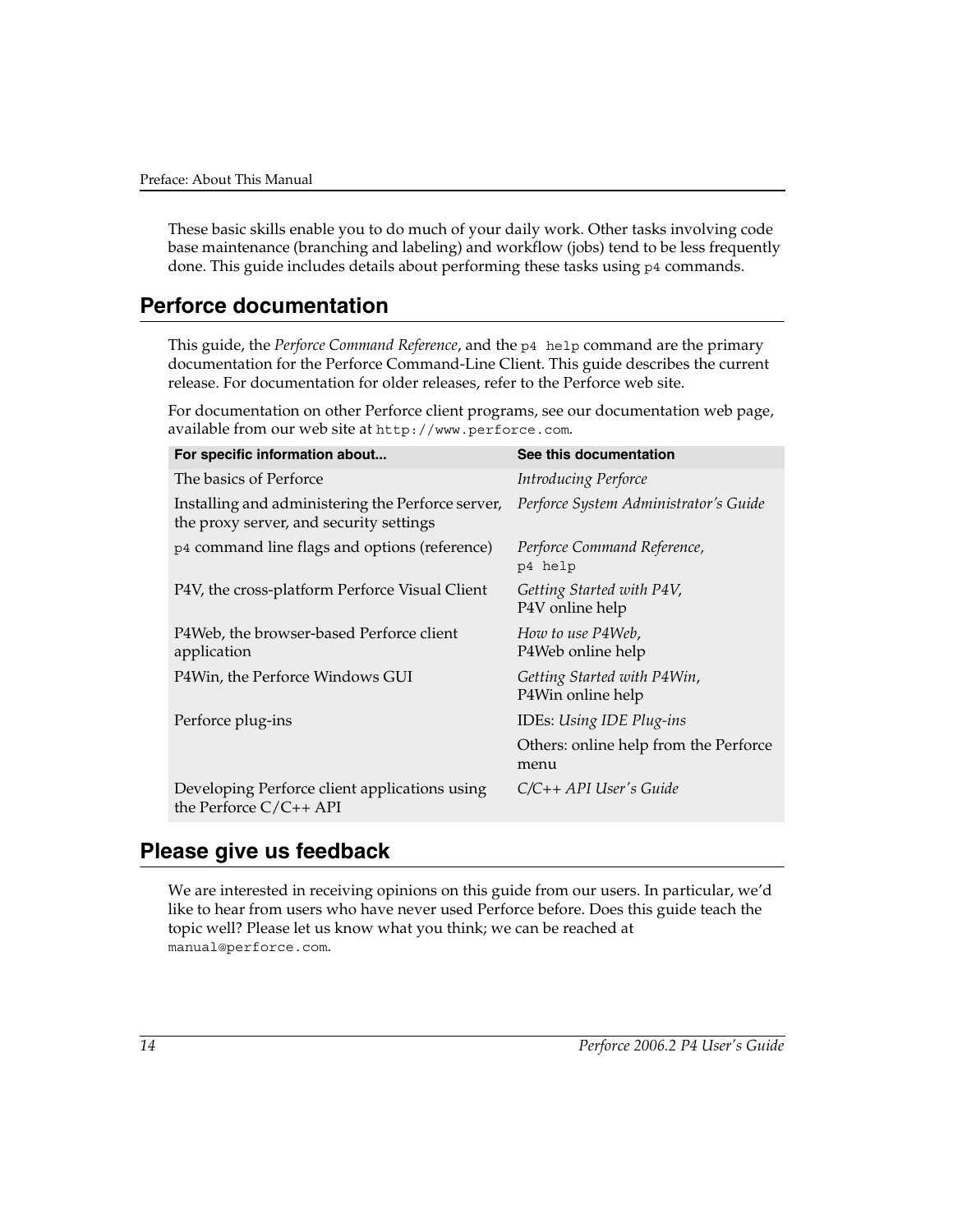# <span id="page-14-0"></span>**Chapter 1 Installing P4**

This chapter tells you how to install the Perforce Command-Line Client (p4) on a client machine. For details about installing the Perforce Server, refer to the *Perforce System Administrator's Guide*.

## <span id="page-14-1"></span>**Installing P4 on UNIX and OS X**

To install the Perforce Command-Line Client  $(p_4)$  on a UNIX or Macintosh OS X machine, perform the following steps:

1. Download the p4 executable file from the Perforce web site:

http://www.perforce.com/perforce/loadprog.html

The Perforce client programs are typically downloaded to /usr/local/bin.

- 2. Make the p4 file executable (chmod +x p4)
- 3. Configure the server port setting, client workspace name, and user name. You can specify these settings by configuring the P4PORT, P4CLIENT, and P4USER environment variables. (For details, see [Chapter 2, Configuring P4](#page-16-3).)

## <span id="page-14-2"></span>**Installing P4 on Windows**

To install the Perforce Command-Line Client  $(p_4, e_{\text{xe}})$  on Windows, download and run the Perforce Windows installer (perforce.exe) from the Downloads page of the Perforce web site:

```
http://www.perforce.com/perforce/loadprog.html
```
The Perforce installer enables you to install and uninstall the Perforce Command-Line Client and other Perforce Windows components.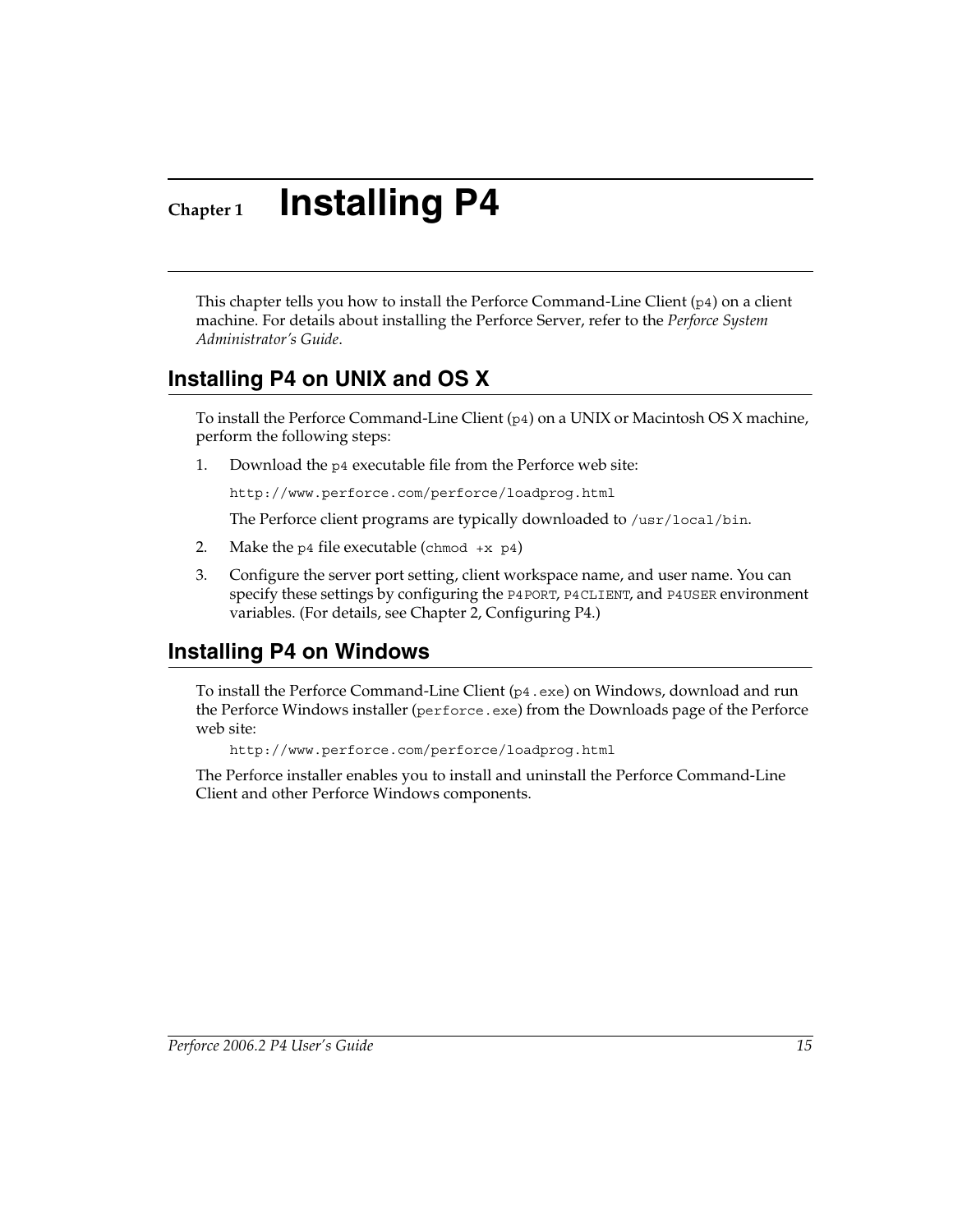## <span id="page-15-0"></span>**Verifying the installation**

To verify that you have successfully installed the Perforce Command-line Client, type  $p4$ info at the command line and press ENTER. If you have a server running on the specified host and port, the following message is displayed:

```
User name: ona
Client name: ona-agave
Client host: agave
Client root: /home/ona/p4-ona
Current directory: /home/ona/p4-ona
Client address: 10.0.0.196:2345
Server address: ida:1818
Server root: /usr/depot/p4d
Server date: 2005/06/13 08:46:34 -0700 PDT
Server version: P4D/FREEBSD4/2005.1/79540 (2005/05/10)
Server license: Perforce Software 200 users (expires 2007/01/31)
```
If your configuration settings are incorrect, the following message is displayed::

```
Perforce client error:
         Connect to server failed; check $P4PORT.
        TCP connect to <hostname> failed.
         <hostname>: host unknown.
```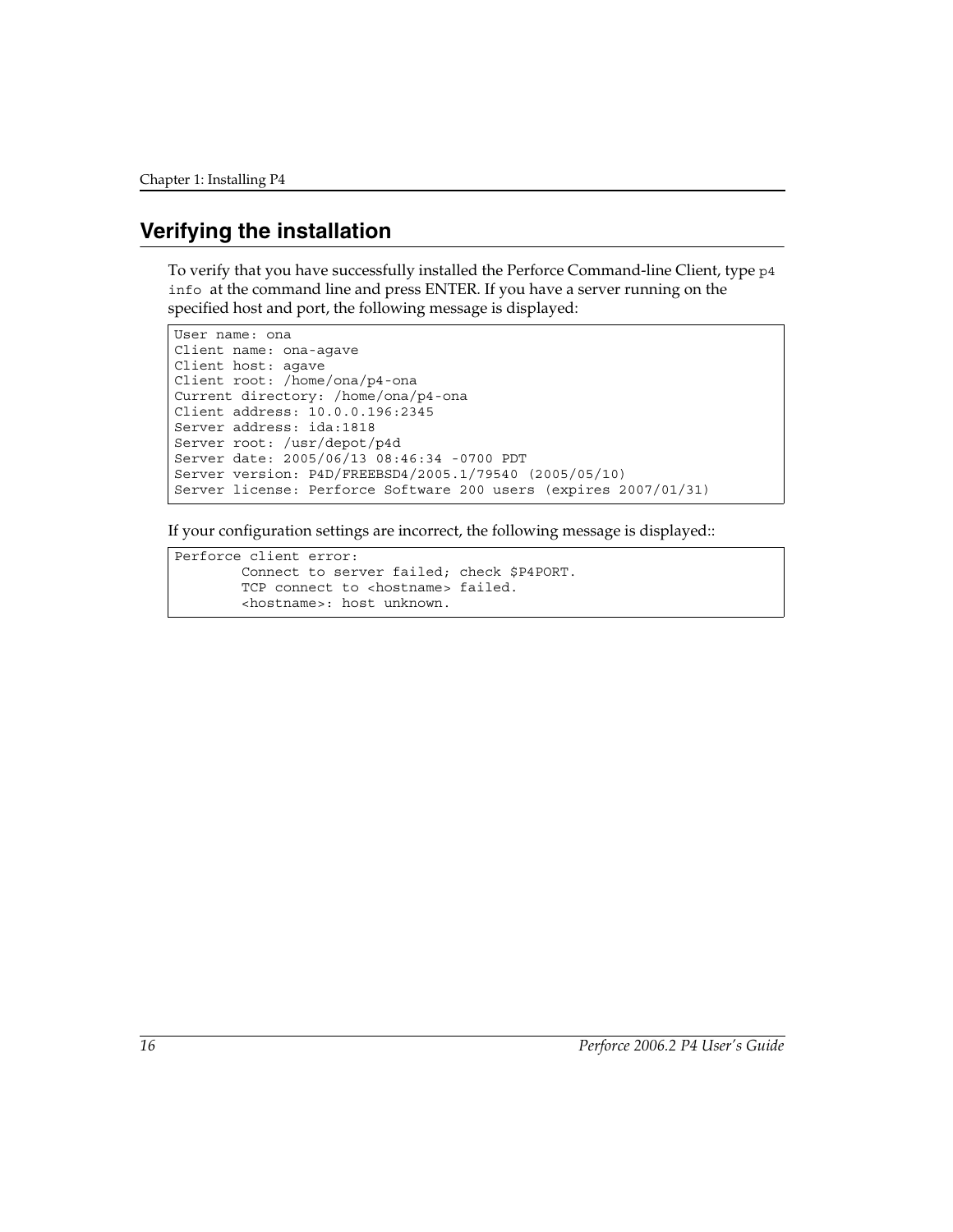<span id="page-16-3"></span><span id="page-16-0"></span>**Chapter 2 Configuring P4**

This chapter tells you how to configure connection settings.

## <span id="page-16-1"></span>**Configuration overview**

Perforce uses a client/server architecture: you *sync* files from the server repository, called the *[depot](#page-100-0)*, and edit them on your client machine in your *[client workspace](#page-99-1)*. This chapter assumes that your system administrator has a Perforce server running. For details about installing the Perforce Server, refer to the *Perforce System Administrator's Guide*.

To set up your client workspace so you can work with the server, perform the following steps.

| Step#                                                                                                                                                  | For details, see                            |
|--------------------------------------------------------------------------------------------------------------------------------------------------------|---------------------------------------------|
| 1. Configure settings for your server<br>host and port (to specify where the<br>Perforce Server is running).                                           | "Configuring Perforce settings" on page 19. |
| 2. Define your client workspace (at a<br>minimum, assign a name and specify a<br>workspace root where you want local<br>copies of depot files stored). | "Defining client workspaces" on page 22.    |
| 3. Verify the connection.                                                                                                                              | "Verifying connections" on page 23.         |

After you configure your workspace, you can populate it by syncing files that are stored in the depot. For details, see ["Syncing \(retrieving\) files" on page 46](#page-45-2) and the description of the p4 sync command in the *Perforce Command Reference*.

Before you start to configure your client machine, ask your Perforce administrator for the server host and port setting. Also ask whether a workspace has already been configured for your client machine.

#### <span id="page-16-2"></span>**What is a client workspace?**

A Perforce *client workspace* is a set of directories on the client machine where you work on file revisions that are managed by Perforce. Each workspace is given a name that identifies the client workspace to the Perforce Server. If no workspace name is specified (by setting the P4CLIENT environment variable) the default workspace name is the name of the client machine. To specify the effective workspace name, set the P4CLIENT environment variable. A client machine can contain multiple workspaces.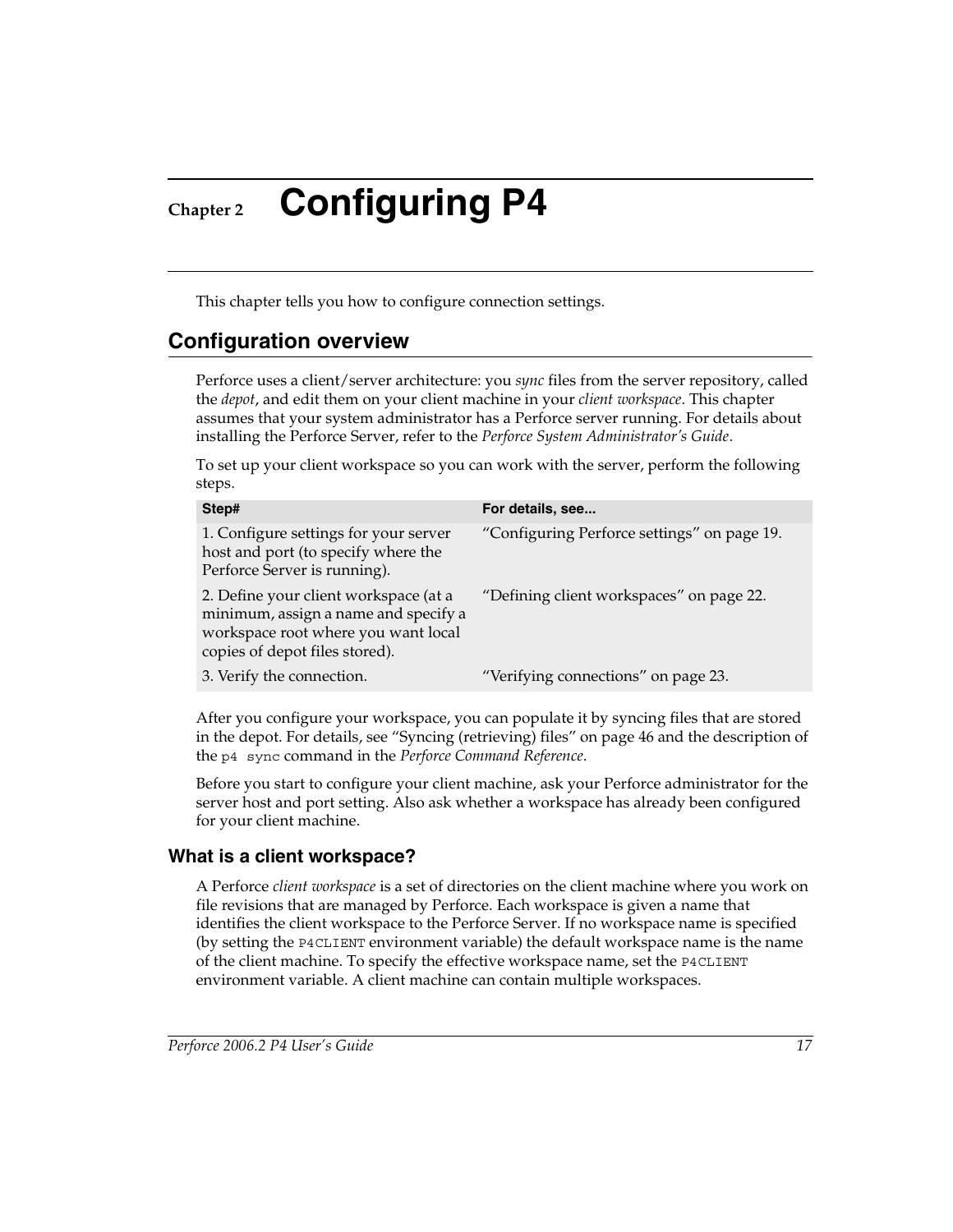All files within a Perforce client workspace share a root directory, called the *client root*. The client root is the highest-level directory of the workspace under which the managed source files reside.

If you configure multiple workspaces on the same machine, keep workspace locations separate to avoid inadvertently overwriting files. Ensure that client roots are located in different folders and that their client views do not map depot files to overlapping locations on the client machine.

After you configure your workspace, you can sync files from the depot and submit changes. For details about these tasks, refer to [Chapter 4, Managing Files and Changelists](#page-44-2).

#### <span id="page-17-0"></span>**How Perforce manages the workspace**

Perforce manages the files in a client workspace as follows:

- Files in the workspace are created, updated, and deleted as determined by your changes.
- Write permission is enabled when you edit a file, and disabled when you submit your changes.

The state of your client workspace is tracked and managed by the Perforce server. To avoid conflicts with the file management that is performed by the server, do not manually change read-only permission settings on files. You can verify that the state of the client workspace corresponds to the server's record of that state. For details, refer to Technote 2 on the Perforce web site:

http://www.perforce.com/perforce/technotes/note002.html

Files in the workspace that you have not put under Perforce control are ignored by Perforce. For example, compiled objects, libraries, executables, and developers' temporary files that are created while developing software but not added to the depot are not affected by Perforce commands.

After defining your client workspace, you can fine-tune the workspace definition. Probably most important, you can restrict the portion of the depot that is visible to you, to prevent you from inadvertently syncing the entire depot. For details, refer to ["Refining](#page-23-0)  [client views" on page 24.](#page-23-0)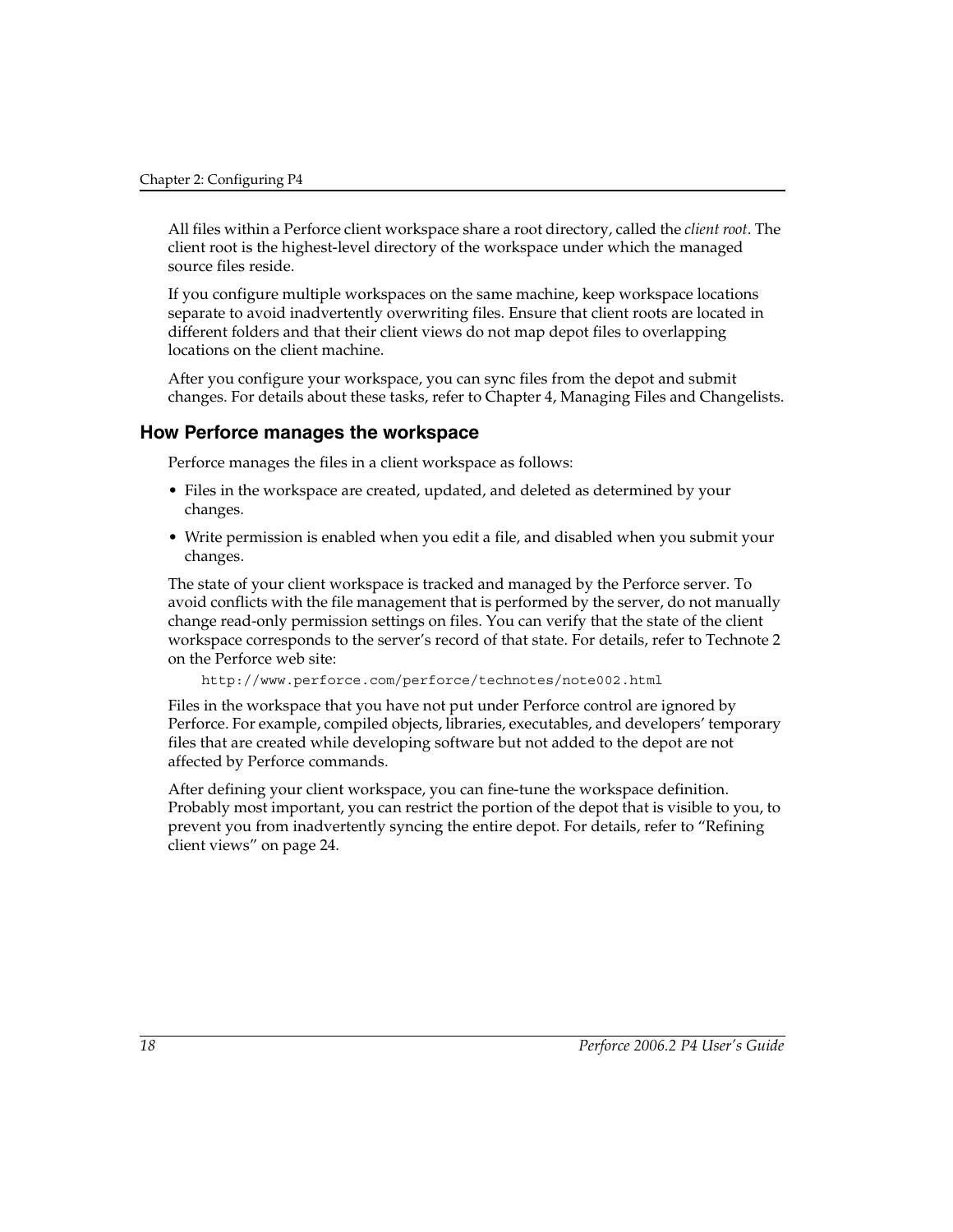# <span id="page-18-0"></span>**Configuring Perforce settings**

This guide refers to Perforce settings using environment variables (for example, "set P4CLIENT"), but you can specify Perforce settings such as server port, user, and workspace names using the following methods, listed in order of precedence:

- 1. On the command line, using flags
- 2. In a config file, if P4CONFIG is set
- 3. User environment variables (on UNIX or Windows)
- 4. System environment variables (on Windows, system-wide environment variables are not necessarily the same thing as user environment variables)
- 5. On Windows, in the Perforce user registry (set by issuing the  $p4$  set command)
- 6. On Windows, in the Perforce system registry (set by issuing the  $p4$  set -s command)

To configure your client machine to connect to a Perforce server, you specify the name of the host where the server is running, and the port on which the server is listening. The default server host is perforce and default server port is 1666. If the server is running on your client machine, specify localhost as the host name. If the server is running on port 1666, you can omit the port specification.

You can specify these settings as described in the following sections. For details about working detached (without a connection to a Perforce server), see ["Working detached" on](#page-54-3)  [page 55.](#page-54-3)

#### <span id="page-18-1"></span>**Using the command line**

To specify server settings on the command line, use the -p flag. For example:

```
p4 -p localhost:1776 sync //depot/dev/main/jam/Jambase
```
Server settings specified on the command line override any settings specified in config files, environment variables, or the Windows registry. For more details about commandline flags, refer to the discussion of global options in the *Perforce Command Reference*.

### <span id="page-18-2"></span>**Using config files**

*Config files* are text files containing Perforce settings that are in effect for files in and below the directory where the config file resides. Config files are useful if you have multiple client workspaces on the same machine. By specifying the settings in config files, you avoid the inconvenience of changing system settings every time you want to work with a different workspace.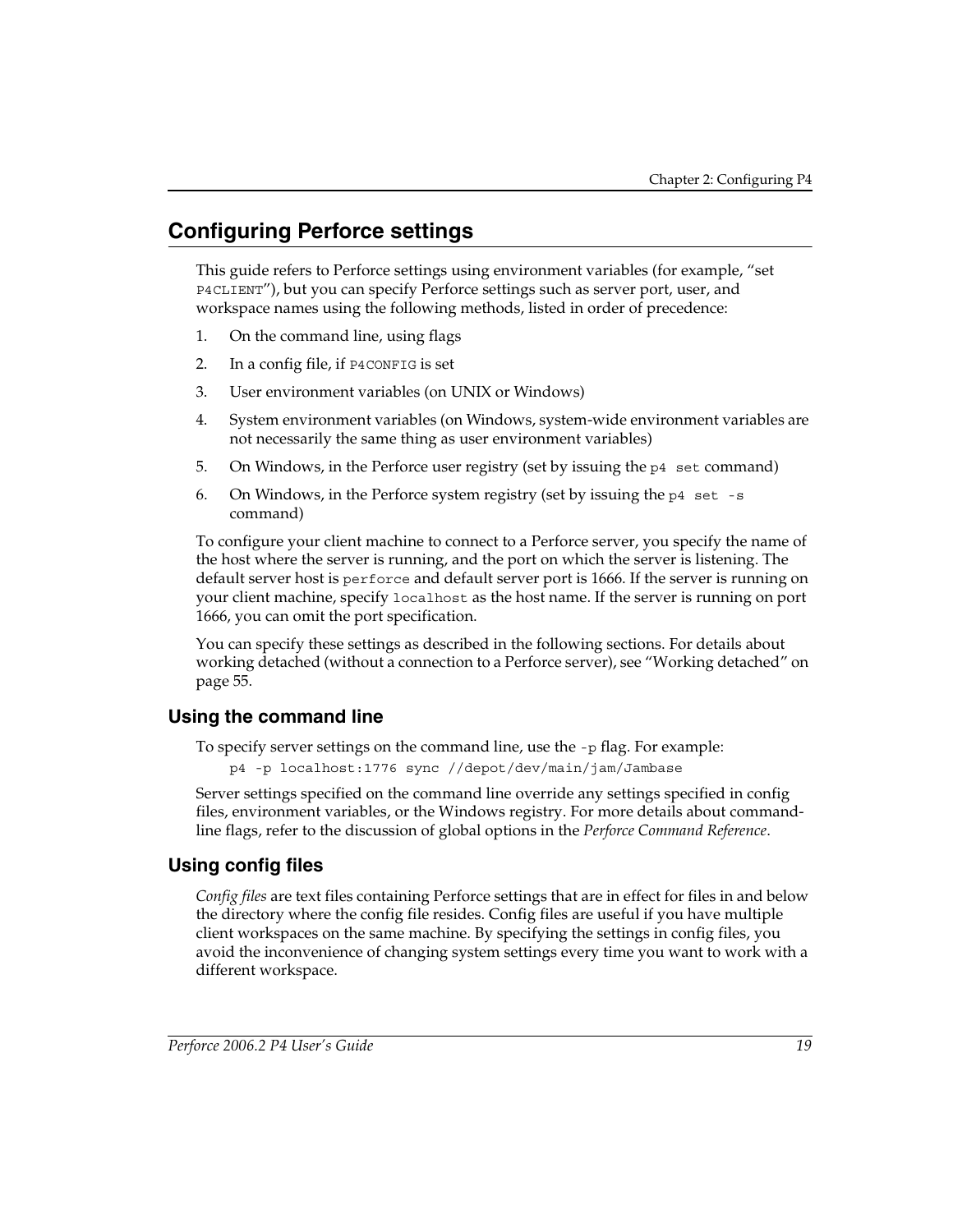To use config files, you define the P4CONFIG environment variable, specifying a file name (for example, .p4config). When you issue a command, Perforce searches the current working directory and its parent directories for the specified file and uses the settings it contains (unless the settings are overridden by command-line flags).

Each setting in the file must be specified on its own line, using the following format: *setting*=*value*

The following settings can be specified in a config file.

| <b>Setting</b>   | <b>Description</b>                                                                                                                           |
|------------------|----------------------------------------------------------------------------------------------------------------------------------------------|
| P4CHARSET        | Character set used for translation of Unicode files.                                                                                         |
| P4COMMANDCHARSET | Non-UTF-16 or UTF-32 character set used by Command-Line<br>Client when P4CHARSET is set to a UTF-16 or UTF-32 character<br>set.              |
| P4CLIENT         | Name of the current client workspace.                                                                                                        |
| P4DIFF           | The name and location of the diff program used by $p4$ resolve<br>and p4 diff.                                                               |
| P4EDITOR         | The editor invoked by those Perforce commands that use<br>forms.                                                                             |
| P4HOST           | Hostname of the client workstation. Only useful if the Host:<br>field of the current client workspace has been set in the p4<br>client form. |
| P4LANGUAGE       | This environment variable is reserved for system integrators.                                                                                |
| P4MERGE          | The name and location of the third-party merge program to be<br>used by p4 resolve's merge option.                                           |
| P4PASSWD         | Supplies the current Perforce user's password for any Perforce<br>client command.                                                            |
| P4PORT           | The host and port number of the Perforce server or proxy with<br>which to communicate.                                                       |
| P4USER           | Current Perforce user name.                                                                                                                  |

For details about these settings, refer to the *Perforce Command Reference*.

<span id="page-19-0"></span>**Example:** *Using config files to handle switching between two workspaces*

*Ona switches between two workspaces on the same machine. The first workspace is* ona-ash. *It has a client root of* /tmp/user/ona *and connects to the Perforce server at* ida:1818*. The second workspace is called* ona-agave*. Its client root is* /home/ona/p4-ona*, and it uses the Perforce server at* warhol:1666*.*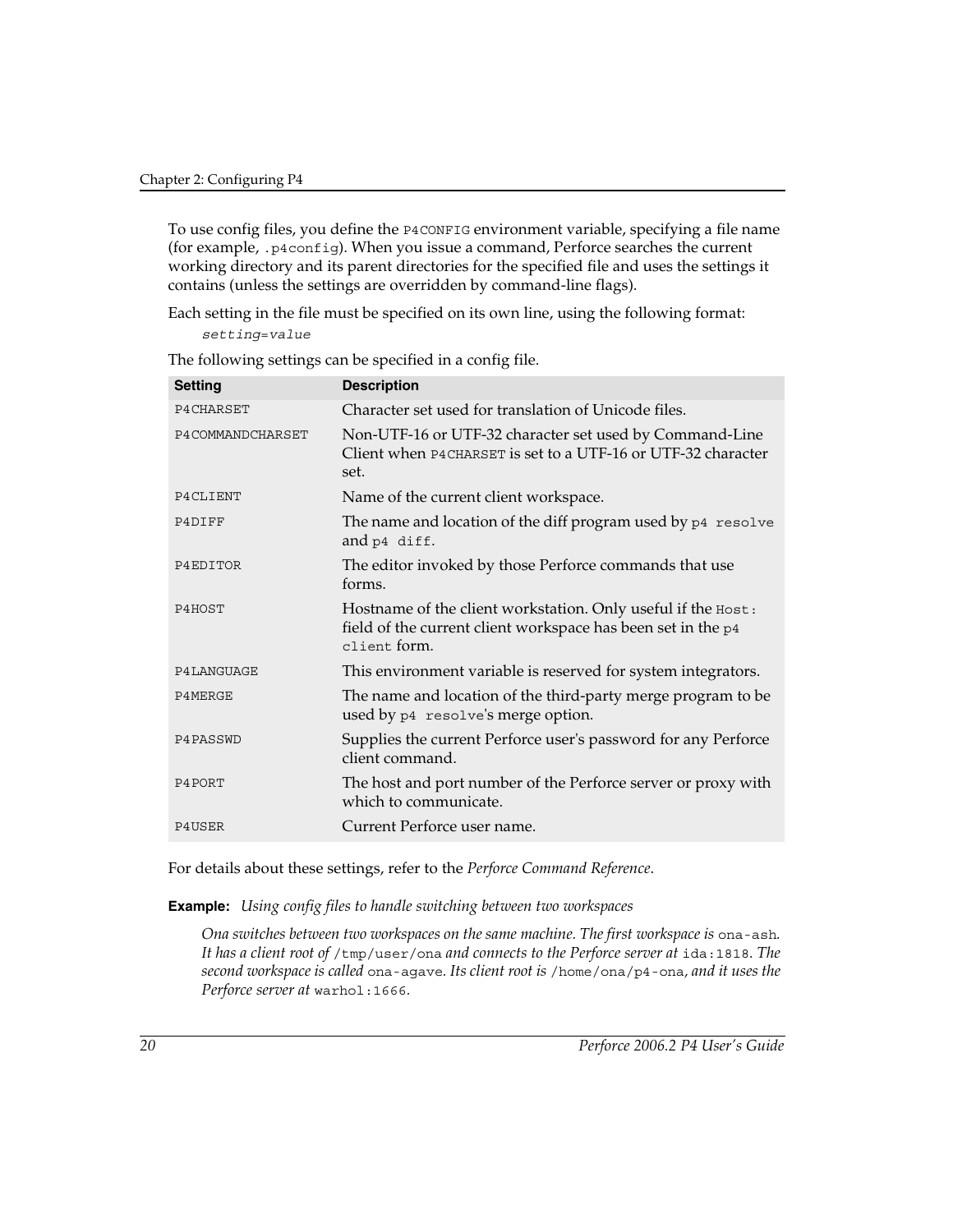*Ona sets the* P4CONFIG *environment variable to* .p4settings*. She creates a file called* .p4settings *in* //tmp/user/ona *containing the following text:* 

```
P4PORT=ida:1818
P4CLIENT=ona-ash
```
*She creates a second* .p4settings *file in*/home/ona/p4-ona*. It contains the following text:*

```
P4PORT=warhol:1666
P4CLIENT=graphicwork
```
*Any work she does on files under* /tmp/user/ona *is managed by the Perforce server at*  ida:1818 *and work she does on files under* /home/ona/p4-ona *is managed by the Perforce server at* warhol:1666*.*

#### <span id="page-20-0"></span>**Using environment variables**

To configure server connection settings using environment variables, set P4PORT to *host*:*port*, as in the following examples.

| If the server is running on | and is listening to port | set P4PORT to  |
|-----------------------------|--------------------------|----------------|
| your computer               | 1666                     | localhost:1666 |
| perforce                    | 1666                     | 1666           |
| houston                     | 3435                     | houston: 3435  |
| deneb.com                   | 1818                     | deneb.com:1818 |

#### <span id="page-20-1"></span>**Using the Windows registry**

On Windows machines, you can store connection settings in the registry by issuing the p4 set command. For example:

```
p4 set P4PORT=tea:1667
```
There are two ways you can configure Perforce settings in the registry:

- p4 set *setting=value*: for the current Windows login.
- p4 set -s *setting=value*: for all users on the local machine. Overrides any registry settings made for the local user. Requires Perforce admin privilege.

To see which settings are in effect, type the  $p4$  set command. For details about the  $p4$ set command, see the *Perforce Command Reference*.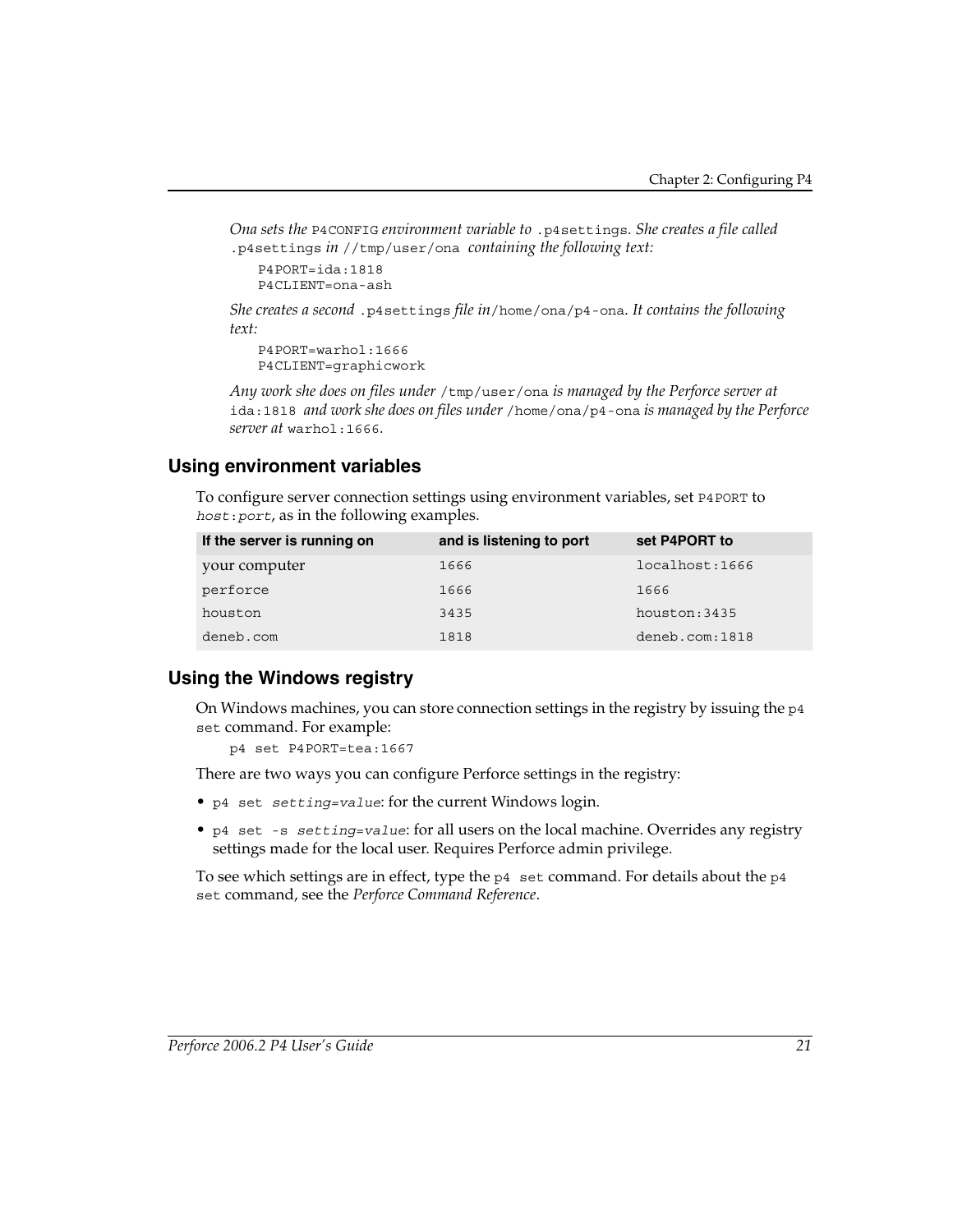### <span id="page-21-0"></span>**Defining client workspaces**

To define a client workspace:

- 1. Specify the workspace name by setting P4CLIENT; for example, on a UNIX system: \$ P4CLIENT=bruno\_ws ; export P4CLIENT
- 2. Issue the p4 client command.

Perforce displays the client specification form in your text editor. (For details about Perforce forms, refer to ["Using Perforce forms" on page 43](#page-42-2).)

3. Specify (at least the minimum) settings and save the specification.

No files are synced when you create a client specification. To find out how to sync files from the depot to your workspace, refer to ["Syncing \(retrieving\) files" on page 46](#page-45-2). For details about relocating files on your machine, see ["Changing the location of your](#page-28-0)  [workspace" on page 29.](#page-28-0)

The minimum settings you must specify to configure a client workspace are:

• **Workspace name**

The workspace name defaults to the client machine's hostname, but a client machine can contain multiple workspaces. To specify the effective workspace, set P4CLIENT.

**• Client root** 

The client root is the top directory of your client workspace, where Perforce stores your working copies of depot files. Be sure to set the client root, or you might inadvertently sync files to your client machine's root directory.

Your *client view* determines which files in the depot are mapped to a client workspace and enables the server to construct a one-to-one mapping between individual depot and workspace files. You can map files to have different names and locations in your workspace than they have in the depot, but you cannot map files to multiple locations in the workspace or the depot. By default, the entire depot is mapped to your workspace. You can define a client view to map only files and directories of interest, so that you do not inadvertently sync the entire depot into your workspace. For details, see ["Refining](#page-23-0)  [client views" on page 24.](#page-23-0)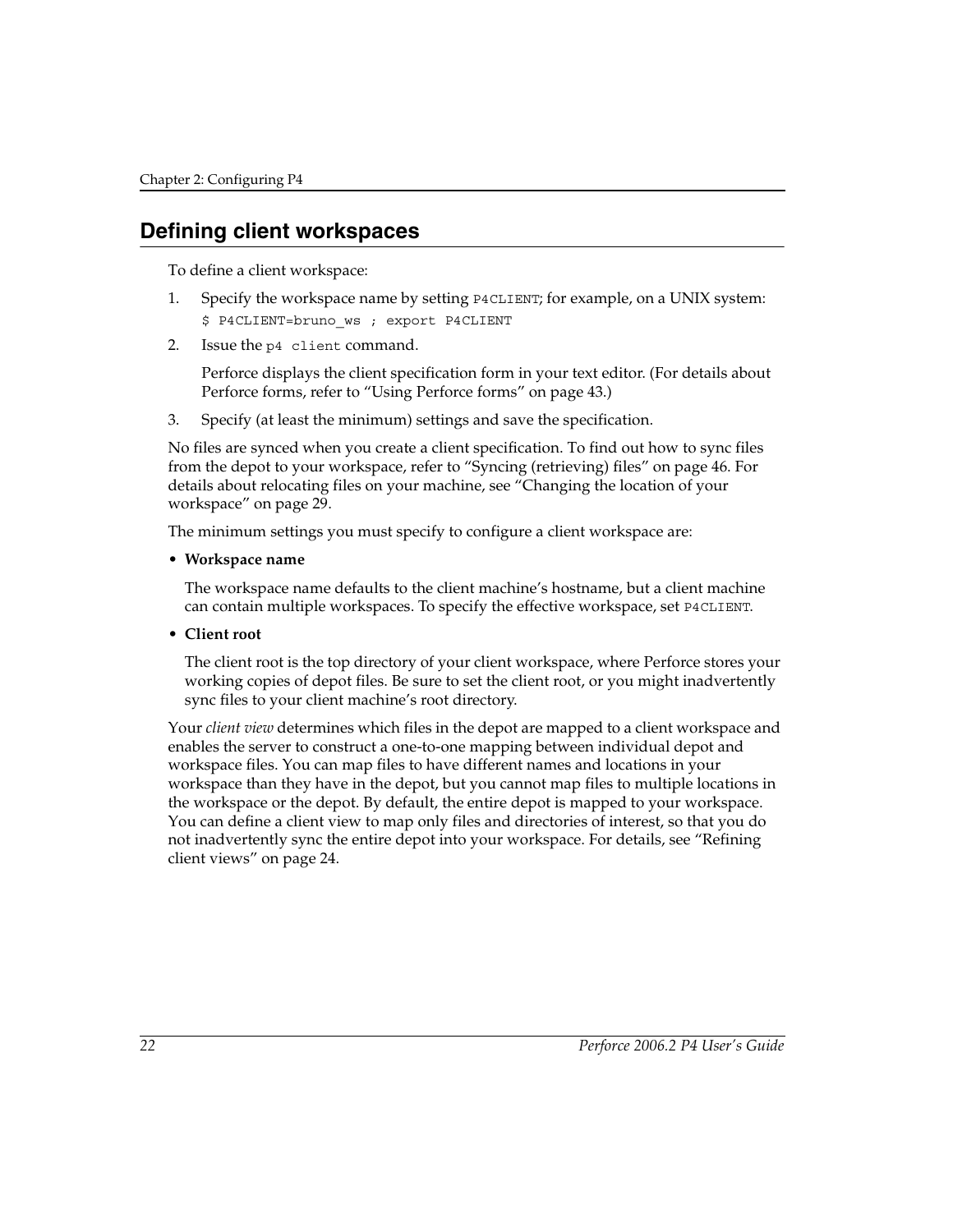<span id="page-22-1"></span>**Example:** *Setting the client view*

*Bruno issues the* p4 client *command and sees a form containing this default client view definition:*

```
Client: bruno_ws
Update: 2004/11/29 09:46:53
Access: 2005/03/02 10:28:40
Owner: bruno
Root: c:\bruno_ws
Options: noallwrite noclobber nocompress unlocked nomodtime normdir
SubmitOptions: submitunchanged
LineEnd: local
View:
         //depot/... //bruno_ws/...
```
*He modifies the view to map only the development portion of the depot.* 

View: //depot/dev/... //bruno\_ws/dev/...

*He further modifies the view to map files from multiple depots into his workspace.* 

```
View:
        //depot/dev/... //bruno_ws/depot/dev/...
       //testing/... //bruno ws/testing/...
       //archive/... //bruno_ws/archive/...
```
# <span id="page-22-0"></span>**Verifying connections**

To verify a connection, issue the  $p4$  info command. If P4PORT is set correctly, information like the following is displayed:

```
User name: bruno
Client name: bruno_ws
Client host: workstation_12
Client root: c:\bruno_ws
Current directory: c:\bruno_ws
Client address: 127.0.0.1:28
Server address: localhost:1667
Server root: c:\p4root
Server date: 2005/03/02 11:16:11 -0800 Pacific Standard Time
Server version: P4D/NTX86/2005.1/75548 (2005/02/07)
Server license: 100 clients 100 users (expires 206/09/06)
```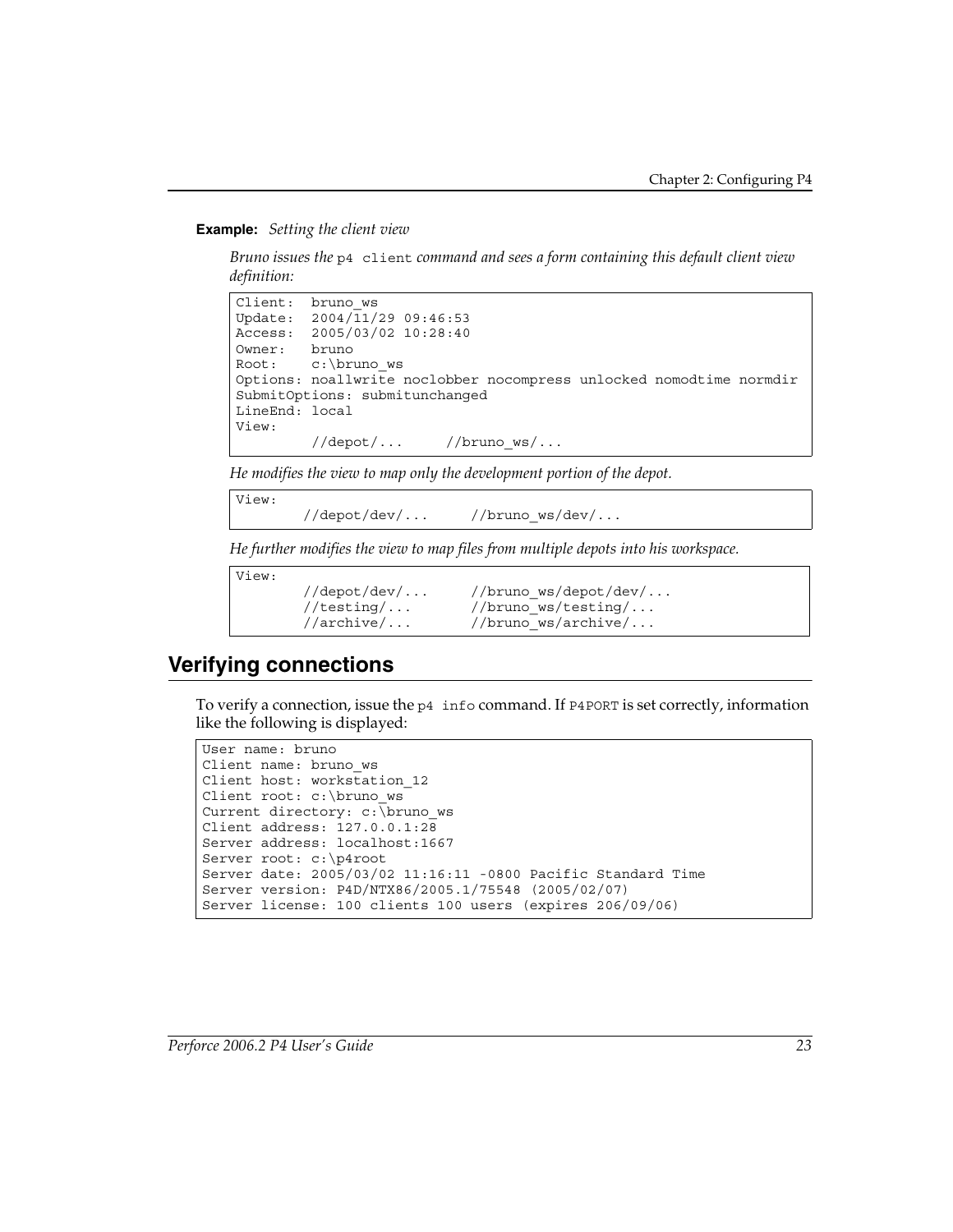The Server address: field shows the Perforce server to which p4 connected and also displays the host and port number on which the Perforce server is listening. If P4PORT is set incorrectly, you receive a message like the following:

```
Perforce client error:
      Connect to server failed; check $P4PORT.
       TCP connect to perforce:1666 failed.
       perforce: host unknown.
```
If the value you see in the third line of the error message is perforce:1666 (as above), P4PORT has not been set. If the value is anything else, P4PORT is set incorrectly.

### <span id="page-23-2"></span><span id="page-23-0"></span>**Refining client views**

By default, when you create a client workspace, the entire depot is mapped to your workspace. You can refine this mapping to view only a portion of the depot and to change the correspondence between depot and workspace locations.

To display or modify a client view, issue the p4 client command. Perforce displays the client specification form, which lists mappings in the View: field:

```
Client: bruno_ws
Owner: bruno
Description:
         Created by bruno.
Root: C:\bruno ws
Options: noallwrite noclobber nocompress unlocked nomodtime normdir
SubmitOptions: submitunchanged
View:
         //depot/... //bruno_ws/...
```
The following sections provide details about specifying the client view. For more information, see the p4 client command description and the description of views in the *Perforce Command Reference*.

#### <span id="page-23-1"></span>**Specifying mappings**

Views consist of multiple *mappings*. Each mapping has two parts.

- The left-hand side specifies one or more files in the depot and has the form: //*depotname*/*file\_specification*
- The right-hand side specifies one or more files in the client workspace and has the form: //*clientname*/*file\_specification*

The left-hand side of a client view mapping is called the *depot side*, and the right-hand side is the *client side*.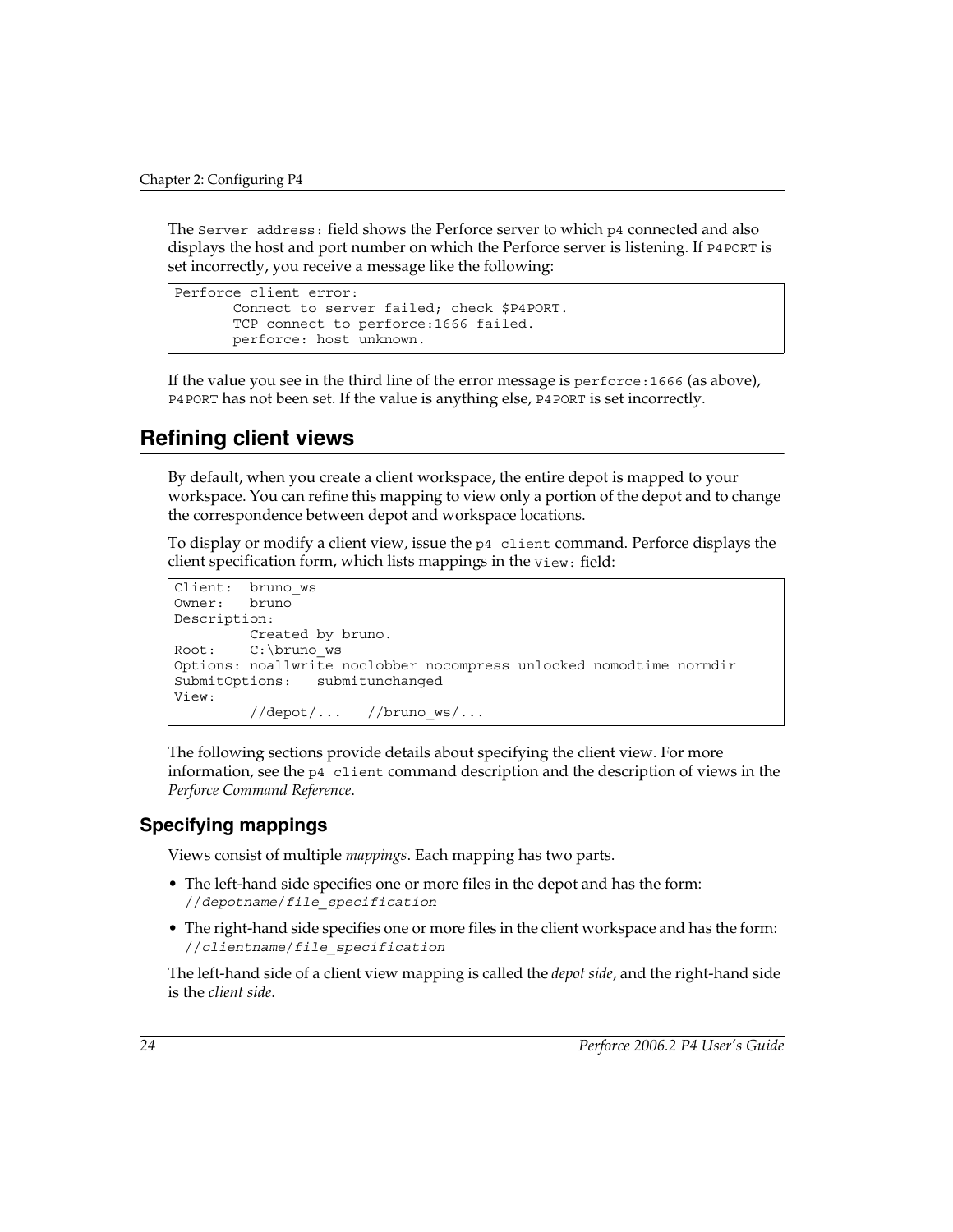To determine the location of any client file on the host machine, substitute the client root for the client name on the client side of the mapping. For example, if the client root is C:\bruno\_ws, the file //depot/dev/main/jam/Jamfile resides in the workspace as C:\bruno ws\dev\main\jam\Jamfile.

Later mappings override earlier ones. In the following example, the second line overrides the first line, mapping the files in //depot/dev/main/docs/manuals/ up two levels. When files in //depot/dev/main/docs/manuals/ are synced, they reside in

c:\bruno\_ws\docs\.

```
View:
    //depot/dev/... //bruno_ws/dev/...
    //depot/dev/main/docs/... //bruno_ws/docs/...
```
#### <span id="page-24-0"></span>**Using wildcards in client views**

To map groups of files in client views, you use Perforce wildcards. Any wildcard used on the depot side of a mapping must be matched with an identical wildcard in the mapping's client side. You can use the following wildcards to specify client view mappings.

| Wildcard | <b>Description</b>                                                                                                           |
|----------|------------------------------------------------------------------------------------------------------------------------------|
| $\star$  | Matches anything except slashes. Matches only within a single directory.<br>Case sensitivity depends on your server platform |
| $\cdot$  | Matches anything including slashes. Matches recursively (everything in and<br>below the specified directory).                |

In this simple client view:

//depot/dev/... //bruno\_ws/dev/...

all files in the depot's dev branch are mapped to the corresponding locations in the workspace. For example, the file //depot/dev/main/jam/Makefile is mapped to the client workspace file C:\bruno\_ws\dev\main\jam\Makefile.

> **Note** To avoid mapping unwanted files, always precede the "..." wildcard with a forward slash.

The mappings in client workspace views always refer to the locations of files and directories in the depot; you cannot refer to specific revisions of a file in a client view.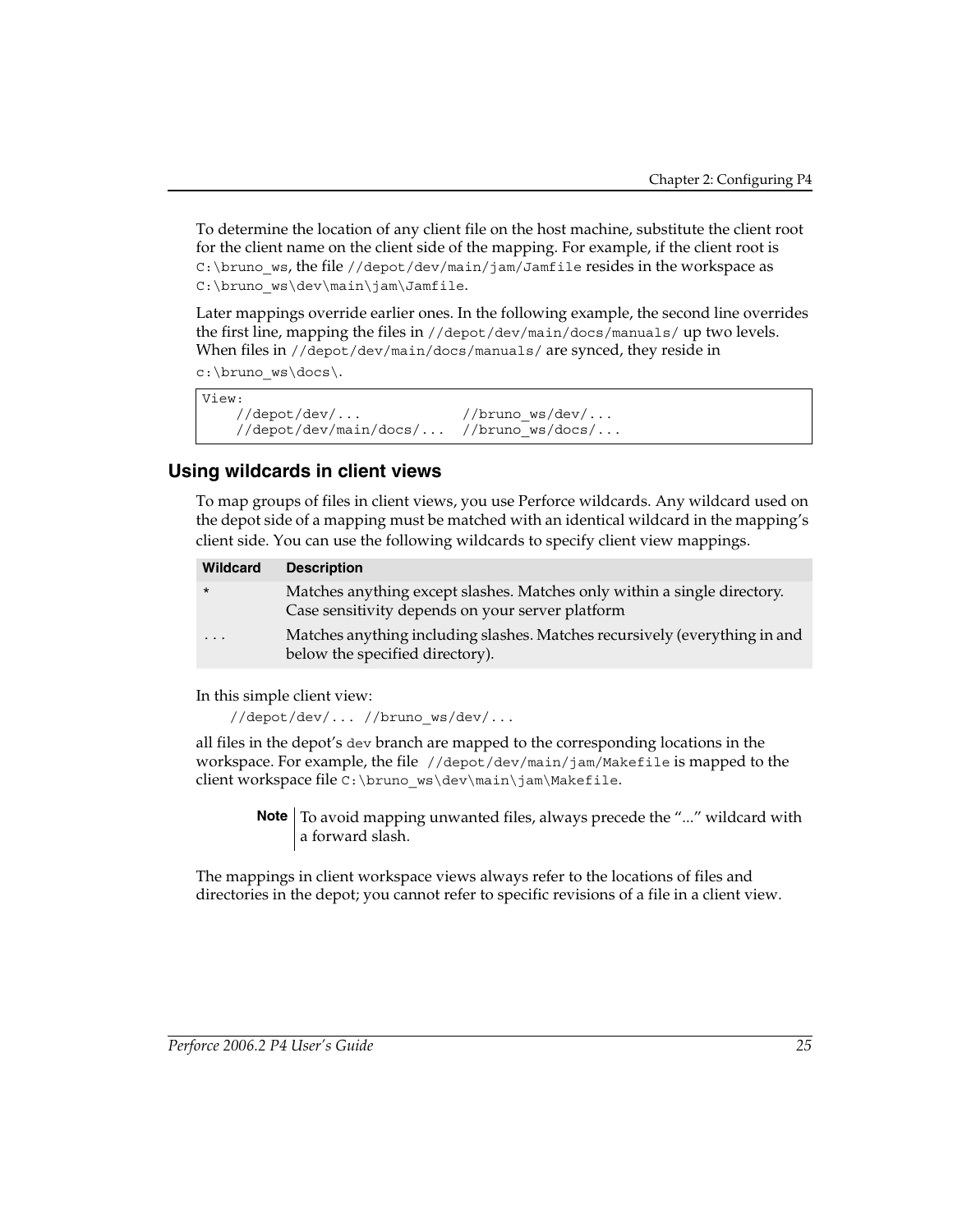#### **Mapping part of the depot**

If you are interested only in a subset of the depot files, map that portion. Reducing the scope of the client view also ensures that your commands do not inadvertently affect the entire depot. To restrict the client view, change the left-hand side of the View: field to specify the relevant portion of the depot.

<span id="page-25-2"></span>**Example:** *Mapping part of the depot to the client workspace*

*Dai is working on the Jam project and maintaining the web site, so she sets the view: field as follows:*

```
//depot/dev/main/jam/... //dai-beos-locust/jam/...
//depot/www/live/... //dai-beos-locust/www/live/...
```
#### <span id="page-25-0"></span>**Mapping files to different locations in the workspace**

Views can consist of multiple mappings, which are used to map portions of the depot file tree to different parts of the workspace file tree. If there is a conflict in the mappings, later mappings have precedence over the earlier ones.

<span id="page-25-3"></span>**Example:** *Multiple mappings in a single client view*

*The following view ensures that Microsoft Word files in the manuals folder reside in the workspace in a top-level folder called* wordfiles*.*

```
View:
  //depot/... //bruno_ws/...
    //depot/dev/main/docs/manuals/*.doc //bruno_ws/wordfiles/...
```
#### <span id="page-25-1"></span>**Mapping files to different filenames**

Mappings can be used to make the filenames in the client workspace differ from those in the depot.

<span id="page-25-4"></span>**Example:** *Files with different names in the depot and client workspace*

*The following view maps the depot file* RELNOTES *to the workspace file* rnotes.txt*:* 

```
View:
   //depot/... //bruno ws/...
    //depot/dev/main/jam/RELNOTES //bruno_ws/dev/main/jam/rnotes.txt
```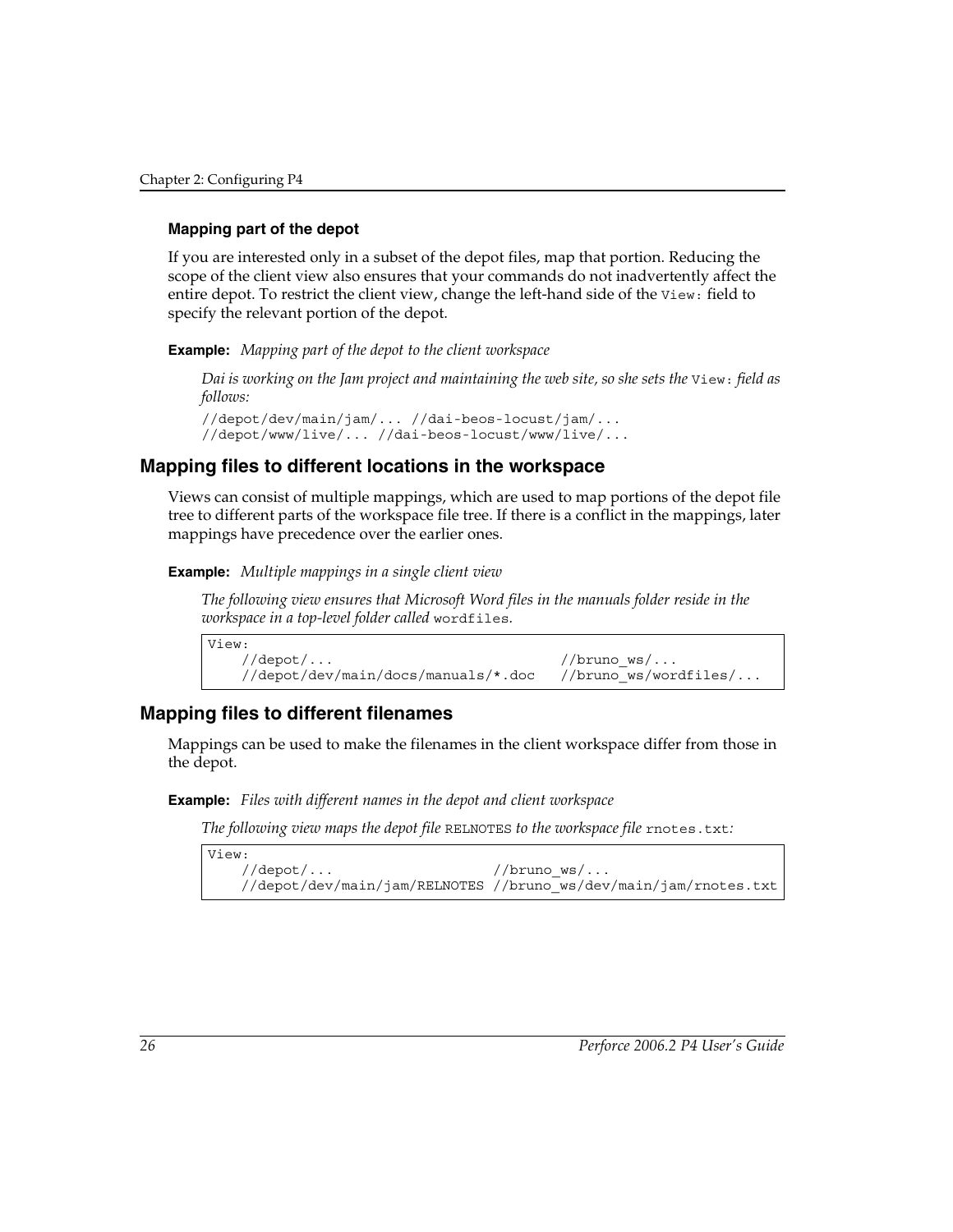#### <span id="page-26-0"></span>**Excluding files and directories**

*Exclusionary mappings* enable you to explicitly exclude files and directories from a client workspace. To exclude a file or directory, precede the mapping with a minus sign ( - ). White space is not allowed between the minus sign and the mapping.

<span id="page-26-1"></span>**Example:** *Using views to exclude files from a client workspace*

*Earl, who is working on the Jam project, does not want any HTML files synced to his workspace. His client view looks like this:*

```
View:
```

```
 //depot/dev/main/jam/... //earl-dev-beech/jam/...
 -//depot/dev/main/jam/....html //earl-dev-beech/jam/....html
```
#### **Avoiding mapping conflicts**

When you use multiple mappings in a single view, a single file can inadvertently be mapped to two different places in the depot or workspace. When two mappings conflict in this way, the later mapping overrides the earlier mapping.

<span id="page-26-2"></span>**Example:** *Erroneous mappings that conflict*

*Joe has constructed a view as follows:*

View: //depot/proj1/... //joe/project/... //depot/proj2/... //joe/project/...

*The second mapping* //depot/proj2/... *maps to* //joe/project *and conflicts with the first mapping. Because these mappings conflict, the first mapping is ignored; no files in*  //depot/proj1 *are mapped into the workspace:* //depot/proj1/file.c *is not mapped, even if* //depot/proj2/file.c *does not exist.*

#### **Mapping different depot locations to the same workspace location**

*Overlay mappings* enable you to map files from more than one depot directory to the same place in a client workspace. To overlay the contents of a second directory in your client workspace, use a plus sign (+) in front of the mapping.

<span id="page-26-3"></span>**Example:** *Overlaying multiple directories in the same workspace*

*Joe wants to combine the files from his projects when they are synced to his workspace, so he has constructed a view as follows:*

```
View:
    //depot/proj1/... //joe/project/...
    +//depot/proj2/... //joe/project/...
```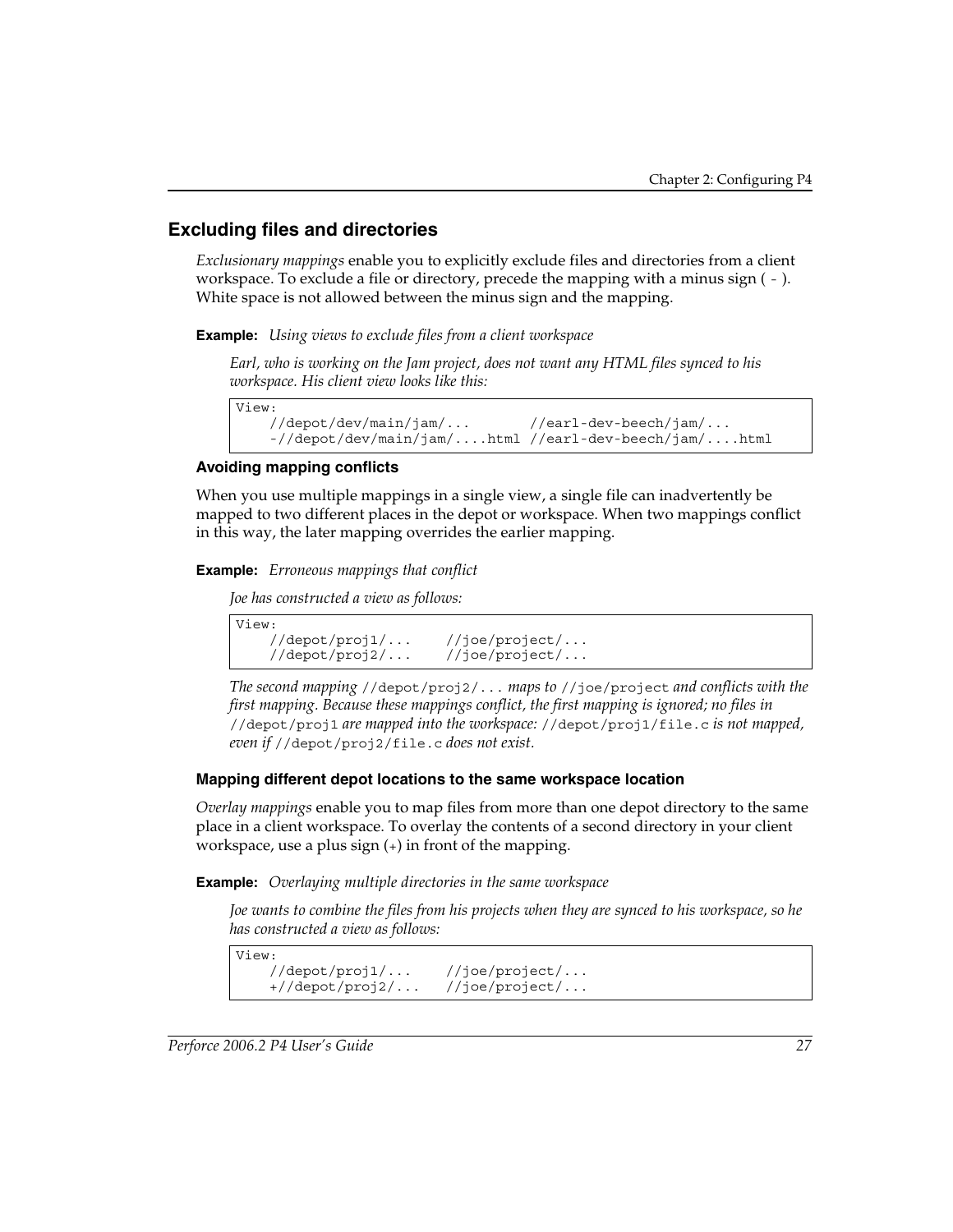*The overlay mapping* +//depot/proj2/... *maps to* //joe/project*, and overlays the first mapping. Overlay mappings do not conflict. Files (even deleted files) in*  //depot/proj2 *take precedence over files in* //depot/proj1*. If*  //depot/proj2/file.c *is missing (as opposed to being present, but deleted), then*  //depot/proj1/file.c *is mapped into the workspace instead.* 

Overlay mappings are useful for applying sparse patches in build environments.

#### <span id="page-27-0"></span>**Mapping Windows workspaces across multiple drives**

To specify a Perforce client workspace that spans multiple Windows drives, use a Root: of null and specify the drive letters (uppercase) in the client view. For example:

```
Client: bruno_ws
Update: 2004/11/29 09:46:53
Access: 2005/03/02 10:28:40
Owner: bruno
Root: null
Options: noallwrite noclobber nocompress unlocked nomodtime normdir
SubmitOptions: submitunchanged
LineEnd: local
View:
    //depot/dev/... "//bruno_ws/c:/Current Release/..."
    //depot/release/... "//bruno_ws/d:/Prior Releases/..."
    //depot/www/... "//bruno_ws/d:/website/..."
```
#### <span id="page-27-1"></span>**Using the same workspace from different machines**

By default, you can only use a workspace on the machine that is specified by the Host: field. If you want to use the same client workspace on multiple machines with different platforms, delete the Host: entry and set the AltRoots: field in the client specification. You can specify a maximum of two alternate client workspace roots. The locations must be visible from all machines that will be using them, for example through NFS or Samba mounts.

Perforce compares the current working directory against the main Root: first, and then against the two AltRoots: if specified. The first root to match the current working directory is used. If no roots match, the main root is used.

**Note** If you are using a Windows directory in any of your client roots, specify the Windows directory as your main client Root: and specify your other workspace root directories in the AltRoots: field.

In the following example, if user bruno's current working directory is located under /usr/bruno, Perforce uses the UNIX path as his client workspace root, rather than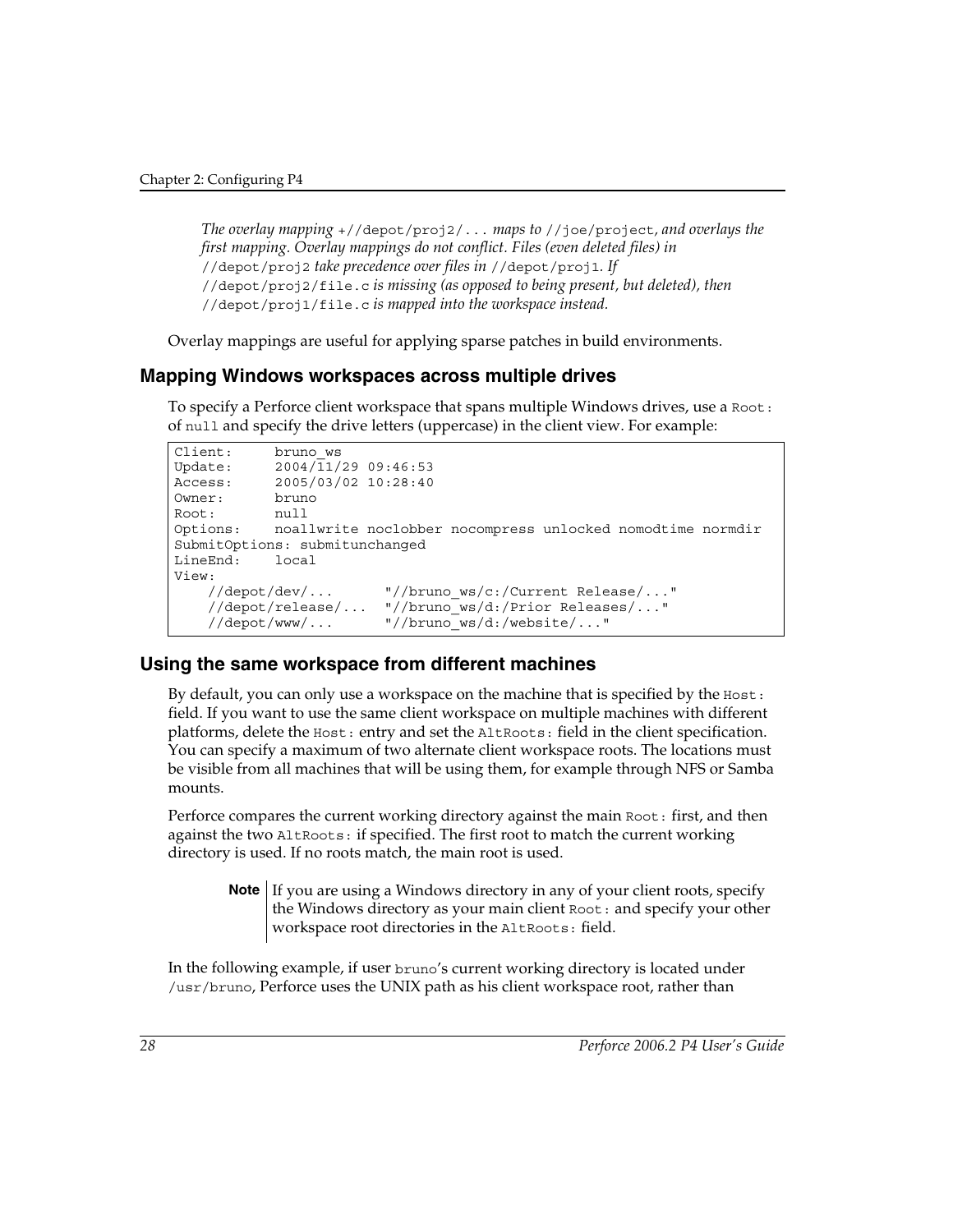c:\bruno\_ws. This approach allows bruno to use the same client workspace specification for both UNIX and Windows development.

```
Client: bruno_ws
Owner: bruno
Description:
        Created by bruno.
Root: c:\bruno_ws
AltRoots:
         /usr/bruno/
```
To find out which workspace root is in effect, issue the p4 info command and check the Client root: field.

If you edit text files in the same workspace from different platforms, ensure that the editors and settings you use preserve the line endings. For details about line-endings in cross-platform settings, refer to the *Perforce System Administrator's Guide*.

## <span id="page-28-0"></span>**Changing the location of your workspace**

To change the location of files in your workspace, issue the  $p4$  client command and change either or both of the Root: and View: fields. Before changing these settings, ensure that you have no files checked out (by submitting or reverting open files).

If you intend to modify both fields, perform the following steps to ensure that your workspace files are located correctly:

- 1. To remove the files from their old location in the workspace, issue the p4 sync ...#none command.
- 2. Change the Root: field.
- 3. To copy the files to their new locations in the workspace, perform a p4 sync. (If you forget to perform the p4 sync ...#none before you change the client view, you can always remove the files from their client workspace locations manually).
- 4. Change the View: field.
- 5. Again, perform a p4 sync. The files in the client workspace are synced to their new locations.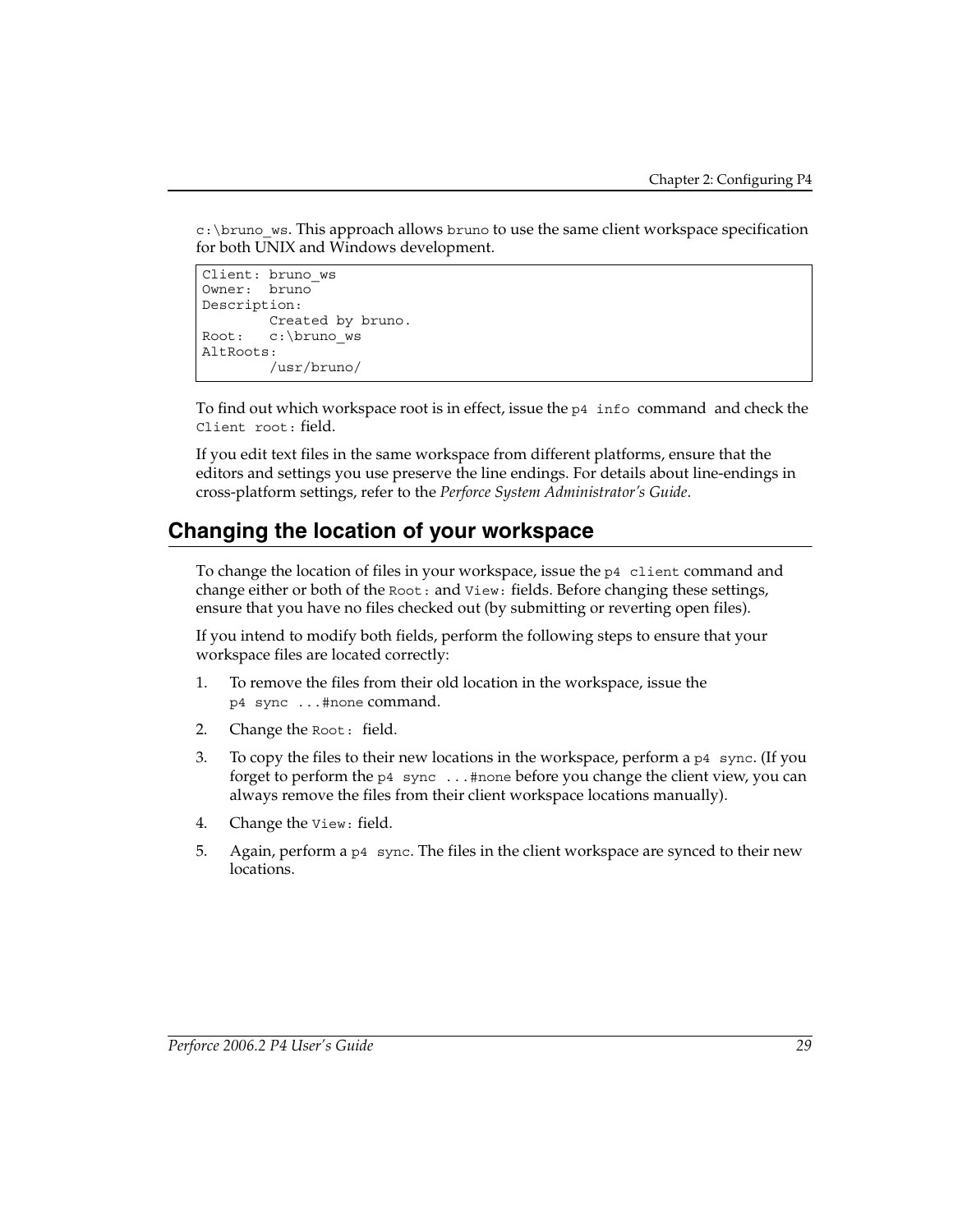# <span id="page-29-0"></span>**Configuring workspace options**

| <b>Option</b> | <b>Description</b>                                                                                                                                                                                                                                                             | <b>Default</b>                                            |
|---------------|--------------------------------------------------------------------------------------------------------------------------------------------------------------------------------------------------------------------------------------------------------------------------------|-----------------------------------------------------------|
| [no]allwrite  | Specifies whether unopened files are always<br>writable. By default, the Perforce server makes<br>unopened files read-only. To avoid inadvertently<br>overwriting changes or causing syncs to fail,<br>specify noallwrite.                                                     | noallwrite                                                |
| [no]clobber   | Specifies whether p4 sync overwrites writable but<br>unopened workspace files. (By default, Perforce<br>does not overwrite unopened files if they are<br>writable.)                                                                                                            | noclobber                                                 |
| [no] compress | Specifies whether data is compressed when it is<br>sent between the client and the server.                                                                                                                                                                                     | nocompress                                                |
| [un] locked   | Specifies whether other users can use, edit, or<br>delete the client workspace specification. A<br>Perforce administrator can override the lock with<br>the -f (force) flag.                                                                                                   | unlocked                                                  |
|               | If you lock your client workspace specification, be<br>sure to set a password for the workspace's owner<br>using the p4 passwd command.                                                                                                                                        |                                                           |
| [no]modtime   | For files <i>without</i> the $+m$ (modtime) file type<br>modifier:                                                                                                                                                                                                             | nomodtime<br>(date and time<br>of sync).                  |
|               | • If modtime is set, the modification date (on the<br>local filesystem) of a newly synced file is the dat-<br>estamp on the file when the file was submitted to<br>the depot.                                                                                                  | Ignored for files<br>with the $+m$ file<br>type modifier. |
|               | • If nomodtime is set, the modification date is the<br>date and time of sync, regardless of Perforce cli-<br>ent version.                                                                                                                                                      |                                                           |
|               | For files <i>with</i> the $+m$ (modtime) file type, the<br>modification date (on the local filesystem) of a<br>newly synced file is the datestamp on the file when<br>the file was submitted to the depot, regardless of<br>the setting of modtime or nomodtime on the client. |                                                           |
| [no]rmdir     | Specifies whether p4 sync deletes empty<br>directories in a workspace if all files in the<br>directory have been removed.                                                                                                                                                      | normdir                                                   |

The following table describes workspace Options: in detail.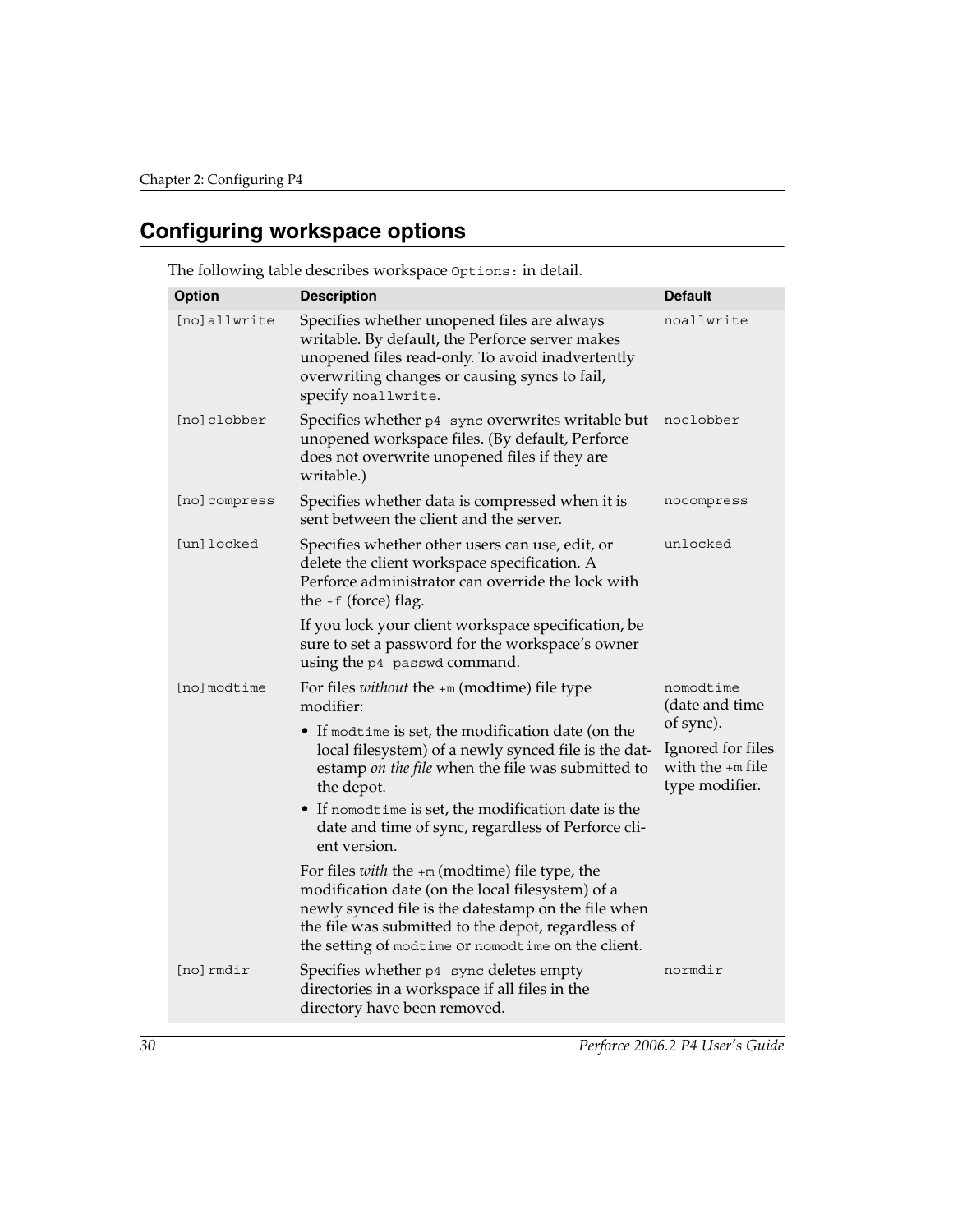# <span id="page-30-0"></span>**Configuring submit options**

To control what happens to files in a changelist when you submit the changelist to the depot, set the SubmitOptions: field. Valid settings are as follows.

| <b>Option</b>          | <b>Description</b>                                                                                                                                                                                 |
|------------------------|----------------------------------------------------------------------------------------------------------------------------------------------------------------------------------------------------|
| submitunchanged        | All open files (with or without changes) are submitted<br>to the depot.                                                                                                                            |
|                        | This is the default behavior of Perforce.                                                                                                                                                          |
| submitunchanged+reopen | All open files (with or without changes) are submitted<br>to the depot, and all files are automatically reopened in<br>the default changelist.                                                     |
| revertunchanged        | Only those files with content or type changes are<br>submitted to the depot. Unchanged files are reverted.                                                                                         |
| revertunchanged+reopen | Only those files with content or type changes are<br>submitted to the depot and reopened in the default<br>changelist. Unchanged files are reverted and not<br>reopened in the default changelist. |
| leaveunchanged         | Only those files with content or type changes are<br>submitted to the depot. Any unchanged files are<br>moved to the default changelist.                                                           |
| leaveunchanged+reopen  | Only those files with content or type changes are<br>submitted to the depot. Unchanged files are moved to<br>the default changelist, and changed files are reopened<br>in the default changelist.  |
|                        | This option is similar to submitunchanged+reopen,<br>except that no unchanged files are submitted to the<br>depot.                                                                                 |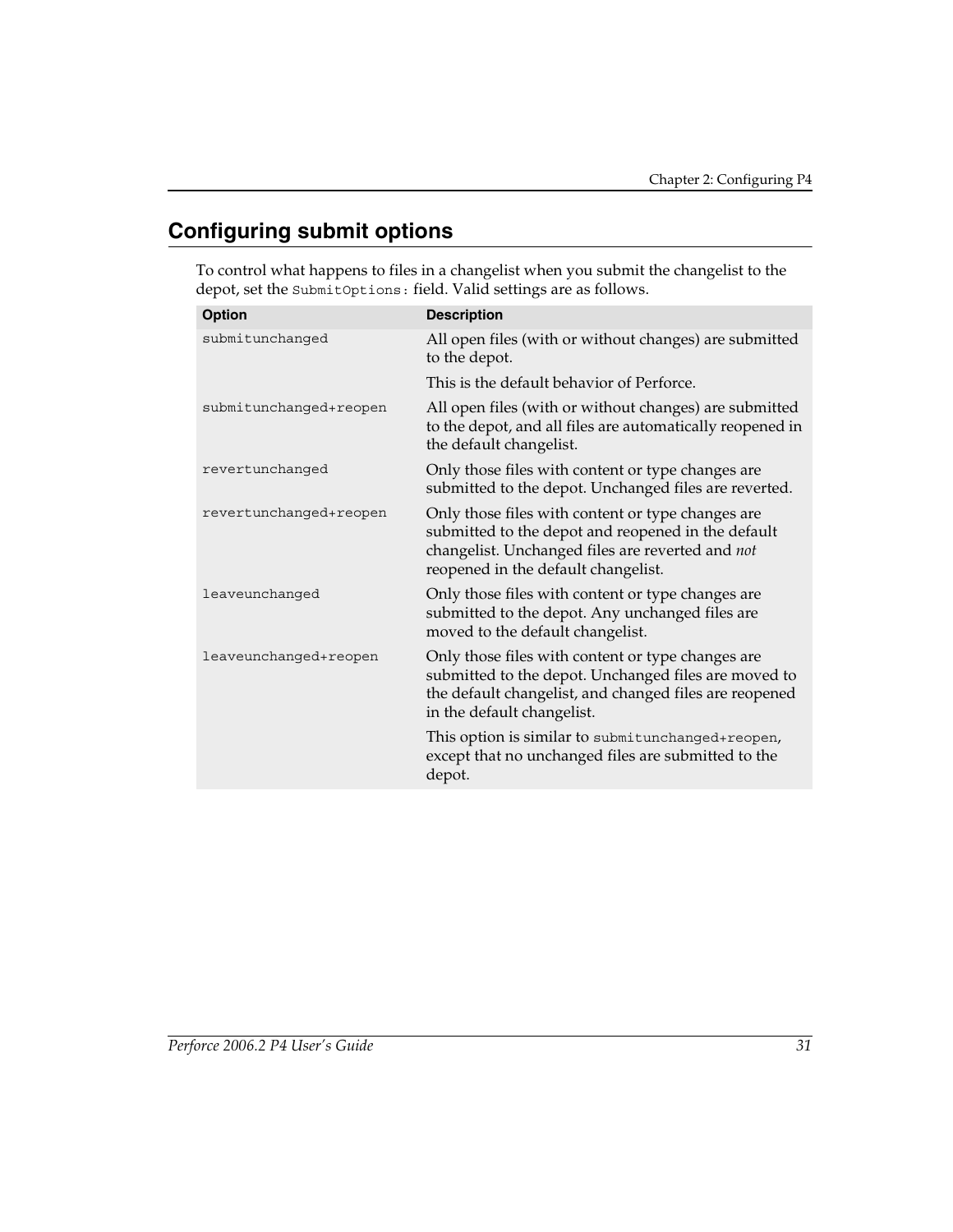# <span id="page-31-0"></span>**Configuring line-ending settings**

To specify how line endings are handled when you sync text files, set the LineEnd: field. Valid settings are as follows.

| <b>Option</b> | <b>Description</b>                                                                                                                                                                                                                                                                                                                       |
|---------------|------------------------------------------------------------------------------------------------------------------------------------------------------------------------------------------------------------------------------------------------------------------------------------------------------------------------------------------|
| local         | Use mode native to the client (default)                                                                                                                                                                                                                                                                                                  |
| unix          | UNIX-style (and Mac OS X) line endings: LF                                                                                                                                                                                                                                                                                               |
| mac           | Macintosh pre-OS X: CR only                                                                                                                                                                                                                                                                                                              |
| win           | Windows-style: CR, LF                                                                                                                                                                                                                                                                                                                    |
| share         | Line endings are LF with any $CR/LF$ pairs translated to LF-only style<br>before storage or syncing with the depot.                                                                                                                                                                                                                      |
|               | When you sync your client workspace, line endings are set to LF. If you<br>edit the file on a Windows machine, and your editor inserts CRS before<br>each LF, the extra CRs do not appear in the archive file.                                                                                                                           |
|               | The most common use of the share option is for users of Windows<br>workstations who mount their UNIX home directories as network drives;<br>if you sync files from UNIX, but edit the files on a Windows machine, the<br>share option eliminates problems caused by Windows-based editors that<br>insert carriage returns in text files. |
|               |                                                                                                                                                                                                                                                                                                                                          |

For detailed information about how Perforce uses the line-ending settings, see Tech Note 63 on the Perforce web site:

http://www.perforce.com/perforce/technotes/note063.html

## <span id="page-31-1"></span>**Deleting client workspace specifications**

To delete a client workspace specification, issue the p4 client -d *clientname* command. Deleting a client specification removes the Perforce server's record of the workspace but does not remove files from the workspace or the depot.

When you delete a workspace specification:

- 1. Revert (or submit) any pending changelists that have been opened from the workspace.
- 2. Delete existing files from a client workspace  $(p4 \text{ sync} \dots \text{#none})$ . (optional)
- 3. Delete the workspace specification.

If you delete the workspace specification before you delete files in the workspace, you can delete workspace files using your operating system's file deletion command.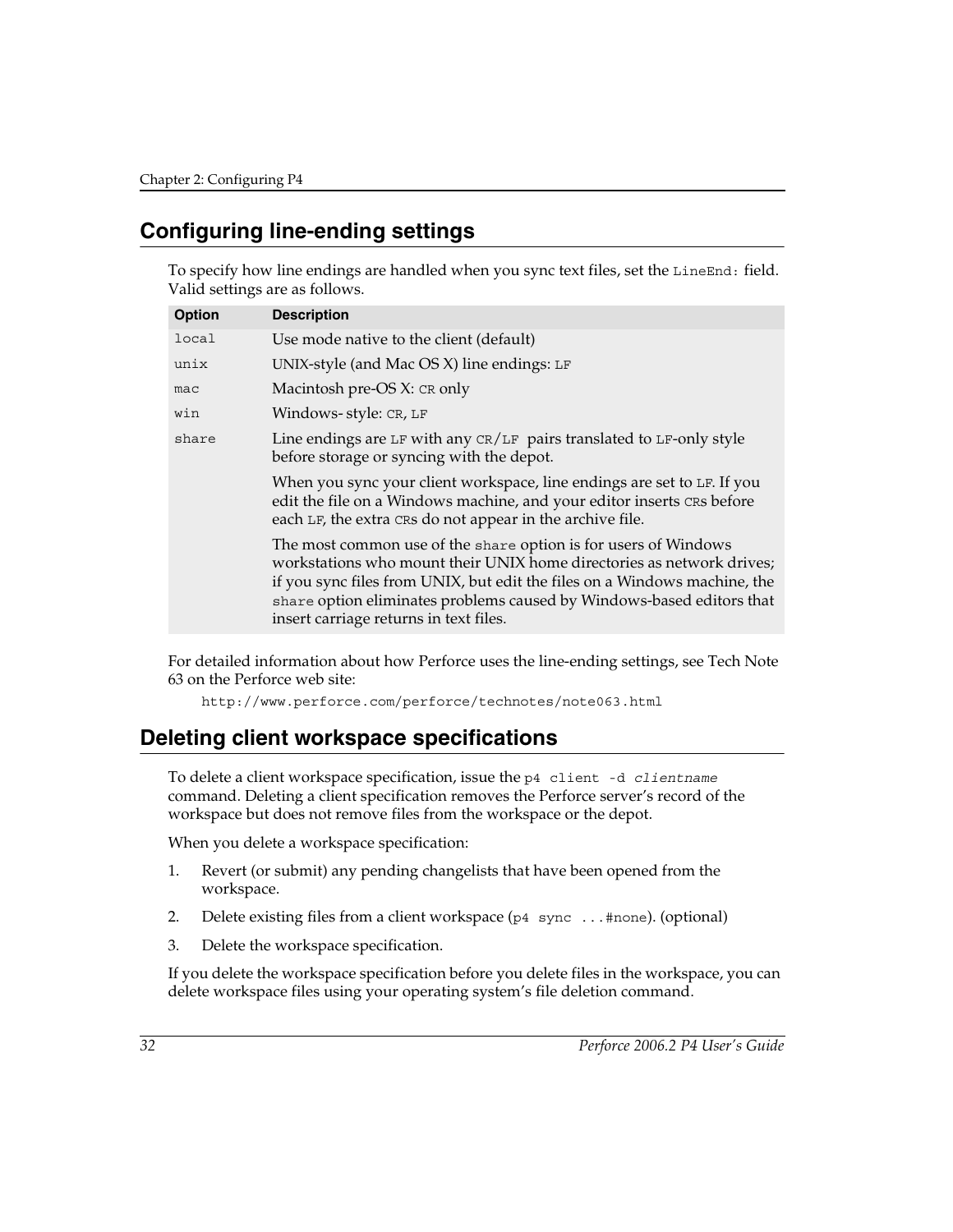# <span id="page-32-0"></span>**Security**

For security purposes, your Perforce administrator can configure the Perforce server to require passwords and to impose a connection time limit. The following sections provide details.

#### <span id="page-32-1"></span>**Passwords**

Depending on the security level at which your Perforce server is running, you might need to log in to Perforce before you can run Perforce commands. Without passwords, any user can assume the identity of any other Perforce user by setting P4USER to a different user name or specifying the  $-u$  flag when you issue a  $p4$  command. To improve security, use passwords.

#### **Setting passwords**

To create a password for your Perforce user, issue the p4 passwd command.

Your system administrator can configure your Perforce server to require "strong" passwords. A password is considered strong if it is at least eight characters long and contains at least two of the following:

- Uppercase letters
- Lowercase letters
- Non-alphabetic characters

For example, a1b2c3d4, A1B2C3D4, aBcDeFgH are strong passwords.

To reset or remove a password (without knowing the password), Perforce superuser privilege is required. If you need to have your password reset, contact your Perforce administrator. See the *Perforce System Administrator's Guide* for details.

#### **Using your password**

If your Perforce user has a password set, you must use it when you issue p4 commands. To use the password, you can:

- Log into the server by issuing the p4 login command, before issuing other commands
- Set P4PASSWD to your password, either in the environment or in a config file
- Specify the -P *password* flag when you issue p4 commands (for instance, p4 -P *mypassword* submit)
- Windows: store your password in the registry using the p4 set -s command. Not advised for sites where security is high. Perforce administrators can disable this feature.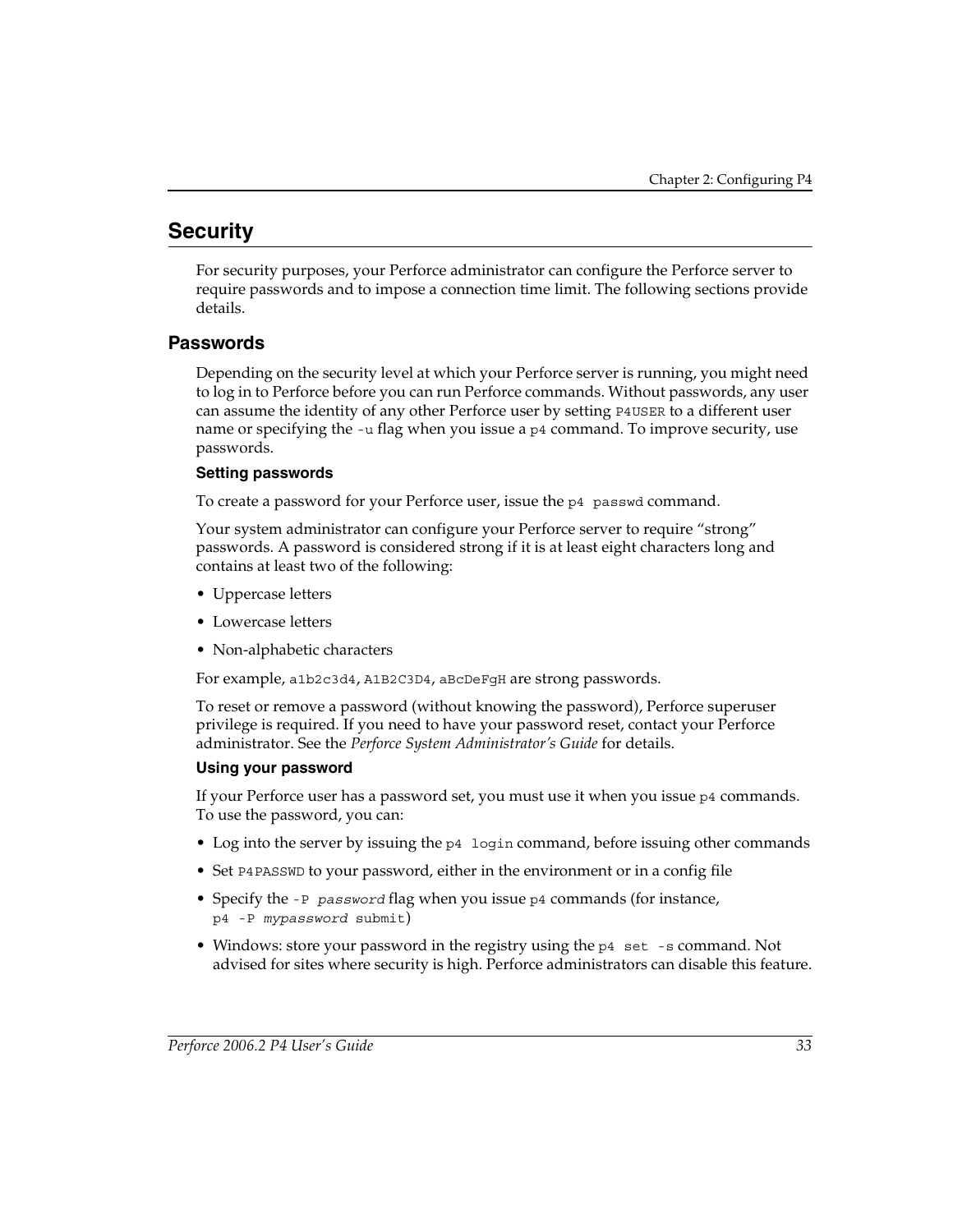#### <span id="page-33-0"></span>**Connection time limits**

Your Perforce administrator can configure the Perforce server to enforce time limits for users. Perforce uses ticket-based authentication to enforce time limits. Because ticketbased authentication does not rely on environment variables or command-line flags, it is more secure than password-based authentication.

Tickets are stored in a file in your home directory. After you have logged in, your ticket is valid for a limited period of time (by default, 12 hours).

#### **Logging in and logging out**

If time limits are in effect for your server, you must issue the p4 login command to obtain a ticket. Enter your password when prompted. If you log in successfully, a ticket is created for you in the ticket file in your home directory, and you are not prompted to log in again until either your ticket expires or you log out by issuing the p4 logout command.

To see how much time remains before your login expires, issue the following command:

```
p4 login -s
```
If your ticket is valid, the length of time remaining is displayed.

To log out of Perforce, issue the following command:

p4 logout

#### **Working on multiple machines**

By default, your ticket is valid only for the IP address of the machine from which you logged in. If you use Perforce from multiple machines that share a home directory (typical in many UNIX environments), log in with:

p4 login -a

Using p4 login -a creates a ticket in your home directory that is valid from all IP addresses, enabling you to remain logged into Perforce from more than one machine.

To log out from all machines simultaneously, issue the following command:

```
p4 logout -a
```
For more information about the p4 login and p4 logout commands, see the *Perforce Command Reference*.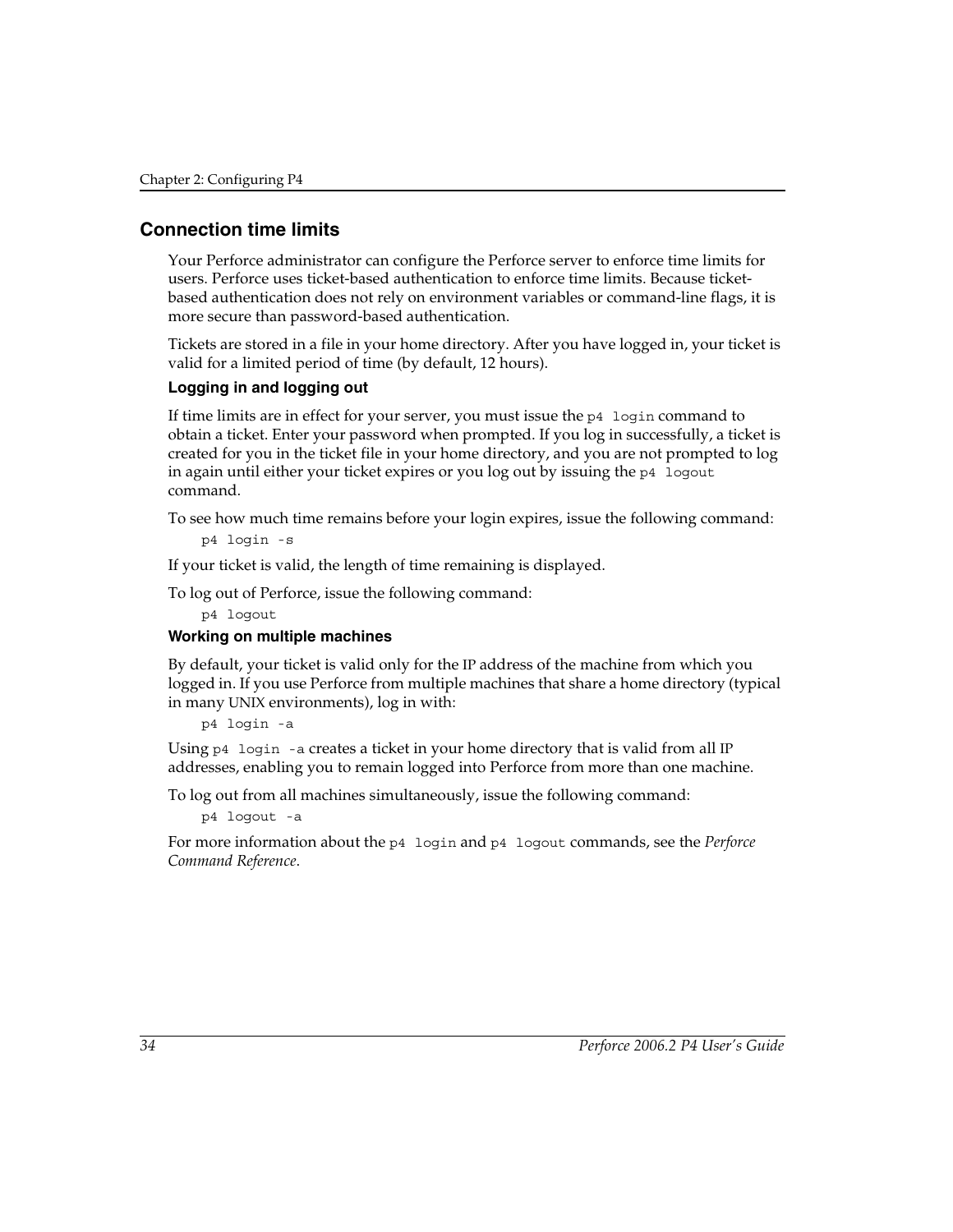# <span id="page-34-0"></span>**Chapter 3 Issuing P4 Commands**

This chapter provides basic information about p4 commands, including command-line syntax, arguments, and flags. For full details about command syntax, refer to the *Perforce Command Reference*.

Certain commands require administrator or superuser permission. For details, consult the *Perforce System Administrator's Guide*

### <span id="page-34-1"></span>**Command-line syntax**

The basic syntax for commands is as follows:

p4 [*global options*] *command* [*command-specific flags*] [*command arguments*]

The following flags can be used with all p4 commands.

| <b>Global options</b> | <b>Description and Example</b>                                                                               |
|-----------------------|--------------------------------------------------------------------------------------------------------------|
| -c clientname         | Specifies the client workspace associated with the command.<br>Overrides P4CLIENT.                           |
|                       | p4 -c bruno ws edit //depot/dev/main/jam/Jambase                                                             |
| -d <i>directory</i>   | Specifies the current directory, overriding the environment variable<br>PWD.                                 |
|                       | p4 -d ~c:\bruno ws\dev\main\jam\Jambase Jamfile                                                              |
| $-G$                  | Format all output as marshaled Python dictionary objects (for<br>scripting with Python).                     |
|                       | p4 -G info                                                                                                   |
| -H host               | Specifies the hostname of the client workstation, overriding P4HOST.                                         |
|                       | p4 -H deneb print //depot/dev/main/jam/Jambase                                                               |
| -p server             | Specifies the Perforce server's host and port number, overriding<br>P4 PORT.                                 |
|                       | p4 -p deneb:1818 clients                                                                                     |
| -P password           | Supplies a Perforce password, overriding P4PASSWD. Usually used in<br>combination with the -u username flag. |
|                       | p4 -u earl -P secretpassword job                                                                             |
| $-S$                  | Prepend a tag to each line of output (for scripting purposes).                                               |
|                       | p4 -s info                                                                                                   |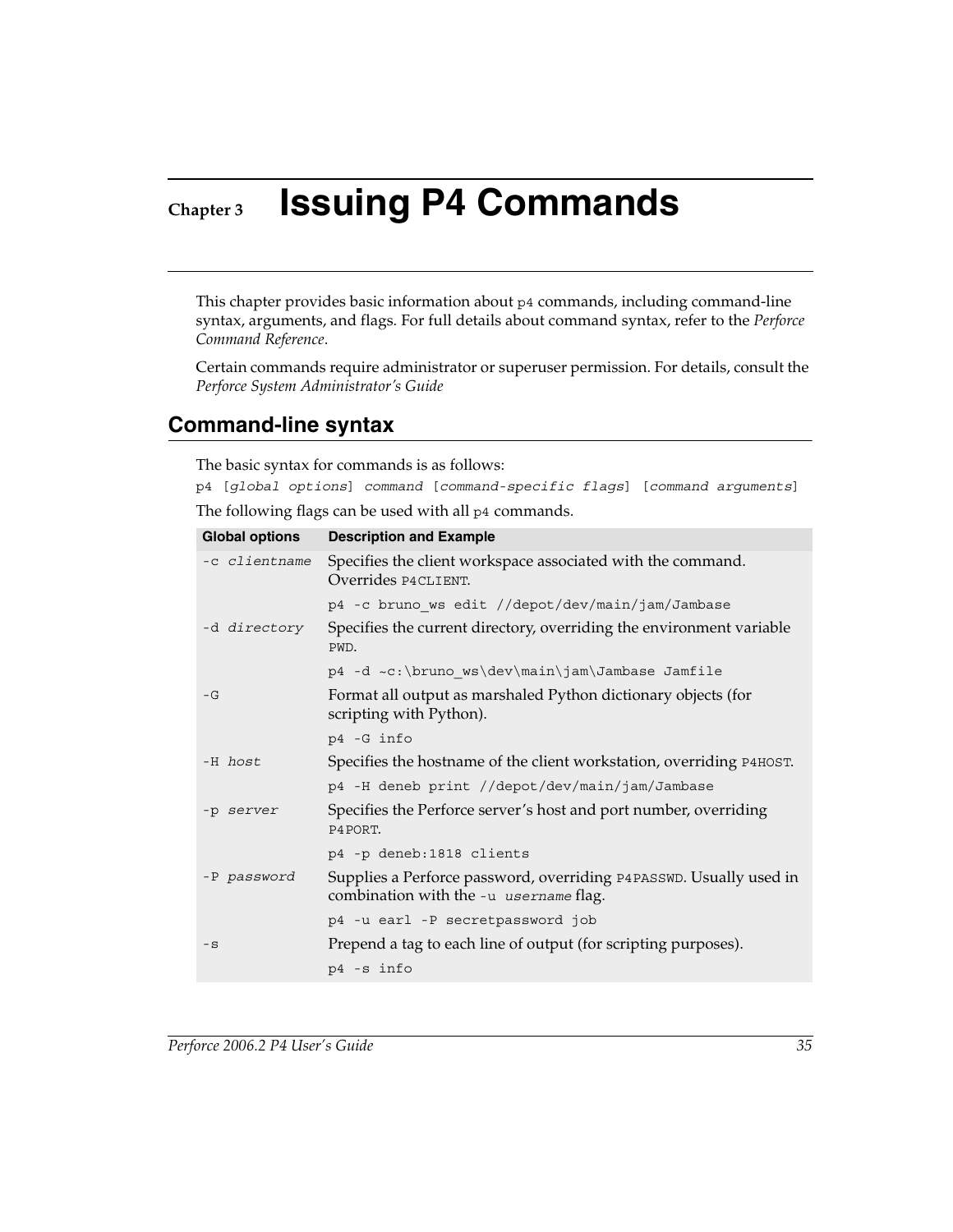| <b>Global options</b> | <b>Description and Example</b>                                                                                   |
|-----------------------|------------------------------------------------------------------------------------------------------------------|
| -u username           | Specifies a Perforce user, overriding P4USER.                                                                    |
|                       | p4 -u bill user                                                                                                  |
| -x filename           | Read arguments, one per line, from the specified file. To read<br>arguments from standard input, specify "-x -". |
|                       | p4 -x myarqs.txt                                                                                                 |
| $-V$                  | Displays the version of the p4 executable.                                                                       |

To display the flags for a specific command, issue the p4 help command. For example:

```
p4 help add
     add -- Open a new file to add it to the depot
     p4 add [ -c changelist# ] [ -t filetype ] file ...
         Open a new file for adding to the depot. If the file exists
         on the client it is read to determine if it is text or binary.
         If it does not exist it is assumed to be text. The file must
         either not exist in the depot, or it must be deleted at the
         current head revision. Files may be deleted and re-added.
[...]
```
For the full list of global options, commands, and command-specific flags, see the *Perforce Command Reference.* 

#### <span id="page-35-0"></span>**Specifying filenames on the command line**

Much of your everyday use of Perforce consists of managing files. You can specify filenames in p4 commands as follows:

• **Local syntax**: the file's name as specified in your local shell or operating system.

Filenames can be specified using an absolute path (for example, c:\bruno\_ws\dev\main\jam\fileos2.c) or a path that is relative to the current directory (for example, .\jam\fileos2.c).

Relative components (. or ..) cannot be specified following fixed components. For example, mysub/mydir/./here/file.c is invalid, because the dot (.) follows the fixed mysub/mydir components.

- **Depot syntax**: use the following format: //*depotname*/*file\_path*, specifying the pathname of the file relative to the depot root directory. Separate the components of the path using forward slashes. For example: //depot/dev/main/jam/Jambase.
- **Client syntax**: use the following format: //*workspacename*/*file\_path*, specifying the pathname of the file relative to the client root directory. Separate the components of the path using forward slashes. For example: //ona-agave/dev/main/jam/Jambase.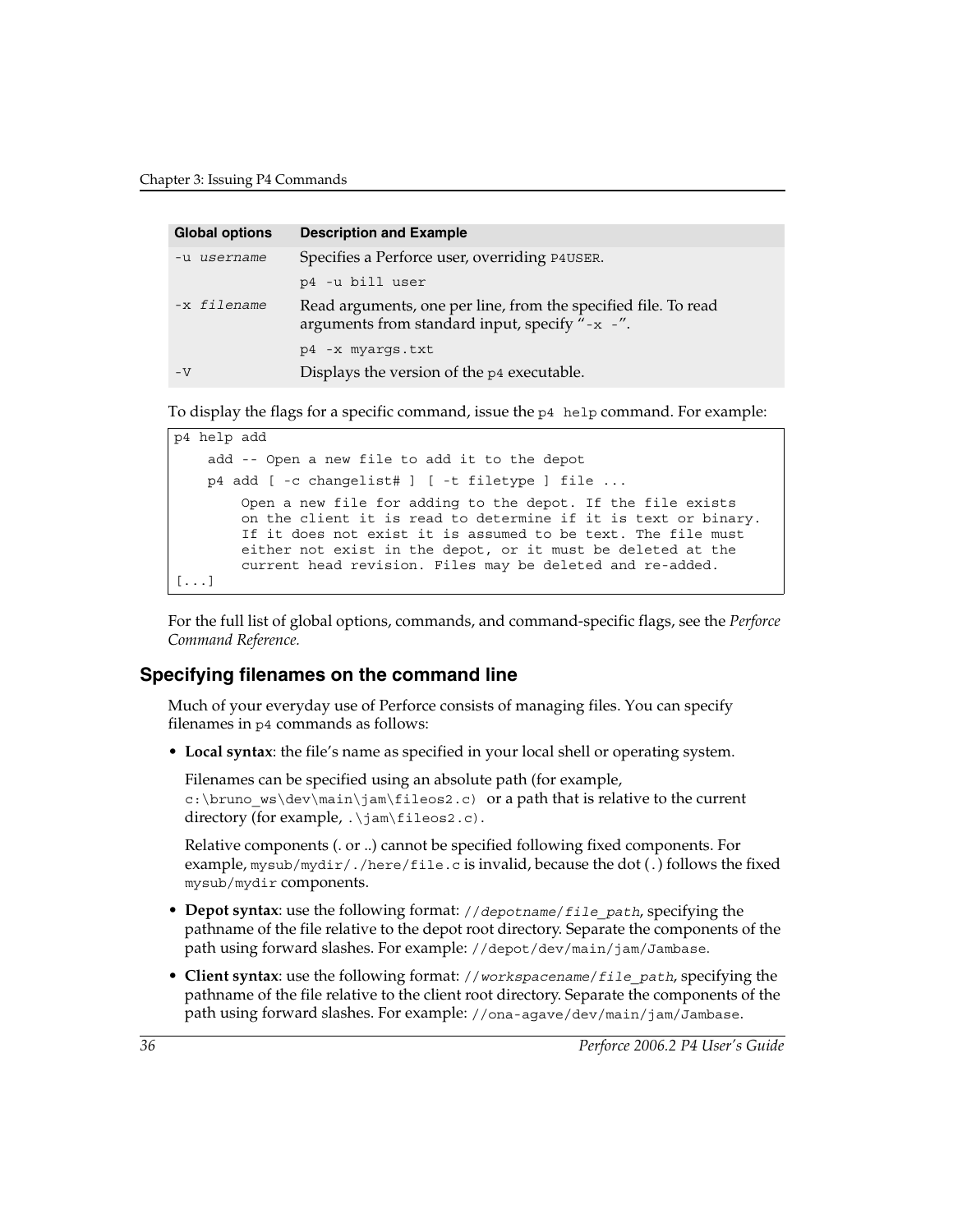**Example:** *Using different syntaxes to refer to the same file*

*Local syntax*: p4 delete c:\bruno ws\dev\main\jam\Jambase *Depot syntax:* p4 delete //depot/dev/main/jam/Jambase *Client syntax:* p4 delete //bruno\_ws/dev/main/jam/Jambase

# <span id="page-36-0"></span>**Perforce wildcards**

For commands that operate on sets of files, Perforce supports two wildcards.

| <b>Wildcard</b> | <b>Description</b>                                                                                                           |
|-----------------|------------------------------------------------------------------------------------------------------------------------------|
| $\star$         | Matches anything except slashes. Matches only within a single directory.<br>Case sensitivity depends on your server platform |
| $\cdot$         | Matches anything including slashes. Matches recursively (everything in and<br>below the specified directory).                |

Perforce wildcards can be used with local or Perforce syntax, as in the following examples.

| <b>Expression</b> | <b>Matches</b>                                                                  |
|-------------------|---------------------------------------------------------------------------------|
| J*                | Files in the current directory starting with J                                  |
| $*/\text{help}$   | All files called help in current subdirectories                                 |
| . /               | All files under the current directory and its subdirectories                    |
| . / c             | All files under the current directory and its subdirectories, that<br>end in .c |
| /usr/bruno/       | All files under /usr/bruno                                                      |
| $//$ bruno_ws $/$ | All files in the workspace or depot that is named bruno ws                      |
| $//$ depot $/$    | All files in the depot                                                          |
| $1/\ldots$        | All files in all depots                                                         |

The \* wildcard is expanded locally by the operating system before the command is sent to the server. To prevent the local operating system from expanding the \* wildcard, enclose it in quotes or precede it with a backslash.

> **Note** The "..." wildcard cannot be used with the p4 add command. The "..." wildcard is expanded by the Perforce server, and, because the server cannot determine which files are being added, it can't expand the wildcard. The \* wildcard can be used with p4 add, because it is expanded by the operating system shell and not by the Perforce Server.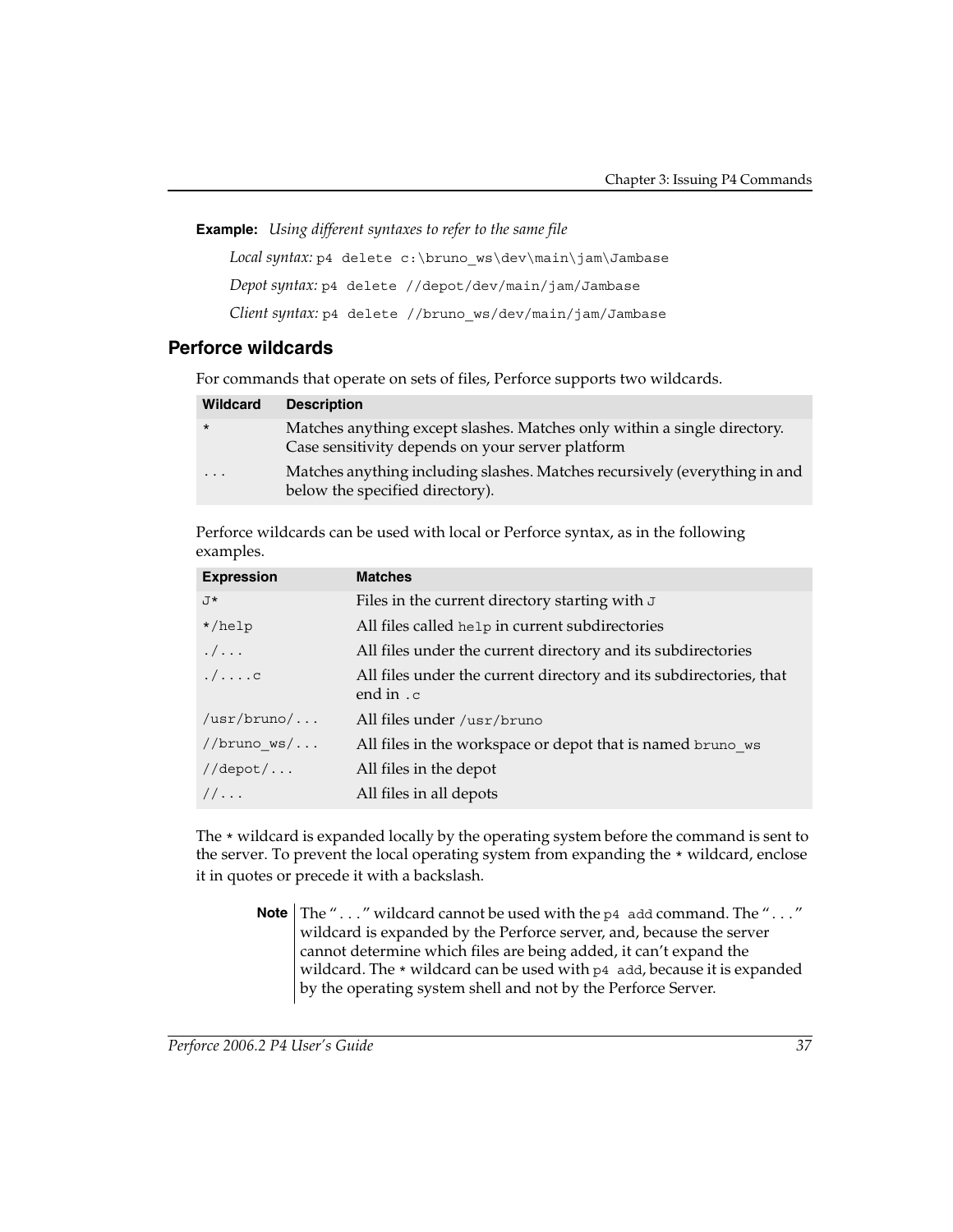## **Restrictions on filenames and identifiers**

#### **Spaces in filenames, pathnames, and identifiers**

Use quotation marks to enclose files or directories that contain spaces. For example:

"//depot/dev/main/docs/manuals/recommended configuration.doc"

If you specify spaces in names for other Perforce objects, such as branch names, client names, label names, and so on, the spaces are automatically converted to underscores by the Perforce server.

#### **Length limitations**

Names assigned to Perforce objects such as branches, client workspaces, and so on, cannot exceed 1024 characters.

#### **Reserved characters**

By default, the following reserved characters are not allowed in Perforce identifiers or names of files managed by Perforce.

| <b>Reserved Character</b> | Reason                                                             |
|---------------------------|--------------------------------------------------------------------|
| $\omega$                  | File revision specifier for date, label name, or changelist number |
| #                         | File revision numbers                                              |
| $\star$                   | Wildcard                                                           |
| $\ddotsc$                 | Wildcard (recursive)                                               |
| $\approx$                 | Wildcard                                                           |
|                           | Separator for pathname components                                  |

These characters have conflicting and secondary uses. Conflicts include the following:

- UNIX separates path components with /, but many DOS commands interpret / as a command-line switch.
- Most UNIX shells interpret # as the beginning of a comment.
- Both DOS and UNIX shells automatically expand \* to match multiple files, and the DOS command line uses % to refer to variables.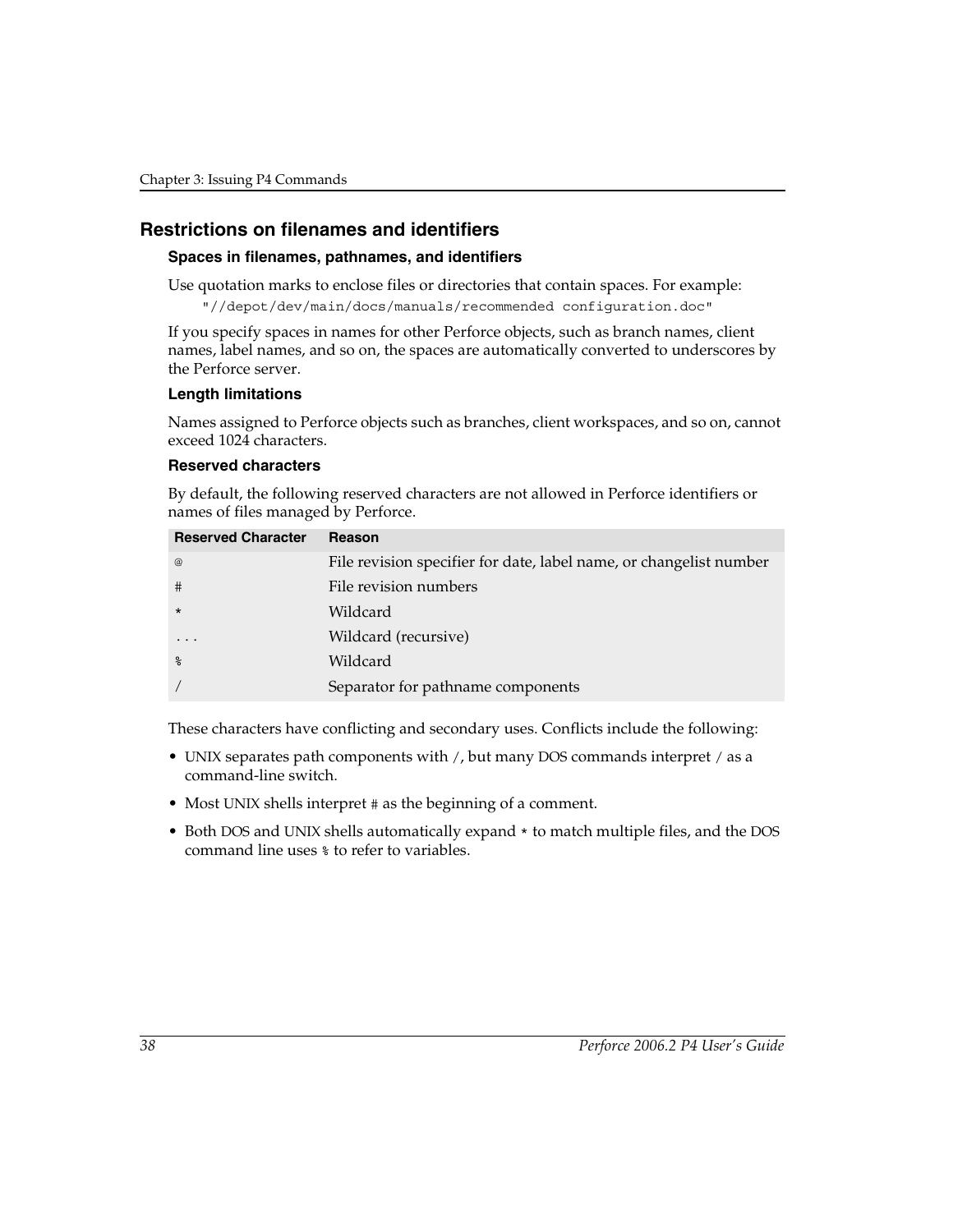To specify these characters in filenames or paths, use the ASCII expression of the character's hexadecimal value, as shown in the following table.

| <b>Character</b> | <b>ASCII</b> |
|------------------|--------------|
| @                | %40          |
| #                | $\%23$       |
| $\star$          | $\%$ 2A      |
| ిన               | $\%25$       |

Specify the filename literally when you add it; then use the ASCII expansion to refer to it thereafter. For example, to add a file called recommended@configuration.doc, issue the following command:

```
p4 add -f //depot/dev/main/docs/manuals/recommended@configuration.doc
```
When you submit the changelist, the characters are automatically expanded and appear in the change submission form as follows:

//depot/dev/main/docs/manuals/recommended%40configuration.doc

After you submit the changelist with the file's addition, you must use the ASCII expansion to sync the file to your workspace or to edit it within your workspace. For example:

```
p4 sync //depot/dev/main/docs/manuals/recommended%40configuration.doc
```
#### **Filenames containing extended (non-ASCII) characters**

Non-ASCII characters are allowed in filenames and Perforce identifiers, but entering them from the command line might require platform-specific solutions. If you are using Perforce in unicode mode, all users must have P4CHARSET set properly. For details about setting P4CHARSET, see the *Perforce Command Reference* and the *Internationalization Notes*.

In international environments, use a common code page or locale setting to ensure that all filenames are displayed consistently across all machines in your organization. To set the code page or locale:

- Windows: use the **Regional Settings** applet in the **Control Panel**
- UNIX: set the LOCALE environment variable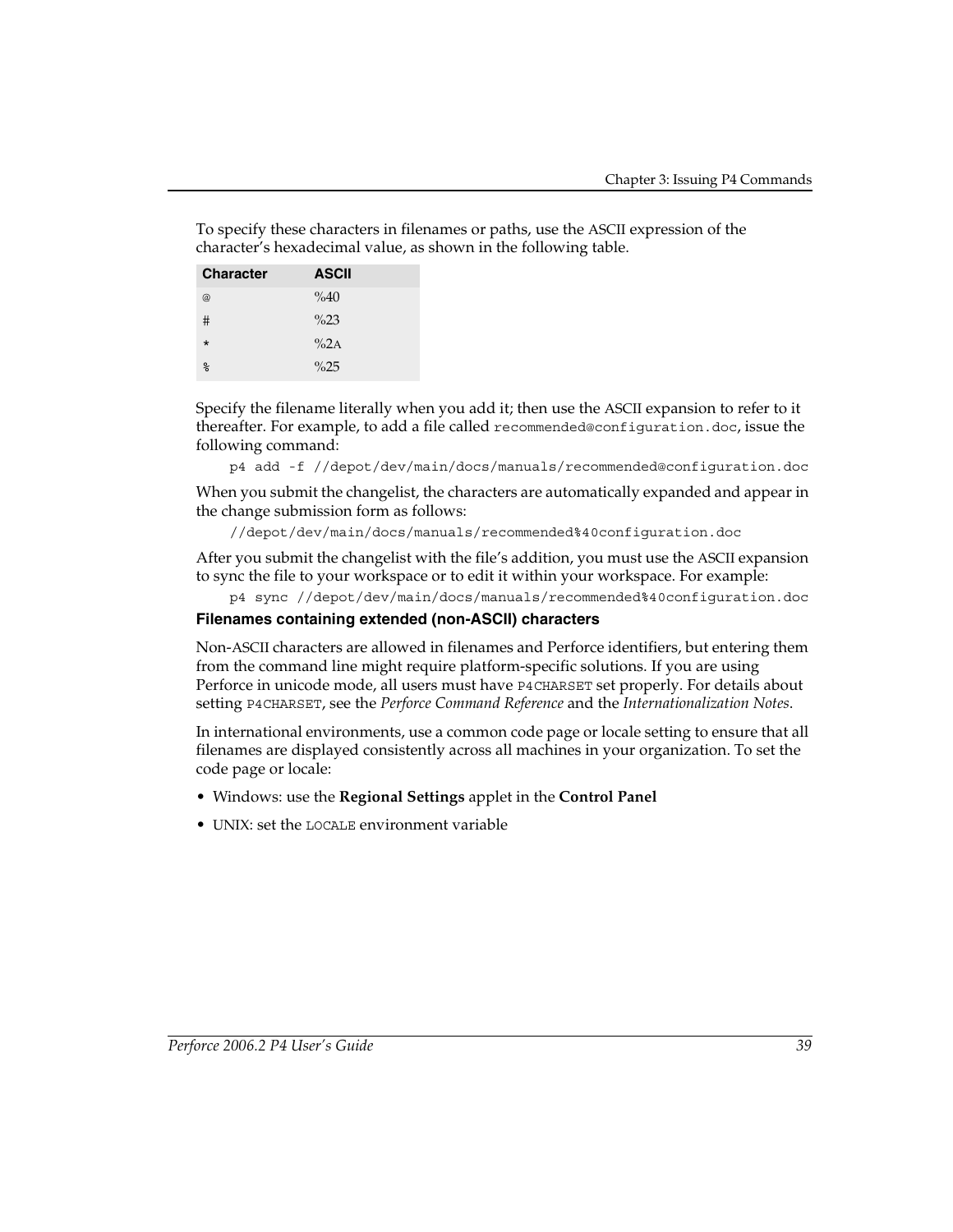# <span id="page-39-0"></span>**Specifying file revisions**

Each time you submit a file to the depot, its revision number is incremented. To specify revisions prior to the most recent, use the # revision specifier to specify a revision number, or @ to specify a date, changelist, client workspace, or label corresponding to the version of the file you are working on. Revision specifications can be used to limit the effect of a command to specified file revisions.

| <b>Warning!</b> Some operating system shells treat the Perforce revision character # as a |
|-------------------------------------------------------------------------------------------|
| comment character if it starts a word. If your shell is one of these, escape the          |
| # when you use it in p4 commands.                                                         |

| <b>Revision needed</b>   | <b>Syntax and example</b>                                                                                                                  |  |
|--------------------------|--------------------------------------------------------------------------------------------------------------------------------------------|--|
| Revision number          | file#n                                                                                                                                     |  |
|                          | Example:                                                                                                                                   |  |
|                          | p4 sync //depot/dev/main/jam/Jambase#3                                                                                                     |  |
|                          | Refers to revision 3 of file Jambase                                                                                                       |  |
| The revision submitted   | file@changelist number                                                                                                                     |  |
| as of a specified        | Examples:                                                                                                                                  |  |
| changelist               | p4 sync //depot/dev/main/jam/Jambase@126                                                                                                   |  |
|                          | Refers to the version of Jambase when changelist 126 was<br>submitted, even if it was not part of the change.                              |  |
|                          | p4 sync //depot/@126                                                                                                                       |  |
|                          | Refers to the state of the entire depot at changelist 126<br>(numbered changelists are explained in "Managing<br>changelists" on page 50). |  |
| The revision in a        | file@labelname                                                                                                                             |  |
| specified label          | Example:                                                                                                                                   |  |
|                          | p4 sync //depot/dev/main/jam/Jambase@beta                                                                                                  |  |
|                          | The revision of Jambase in the label called beta. For details<br>about labels, refer to "Using labels" on page 74.                         |  |
| The revision last synced | file@clientname                                                                                                                            |  |
| to a specified client    | Example:                                                                                                                                   |  |
| workspace                | p4 sync //depot/dev/main/jam/Jambase@bruno ws                                                                                              |  |
|                          | The revision of Jambase last synced to client workspace<br>bruno ws                                                                        |  |

The following table describes the various ways you can specify file revisions.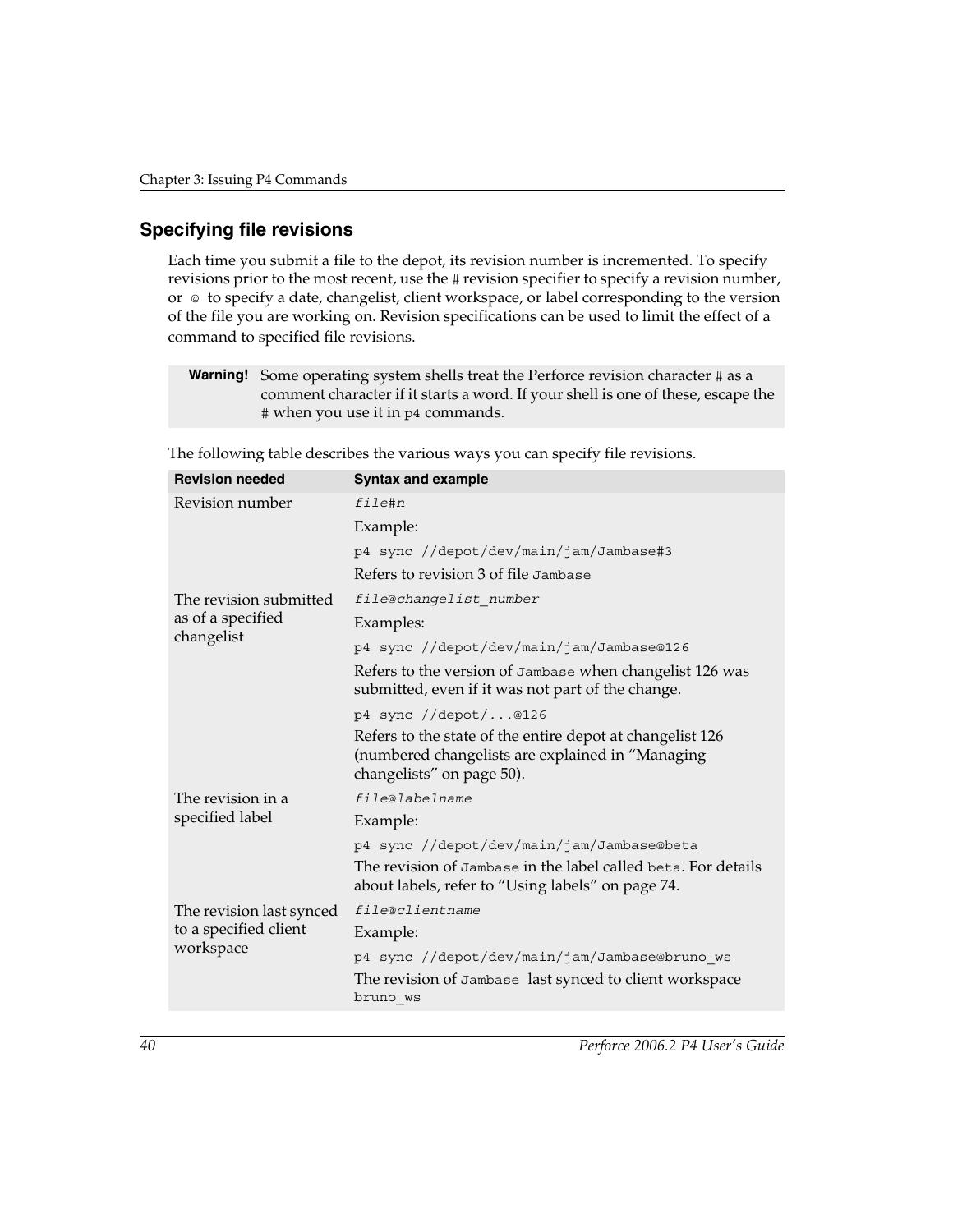| <b>Revision needed</b>                  | <b>Syntax and example</b>                                                                                                                                                                         |
|-----------------------------------------|---------------------------------------------------------------------------------------------------------------------------------------------------------------------------------------------------|
| Remove the file                         | file#none                                                                                                                                                                                         |
|                                         | Example:                                                                                                                                                                                          |
|                                         | p4 sync //depot/dev/main/jam/Jambase#none                                                                                                                                                         |
|                                         | Removes Jambase from the client workspace.                                                                                                                                                        |
| The most recent version                 | file#head                                                                                                                                                                                         |
| of the file                             | Example:                                                                                                                                                                                          |
|                                         | p4 sync //depot/dev/main/jam/Jambase#head                                                                                                                                                         |
|                                         | Same as p4 sync //depot/dev/main/jam/Jambase                                                                                                                                                      |
|                                         | (If you omit the revision specifier, the head revision is<br>synced.)                                                                                                                             |
| The revision last synced                | file#have                                                                                                                                                                                         |
| to your workspace                       | Example:                                                                                                                                                                                          |
|                                         | p4 files //depot/dev/main/jam/Jambase#have                                                                                                                                                        |
| The head revision of the                | file@date                                                                                                                                                                                         |
| file in the depot on the                | Example:                                                                                                                                                                                          |
| specified date                          | p4 sync //depot/dev/main/jam/Jambase@2005/05/18                                                                                                                                                   |
|                                         | The head revision of Jambase as of midnight May 18, 2005.                                                                                                                                         |
| The head revision of the                | file@"date[:time]"                                                                                                                                                                                |
| file in the depot on the                | Example:                                                                                                                                                                                          |
| specified date at the<br>specified time | p4 sync //depot/dev/main/jam/Jambase@"2005/05/18"                                                                                                                                                 |
|                                         | Specify dates in the format YYYY/MM/DD. Specify time in the<br>format HH: MM: SS using the 24-hour clock. Time defaults to<br>00:00:00                                                            |
|                                         | Separate the date and the time by a single space or a colon. (If<br>you use a space to separate the date and time, you must also<br>enclose the entire date-time specification in double quotes.) |

#### **Example:** *Retrieving files using revision specifiers*

*Bruno wants to retrieve all revisions that existed at changelist number 30. He types* p4 sync //depot/dev/main/jam/Jambase@30

*Another user can sync their workspace so that it contains the same file revisions Bruno has synced by specifying Bruno's workspace, as follows:*

p4 sync @bruno\_ws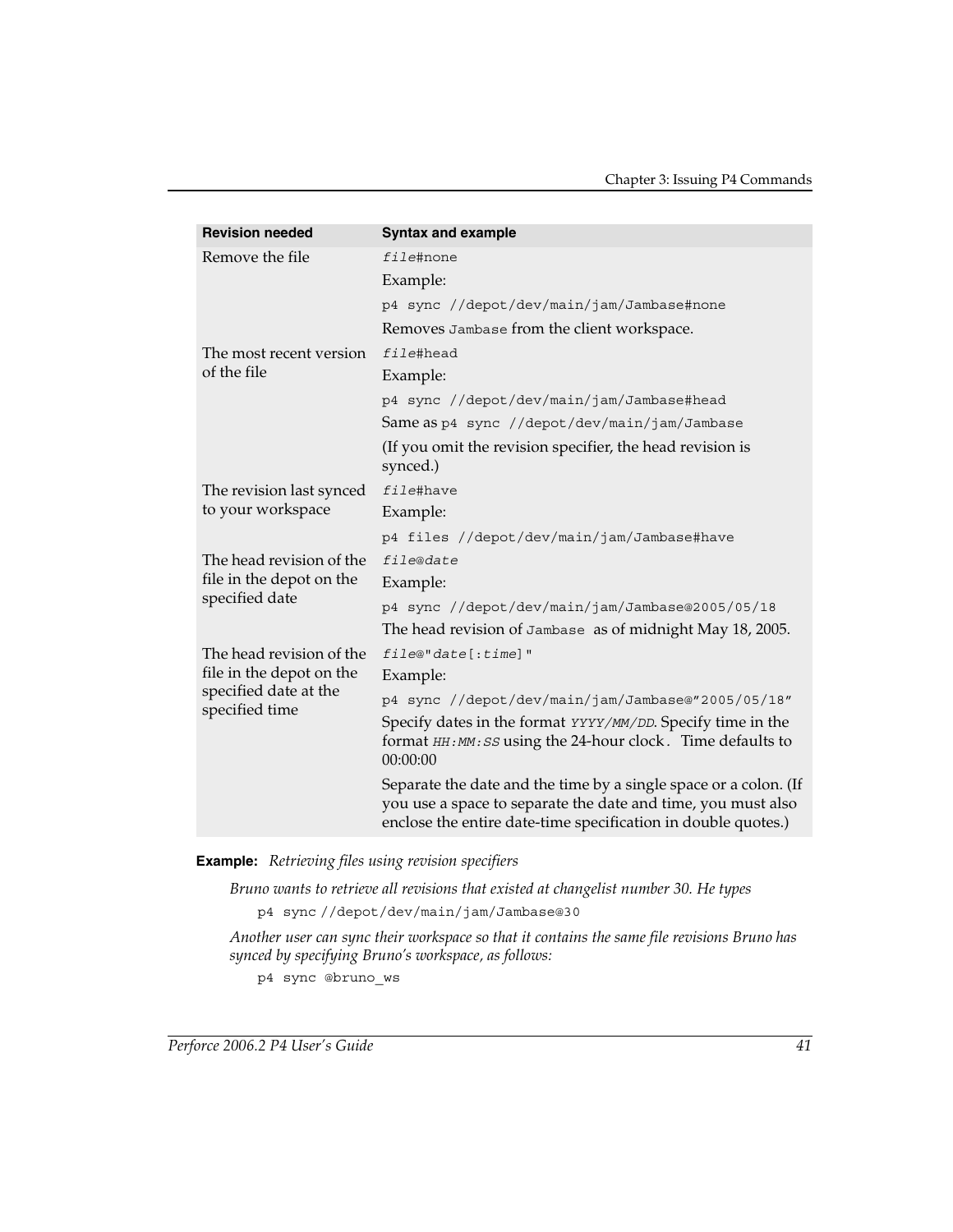**Example:** *Removing all files from the client workspace* p4 sync ...#none *The files are removed from the workspace but not from the depot.*

#### **Date and time specifications**

Date and time specifications are obtained from the time zone of the Perforce server. To display the date, time, offset from GMT, and time zone in effect at your Perforce server, issue the p4 info command. The Perforce server stores times as the number of seconds since 00:00:00 GMT Jan. 1, 1970), so if you move your server across time zones, the times stored on the server are correctly reported in the new time zone.

#### **Revision ranges**

Some commands can operate on a range of file revisions. To specify a revision range, specify the start and end revisions separated by a comma, for example, #3,4.

The commands that accept revision range specifications are:

- p4 changes
- p4 files
- p4 integrate
- p4 jobs
- p4 print
- p4 sync

For the preceding commands:

- If you specify a single revision, the command operates on revision #1 through the revision you specify (except for p4 sync, p4 print, and p4 files, which operate on the highest revision in the range).
- If you omit the revision range entirely, the command affects all file revisions.

**Example:** *Listing changes using revision ranges*

*A release manager needs to see a quick list of all changes made to the jam project in July 2000. He types:* 

```
p4 changes //depot/dev/main/jam/...@2000/7/1,2000/8/1
```
*The resulting list of changes looks like this:*

```
Change 673 on 2000/07/31 by bruno@bruno_ws 'Final build for QA'
Change 633 on 2000/07/1 by bruno@bruno ws 'First build w/bug fix'
Change 632 on 2000/07/1 by bruno@bruno_ws 'Started work'
```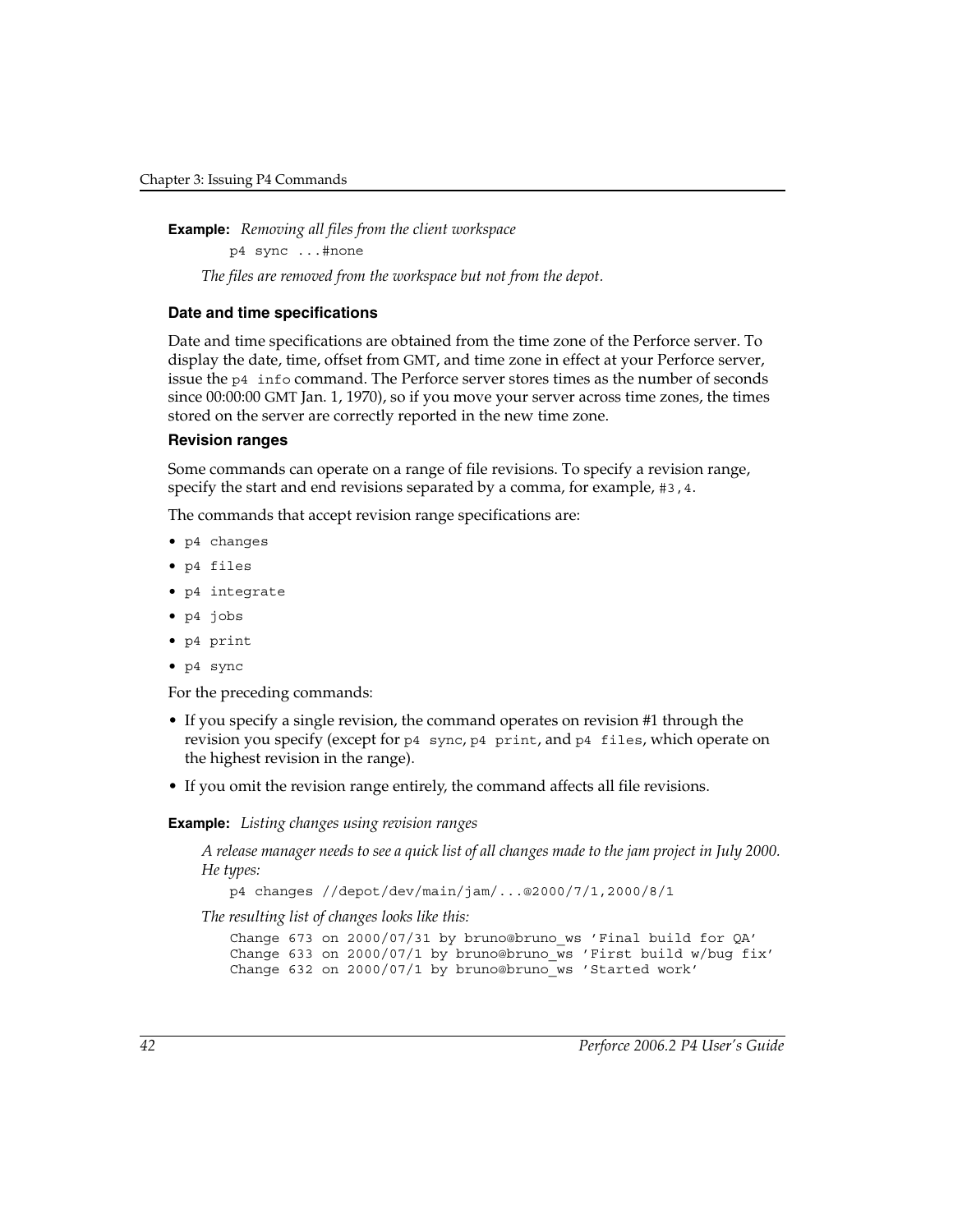# **Reporting commands**

The following table lists some useful reporting commands.

| To display                                                                              | Use this command   |
|-----------------------------------------------------------------------------------------|--------------------|
| A list of p4 commands with a brief description                                          | p4 help commands   |
| Detailed help about a specific command                                                  | p4 help command    |
| Command line flags common to all Perforce commands                                      | p4 help usage      |
| Details about Perforce view syntax                                                      | p4 help views      |
| All the arguments that can be specified for the p4 help<br>command                      | p4 help            |
| The Perforce settings configured for your client machine                                | p4 info            |
| The file revisions in the client workspace                                              | p4 have            |
| Preview the results of a p4 sync (to see which files would<br>be transferred)           | p4 sync -n         |
| Preview the results of a p4 delete (to see which files<br>would be marked for deletion) | p4 delete -n files |

# **Using Perforce forms**

Some Perforce commands, for example  $p4$  client and  $p4$  submit, use a text editor to display a form into which you enter the information that is required to complete the command (for example, a description of the changes you are submitting). After you change the form, save it, and exit the editor, Perforce parses the form and uses it to complete the command. (To configure the text editor that is used to display and edit Perforce forms, set P4EDITOR.)

When you enter information into a Perforce form, observe the following rules:

- Field names (for example, View:) must be flush left (not indented) and must end with a colon.
- Values (your entries) must be on the same line as the field name, or indented with tabs on the lines beneath the field name.

Some field names, such as the Client: field in the p4 client form, require a single value; other fields, such as Description:, take a block of text; and others, like View:, take a list of lines.

Certain values, like Client: in the client workspace form, cannot be changed. Other fields, like Description: in p4 submit, *must* be changed. If you don't change a field that needs to be changed, or vice versa, Perforce displays an error. For details about which fields can be modified, see the *Perforce Command Reference* or use p4 help *command*.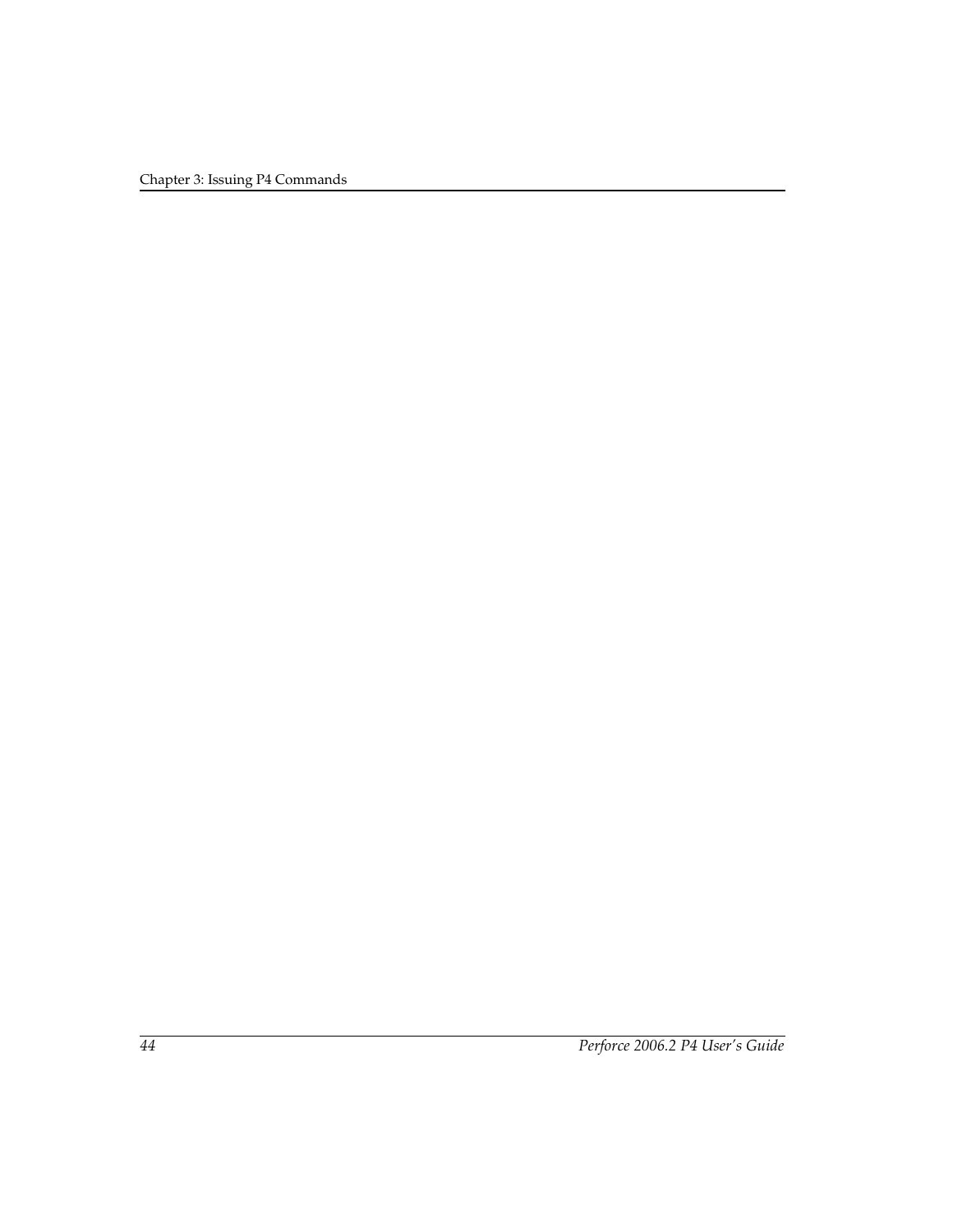# **Chapter 4 Managing Files and Changelists**

This chapter tells you how to manage files and work in a team development environment, where multiple users who are working on the same files might need to reconcile their changes.

# **Managing files**

To change files in the depot (file repository), you open the files in changelists and submit the changelists with a description of your changes. Perforce assigns numbers to changelists and maintains the revision history of your files. This approach enables you to group related changes and find out who changed a file and why and when it was changed. Here are the basic steps for working with files.

| <b>Task</b>                                  | <b>Description</b>                                                                                                                                                      |                                                                                                              |  |
|----------------------------------------------|-------------------------------------------------------------------------------------------------------------------------------------------------------------------------|--------------------------------------------------------------------------------------------------------------|--|
| Syncing (retrieving<br>files from the depot) | Issue the p4 sync command, specifying the files and directories<br>you want to retrieve from the depot. You can only sync files<br>that are mapped in your client view. |                                                                                                              |  |
| Adding files to the                          | 1.                                                                                                                                                                      | Create the file in the workspace.                                                                            |  |
| depot                                        | 2.                                                                                                                                                                      | Open the file for add in a changelist ( $p4$ add).                                                           |  |
|                                              | 3.                                                                                                                                                                      | Submit the changelist (p4 submit).                                                                           |  |
| Editing files and<br>checking in changes     | 1.                                                                                                                                                                      | If necessary, sync the desired file revision to your<br>workspace (p4 sync).                                 |  |
|                                              | 2.                                                                                                                                                                      | Open the file for edit in a changelist ( $p4$ edit).                                                         |  |
|                                              | 3.                                                                                                                                                                      | Make your changes.                                                                                           |  |
|                                              | 4.                                                                                                                                                                      | Submit the changelist (p4 submit). To discard changes,<br>issue the p4 revert command.                       |  |
| Deleting files from the<br>depot             | 1.                                                                                                                                                                      | Open the file for delete in a changelist $(p4 \text{ delete})$ . The file<br>is deleted from your workspace. |  |
|                                              | 2.                                                                                                                                                                      | Submit the changelist ( $p4$ submit). The file is deleted from<br>the depot.                                 |  |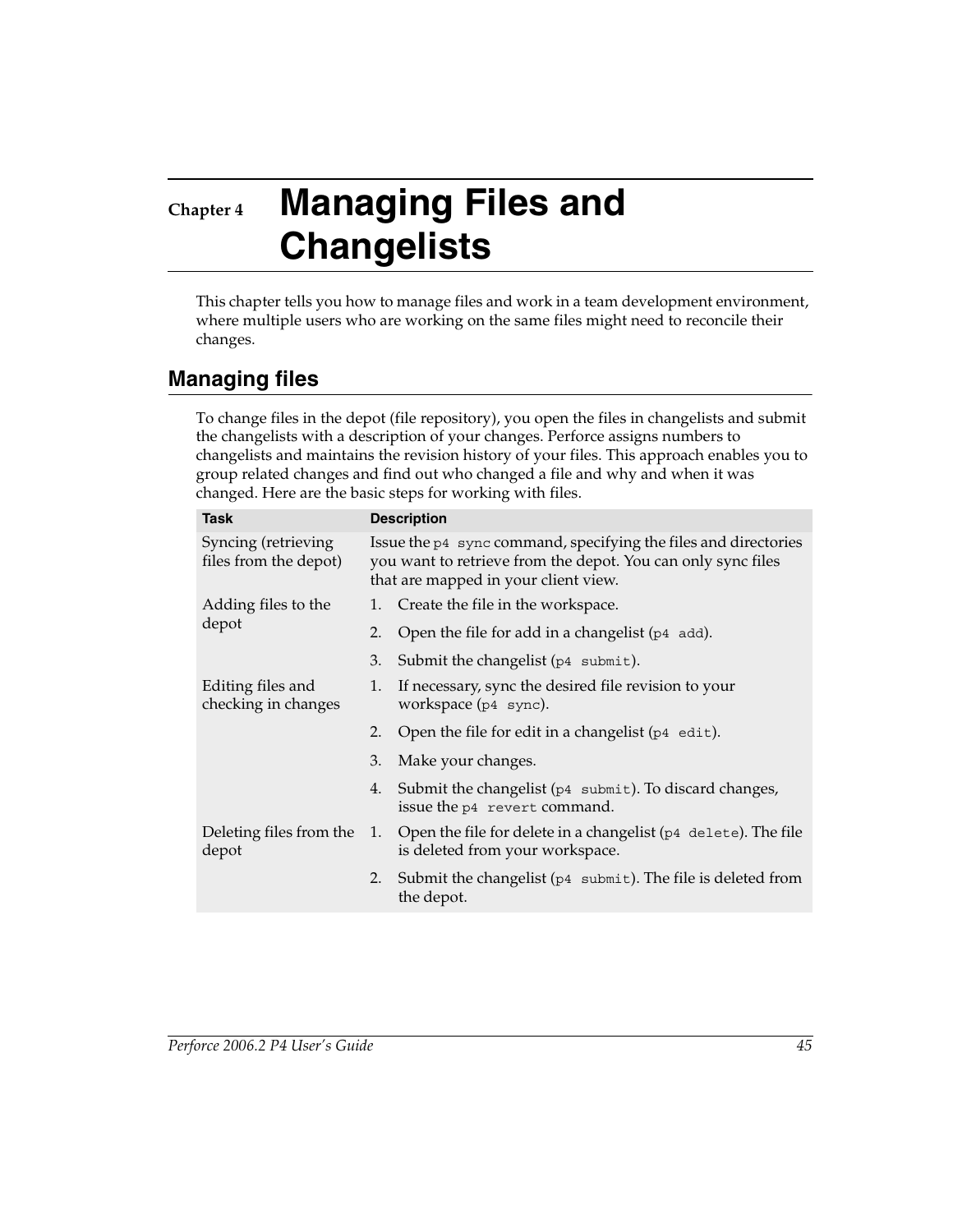| <b>Task</b>        | <b>Description</b>                                                                                                              |
|--------------------|---------------------------------------------------------------------------------------------------------------------------------|
| Discarding changes | Revert the files or the changelist in which the files are open.<br>Reverting has the following effects on open files:           |
|                    | Add: no effect—the file remains in your workspace.                                                                              |
|                    | Edit: the revision you opened is resynced from the depot,<br>overwriting any changes you made to the file in your<br>workspace. |
|                    | Delete: the file is resynced to your workspace.                                                                                 |

Files are added to, deleted from, or updated in the depot only when you successfully submit the pending changelist in which the files are open. A changelist can contain a mixture of files open for add, edit and delete.

For details about the syntax that you use to specify files on the command line, refer to ["Specifying filenames on the command line" on page 36](#page-35-0). The following sections provide more details about working with files.

# **Syncing (retrieving) files**

To retrieve files from the depot into your client workspace, issue the p4 sync command. You cannot sync files that are not in your client view. For details about specifying client views, see ["Refining client views" on page 24](#page-23-0).

**Example:** *Copying files from the depot to a client workspace*

*The following command retrieves the most recent revisions of all files in the client view from the depot into the workspace. As files are synced, they are listed in the command output.*

```
C:\bruno_ws>p4 sync
//depot/dev/main/bin/bin.linux24x86/readme.txt#1 - added as 
c:\bruno ws\dev\main\bin\bin.linux24x86\readme.txt
//depot/dev/main/bin/bin.ntx86/glut32.dll#1 - added as 
c:\bruno_ws\dev\main\bin\bin.ntx86\qlut32.dll
//depot/dev/main/bin/bin.ntx86/jamgraph.exe#2 - added as 
c:\bruno ws\dev\main\bin\bin.ntx86\jamgraph.exe
[...]
```
The p4 sync command adds, updates, or deletes files in the client workspace to bring the workspace contents into agreement with the depot. If a file exists within a particular subdirectory in the depot, but that directory does not exist in the client workspace, the directory is created in the client workspace when you sync the file. If a file has been deleted from the depot, p4 sync deletes it from the client workspace.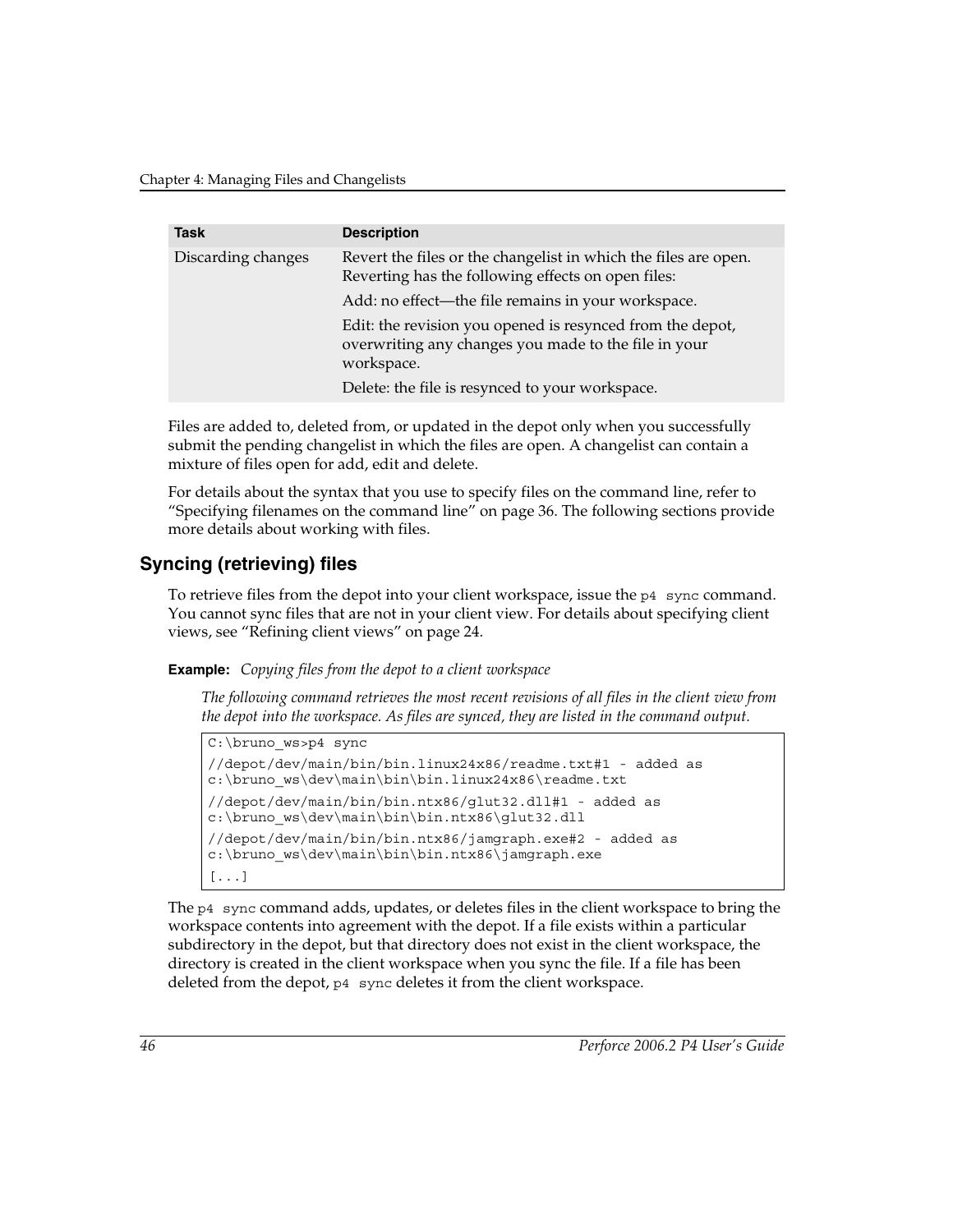To sync revisions of files prior to the latest revision in the depot, use revision specifiers. For example, to sync the first revision of Jamfile, which has multiple revisions, issue the following command:

```
p4 sync//depot/dev/main/jam/Jamfile#1
```
For more details, refer to ["Specifying file revisions" on page 40](#page-39-0).

To sync groups of files or entire directories, use wildcards. For example, to sync everything in and below the "jam" folder, issue the following command:

```
p4 sync //depot/dev/main/jam/...
```
For more details, see ["Perforce wildcards" on page 37.](#page-36-0)

The Perforce server tracks the revisions that you sync (in a database located on the server machine). For maximum efficiency, Perforce does not resync an already-synced file revision. To resync files you (perhaps inadvertently) deleted manually, specify the -f flag when you issue the p4 sync command.

## **Adding files**

To add files to the depot, create the files in your workspace, then issue the p4 add command. The p4 add command opens the files for add in the default pending changelist. The files are added when you successfully submit the default pending changelist. You can open multiple files for add using a single p4 add command by using wildcards. You cannot use the Perforce ...wildcard to add files recursively.

For platform-specific details about adding files recursively (meaning files in subdirectories), see Tech Note 12 on the Perforce web site:

http://www.perforce.com/perforce/technotes/note012.html

#### **Example:** *Adding files to a changelist*

*Bruno has created a couple of text files that he needs to add to the depot. To add all the text files at once, he uses the "*\**" wildcard when he issues the* p4 add *command.*

C:\bruno\_ws\dev\main\docs\manuals>p4 add \*.txt //depot/dev/main/docs/manuals/installnotes.txt#1 - opened for add //depot/dev/main/docs/manuals/requirements.txt#1 - opened for add

*Now the files he wants to add to the depot are open in his default changelist. The files are stored in the depot when the changelist is submitted.*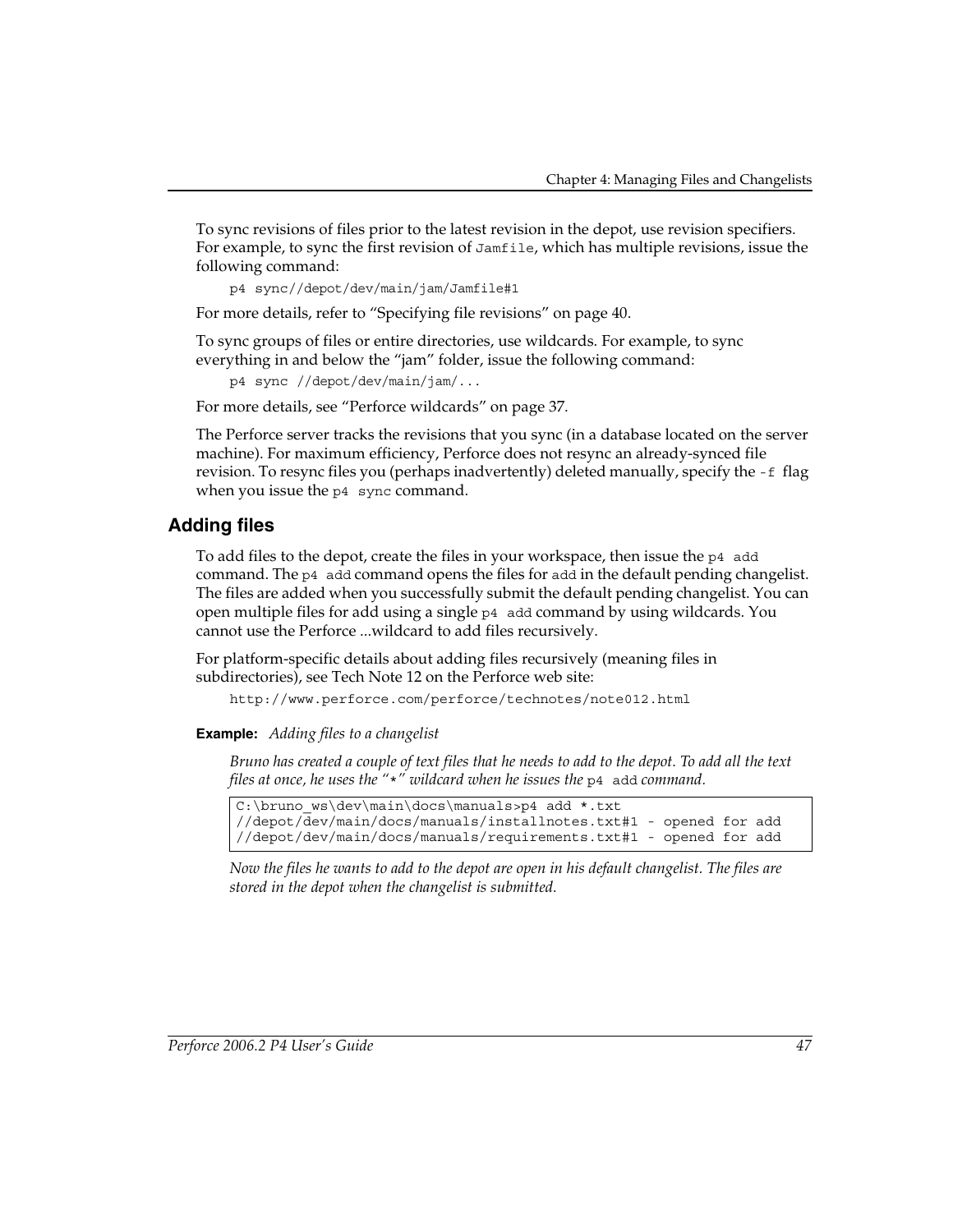#### **Example:** *Submitting a changelist to the depot*

*Bruno is ready to add his files to the depot. He types* p4 submit *and sees the following form in a standard text editor:*

```
Change: new
Client: bruno_ws
User: bruno
Status: new
Description:
        <enter description here>
Files:
    //depot/dev/main/docs/manuals/installnotes.txt # add
    //depot/dev/main/docs/manuals/requirements.txt # add
```
*Bruno changes the contents of the* Description: *field to describe his file updates. When he's done, he saves the form and exits the editor, and the new files are added to the depot.*

You must enter a description in the Description: field. You can delete lines from the Files: field. Any files deleted from this list are moved to the next default changelist, and are listed the next time you submit the default changelist.

If you are adding a file to a directory that does not exist in the depot, the depot directory is created when you successfully submit the changelist.

#### **Changing files**

To open a file for edit, issue the p4 edit command. When you open a file for edit, Perforce enables write permission for the file in your workspace and adds the file to a changelist. If the file is in the depot but not in your workspace, you must sync it before you open it for edit. You must open a file for edit before you attempt to edit the file.

**Example:** *Opening a file for edit*

*Bruno wants to make changes to* command.c*, so he syncs it and opens the file for edit.* 

```
p4 sync //depot/dev/command.c
//depot/dev/command.c#8 - added as c:\bruno_ws\dev\command.c
p4 edit //depot/dev/command.c
//depot/dev/command.c#8 - opened for edit
```
*He then edits the file with any text editor. When he's finished, he submits the file to the depot with* p4 submit*, as described above.*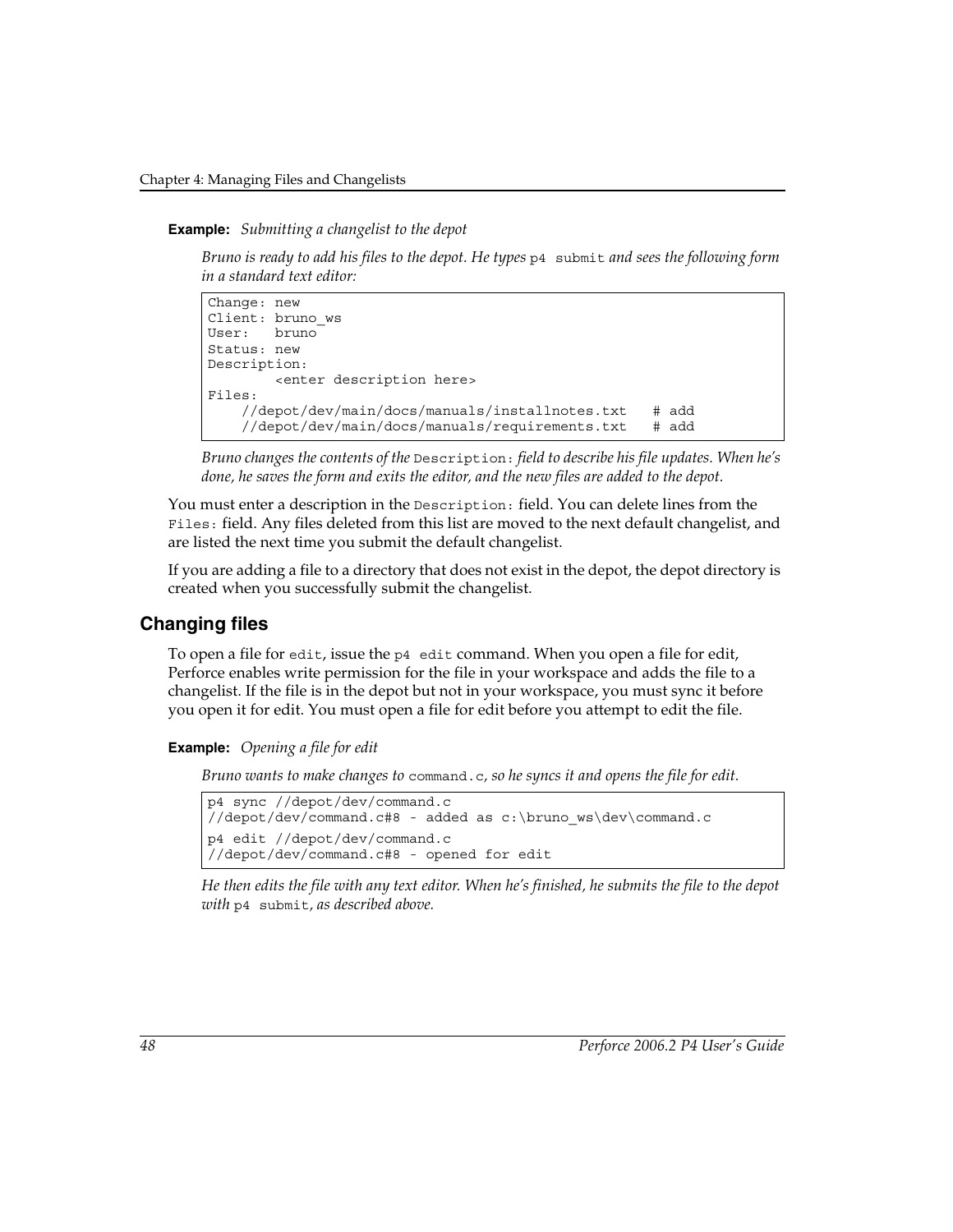# **Discarding changes (reverting)**

To remove an open file from a changelist and discard any changes you made, issue the p4 revert command. When you revert a file, the Perforce server restores the last version you synced to your workspace. If you revert a file that is open for add, the file is removed from the changelist but is not deleted from your workspace.

**Example:** *Reverting a file*

*Bruno decides not to add his text files after all.*

```
C:\bruno ws\dev\main\docs\manuals>p4 revert *.txt
//depot/dev/main/docs/manuals/installnotes.txt#none - was add, 
abandoned
//depot/dev/main/docs/manuals/requirements.txt#none - was add, 
abandoned
```
To preview the results of a revert operation without actually reverting files, specify the -n flag when you issue the p4 revert command.

# **Deleting files**

To delete files from the depot, you open them for delete by issuing the p4 delete command, then submit the changelist in which they are open. When you delete a file from the depot, previous revisions remain, and a new head revision is added, marked as "deleted." You can still sync previous revisions of the file.

When you issue the p4 delete command, the files are deleted from your workspace but not from the depot. If you revert files that are open for delete, they are restored to your workspace. When you successfully submit the changelist in which they are open, the files are deleted from the depot.

**Example:** *Deleting a file from the depot*

*Bruno deletes* vendor.doc *from the depot as follows:*

p4 delete //depot/dev/main/docs/manuals/vendor.doc //depot/dev/main/docs/manuals/vendor.doc#1 - opened for delete

*The file is deleted from the client workspace immediately, but it is not deleted from the depot until he issues the* p4 submit *command.*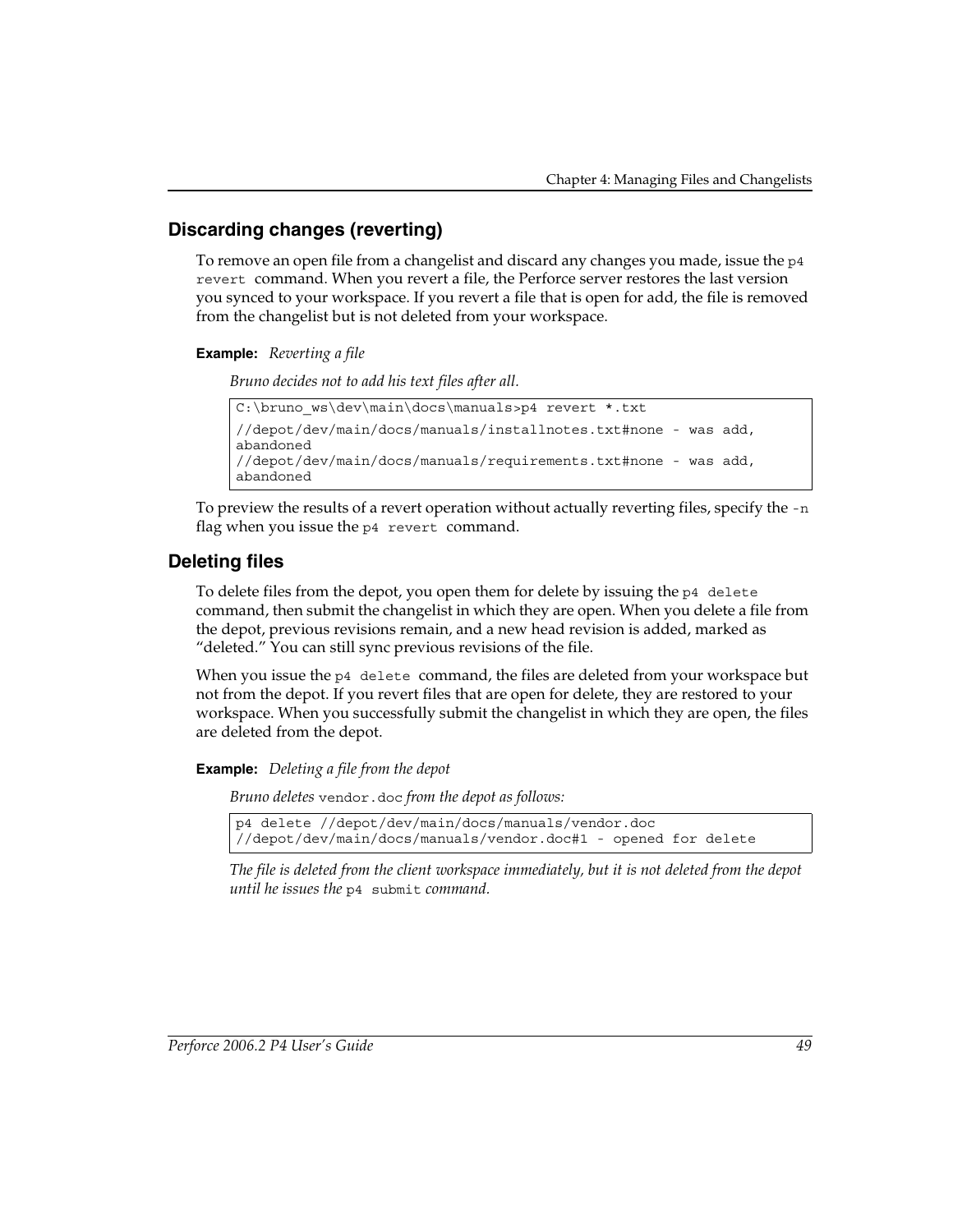# <span id="page-49-0"></span>**Managing changelists**

To change files in the depot, you open them in a *[changelist](#page-99-0)*, make any changes to the files, and then *[submit](#page-105-0)* the changelist. A changelist contains a list of files, their revision numbers, and the operations to be performed on the files. Unsubmitted changelists are referred to as *pending changelists*.

Submission of changelists is an all-or-nothing operation; that is, either all of the files in the changelist are updated in the depot, or, if an error occurs, none of them are. This approach guarantees that code alterations that affect multiple files occur simultaneously.

Perforce assigns numbers to changelists and also maintains a *[default changelist](#page-100-0)*, which is numbered when you submit it. You can create multiple changelists to organize your work. For example, one changelist might contain files that are changed to implement a new feature, and another changelist might contain a bug fix. When you open a file, it is placed in the default changelist unless you specify an existing changelist number on the command line using the  $-c$  flag. For example, to edit a file and submit it in changelist number 4, use p4 edit -c 4 *filename*. To open a file in the default changelist, omit the -c flag

The Perforce server might renumber a changelist when you submit it, depending on other users' activities; if your changelist is renumbered, its original number is never reassigned to another changelist.

The commands that add or remove files from changelists are:

- p4 add
- p4 delete
- p4 edit
- p4 integrate
- p4 reopen
- p4 revert

To submit a numbered changelist, specify the  $-c$  flag when you issue the p4 submit command. To submit the default changelist, omit the  $-c$  flag. For details, refer to the  $p4$ submit command description in the *Perforce Command Reference*.

To move files from one changelist to another, issue the p4 reopen -c *changenum filenames* command, where *changenum* specifies the number of the target changelist. If you are moving files to the default changelist, use p4 reopen -c default *filenames*.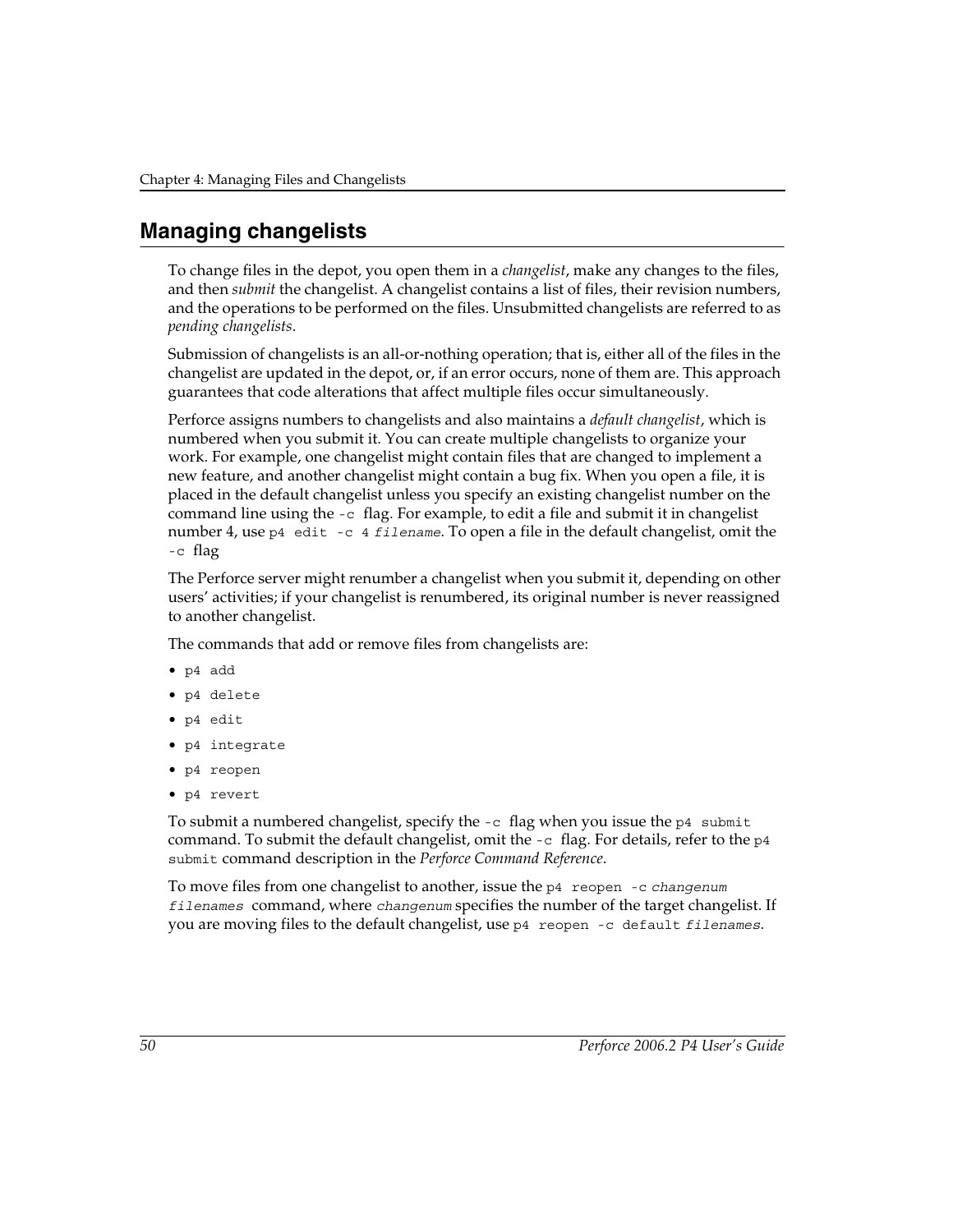# **Creating numbered changelists**

To create a numbered changelist, issue the p4 change command. This command displays the changelist form. Enter a description and make any desired changes; then save the form and exit the editor.

All files open in the default changelist are moved to the new changelist. When you exit the text editor, the changelist is assigned a number. If you delete files from this changelist, the files are moved back to the default changelist.

#### **Example:** *Working with multiple changelists*

*Bruno is fixing two different bugs, and needs to submit each fix in a separate changelist. He syncs the head revisions of the files for the first fix and opens the for edit in the default changelist*

```
C:\bruno_ws\>p4 sync //depot/dev/main/jam/*.c
[list of files synced...]
C:\bruno_ws>p4 edit //depot/dev/main/jam/*.c
[list of files opened for edit...]
```
*Now he issues the* p4 change *command and enters a description in the changelist form. After he saves the file and exits the editor, Perforce creates a numbered changelist containing the files.*

```
C:\bruno_ws\dev\main\docs\manuals>p4 change
     [Enter description and save form]
Change 777 created with 33 open file(s).
```
*For the second bug fix, he performs the same steps,* p4 sync*,* p4 edit*, and* p4 change*. Now he has two numbered changelists, one for each fix.*

The numbers assigned to submitted changelists reflect the order in which the changelists were submitted. When a changelist is submitted, the Perforce server might renumber it, as shown in the following example.

#### **Example:** *Automatic renumbering of changelists*

*Bruno has finished fixing the bug that he's been using changelist 777 for. After he created that changelist, he submitted another changelist, and two other users also submitted changelists. Bruno submits changelist 777 with* p4 submit -c 777*, and sees the following message:*  Change 777 renamed change 783 and submitted.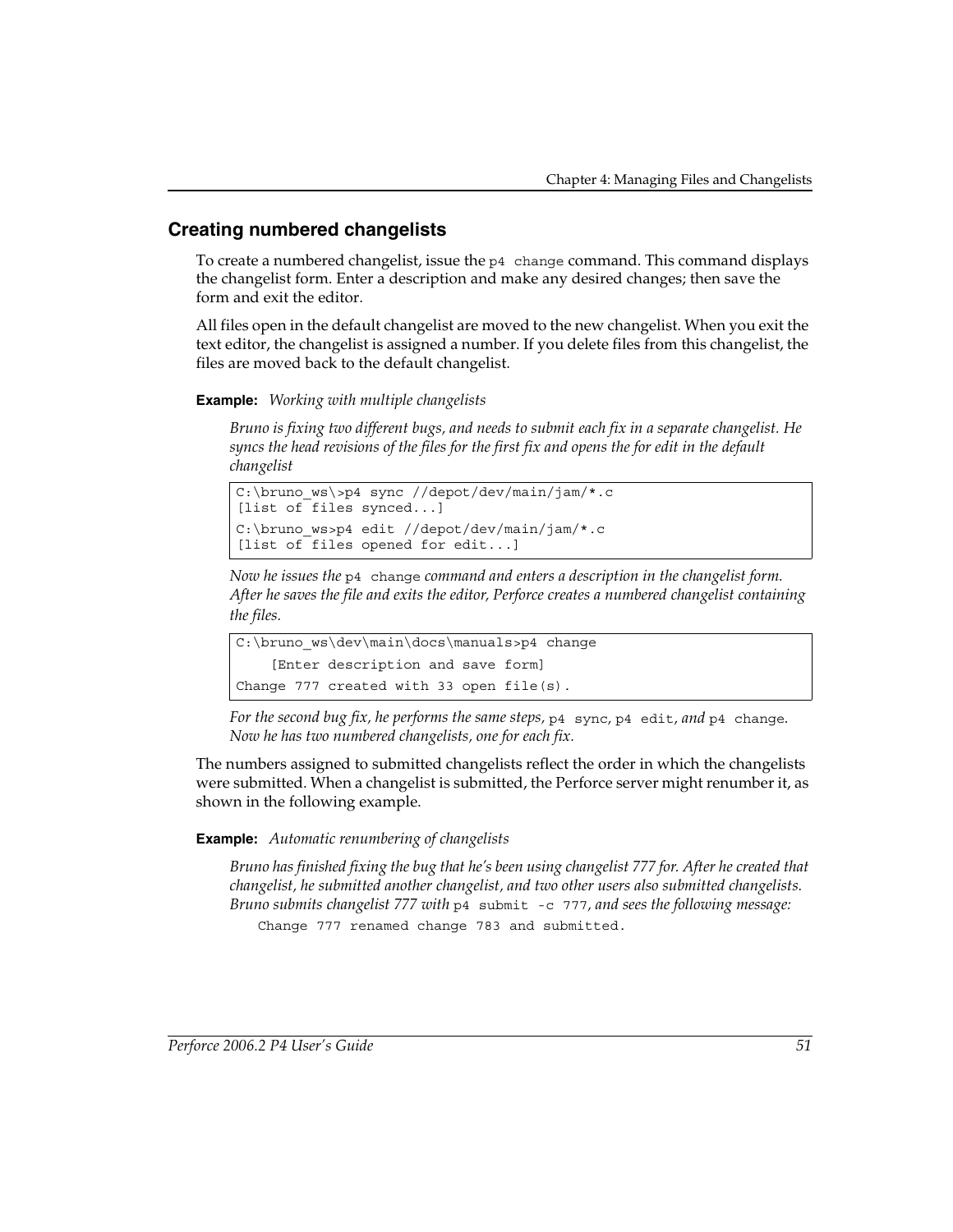## **Submitting changelists**

To submit a pending changelist, issue the p4 submit command. When you issue the p4 submit command, a form is displayed, listing the files in the changelist. You can remove files from this list. The files you remove remain open in the default pending changelist until you submit them or revert them.

To submit specific files that are open in the default changelist, issue the  $p4$  submit *filename* command. To specify groups of files, use wildcards. For example, to submit all text files open in the default changelist, type p4 submit "\*".txt. (Use quotation marks as an escape code around the  $*$  wildcard to prevent it from being interpreted by the local command shell).

After you save the changelist form and exit the text editor, the changelist is submitted to the Perforce server, and the server updates the files in the depot. After a changelist has been successfully submitted, only a Perforce administrator can change it, and the only fields that can be changed are the description and user name.

If an error occurs when you submit the default changelist, Perforce creates a numbered changelist containing the files you attempted to submit. You must then fix the problems and submit the numbered changelist using the -c flag.

Perforce enables write permission for files that you open for edit and disables write permission when you successfully submit the changelist containing the files. To prevent conflicts with the Perforce server's management of your workspace, do not change file write permissions manually.

# **Deleting changelists**

To delete a pending changelist, you must first remove all files and jobs associated with it and then issue the p4 change -d *changenum* command. Related operations include the following:

- To move files to another changelist, issue the p4 reopen -c *changenum* command.
- To remove files from the changelist and discard any changes, issue the p4 revert -c *changenum* command.

Changelists that have already been submitted can be deleted only by a Perforce administrator. See the *Perforce System Administrator's Guide* for more information.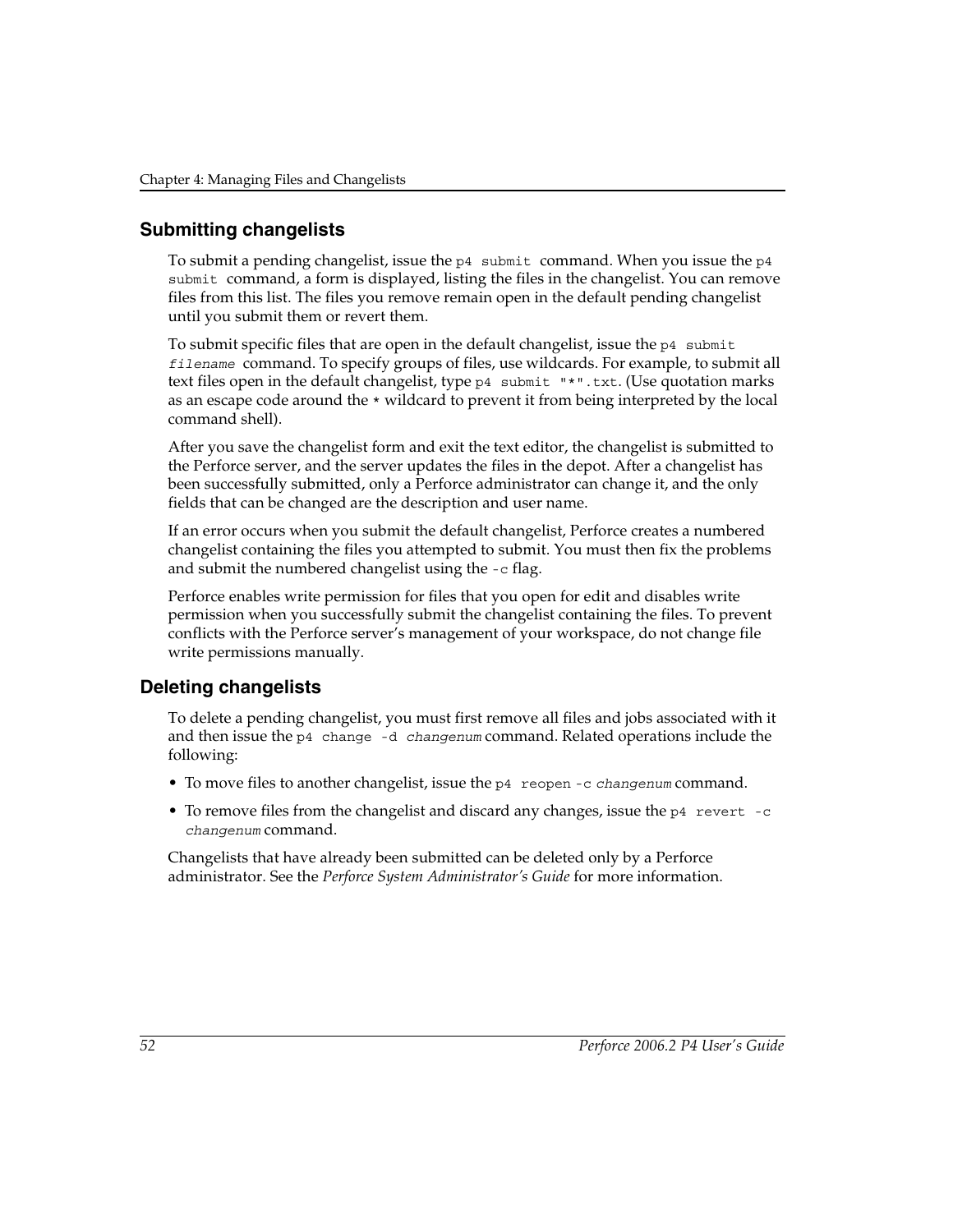# **Renaming and moving files**

To rename or move files, you use the p4 delete and p4 integrate commands to simultaneously create the new file and delete the original file, thereby preserving its revision history. The process is as follows:

```
p4 integrate source_file target_file
p4 delete source_file
p4 submit
```
To rename groups of files, use matching wildcards in the *source\_file* and *target\_file* specifiers. To rename files, you must have Perforce write permission for the specified files. (For details about Perforce permissions, see the *Perforce System Administrator's Guide.*)

When you rename or move a file using  $p4$  integrate, the Perforce server creates an integration record that links it to its deleted predecessor, preserving the file's history. (Integration is also used to create branches and to propagate changes. For details, see ["Integrating changes" on page 71](#page-70-0).

# **Displaying information about changelists**

To display brief information about changelists, use the p4 changes command. To display full information, use the p4 describe command. The following table describes some useful reporting commands and options.

| <b>Command</b>          | <b>Description</b>                                                                                                                                                                                                                          |
|-------------------------|---------------------------------------------------------------------------------------------------------------------------------------------------------------------------------------------------------------------------------------------|
| p4 changes              | Displays a list of all pending and submitted changelists,<br>one line per changelist, and an abbreviated description.                                                                                                                       |
| p4 changes -m count     | Limits the number of changelists reported on to the last<br>specified number of changelists.                                                                                                                                                |
| p4 changes -s status    | Limits the list to those changelists with a particular<br>status; for example, p4 changes -s submitted lists only<br>already submitted changelists.                                                                                         |
| p4 changes -u user      | Limits the list to those changelists submitted by a<br>particular user.                                                                                                                                                                     |
| p4 changes -c workspace | Limits the list to those changelists submitted from a<br>particular client workspace.                                                                                                                                                       |
| p4 describe changenum   | Displays full information about a single changelist. If the<br>changelist has already been submitted, the report<br>includes a list of affected files and the diffs of these files.<br>(You can use the -s flag to exclude the file diffs.) |

For more information, see ["Changelist reporting" on page 93.](#page-92-0)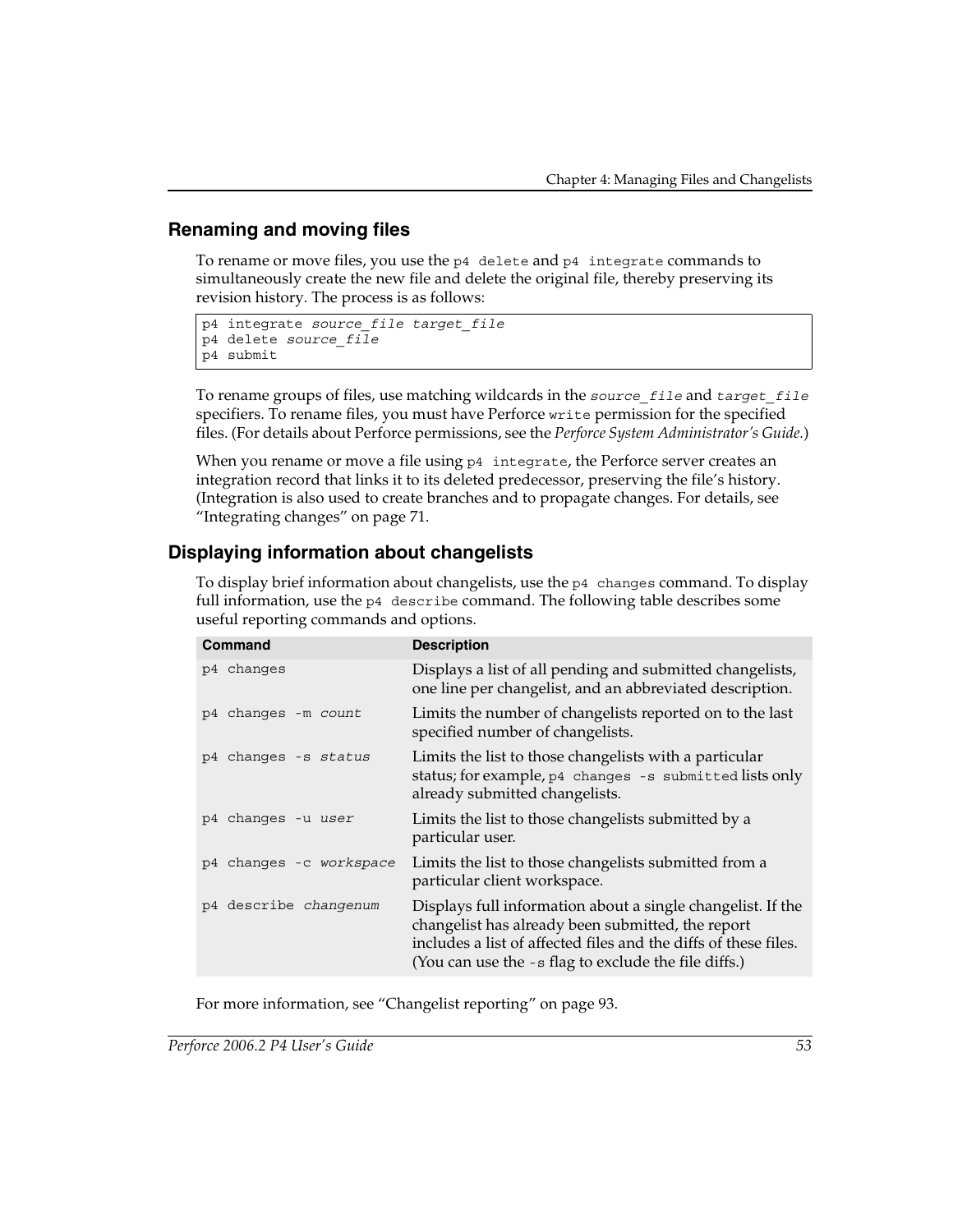# <span id="page-53-0"></span>**Diffing files**

Perforce provides a program that enables you to *diff* (compare) revisions of text files. By diffing files, you can display:

- Changes that you made after opening the file for edit
- Differences between any two revisions
- Differences between file revisions in different branches

To diff a file that is synced to your workspace with a depot revision, issue the  $p4$  diff *filename#rev* command. If you omit the revision specifier, the file in your workspace is compared with the revision you last synced, to display changes you made after syncing the file.

To diff two revisions that reside in the depot but not in your workspace, use the p4 diff2 command. To diff a set of files, specify wildcards in the filename argument when you issue the p4 diff2 command.

The  $p4$  diff command performs the diff on your client machine, but the  $p4$  diff2 command performs the diff on the server machine and sends the results to your client machine.

| To diff                           | <b>Against</b>                     | Use this command                       |
|-----------------------------------|------------------------------------|----------------------------------------|
| The workspace<br>file             | The head<br>revision               | p4 diff file<br><sub>or</sub>          |
|                                   |                                    | p4 diff file#head                      |
| The workspace<br>file             | Revision 3                         | p4 diff file#3                         |
| The head<br>revision              | Revision 134                       | p4 diff2 file file#134                 |
| File revision at<br>changelist 32 | File revision at<br>changelist 177 | p4 diff2 file@32 file@177              |
| All files in<br>release 1         | All files in<br>release 2          | $p4$ diff2 //depot/rel1/ //depot/rel2/ |

The following table lists some common uses for diff commands.

By default, the p4 diff command launches the Perforce client's internal diff program. To use a different diff program, set the P4DIFF environment variable to specify the path and executable of the desired program. To specify arguments for the external diff program, use the -d flag. For details, refer to the *Perforce Command Reference*.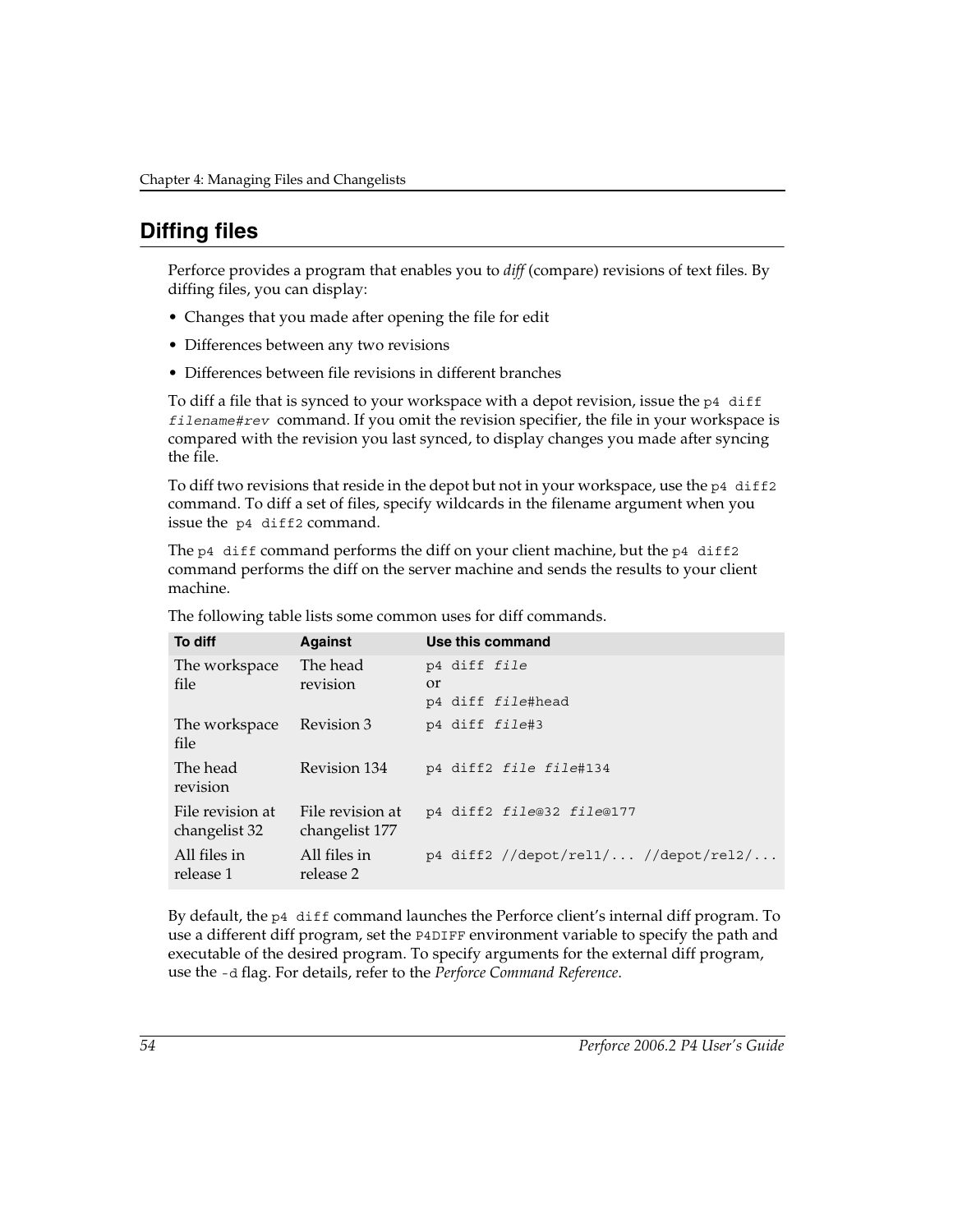# **Working detached**

If you need to work detached (without access to your Perforce server) on files under Perforce control, you must reconcile your work with the Perforce server when you regain access to the server. The following method for working detached assumes that you work on files in your client workspace or update the workspace with your additions, changes, and deletions before you update the depot.

For platform-specific details about working detached, see Tech Note 2 on the Perforce web site:

```
http://www.perforce.com/perforce/technotes/note002.html
```
To work detached:

- 1. Work on files without issuing p4 commands. Instead, use operating system commands to change the permissions on files.
- 2. After the network connection is reestablished, use  $p4$  diff to find all files in your workspace that have changed. (You need to track new files manually.)
- 3. Update the depot by opening files for add, edit, or delete as required and submitting the resulting changelists.

The following sections provide more details.

# **Finding changed files**

To detect changed files, issue the p4 diff command. The following flags enable you to locate files that you changed or deleted manually, without opening them for edit or delete in Perforce.

| <b>Flag</b> | <b>Description</b>                                                                                                                                                                     |
|-------------|----------------------------------------------------------------------------------------------------------------------------------------------------------------------------------------|
| p4 diff -se | Lists workspace files that are not open for edit but have been<br>changed since being synced. To update the depot with these<br>files, open them for edit and submit them.             |
| p4 diff -sd | Lists files that are not open for delete but have been manually<br>deleted from the workspace. To update the depot with these file<br>deletions, open them for delete and submit them. |

## **Submitting your changes**

To update the depot with the changes that you made to the client workspace while working detached, use the  $p4$  diff flags described above with the  $-x$  flag, as shown in the following examples. The  $-x$  flag directs the  $p4$  edit command to accept arguments from the pipe (or a file).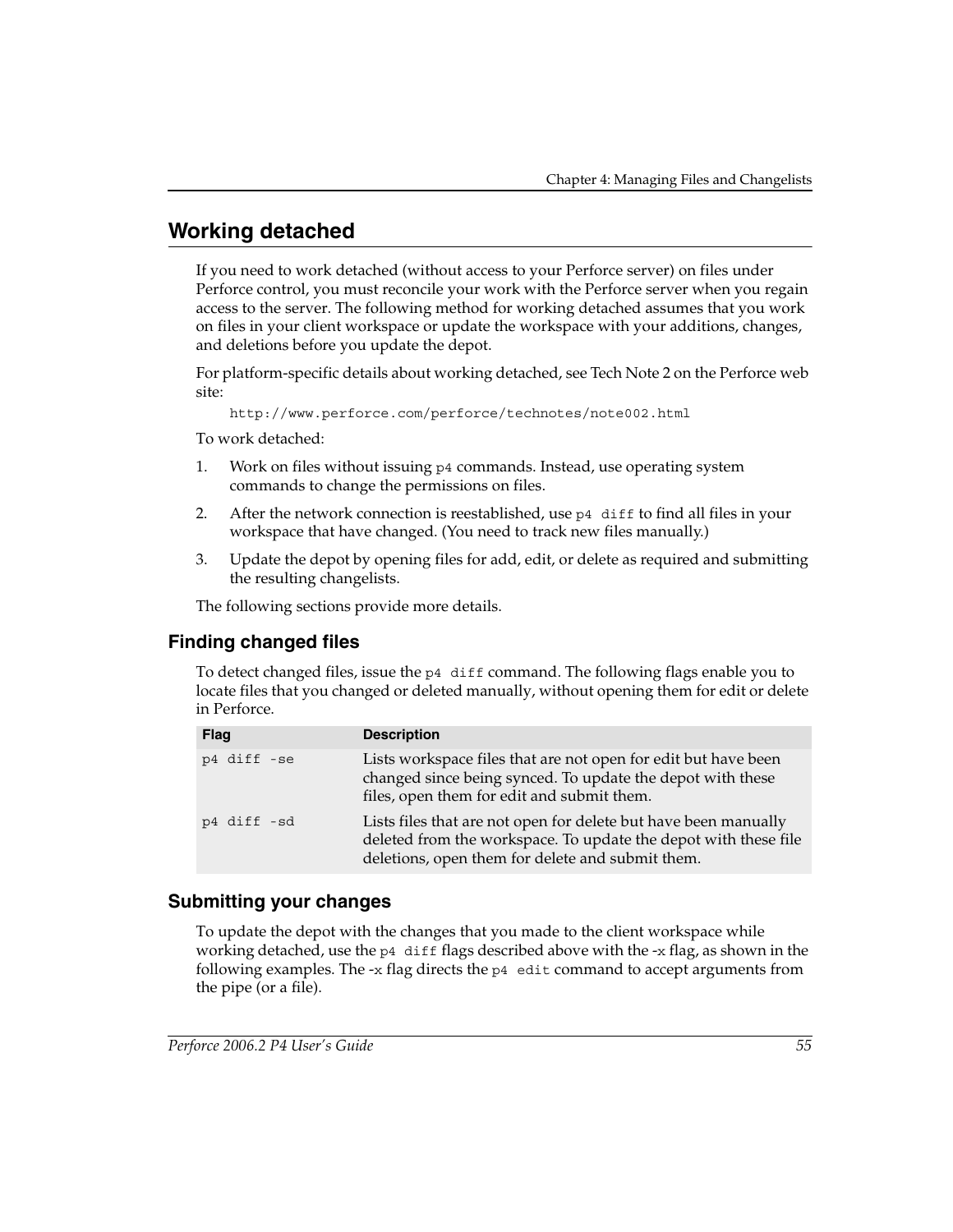To open changed files for edit after working detached, issue the following command:

p4 diff -se | p4 -x - edit

To delete files from the depot that were removed from the client workspace, issue the following command:

p4 diff -sd | p4 -x - delete

Open any new files for add; then submit the changelist containing your additions, changes, and deletions.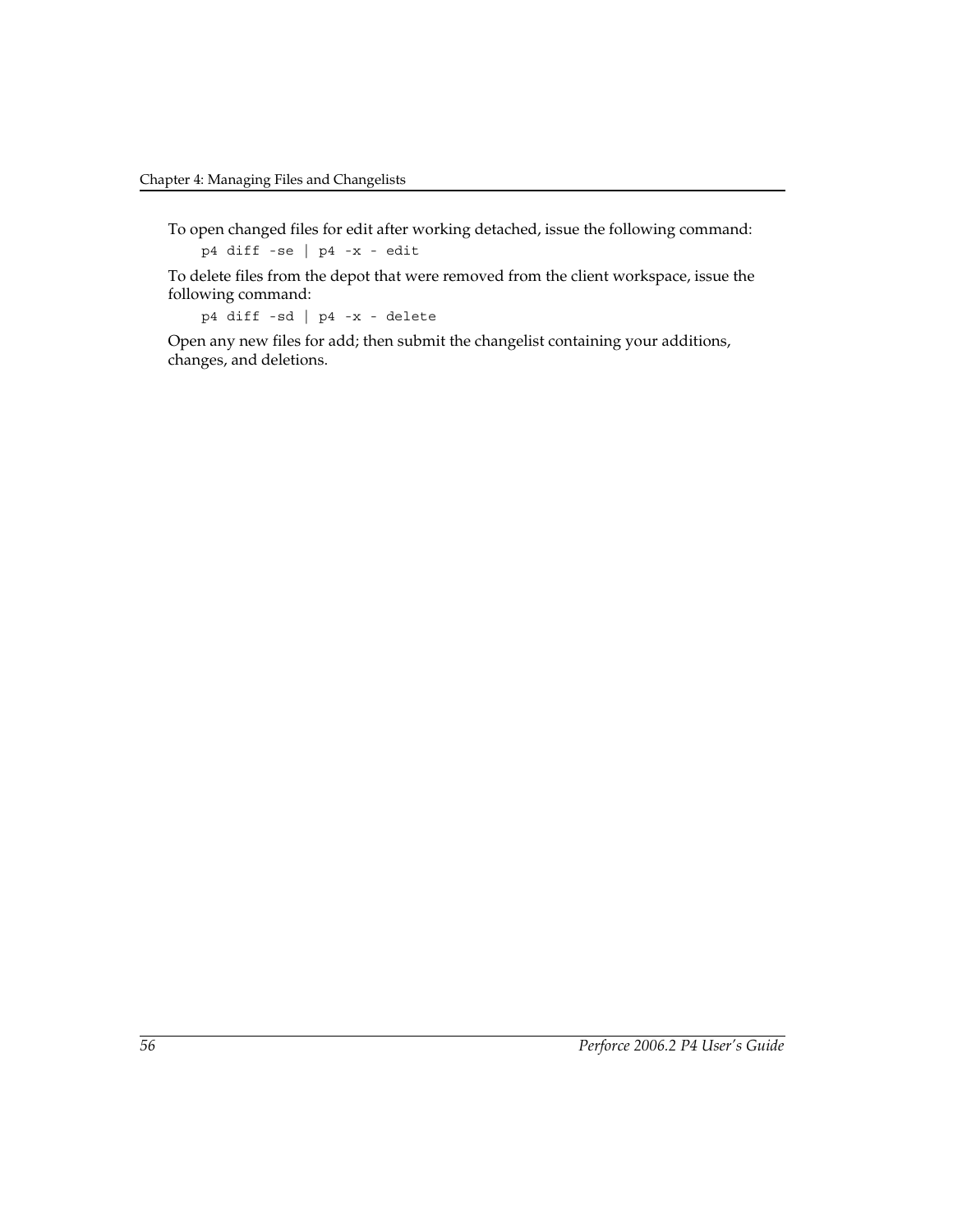# **Chapter 5 Resolving Conflicts**

This chapter tells you how to work in a team development environment, where multiple users who are working on the same files might need to reconcile their changes.

In settings where multiple users are working on the same set of files, conflicts can occur. Perforce enables your team to work on the same files simultaneously and resolve any conflicts that arise. For example, conflicts occur if two users change the same file (the primary concern in team settings) or you edit a previous revision of a file rather than the head revision.

When you attempt to submit a file that conflicts with the head revision in the depot, Perforce requires you to resolve the conflict. Merging changes from a development branch to a release branch is another typical task that requires you to resolve files.

To prevent conflicts, Perforce enables you to lock files when they are edited. However, locking can restrict team development. Your team needs to choose the strategy that maximizes file availability while minimizing conflicts. For details, refer to ["Locking files"](#page-64-0)  [on page 65.](#page-64-0)

You might prefer to resolve files using graphical tools like P4V, the Perforce Visual Client, and its associated visual merge tool P4Merge.

# **How conflicts occur**

File conflicts can occur when two users edit and submit two versions of the same file. Conflicts can occur in a number of ways, for example:

- 1. Bruno opens //depot/dev/main/jam/command.c#8 for edit.
- 2. Gale subsequently opens the same file for edit in her own client workspace.
- 3. Bruno and Gale both edit //depot/dev/main/jam/command.c#8.
- 4. Bruno submits a changelist containing //depot/dev/main/jam/command.c, and the submit succeeds.
- 5. Gale submits a changelist with her version of //depot/dev/main/jam/command.c. Her submit fails.

If Perforce accepts Gale's version into the depot, her changes will overwrite Bruno's changes. To prevent Bruno's changes from being lost, the Perforce server rejects the changelist and schedules the conflicting file to be resolved. If you know of file conflicts in advance and want to schedule a file for resolution, sync it. Perforce detects the conflicts and schedules the file for resolution.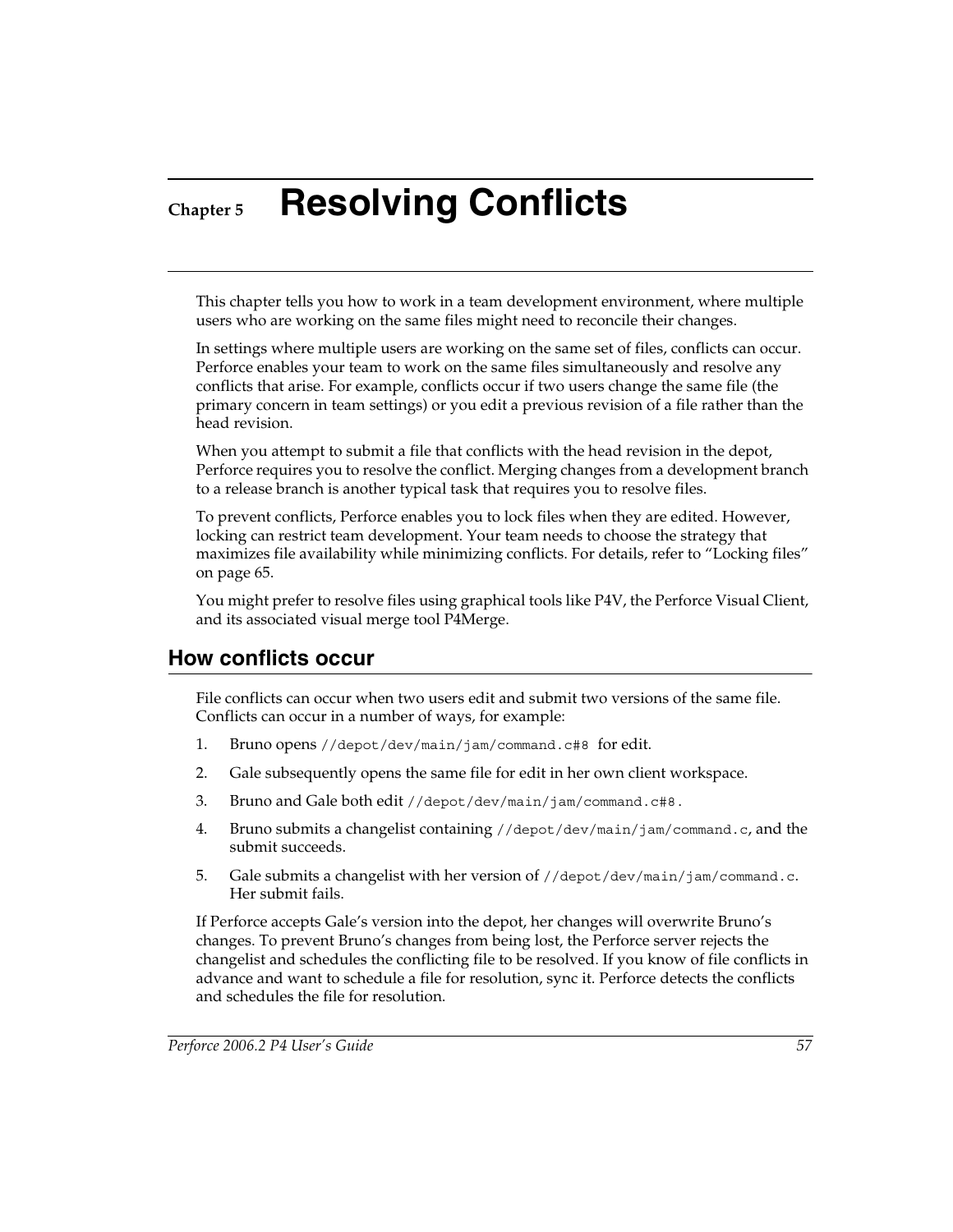# **How to resolve conflicts**

To resolve a file conflict, you determine the contents of the files you intend to submit by issuing the p4 resolve command and choosing the desired method of resolution for each file. After you resolve conflicts, you submit the changelist containing the files.

**Note** If you open a file for edit, then sync a subsequently submitted revision from the depot, Perforce requires you to resolve to prevent your own changes from being overwritten by the depot file.

By default, Perforce uses its diff program to detect conflicts. You can configure a thirdparty diff program. For details, see ["Diffing files" on page 54.](#page-53-0)

To resolve conflicts and submit your changes, perform the following steps:

- 1. Sync the files (for example p4 sync //depot/dev/main/jam/...). Perforce detects any conflicts and schedules the conflicting files for resolve.
- 2. Issue the p4 resolve command and resolve any conflicts. See ["Options for resolving](#page-58-0)  [conflicts" on page 59](#page-58-0) for details about resolve options.
- 3. Test the resulting files (for example, compile code and verify that it runs).
- 4. Submit the changelist containing the files.

**Note** If any of the three file revisions participating in the merge are binary instead of text, a three-way merge is not possible. Instead, p4 resolve performs a two-way merge: the two conflicting file versions are presented, and you can choose between them or edit the one in your workspace before submitting the changelist.

## **Your, theirs, base and merge files**

The p4 resolve command uses the following terms during the merge process.

| <b>File revision</b> | <b>Description</b>                                                                                                                                                                   |
|----------------------|--------------------------------------------------------------------------------------------------------------------------------------------------------------------------------------|
| yours                | The revision of the file in your client workspace, containing<br>changes you made.                                                                                                   |
| theirs               | The revision in the depot, edited by another user, that yours<br>conflicts with. (Usually the head revision, but you can schedule a<br>resolve with another revision using p4 sync.) |
| base                 | The file revision in the depot that yours and theirs were edited<br>from (the closest common ancestor file).                                                                         |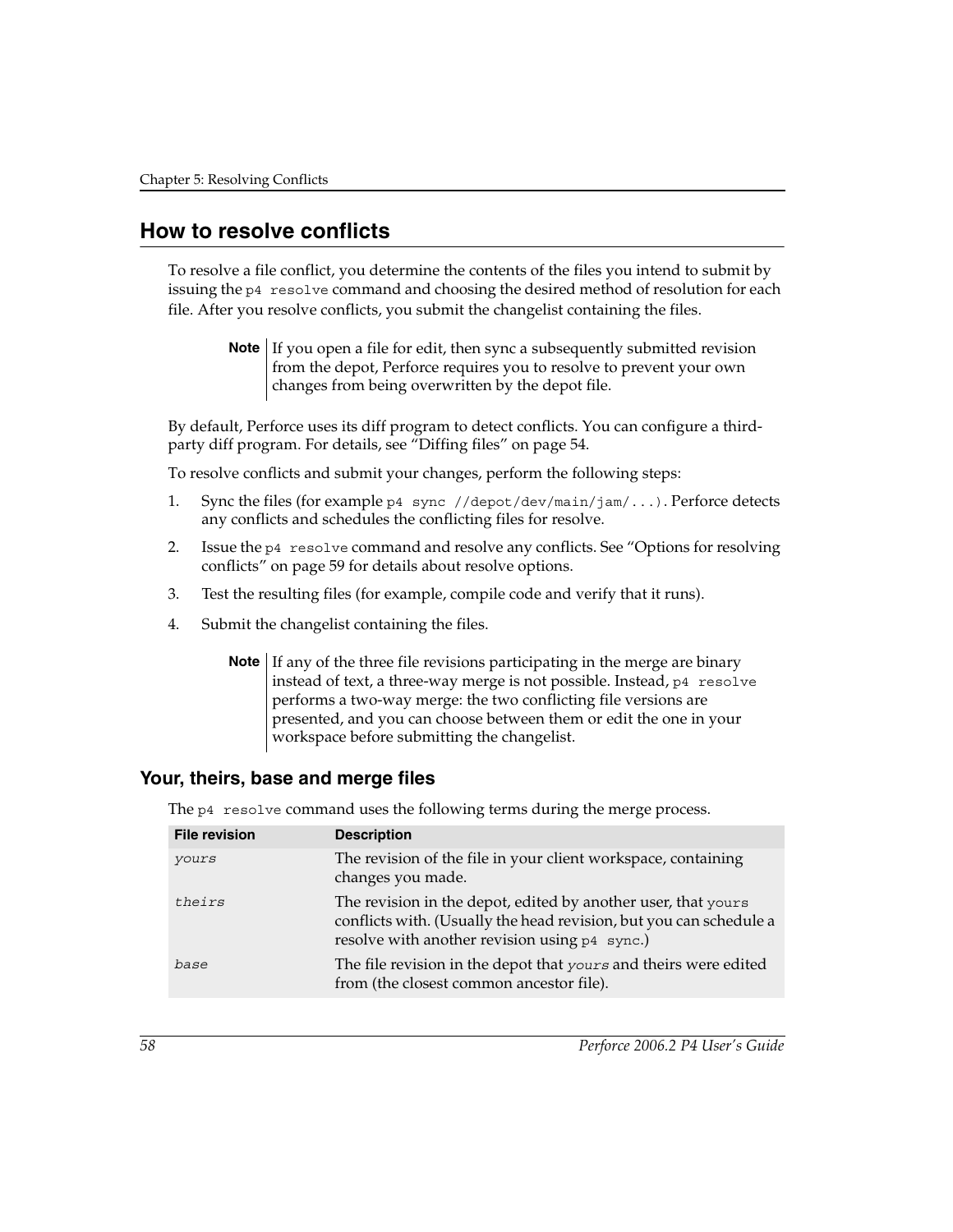| <b>File revision</b> | <b>Description</b>                                           |
|----------------------|--------------------------------------------------------------|
| merge                | The file generated by Perforce from theirs, yours, and base. |
| result               | The final file resulting from the resolve process.           |

# <span id="page-58-0"></span>**Options for resolving conflicts**

To specify how a conflict is to be resolved, you issue the p4 resolve command, which displays a dialog for each file scheduled for resolve. The dialog describes the differences between the file you changed and the conflicting revision. For example:

```
p4 resolve //depot/dev/main/jam/command.c
c:\bruno_ws\dev\main\jam\command.c - merging //depot/dev/main/jam/command.c#9
Diff chunks: 4 yours + 2 theirs + 1 both + 1 conflicting
Accept(a) Edit(e) Diff(d) Merge (m) Skip(s) Help(?) e:
```
The differences between each pair of files are summarized by  $p4$  resolve. Groups of lines (chunks) in the yours, theirs, and base files can differ in various ways. Chunks can be:

- **Diffs**: different between two of the three files: *yours, theirs,* or *base*
- **Conflicts**: different in all three files

In the preceding example:

- Four chunks are identical in *theirs* and *base* but are different in *yours*.
- Two chunks are identical in *yours* and *base* but are different in *theirs*.
- One chunk was changed identically in *yours* and *theirs*.
- One chunk is different in *yours*, *theirs*, and *base*.

Perforce's recommended choice is displayed at the end of the command line. Pressing ENTER or choosing **Accept** performs the recommended choice.

You can resolve conflicts in three basic ways:

- Accept a file without changing it (see ["Accepting yours, theirs, or merge" on page 60\)](#page-59-0)
- Edit the merge file with a text editor (see ["Editing the merge file" on page 61](#page-60-0))
- Merge changes selectively using a merge program (see ["Merging to resolve conflicts"](#page-60-1)  [on page 61](#page-60-1))

The preceding options are interactive. You can also specify resolve options on the p4 resolve command line, if you know which file you want to accept. For details, see ["Resolve command-line flags" on page 64.](#page-63-0)

To reresolve a resolved but unsubmitted file, specify the -f flag when you issue the p4 resolve command. You cannot reresolve a file after you submit it.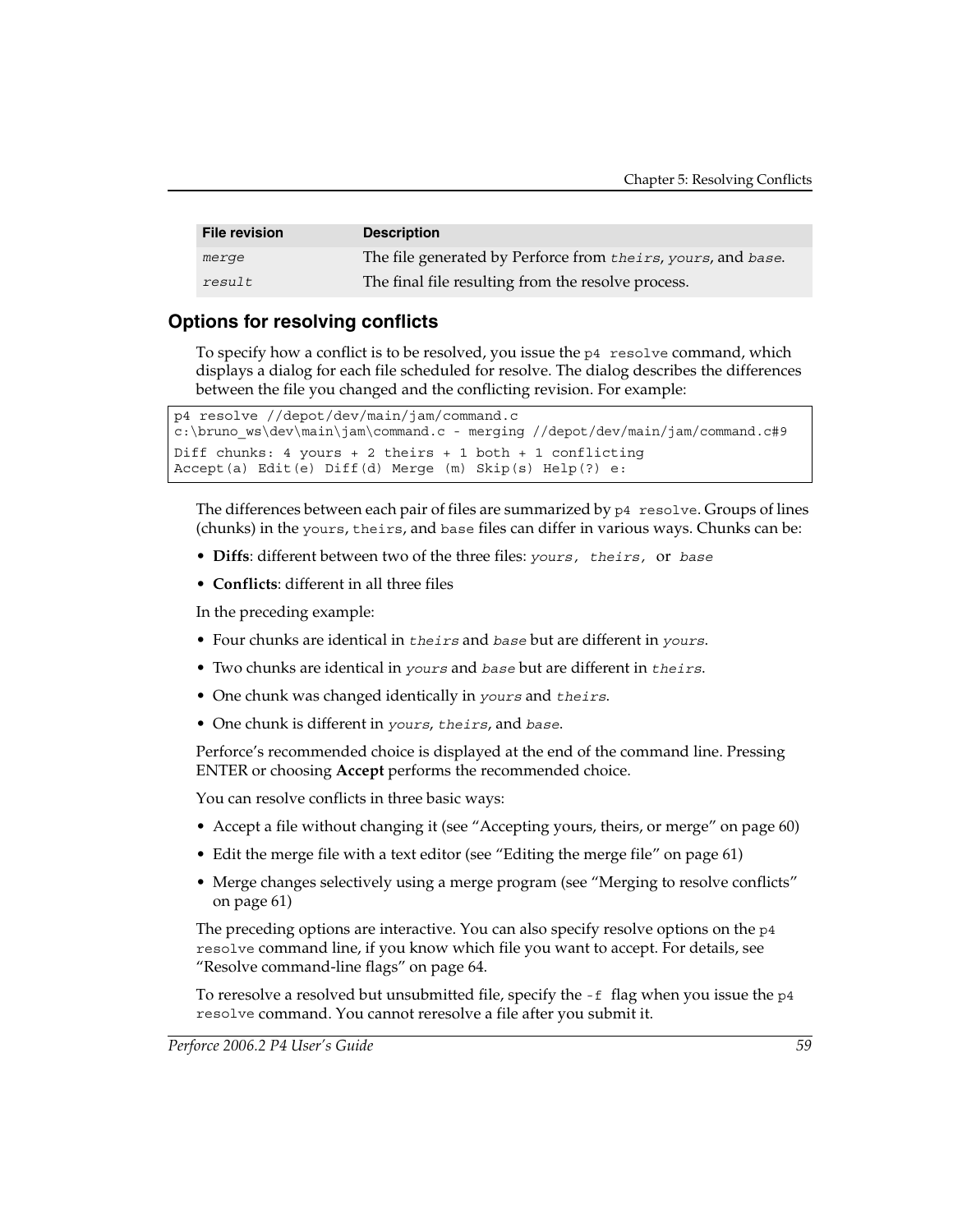The following sections describe the resolve options in more detail.

## <span id="page-59-0"></span>**Accepting yours, theirs, or merge**

To accept a file without changing it, specify one of the following options.

| <b>Option</b> | <b>Description</b>            | <b>Remarks</b>                                                                                                                                                                                                                                                                                                    |
|---------------|-------------------------------|-------------------------------------------------------------------------------------------------------------------------------------------------------------------------------------------------------------------------------------------------------------------------------------------------------------------|
| a             | Accept<br>recommended<br>file | • If theirs is identical to base, accept yours.<br>• If yours is identical to base, accept theirs.<br>• If yours and theirs are different from base, and<br>there are no conflicts between yours and theirs;<br>accept merge.<br>• Otherwise, there are conflicts between yours and<br>theirs, so skip this file. |
| ae            | Accept edit                   | If you edited the merge file (by selecting $e$ from the $p4$<br>resolve dialog), accept the edited version into the<br>client workspace. The version in the client workspace is<br>overwritten.                                                                                                                   |
| am            | Accept merge                  | Accept merge into the client workspace as the resolved<br>revision. The version in the client workspace is<br>overwritten.                                                                                                                                                                                        |
| at            | Accept theirs                 | Accept theirs into the client workspace as the<br>resolved revision. The version in the client workspace<br>is overwritten.                                                                                                                                                                                       |
| ay            | Accept yours                  | Accept yours into the client workspace as the resolved<br>revision, ignoring changes that might have been made<br>in theirs.                                                                                                                                                                                      |

Accepting yours, theirs, edit, or merge overwrites changes, and the generated merge file might not be precisely what you want to submit to the depot. The most precise way to ensure that you submit only the desired changes is to use a merge program or edit the merge file.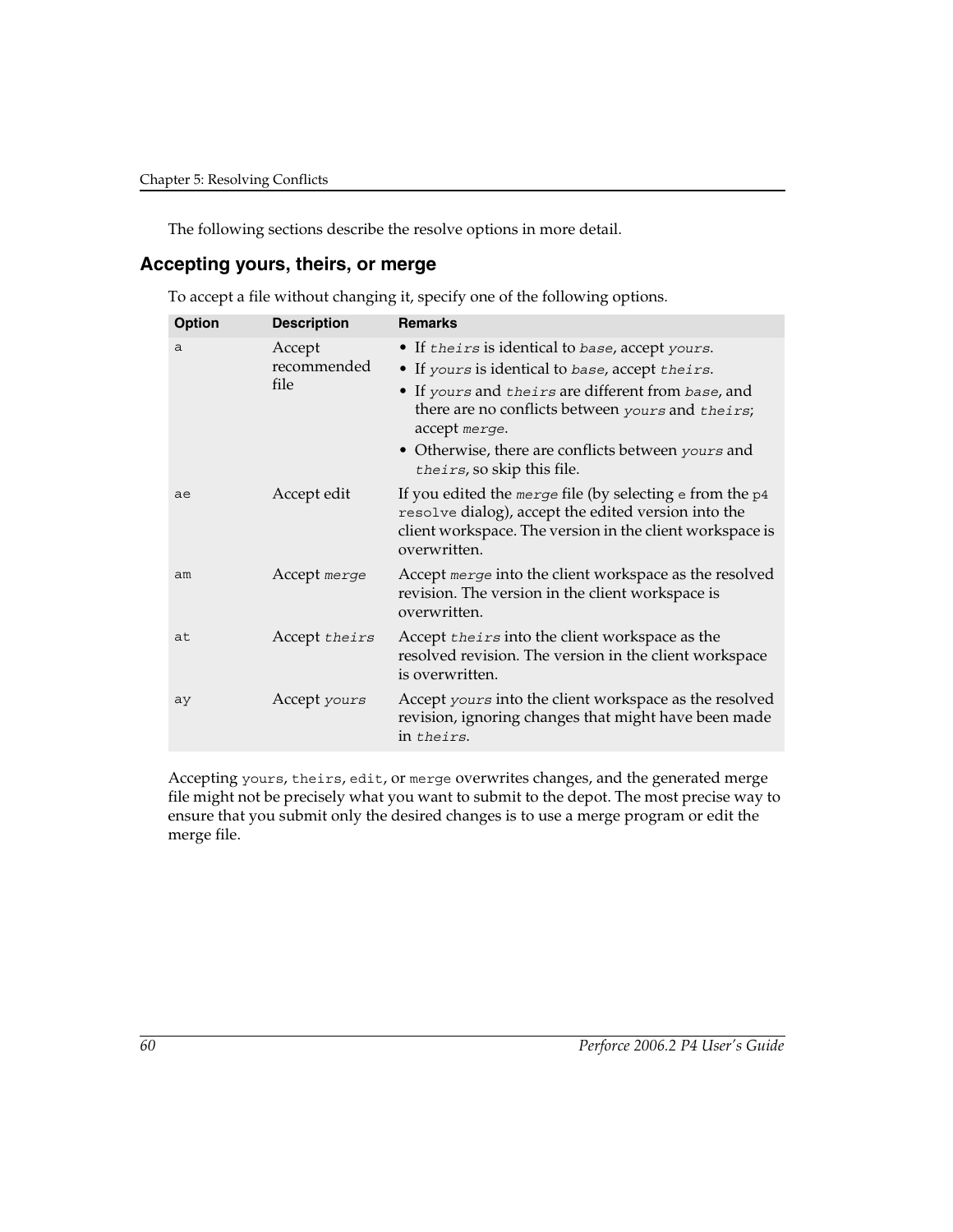# <span id="page-60-0"></span>**Editing the merge file**

To resolve files by editing the merge file, choose the e option. Perforce launches your default text editor, displaying the merge file. In the merge file, diffs and conflicts appear in the following format:

```
>>>> ORIGINAL file#n
(text from the original version)
==== THEIR file#m
(text from their file)
==== YOURS file
(text from your file)
<<
```
To locate conflicts and differences, look for the difference marker ">>>>" and edit that portion of the text. Examine the changes made to *theirs* to make sure that they are compatible with your changes. Make sure you remove all conflict markers before saving. After you make the desired changes, save the file. At the p4 resolve prompt, choose ay.

By default, only the conflicts between the *yours* and *theirs* files are marked. To generate difference markers for all differences, specify the  $-v$  flag when you issue the  $p4$  resolve command.

## <span id="page-60-1"></span>**Merging to resolve conflicts**

A merge program displays the differences between yours, theirs, and the base file, and enables you to select and edit changes to produce the desired result file. To configure a merge program, set P4MERGE to the desired program. To use the merge program during a resolve, choose the m option. For details about using a specific merge program, consult its online help.

After you merge, save your results and exit the merge program. At the  $p4$  resolve prompt, choose am.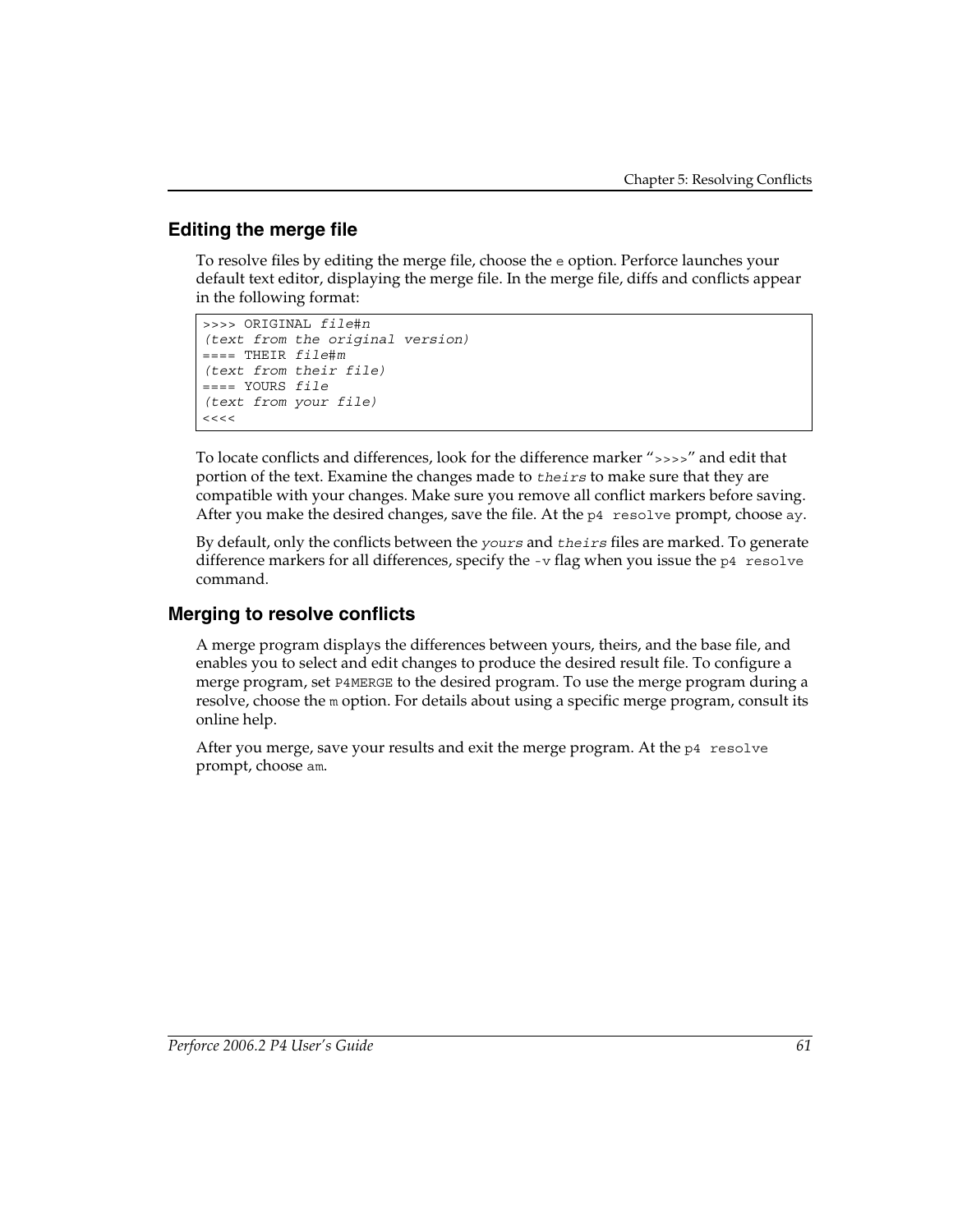## **Full list of resolve options**

| <b>Option</b> | <b>Action</b>           | <b>Remarks</b>                                                                                                                                                                                  |
|---------------|-------------------------|-------------------------------------------------------------------------------------------------------------------------------------------------------------------------------------------------|
| ?             | Help                    | Display help for p4 resolve.                                                                                                                                                                    |
| a             | Accept<br>automatically | Accept the autoselected file:                                                                                                                                                                   |
|               |                         | • If theirs is identical to base, accept yours.                                                                                                                                                 |
|               |                         | • If yours is identical to base, accept theirs.<br>• If yours and theirs are different from base, and<br>there are no conflicts between yours and theirs;<br>accept merge.                      |
|               |                         | • Otherwise, there are conflicts between yours and<br>theirs, so skip this file.                                                                                                                |
| ae            | Accept edit             | If you edited the merge file (by selecting $e$ from the $p4$<br>resolve dialog), accept the edited version into the<br>client workspace. The version in the client workspace is<br>overwritten. |
| am            | Accept merge            | Accept merge into the client workspace as the resolved<br>revision. The version in the client workspace is<br>overwritten.                                                                      |
| at            | Accept theirs           | Accept theirs into the client workspace as the<br>resolved revision. The version in the client workspace<br>is overwritten.                                                                     |
| aу            | Accept yours            | Accept yours into the client workspace as the resolved<br>revision, ignoring changes that might have been made<br>in theirs.                                                                    |
| d             | Diff                    | Show diffs between merge and yours.                                                                                                                                                             |
| dm            | Diff merge              | Show diffs between merge and base.                                                                                                                                                              |
| dt            | Diff theirs             | Show diffs between theirs and base.                                                                                                                                                             |
| dy            | Diff yours              | Show diffs between yours and base.                                                                                                                                                              |
| е             | Edit merged             | Edit the preliminary merge file generated by Perforce.                                                                                                                                          |
| et            | Edit theirs             | Edit the revision in the depot that the client revision<br>conflicts with (usually the head revision). This edit is<br>read-only.                                                               |
| ey            | Edit yours              | Edit the revision of the file currently in the workspace.                                                                                                                                       |

The p4 resolve command offers the following options.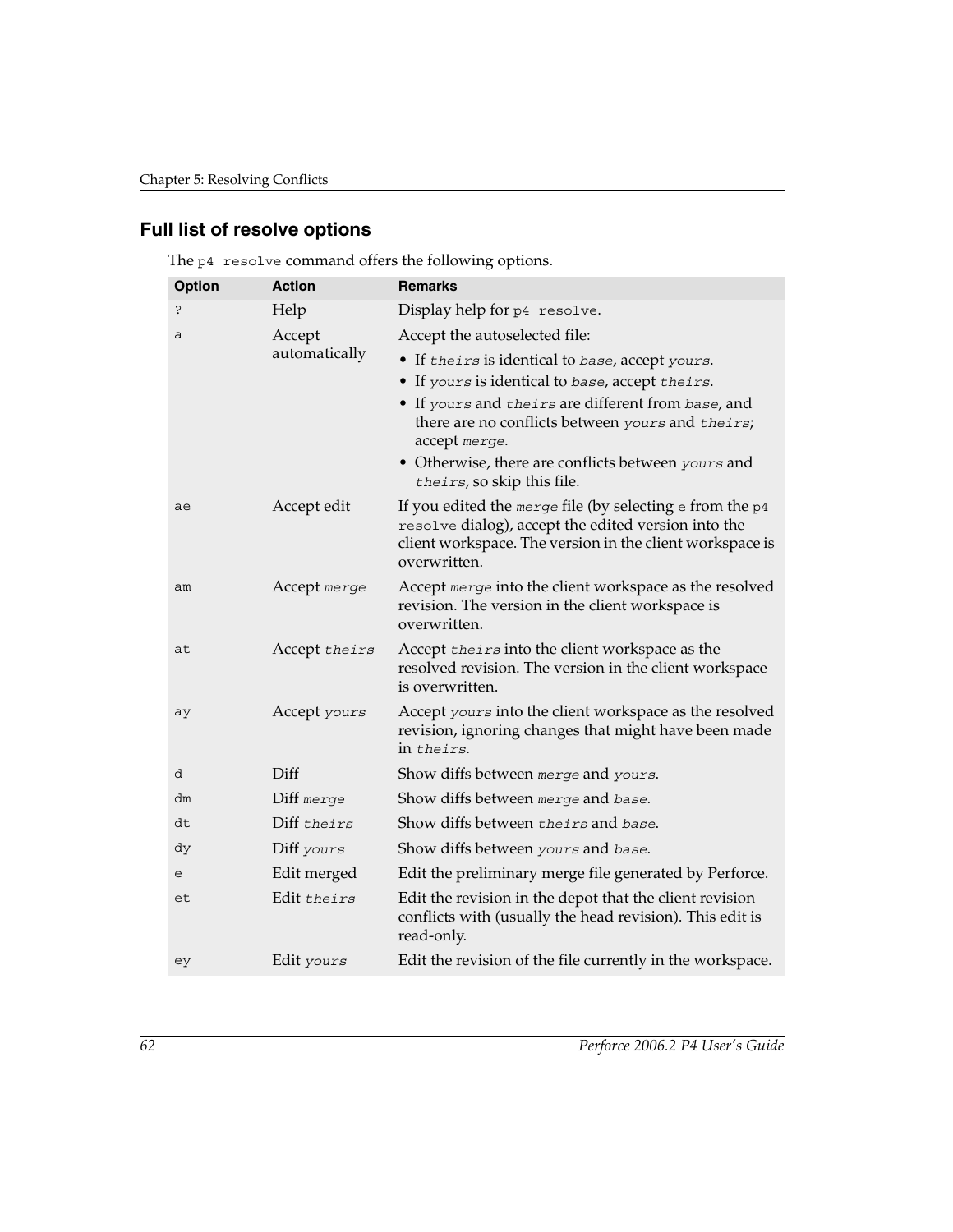| <b>Option</b> | <b>Action</b> | <b>Remarks</b>                                                                                                                                                                                                  |
|---------------|---------------|-----------------------------------------------------------------------------------------------------------------------------------------------------------------------------------------------------------------|
| m             | Merge         | Invoke the command P4MERGE base theirs yours<br>merge. To use this option, you must set P4MERGE to the<br>name of a third-party program that merges the first<br>three files and writes the fourth as a result. |
| S             | Skip          | Skip this file and leave it scheduled for resolve.                                                                                                                                                              |

**Note** The *merge* file is generated by the Perforce server, but the differences displayed by dy, dt, dm, and d are generated by the client machine's diff program. To configure another diff program to be launched when you choose a d option during a resolve, set P4DIFF. For more details, see ["Diffing files" on page 54](#page-53-0).

#### **Example:** *Resolving file conflicts*

*To resolve conflicts between his work on a Jam readme file and Earl's work on the same file, Bruno types* p4 resolve //depot/dev/main/jam/README *and sees the following:*

Diff chunks: 0 yours + 0 theirs + 0 both + 1 conflicting Accept(a) Edit(e) Diff(d) Merge (m) Skip(s) Help(?) e: e

*Bruno sees that that he and Earl have made a conflicting change to the file. He types*  $\in$  *to edit the merge file and searches for the difference marker "*>>>>*". The following text is displayed:*

```
Jam/MR (formerly "jam - make(1) redux") 
/+
>>>> ORIGINAL README#26
     +\Copyright 1993, 1997 Christopher Seiwald.
=== THEIRS README#27
     +\Copyright 1993, 1997, 2004 Christopher Seiwald.
==== YOURS README
     +\Copyright 1993, 1997, 2005 Christopher Seiwald.
<<<<\backslash +/
```
*Bruno and Earl have updated the copyright date differently. Bruno edits the merge file so that the header is correct, exits from the editor and types* am*. The edited merge file is written to the client workspace, and he proceeds to resolve the next file.*

When a version of the file is accepted during a resolve, the file in the workspace is overwritten, and the new client file must still be submitted to the depot. New conflicts can occur if new versions of a file are submitted after you resolve but before you submit the resolved files. This problem can be prevented by locking the file before you perform the resolve. For details, see ["Locking files" on page 65](#page-64-0).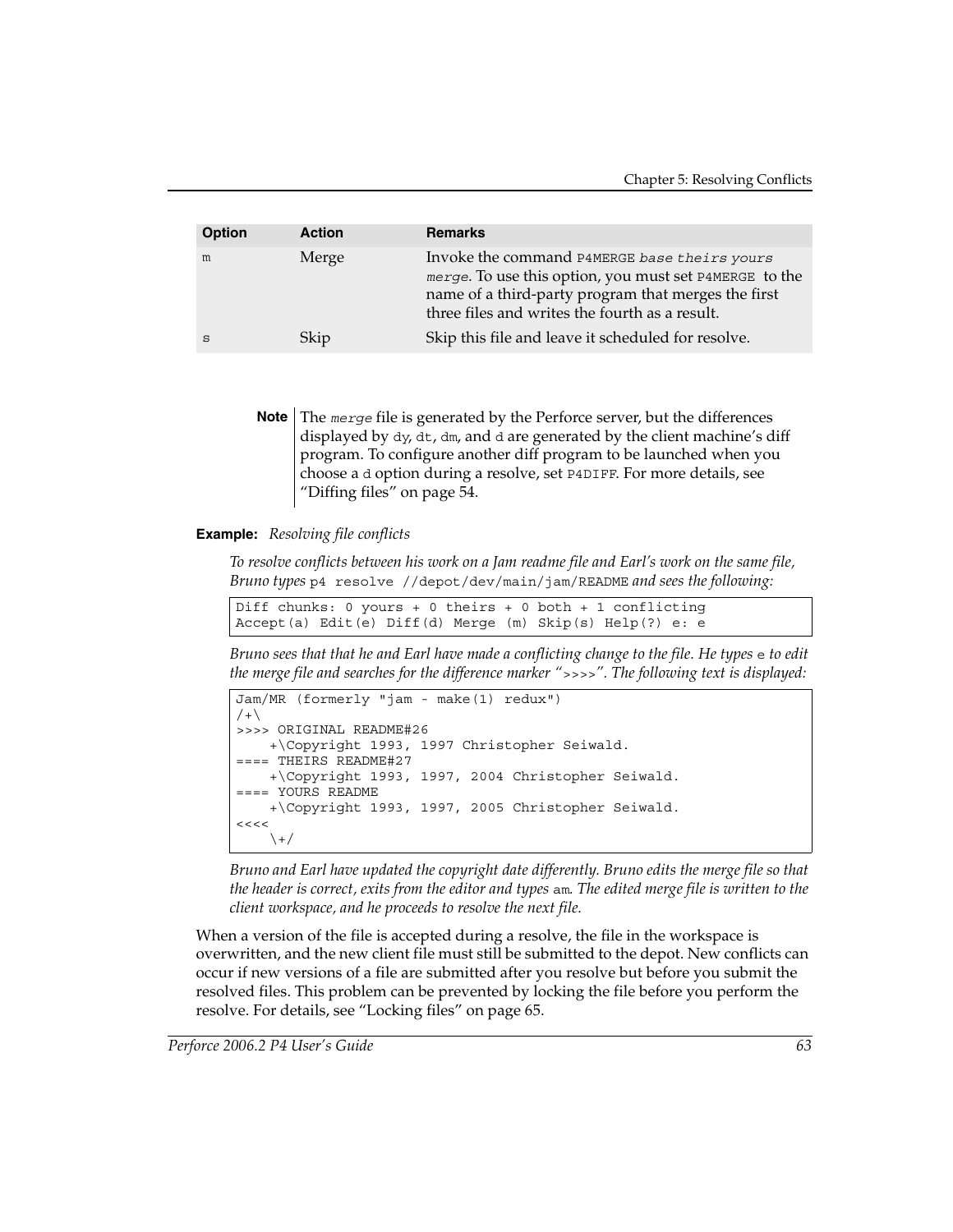## <span id="page-63-0"></span>**Resolve command-line flags**

The following p4 resolve flags enable you to resolve directly instead of interactively. When you specify one of these flags in the p4 resolve command, files are resolved as described in the following table.

| <b>Flag</b> | <b>Description</b>                                                                                                                                                                               |
|-------------|--------------------------------------------------------------------------------------------------------------------------------------------------------------------------------------------------|
| $-a$        | Accept the autoselected file.                                                                                                                                                                    |
| -ay         | Accept yours.                                                                                                                                                                                    |
| $-at$       | Accept theirs. Use this option with caution, because the file revision<br>in your client workspace is overwritten with the head revision from<br>the depot, and you cannot recover your changes. |
| $-am$       | Accept the recommended file revision according to the following<br>logic:                                                                                                                        |
|             | • If theirs is identical to base, accept yours.                                                                                                                                                  |
|             | • If yours is identical to base, accept theirs.                                                                                                                                                  |
|             | • If yours and theirs are different from base, and there are no con-<br>flicts between yours and theirs, accept merge.                                                                           |
|             | • Otherwise, there are conflicts between yours and theirs, so skip<br>this file, leaving it unresolved.                                                                                          |
| $-af$       | Accept the recommended file revision, even if conflicts remain. If this<br>option is used, edit the resulting file in the workspace to remove any<br>difference markers.                         |
| $-as$       | Accept the recommended file revision according to the following<br>logic:                                                                                                                        |
|             | • If theirs is identical to base, accept yours.                                                                                                                                                  |
|             | • If yours is identical to base, accept theirs.                                                                                                                                                  |
|             | • Otherwise skip this file.                                                                                                                                                                      |

#### **Example:** *Automatically accepting particular revisions of conflicting files*

*Bruno has been editing the documentation files in* /doc *and knows that some of them require resolving. He types* p4 sync doc/\*.guide*, and all of these files that conflict with files in the depot are scheduled for resolve.* 

*He then types* p4 resolve -am *and the merge files for all scheduled resolves are generated, and those merge files that contain no line set conflicts are written to his client workspace. He'll still need to manually resolve any conflicting files, but the amount of work he needs to do is substantially reduced.*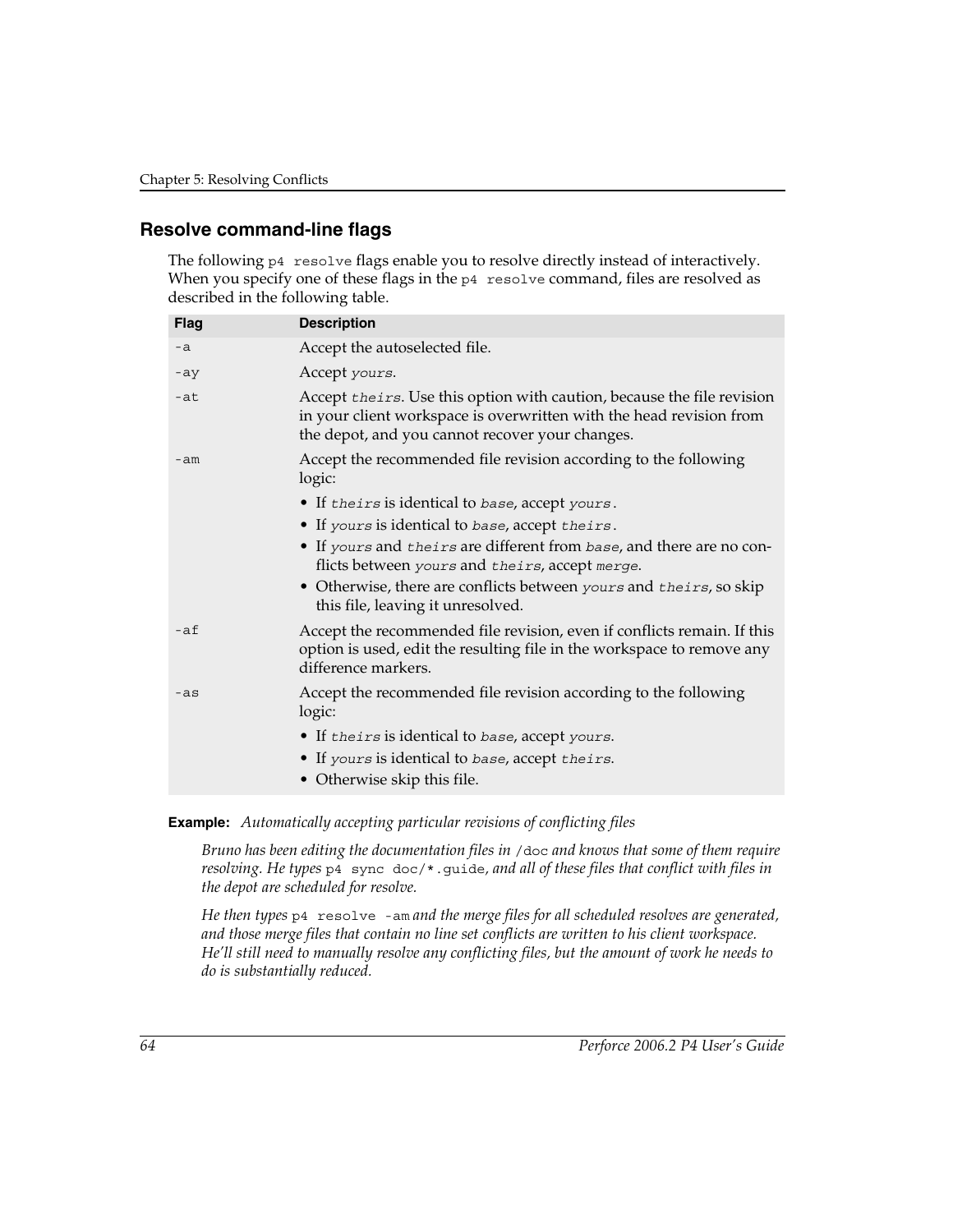# **Resolve reporting commands**

The following reporting commands are helpful when you are resolving file conflicts.

| Command                | <b>Meaning</b>                                                                                                                     |
|------------------------|------------------------------------------------------------------------------------------------------------------------------------|
| p4 diff [filenames]    | Diffs the file revision in the workspace with the last<br>revision you synced, to display changes you have made.                   |
| p4 diff2 file1 file2   | Diffs two depot files. The specified files can be any two file<br>revisions and different files.                                   |
|                        | When you diff depot files, the Perforce server uses its own<br>diff program, not the diff program configured by setting<br>P4DTFF. |
| p4 sync -n [filenames] | Previews the specified sync, listing which files have<br>conflicts and need to be resolved.                                        |
| p4 resolved            | Reports files that have been resolved but not yet submitted.                                                                       |

# <span id="page-64-0"></span>**Locking files**

After you open a file, you can lock it to prevent other users from submitting it before you do. The benefit of locking a file is that conflicts are prevented, but when you lock a file, you might prevent other team members from proceeding with their work on that file.

# **Preventing multiple resolves by locking files**

Without file locking, there is no guarantee that the resolve process ever ends. The following scenario demonstrates the problem:

- 1. Bruno opens file for edit.
- 2. Gale opens the same file in her client for edit.
- 3. Bruno and Gale both edit their client workspace versions of the file.
- 4. Bruno submits a changelist containing that file, and his submit succeeds.
- 5. Gale submits a changelist with her version of the file; her submit fails because of file conflicts with the new depot's file.
- 6. Gale starts a resolve.
- 7. Bruno edits and submits a new version of the same file.
- 8. Gale finishes the resolve and attempts to submit; the submit fails and must now be merged with Bruno's latest file.

...and so on.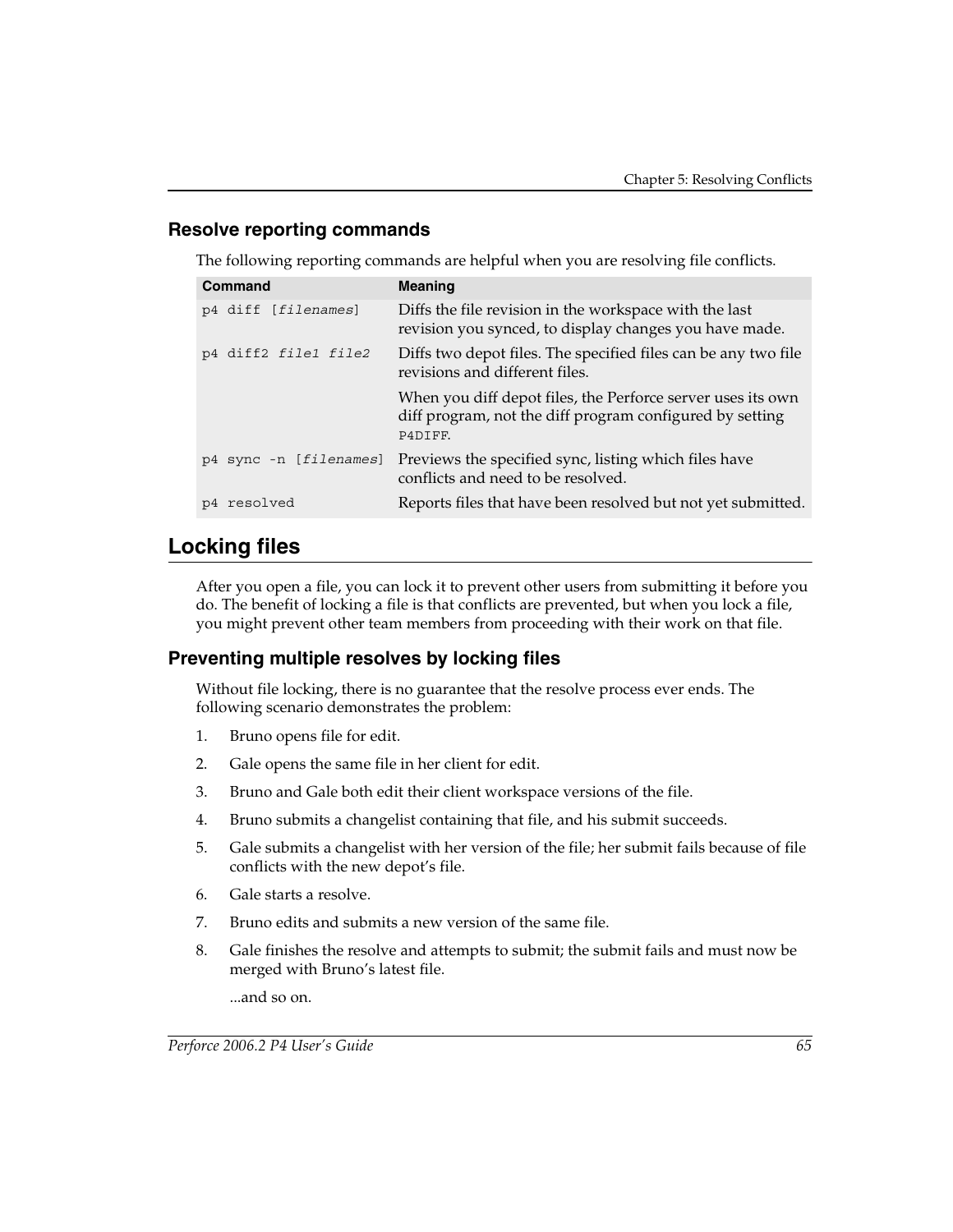To prevent such problems, you can lock files, as follows.

- 1. Before scheduling a resolve, lock the file.
- 2. Sync the file (to schedule a resolve).
- 3. Resolve the file.
- 4. Submit the file.
- 5. Perforce automatically unlocks the file after successful changelist submission.

To list open locked files on UNIX, issue the following command:

p4 opened | grep "\*locked\*"

# **Preventing multiple checkouts**

To ensure that only one user at a time can work on the file, use the  $+1$  (exclusive-open) file type modifier. For example:

p4 reopen -t binary+l *file*

Although exclusive locking prevents concurrent development, for some file types (binary files), merging and resolving are not meaningful, so you can prevent conflicts by preventing multiple users from working on the file simultaneously.

Your Perforce administrator can use the  $p4$  typemap command to ensure that all files of a specified type (for instance,  $//$ depot $/$ .../\*.gif for all .gif files) can only be opened by one user at a time. See the *Perforce Command Reference* for details.

The difference between  $p4 \text{ lock}$  and  $+1$  is that  $p4 \text{ lock}$  allows anyone to open a file for edit, but only the person who locked the file can submit it. By contrast, a file of type  $+1$ prevents more than one user from opening the file.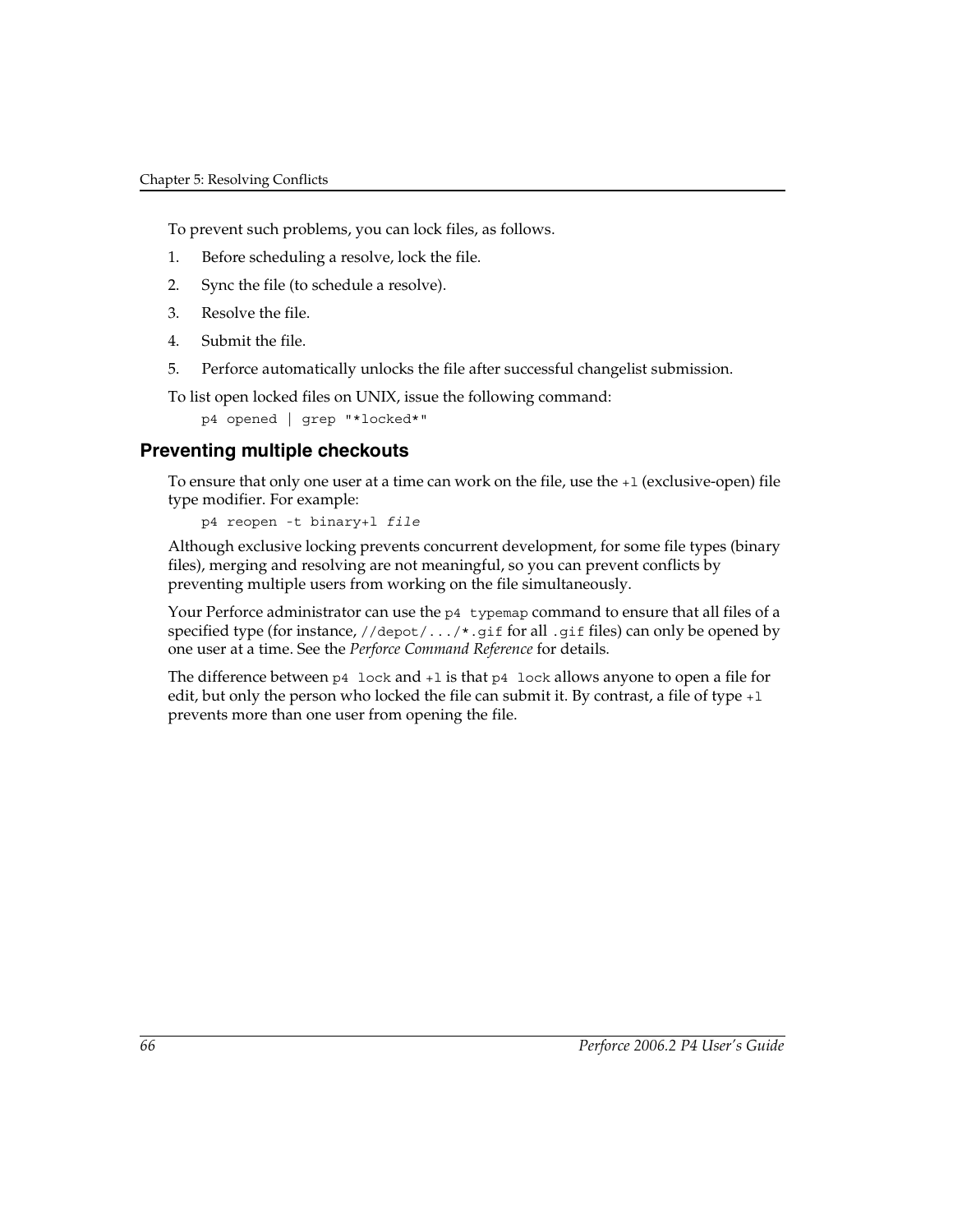# **Chapter 6 Codelines and Branching**

This chapter describes the tasks required to maintain groups of files in your depot. The following specific issues are addressed:

- Depot directory structure and how to best organize your repository
- Moving files and file changes among codeline and project directories
- Identifying specific sets of files using either labels or changelists

This chapter focuses on maintaining a software code base, but many of the tasks are relevant to managing other groups of files, such as a web site. For advice about best practices, see the white papers on the Perforce web site.

# **Basic terminology**

To enable you to understand the following sections, here are definitions of some relevant terms as they are used in Perforce.

| <b>Term</b> | <b>Definition</b>                                                                                                                                                                                                   |
|-------------|---------------------------------------------------------------------------------------------------------------------------------------------------------------------------------------------------------------------|
| branch.     | (noun) A set of related files created by copying files, as opposed<br>to adding files. A group of related files is often referred to as a<br>codeline.                                                              |
|             | ( <i>verb</i> ) To create a branch.                                                                                                                                                                                 |
| integrate   | To create new files from existing files, preserving their ancestry<br>(branching), or to propagate changes from one set of files to<br>another (merging).                                                           |
| merge       | The process of combining the contents of two conflicting file<br>revisions into a single file, typically using a merge tool like<br>P4Merge.                                                                        |
| resolve     | The process you use to reconcile the differences between two<br>revisions of a file. You can choose to resolve conflicts by<br>selecting a file to be submitted or by merging the contents of<br>conflicting files. |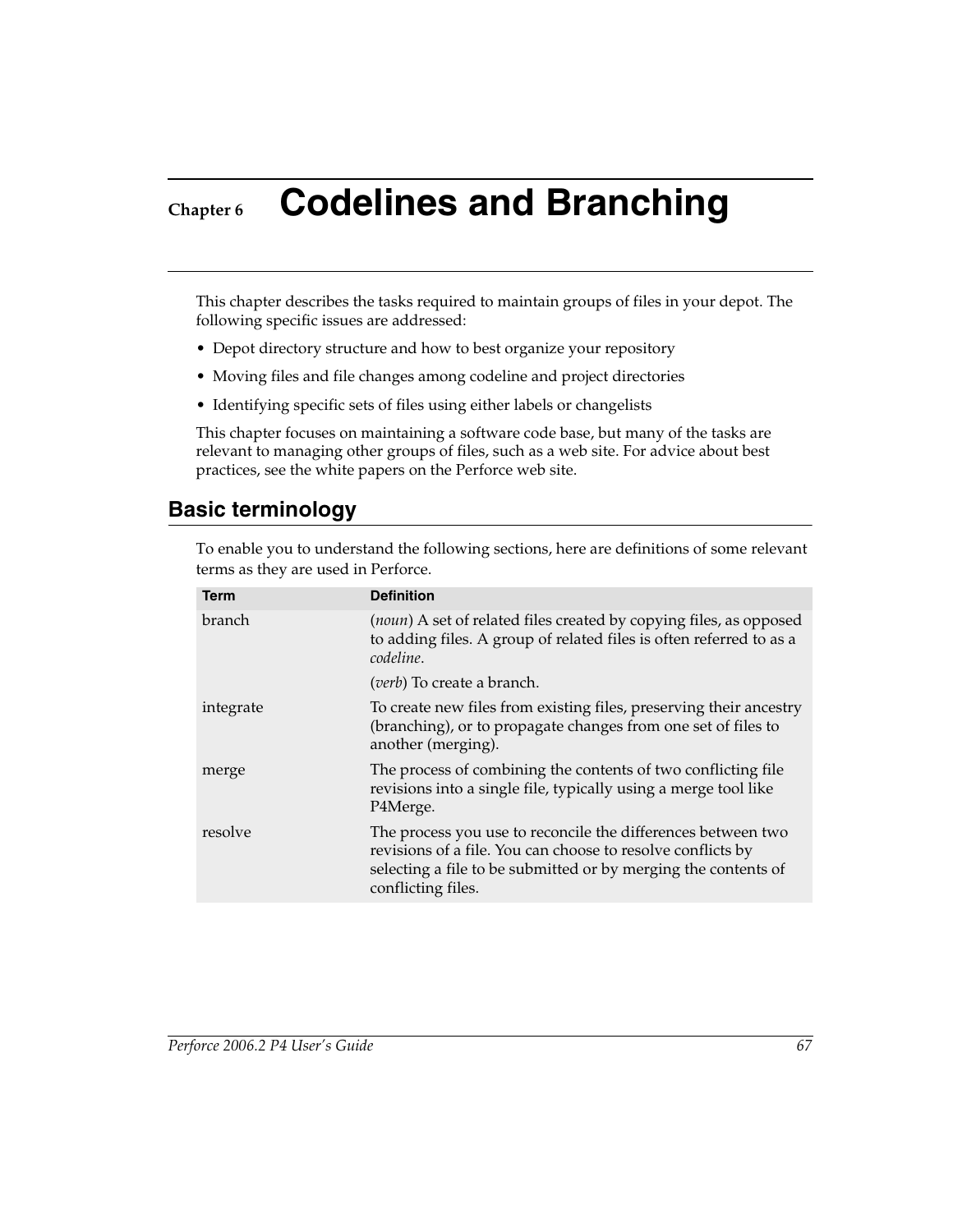# **Organizing the depot**

You can think of a depot as a top-level directory. Consider the following factors as you decide how to organize your depot:

- **Type of content**: create depots or mainline directories according to the nature of your projects and their relationships (for example, applications with multiple components developed on separate schedules).
- **Release requirements**: within a project, create branches for each release and integrate changes between branches to control the introduction of features and bug fixes.
- **Build management**: use labels and changelists to control the file revisions that are built; use client specifications and views to ensure clean build areas.

A basic and logical way to organize the depot is to create one subdirectory (codeline) for each project. For example, if your company is working on Jam, you might devote one codeline to the release presently in development, another to already-released software, and perhaps one to your corporate web site. Your developers can modify their client views to map the files in their project, excluding other projects that are not of interest. For example, if Earl maintains the web site, his client view might look like this:

```
//depot/www/dev/... //earl-web-catalpa/www/development/...
//depot/www/review/... //earl-web-catalpa/www/review/...
//depot/www/live/... //earl-web-catalpa/www/live/...
```
And Gale, who's working on Jam, sets up her client view as:

```
//depot/dev/main/jam/... //gale-jam-oak/jam/...
```
You can organize according to projects or according to the purpose of a codeline. For example, to organize the depot according to projects, you can use a structure like the following:

```
//depot/project1/main/
//depot/project1/release 1.0/
//depot/project1/release 1.1/
```
Or, to organize the depot according to the purpose of each codeline, you can use a structure like the following:

```
//depot/main/project1/
//depot/main/project2/
//depot/release1.0/project1/
//depot/release1.0/project2/
//depot/release2.0/project1/
//depot/release2.0/project2/
```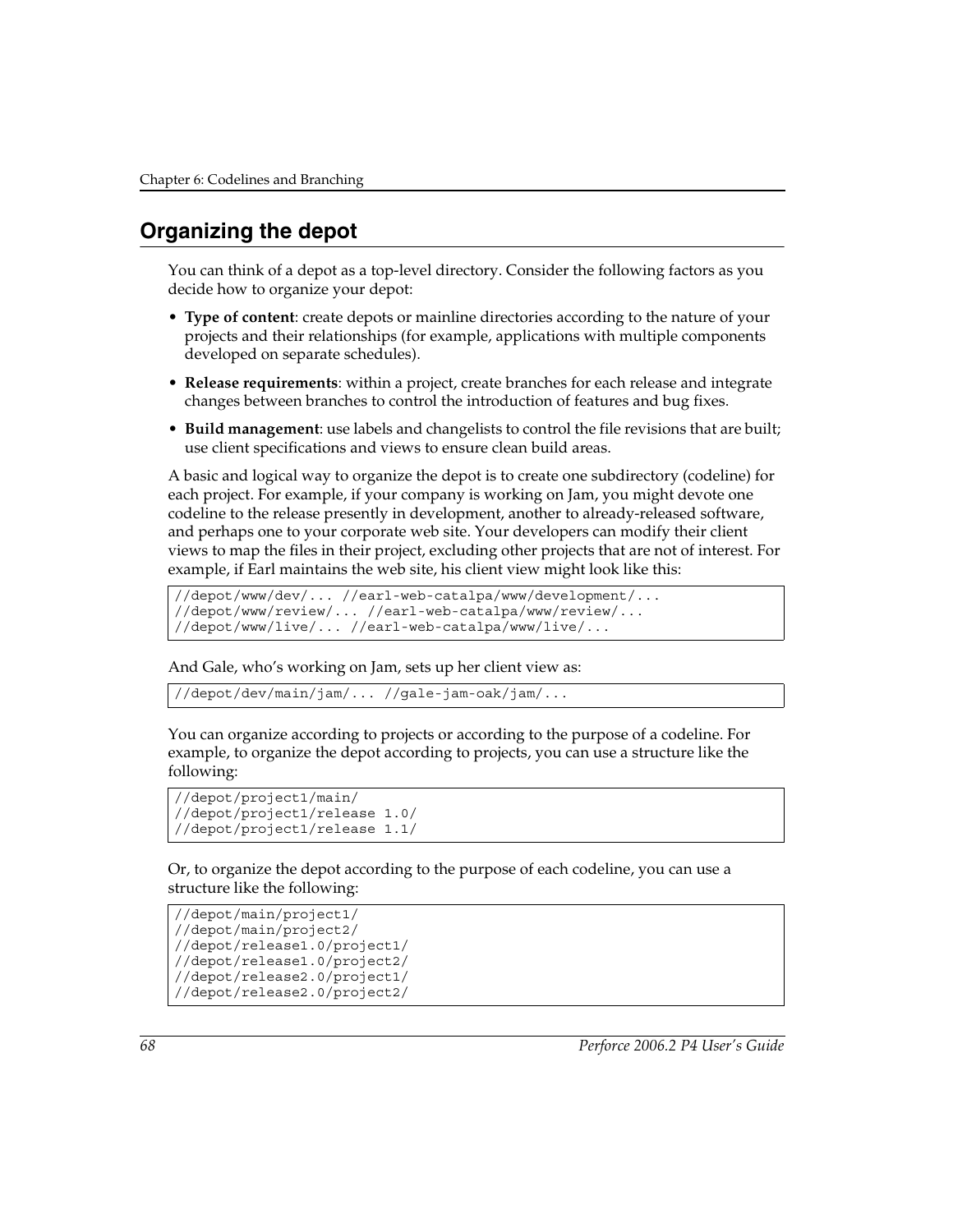Another approach is to create one depot for each project. Choose a structure that makes branching and integrating as simple as possible, so that the history of your activities makes sense to you.

# **Branching**

Branching is a method of maintaining the relationship between sets of related files. Branches can evolve separately from their ancestors and descendants, and you can propagate (*[integrate](#page-102-0)*) changes from one branch to another as desired. Perforce's *Inter-File Branching*™ mechanism preserves the relationship between files and their ancestors while consuming minimal server resources.

To create a branch, use the p4 integrate command. The p4 integrate command is also used to propagate changes between existing sets of files. For details about integrating changes, refer to ["Integrating changes" on page 71.](#page-70-1)

# **When to branch**

Create a branch when two sets of files have different submission policies or need to evolve separately. For example:

• *Problem*: the development group wants to submit code to the depot whenever their code changes, regardless of whether it compiles, but the release engineers don't want code to be submitted until it's been debugged, verified, and approved.

*Solution*: create a release branch by branching the development codeline. When the development codeline is ready, it is integrated into the release codeline. Patches and bug fixes are made in the release code and integrated back into the development code.

• *Problem:* a company is writing a driver for a new multiplatform printer. The UNIX device driver is done and they are beginning work on a Macintosh driver, using the UNIX code as their starting point.

*Solution*: create a Macintosh branch from the existing UNIX code. These two codelines can evolve separately. If bugs are found in one codeline, fixes can be integrated to the other.

One basic strategy is to develop code in //depot/main/ and create branches for releases (for example, //depot/rel1.1/). Make release-specific bug fixes in the release branches and, if required, integrate them back into the //depot/main/ codeline.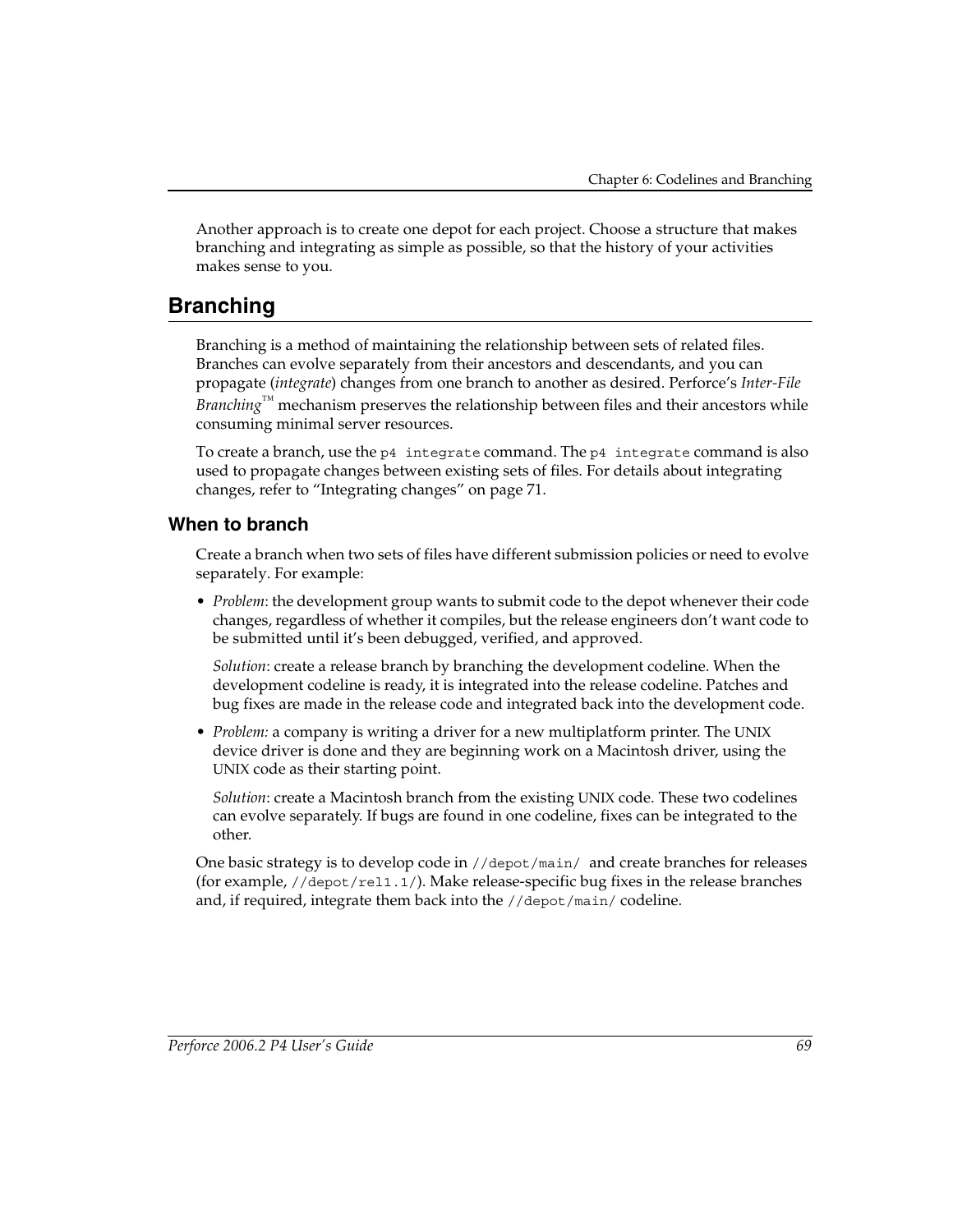# **Creating branches**

To create a branch, use the p4 integrate command. When you create a branch, the Perforce server records the relationships between the branched files and their ancestors.

You can create branches using file specifications or branch specifications. For simple branches, use file specifications. For branches that are based on complex sets of files or to ensure that you have a record of the way you defined the branch, use branch specifications. Branch specifications can also be used in subsequent integrations. Branch specifications also can serve as a record of codeline policy.

### **Using branch specifications**

To map a set of files from source to target, you can create a *branch specification* and use it as an argument when you issue the p4 integrate command. To create a branch specification, issue the p4 branch *branchname* command and specify the desired mapping in the View: field, with source files on the left and target files on the right. Make sure that the target files and directories are in your client view. Creating or altering a branch specification has no effect on any files in the depot or client workspace. The branch specification merely maps source files to target files.

To use the branch specification to create a branch, issue the p4 integrate -b *branchname* command; then use p4 submit to submit the target files to the depot.

Branch specifications can contain multiple mappings and exclusionary mappings, just as client views can. For example, the following branch specification branches the Jam 1.0 source code, excluding test scripts, from the main codeline.

```
Branch: jamgraph-1.0-dev2release
View:
```

```
 //depot/dev/main/jamgraph/... //depot/release/jamgraph/1.0/...
 -//depot/dev/main/jamgraph/test/... //depot/release/jamgraph/1.0/test/...
 //depot/dev/main/bin/glut32.dll //depot/release/jamgraph/1.0/bin/glut32.dll
```
To create a branch using the preceding branch specification, issue the following command:

p4 integrate -b jamgraph-1.0-dev2release

To delete a branch specification, issue the p4 branch -d *branchname* command*.*  Deleting a branch specification has no effect on existing files or branches.

#### **Using file specifications**

To branch using file specifications, issue the p4 integrate command, specifying the source files and target files. The target files must be in the client view. If the source files are not in your client view, specify them using depot syntax.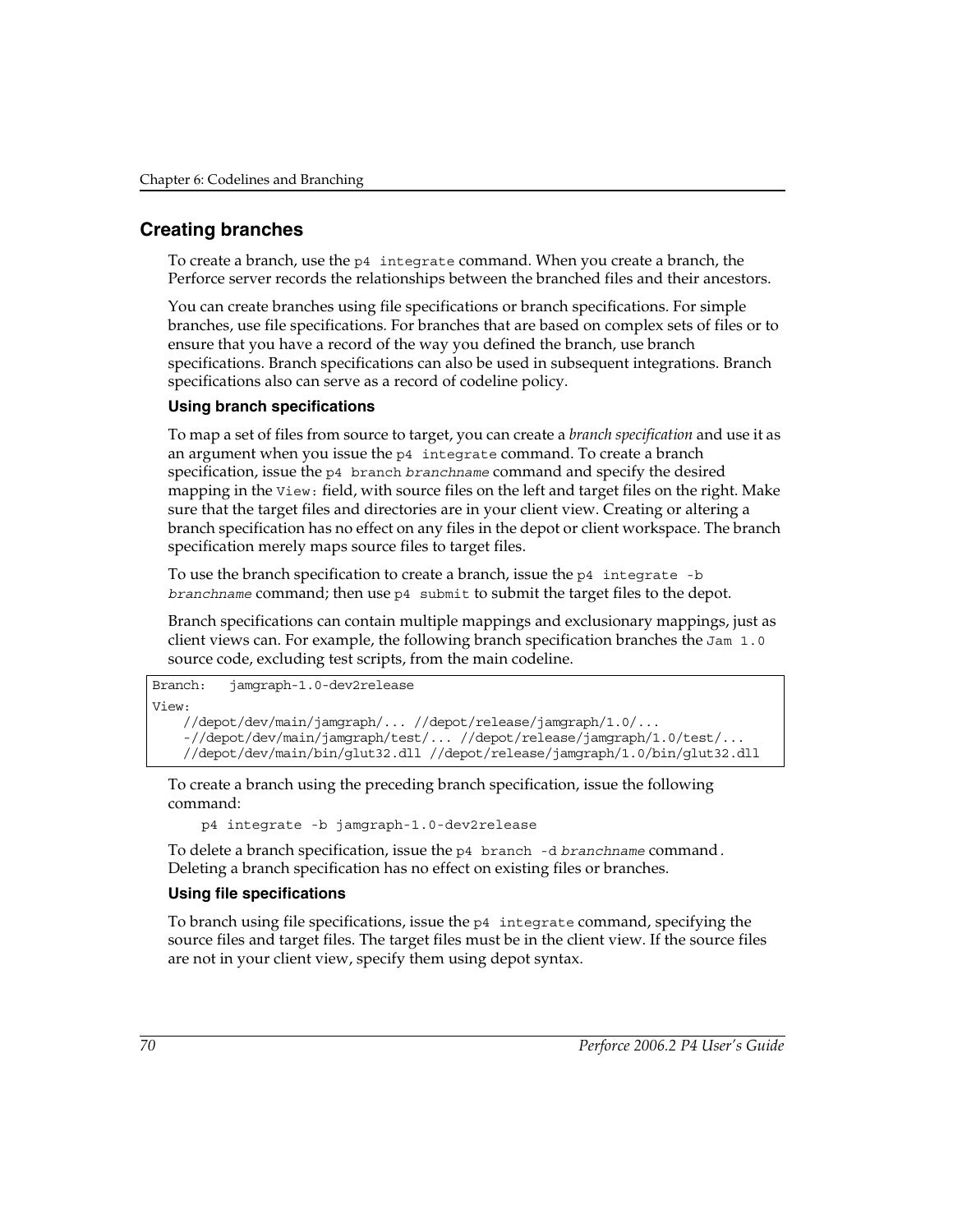To create a branch using file specifications, perform the following steps:

- 1. Determine where you want the branch to reside in the depot and the client workspace. Add the corresponding mapping specification to your client view.
- 2. Issue the p4 integrate *source\_files target\_files* command.
- 3. Submit the changelist containing the branched files. The branch containing the target files is created in the depot.

**Example:** *Creating a branch using a file specification*

*Version 2.2 of Jam has just been released, and work on version 3.0 is starting. Version 2.2 must be branched to* //depot/release/jam/2.2/... *for maintenance.* 

*Bruno uses* p4 client *to add the following mapping to his client view:*

//depot/release/jam/2.2/... //bruno\_ws/release/jam/2.2/...

*He issues the following command to create the branch:*

p4 integrate //depot/dev/main/jam/... //bruno\_ws/release/jam/2.2/...

*Finally, he issues the* p4 submit *command, which adds the newly branched files to the depot.*

# <span id="page-70-1"></span><span id="page-70-0"></span>**Integrating changes**

After you create branches, you might need to propagate changes between them. For example, if you fix a bug in a release branch, you probably want to incorporate the fix back into your main codeline. To propagate selected changes between branched files, you use the p4 integrate command, as follows:

- 1. Issue the p4 integrate command to schedule the files for resolve.
- 2. Issue the  $p4$  resolve command to propagate changes from the source files to the target files.

To propagate individual changes, edit the merge file or use a merge program. The changes are made to the target files in the client workspace.

3. Submit the changelist containing the resolved files.

**Example:** *Propagating changes between branched files*

*Bruno has fixed a bug in the release 2.2 branch of the Jam project and needs to integrate it back to the main codeline. From his home directory, Bruno types* 

p4 integrate //depot/release/jam/2.2/src/Jambase //depot/dev/main/jam/Jambase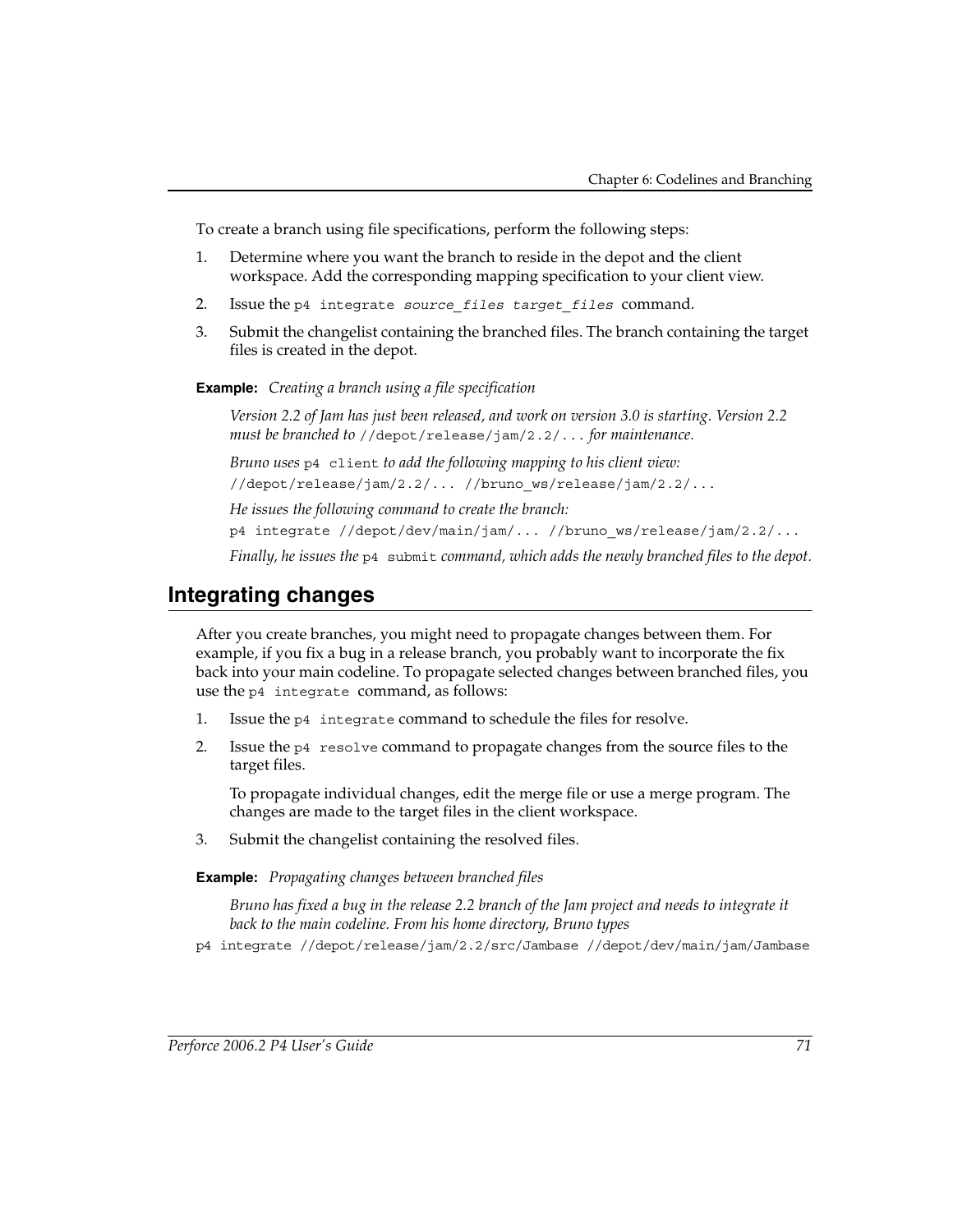*and sees the following message:*

//depot/dev/main/jam/Jambase#134 - integrate from //depot/release/jam/2.2/src/Jambase#9

*The file has been scheduled for resolve. He types* p4 resolve*, and the standard merge dialog appears on his screen.*

```
//depot/dev/main/jam/Jambase - merging 
//depot/release/jam/2.2/src/Jambase#9
Diff chunks: 0 yours + 1 theirs + 0 both + 0 conflicting
Accept(a) Edit(e) Diff(d) Merge (m) Skip(s) Help(?) [at]:
```
*He resolves the conflict. When he's done, the result file overwrites the file in his workspace. The changelist containing the file must be submitted to the depot.*

To run the p4 integrate command, you must have Perforce write permission on the target files, and read access on the source files. (See the *Perforce System Administrator's Guide* for information on Perforce permissions.)

By default, a file that has been newly created in a client workspace by p4 integrate cannot be edited before being submitted. To edit a newly integrated file before submission, resolve it, then issue the p4 edit command.

If the range of revisions being integrated includes deleted revisions (for example, a file was deleted from the depot, then re-added), you can specify how deleted revisions are integrated using the -d or -D flags. For details, refer to the *Perforce Command Reference*.

## **Integrating using branch specifications**

To integrate changes from one set of files and directories to another, you can use a branch specification when you issue the p4 integrate command. The basic syntax of the integrate command when using a branch specification is:

```
p4 integrate -b branchname [tofiles]
```
Target files must be mapped in both the branch view and the client view. The source files need not be in the client view. If you omit the *tofiles* argument, all the files in the branch are affected.

To reverse the direction of integration using a branch specification, specify the  $-r$  flag. This flag enables you to integrate in either direction between two branches without requiring you to create a branch specification for each direction.

**Example:** *Integrating changes to a single file in a branch*

*A feature has been added in the main Jam codeline and Bruno wants to propagate the feature to release 1.0 He types:* 

```
p4 integrate -b jamgraph-1.0-dev2release *.c
```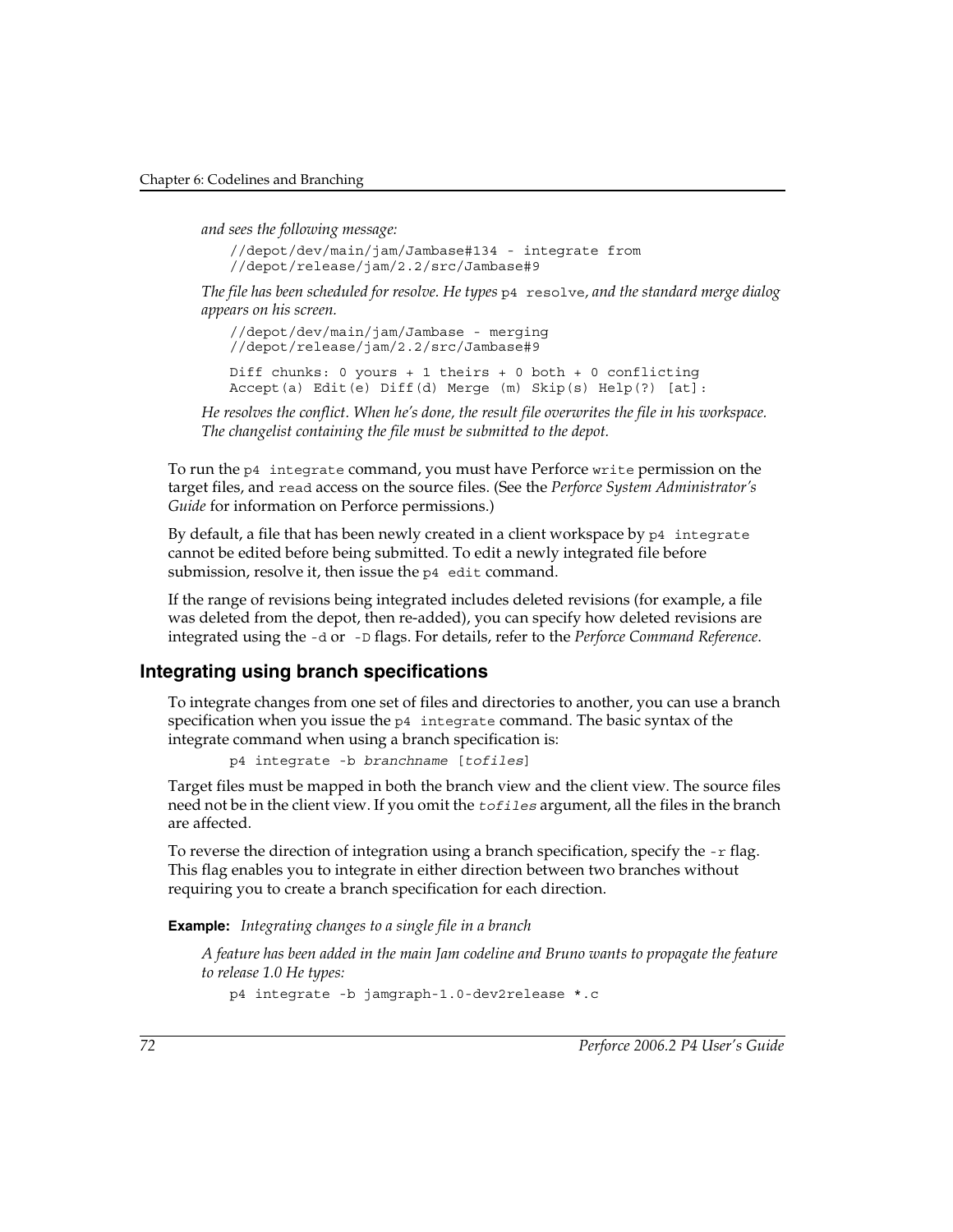*and sees:* 

```
//depot/release/jam/1.0/src/command.c#10 - integrate from 
//depot/dev/main/jam/command.c#97
```
*The file has been scheduled for resolve. He types* p4 resolve*, and the standard merge dialog appears on his screen.*

```
//depot/release/jam/1.0/src/command.c - merging 
//depot/dev/main/jam/command.c#97
```
Diff chunks: 0 yours + 1 theirs + 0 both + 0 conflicting Accept(a) Edit(e) Diff(d) Merge (m) Skip(s) Help(?) [at]:

*He resolves the conflict. When he's done, the result file overwrites the file in his branched client workspace; the file must then be submitted to the depot.*

### **Integrating between unrelated files**

If the target file was not branched from the source, there is no *base* (common ancestor) revision. To integrate between unrelated files, specify the -i flag. Perforce uses the first (most recently added) revision of the source file as its base revision. This operation is referred to as a *baseless merge*.

### **Integrating specific file revisions**

By default, the integrate command integrates all the revisions following the lastintegrated source revision into the target. To avoid having to manually delete unwanted revisions from the merge file while editing, you can specify a range of revisions to be integrated. The *base* file is the common ancestor.

**Example:** *Integrating specific file revisions*

*Bruno has made two bug fixes to* //depot/dev/main/jam/scan.c *in the main codeline, and Earl wants to integrate the change into the release 1.0 branch. Although* scan.c *has gone through 20 revisions since the fixes were submitted, Earl knows that the bug fixes he wants were made to file revisions submitted in changelist 30. He types* 

p4 integrate -b jamgraph-1.0-dev2release //depot/dev/main/jam/scan.c*,*@30,@30

*The target file is given as an argument, but the file revisions are applied to the source. When Earl runs* p4 resolve*, only the revision of Bruno's file that was submitted in changelist 30 is scheduled for resolve. That is, Earl sees only the changes that Bruno made to scan.c in changelist 30. The file revision that was present in the depot at changelist 29 is used as the base file.*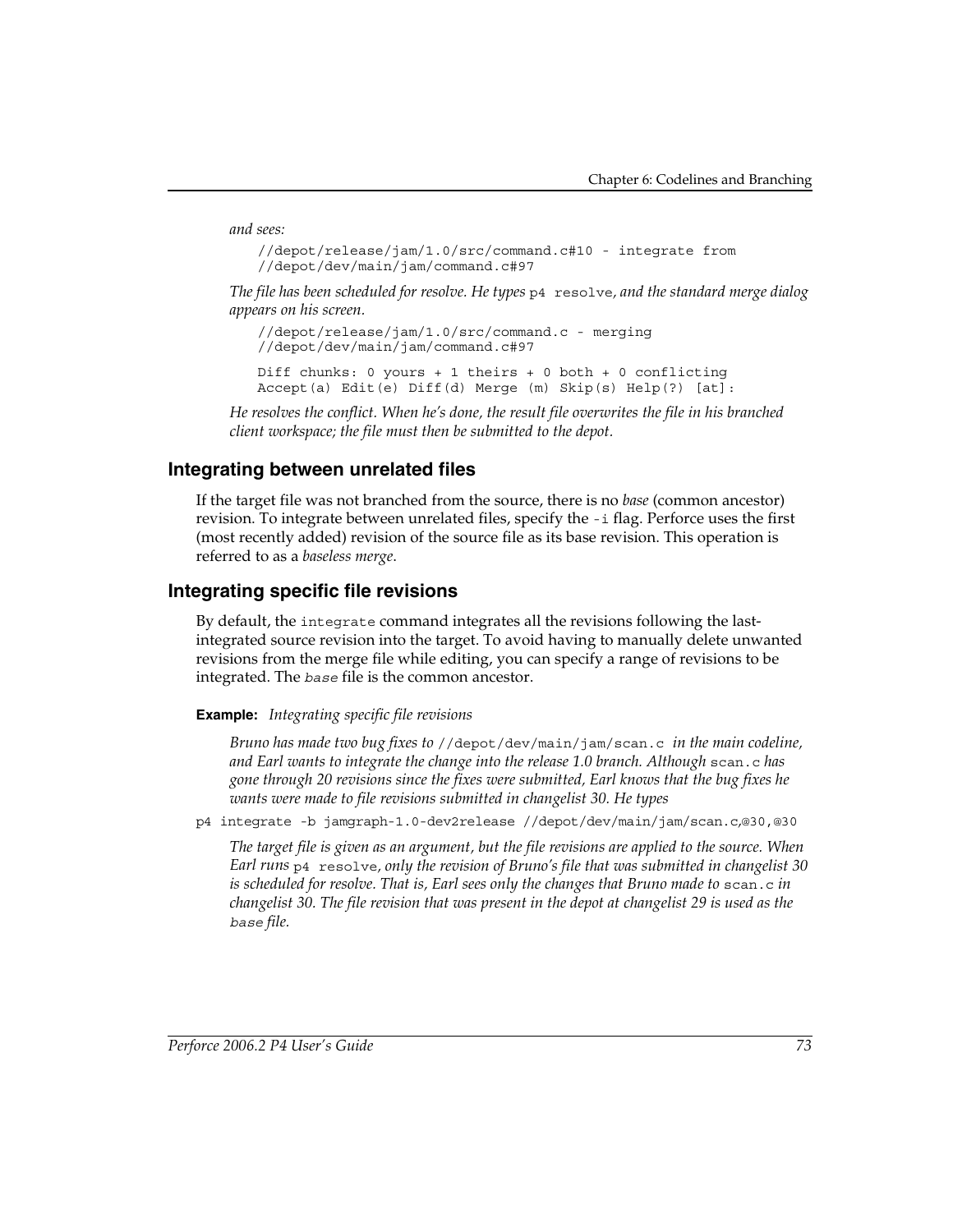### **Reintegrating and reresolving files**

After a revision of a source file has been integrated into a target, that revision is usually skipped in subsequent integrations with the same target. To force the integration of already-integrated files, specify the -f flag when you issue the p4 integrate command.

A target that has been resolved but not submitted can be resolved again by specifying the -f flag to p4 resolve. When you reresolve a file, *yours* is the new client file, the result of the original resolve.

### **Integration reporting**

The following reporting commands provide useful information about the status of files being branched and integrated. Note the use of the preview flag  $(-n)$  for reporting purposes.

| To display this information                                                                                                                     | <b>Use this command</b>        |
|-------------------------------------------------------------------------------------------------------------------------------------------------|--------------------------------|
| Preview of the results of an integration                                                                                                        | p4 integrate -n [filepatterns] |
| Files that are scheduled for resolve                                                                                                            | p4 resolve -n [filepatterns]   |
| Files that have been resolved but not yet<br>submitted.                                                                                         | p4 resolved                    |
| List of branch specifications                                                                                                                   | p4 branches                    |
| The integration history of the specified files.                                                                                                 | p4 integrated filepatterns     |
| The revision histories of the specified files,<br>including the integration histories of files from<br>which the specified files were branched. | p4 filelog -i [filepatterns]   |

## **Using labels**

A Perforce *label* is a set of tagged file revisions. For example, you might want to tag the file revisions that compose a particular release with the label release2.0.1. In general, you can use labels to:

- Keep track of all the file revisions contained in a particular release of software.
- Distribute a particular set of file revisions to other users (for example, a standard configuration).
- Populate a clean build workspace.
- Specify a set of file revisions to be branched for development purposes.
- Sync the revisions as a group to a client workspace.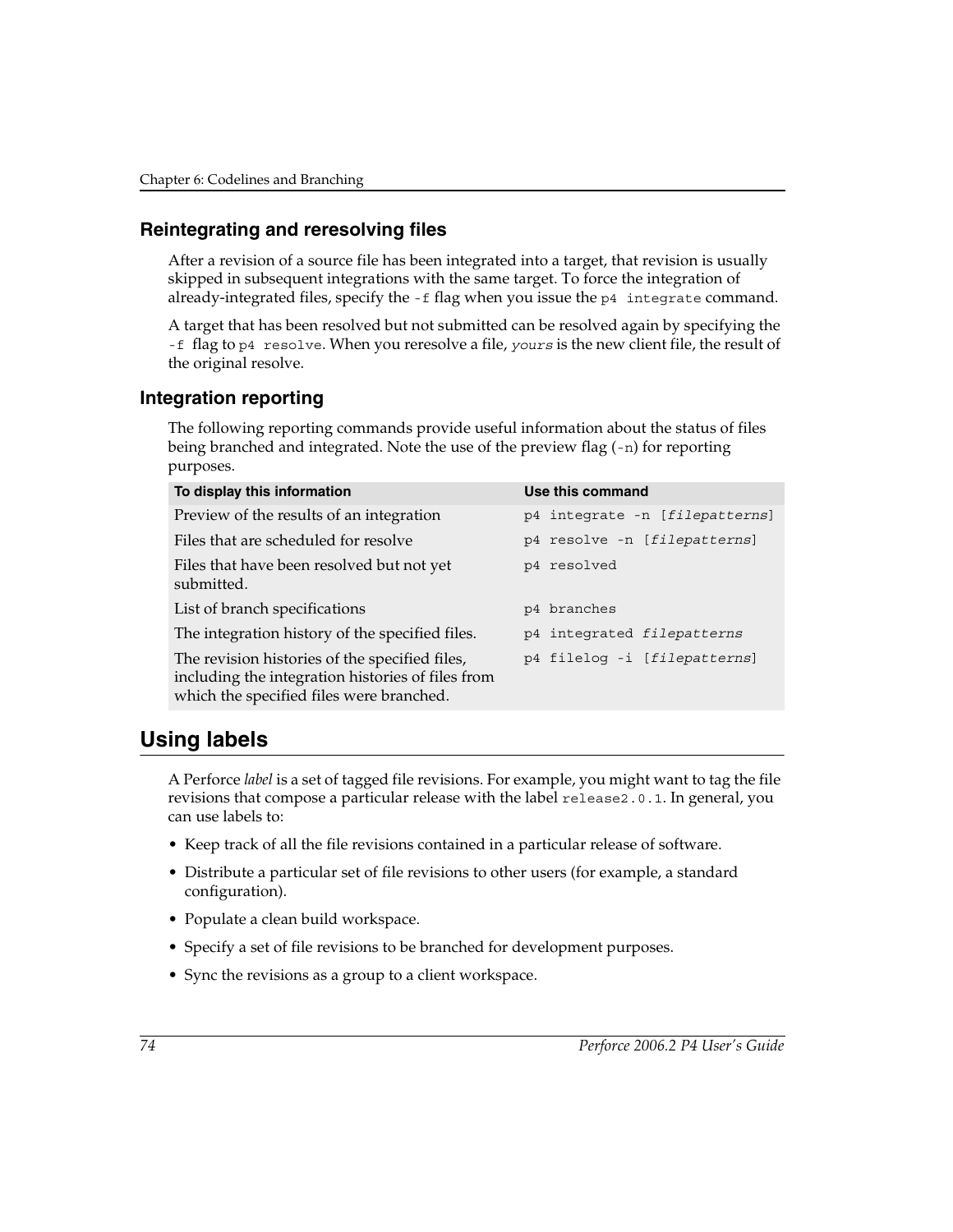Labels and changelist numbers both refer to particular sets of file revisions but differ as follows:

- A label can refer to any set of file revisions. A changelist number refers to the contents of all the files in the depot at the time the changelist was submitted. If you need to refer to a group of file revisions from different points in time, use a label. If there is a point in time at which the files are consistent for your purposes, use a changelist number.
- You can change the contents of a label. You cannot change the contents of a submitted changelist.
- You can assign your own names to labels. Changelist numbers are assigned by the Perforce server.

Changelists are suitable for many applications that traditionally use labels. Unlike labels, changelists represent the state of a set of files at a specific time. Before you assume that a label is required, consider whether simply referring to a changelist number might fulfill your requirements.

### **Tagging files with a label**

To tag a set of file revisions (in addition to any revisions that have already been tagged), use p4 tag, specifying a label name and the desired file revisions.

For example, to tag the head revisions of files that reside under //depot/release/jam/2.1/src/ with the label jam-2.1.0, issue the following command:

p4 tag -l jam-2.1.0 //depot/release/jam/2.1/src/...

To tag revisions other than the head revision, specify a changelist number in the file pattern:

p4 tag -l jam-2.1.0 //depot/release/jam/2.1/src/...@1234

Only one revision of a given file can be tagged with a given label, but the same file revision can be tagged by multiple labels.

### **Untagging files**

You can untag revisions with:

p4 tag -d -l *labelname filepattern*

This command removes the association between the specified label and the file revisions tagged by it. For example, if you have tagged all revisions under

//depot/release/jam/2.1/src/... with jam-2.1.0, you can untag only the header files with:

```
p4 tag -d -l jam-2.1.0 //depot/release/jam/2.1/src/*.h
```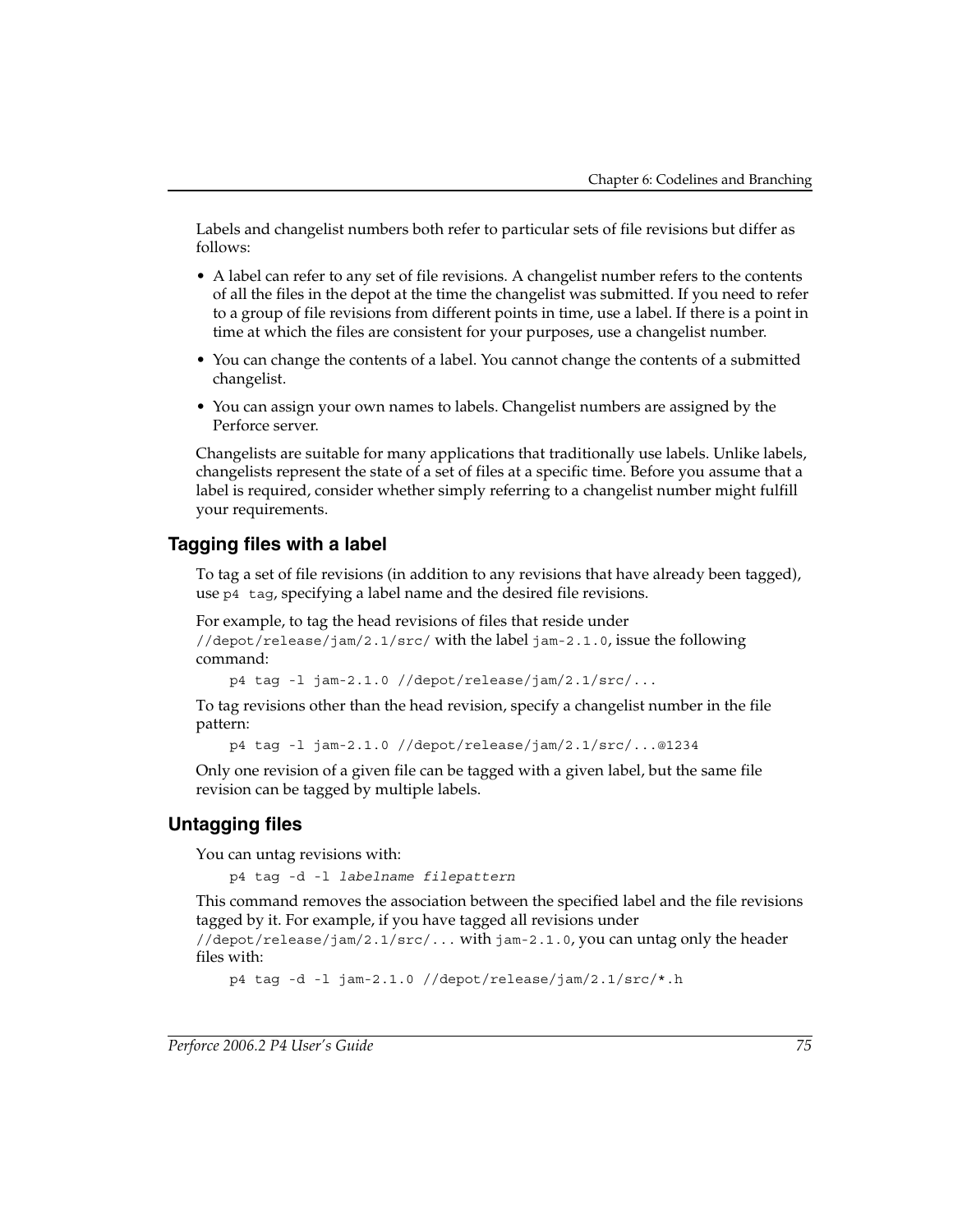### **Previewing tagging results**

You can preview the results of  $p4$  tag with  $p4$  tag -n. This command lists the revisions that would be tagged, untagged, or retagged by the tag command without actually performing the operation.

### **Listing files tagged by a label**

To list the revisions tagged with *labelname*, use p4 files, specifying the label name as follows:

p4 files @*labelname*

All revisions tagged with *labelname* are listed, with their file type, change action, and changelist number. (This command is equivalent to p4 files //...@*labelname*).

### **Listing labels that have been applied to files**

To list all labels that have been applied to files, use the command:

```
p4 labels filepattern
```
### **Using a label to specify file revisions**

You can use a label name anywhere you can refer to files by revision (#1, #head), changelist number (@7381), or date (@2003/07/01).

If you omit file arguments when you issue the p4 sync @*labelname* command, all files in the client workspace view that are tagged by the label are synced to the revision specified in the label. All files in the workspace that do not have revisions tagged by the label are deleted from the workspace. Open files or files not under Perforce control are unaffected. This command is equivalent to p4 sync //...@*labelname*.

If you specify file arguments when you issue the  $p4$  sync command ( $p4$  sync *files*@*labelname*), files that are in your workspace and tagged by the label are synced to the tagged revision.

**Example:** *Retrieving files tagged by a label into a client workspace*

*To retrieve the files tagged by Earl's* jam-2.1.0 *label into his client workspace, Bruno issues the following command:*

p4 sync @jam-2.1.0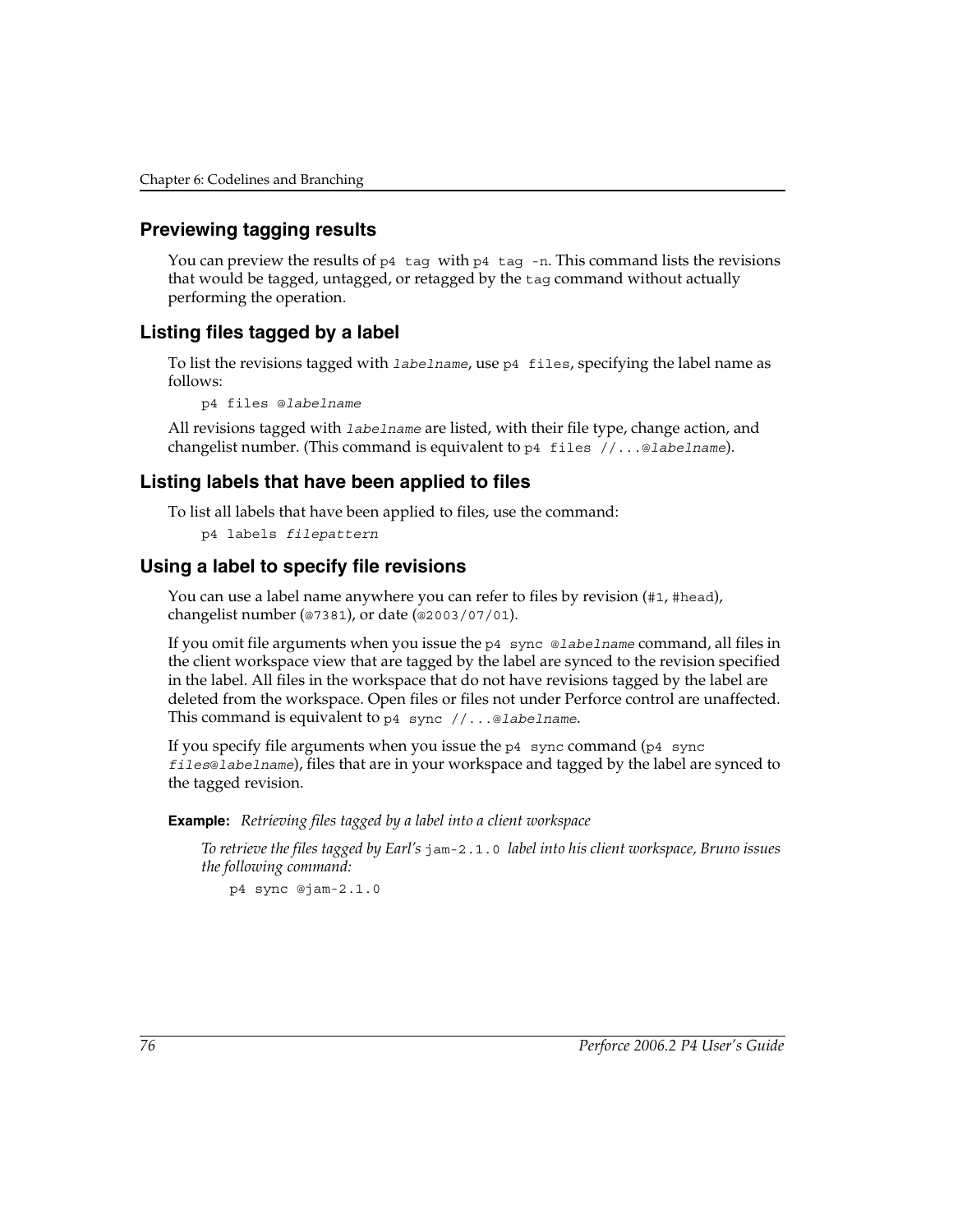*and sees:* 

```
//depot/dev/main/jam/Build.com#5 - updating c:\bruno_ws\dev\main\jam\Build.com
//depot/dev/main/jam/command.c#5 - updating c:\bruno_ws\dev\main\jam\command.c
//depot/dev/main/jam/command.h#3 - added as c:\bruno_ws\dev\main\jam\command.h
//depot/dev/main/jam/compile.c#12 - updating c:\bruno_ws\dev\main\jam\compile.c
//depot/dev/main/jam/compile.h#2 - updating c:\bruno_ws\dev\main\jam\compile.h
<etc>
```
### **Deleting labels**

To delete a label, use the following command:

p4 label -d *labelname*

Deleting a label has no effect on the tagged file revisions (though, of course, the revisions are no longer tagged).

### **Creating a label for future use**

To create a label without tagging any file revisions, issue the p4 label *labelname* command. This command displays a form in which you describe and specify the label. After you have created a label, you can use  $p4$  tag or  $p4$  labels ync to apply the label to file revisions.

Label names cannot be the same as client workspace, branch, or depot names.

For example, to create jam-2.1.0, issue the following command:

```
p4 label jam-2.1.0
```
The following form is displayed:

```
Label: jam-2.1.0
Update: 2005/03/07 13:07:39
Access: 2005/03/07 13:13:35
Owner: earl
Description:
    Created by earl.
Options: unlocked
View:
    //depot/...
```
Enter a description for the label and save the form. (You do not need to change the View: field.)

After you create the label, you are able to use the  $p4$  tag and  $p4$  labelsync commands to apply the label to file revisions.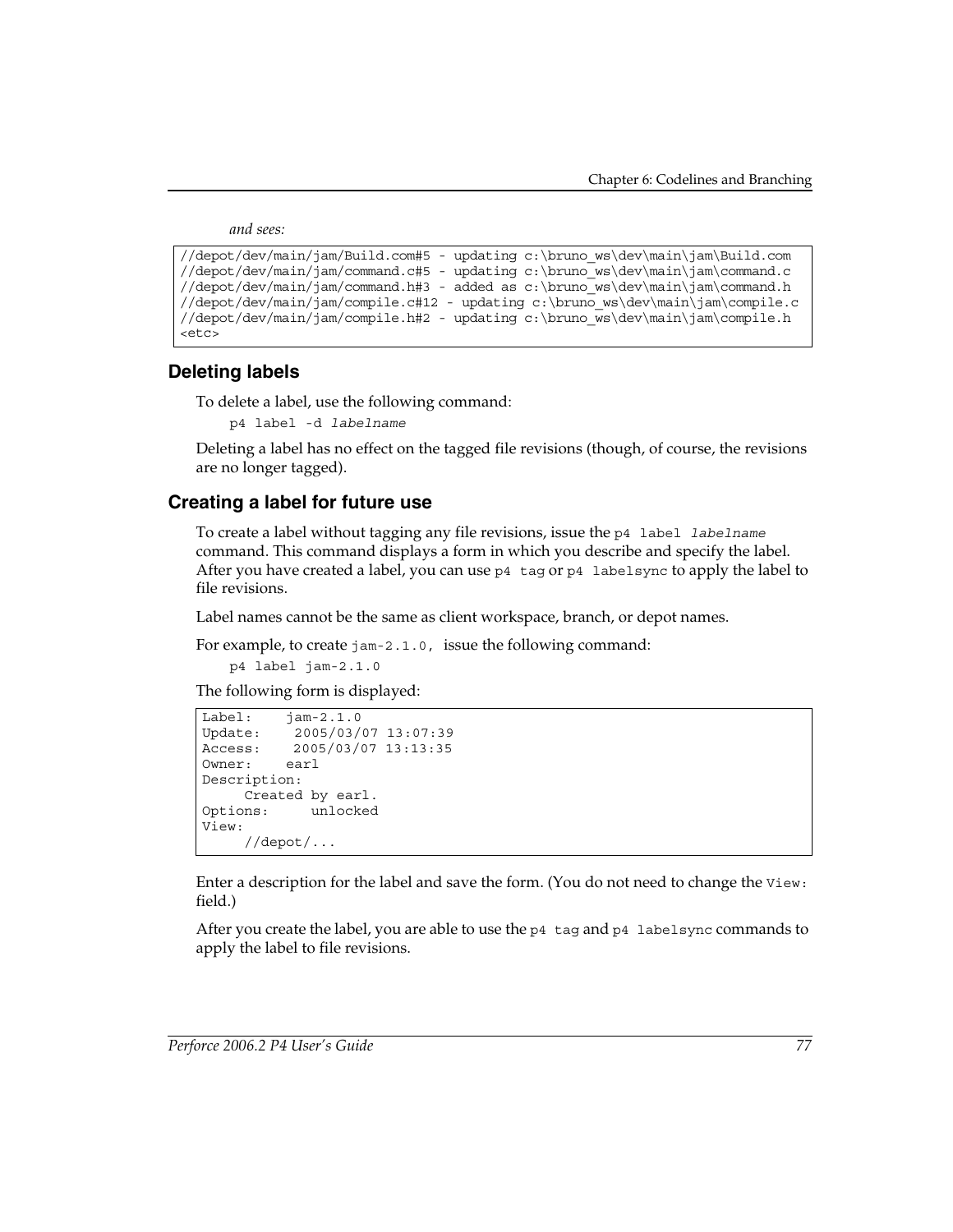### **Restricting files that can be tagged**

The View: field in the p4 label form limits the files that can be tagged with a label. The default label view includes the entire depot (//depot/...). To prevent yourself from inadvertently tagging every file in your depot, set the label's View: field to the files and directories to be taggable, using depot syntax.

**Example:** *Using a label view to control which files can be tagged*

*Earl wants to tag the revisions of source code in the release 2.1 branch, which he knows can be successfully compiled. He types* p4 label jam-2.1.0 *and uses the label's* View: *field to restrict the scope of the label as follows:*

```
Label: jam-2.1.0
Update: 2005/03/07 13:07:39
Access: 2005/03/07 13:13:35
Owner: earl
Description:
    Created by earl.
Options: unlocked
View:
    //depot/release/jam/2.1/src/...
```
*This label can tag only files in the release 2.1 source code directory.*

### **Using static labels to archive workspace configurations**

You can use static labels to archive the state of your client workspace (meaning the currently synced file revisions) by issuing the p4 labelsync command. The label you specify must have the same view as your client workspace.

For example, to record the configuration of your current client workspace using the existing ws\_config label, use the following command:

```
p4 labelsync -l ws_config
```
All file revisions that are synced to your current workspace and visible through both the client view and the label view (if any) are tagged with the ws-config label. Files that were previously tagged with ws\_config, then subsequently removed from your workspace (p4 sync #none), are untagged.

To sync the files tagged by the ws\_config label (thereby recreating the workspace configuration), issue the following command:

p4 sync @ws\_config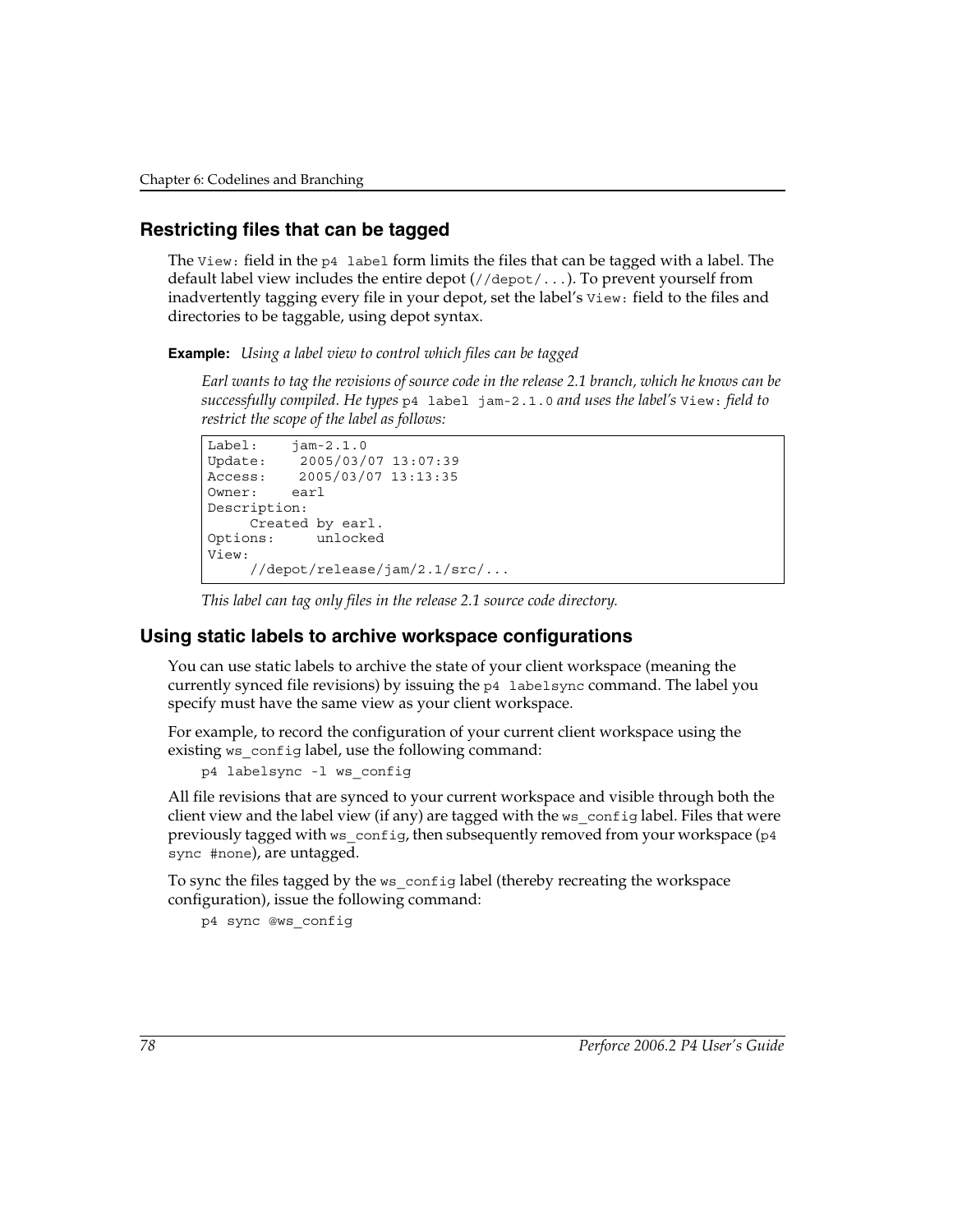### **Using automatic labels as aliases for changelists or other revisions**

You can use automatic labels to specify files at certain revisions without having to issue the p4 labelsync command.

To create an automatic label, fill in the Revision: field of the p4 label form with a revision specifier. When you sync a workspace to an automatic label, the contents of the Revision: field are applied to every file in the View: field.

**Example:** *Using an automatic label as an alias for a changelist number*

*Earl is running a nightly build process, and has successfully built a product as of changelist 1234. Rather than having to remember the specific changelist for every night's build, he types*  p4 label nightly20061201 *and uses the label's* Revision: *field to automatically tag all files as of changelist 1234 with the* nightly20061201 *label:*

```
Label: nightly20061201
Owner: earl
Description:
    Nightly build process.
Options: unlocked
View:
    //depot/...
Revision:
    @1234
```
*The advantage to this approach is that it is highly amenable to scripting, takes up very little space in the label table, and provides a way to easily refer to a nightly build without remembering which changelist number was associated with the night's build process.*

**Example:** *Referring specifically to the set of files submitted in a single changelist.*

*A bug was fixed by means of changelist 1238, and requires a patch label that refers to only those files associated with the fix. Earl types* p4 label patch20061201 *and uses the label's*  Revision: *field to automatically tag only those files submitted in changelist 1238 with the*  patch20061201 *label:*

```
Label: patch20061201
Owner: earl
Description:
    Patch to 2006/12/01 nightly build.
Options: unlocked
View:
    //depot/...
Revision:
    @1238,1238
```
*This automatic label refers only to those files submitted in changelist 1238.*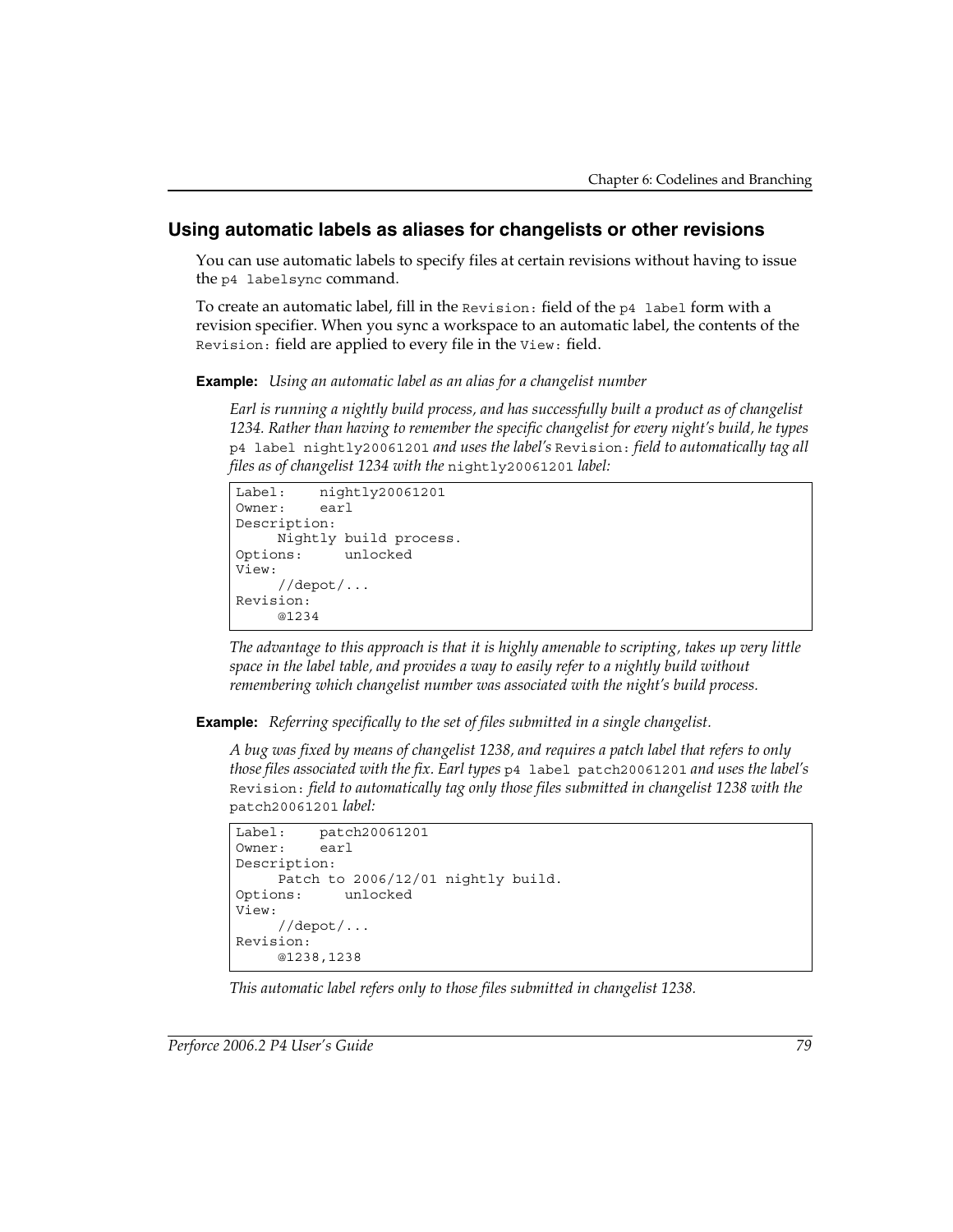**Example:** *Referring to the first revision of every file over multiple changelists.*

*You can use revision specifiers other than changelist specifiers; in this example, Earl is referring to the first revision (#1) of every file in a branch. Depending on how the branch was populated, these files could have been created through multiple changelists over a long period of time:* 

```
Label: first2.2
Owner: earl
Description:
    The first revision in the 2.2 branch
Options: unlocked
View:
    //depot/release/jam/2.2/src/...
Revision:
    "#1"
```
*Because Perforce forms use the* # *character as a comment indicator, Earl has placed quotation marks around the* # *to ensure that it is parsed as a revision specifier.*

### **Preventing inadvertent tagging and untagging of files**

To tag the files that are in your client workspace and label view (if set) and untag all other files, issue the p4 labelsync command with no arguments. To prevent the inadvertent tagging and untagging of files, issue the p4 label *labelname* command and lock the label by setting the Options: field of the label form to locked. To prevent other users from unlocking the label, set the Owner: field. For details about Perforce privileges, refer to the *Perforce System Administrator's Guide*.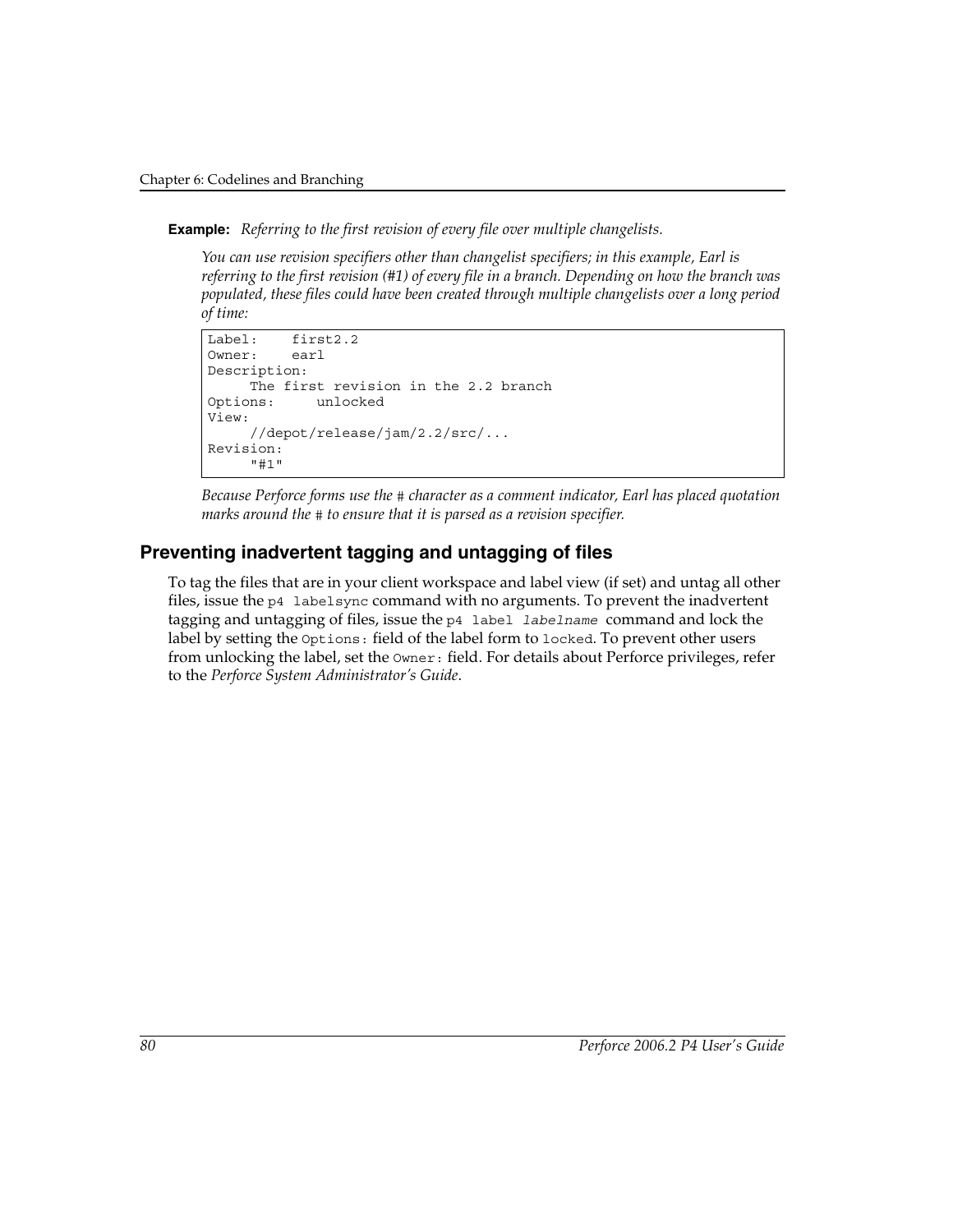## **Chapter 7 Defect Tracking**

A *job* is a numbered (or named) work request managed by the Perforce server. Perforce jobs enable you to track the status of bugs and enhancement requests and associate them with changelists that implement fixes and enhancements. You can search for jobs based on the contents of fields, the date the job was entered or last modified, and many other criteria.

Your Perforce administrator can customize the job specification for your site's requirements. For details on modifying the job specification, see the *Perforce System Administrator's Guide*.

If you want to integrate Perforce with your in-house defect tracking system, or develop an integration with a third-party defect tracking system, see the P4DTI product information page on the Perforce web site.

## **Managing jobs**

To create a job using Perforce's default job-naming scheme, issue the p4 job command. To assign a name to a new job (or edit an existing job), issue the p4 job *jobname* command.

### **Example:** *Creating a job*

*Gale discovers about a problem with Jam, so she creates a job by issuing the* p4 job *command and describes it as follows:*

```
Job: job000006
Status: open
User: gale
Date: 2005/11/14 17:12:21
Description:
    MAXLINE on NT can't account for NT 4.0 expanded cmd buffer size.
```
The following table describes the fields in the default job specification.

| <b>Field Name</b> | <b>Description</b>                                                                                                                                        | <b>Default</b> |
|-------------------|-----------------------------------------------------------------------------------------------------------------------------------------------------------|----------------|
| Job               | The name of the job (white space is not allowed). Last job number $+1$<br>By default, Perforce assigns job names using a<br>numbering scheme (jobnnnnnn). |                |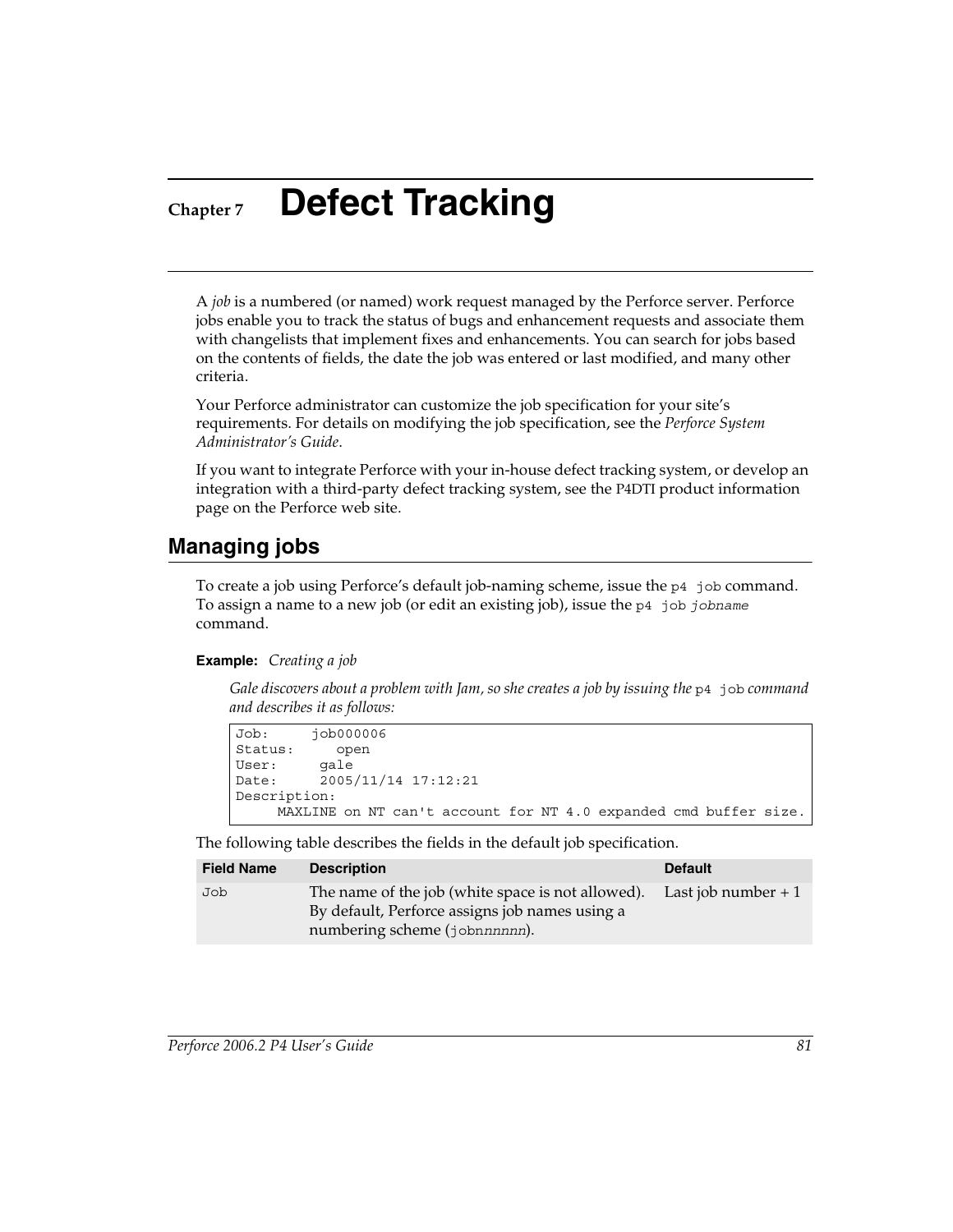| <b>Field Name</b> | <b>Description</b>                                                                                                                | <b>Default</b>                                                 |
|-------------------|-----------------------------------------------------------------------------------------------------------------------------------|----------------------------------------------------------------|
| Status            | • open: job has not yet been fixed.<br>• closed: job has been completed.<br>• suspended: job is not currently being worked<br>on. | open                                                           |
| User              | The user to whom the job is assigned, usually the<br>person assigned to fix this particular problem.                              | Perforce user name<br>of the job creator.                      |
| Date              | The date the job was last modified.                                                                                               | Updated by the<br>Perforce server<br>when you save the<br>job. |
| Description       | Describes the work being requested, for example<br>a bug description or request for enhancement.                                  | None. You must<br>enter a description.                         |

To edit existing jobs, specify the job name when you issue the p4 job command: p4 job *jobname*. Enter your changes in the job form, save the form and exit.

To delete a job, issue the p4 job -d *jobname* command.

## <span id="page-81-0"></span>**Searching jobs**

To search Perforce jobs, issue the p4 jobs -e *jobview* command, where *jobview* specifies search expressions described in the following sections. For more details, issue the p4 help jobview command.

### **Searching job text**

You can use the expression '*word1 word2 ... wordN*' to find jobs that contain all of *word1* through *wordN* in any field (excluding date fields). Use single quotes on UNIX and double quotes on Windows.

When searching jobs, note the following restrictions:

- When you specify multiple words separated by whitespace, Perforce searches for jobs that contain *all* the words specified. To find jobs that contain *any* of the terms, separate the terms with the pipe  $( )$  character.
- Field names and text comparisons in expressions are not case-sensitive.
- Only alphanumeric text and punctuation can appear in an expression. To match the following characters, which are used by Perforce as logical operators, precede them with a backslash:  $=\alpha$  () <>.
- You cannot search for phrases, only individual words.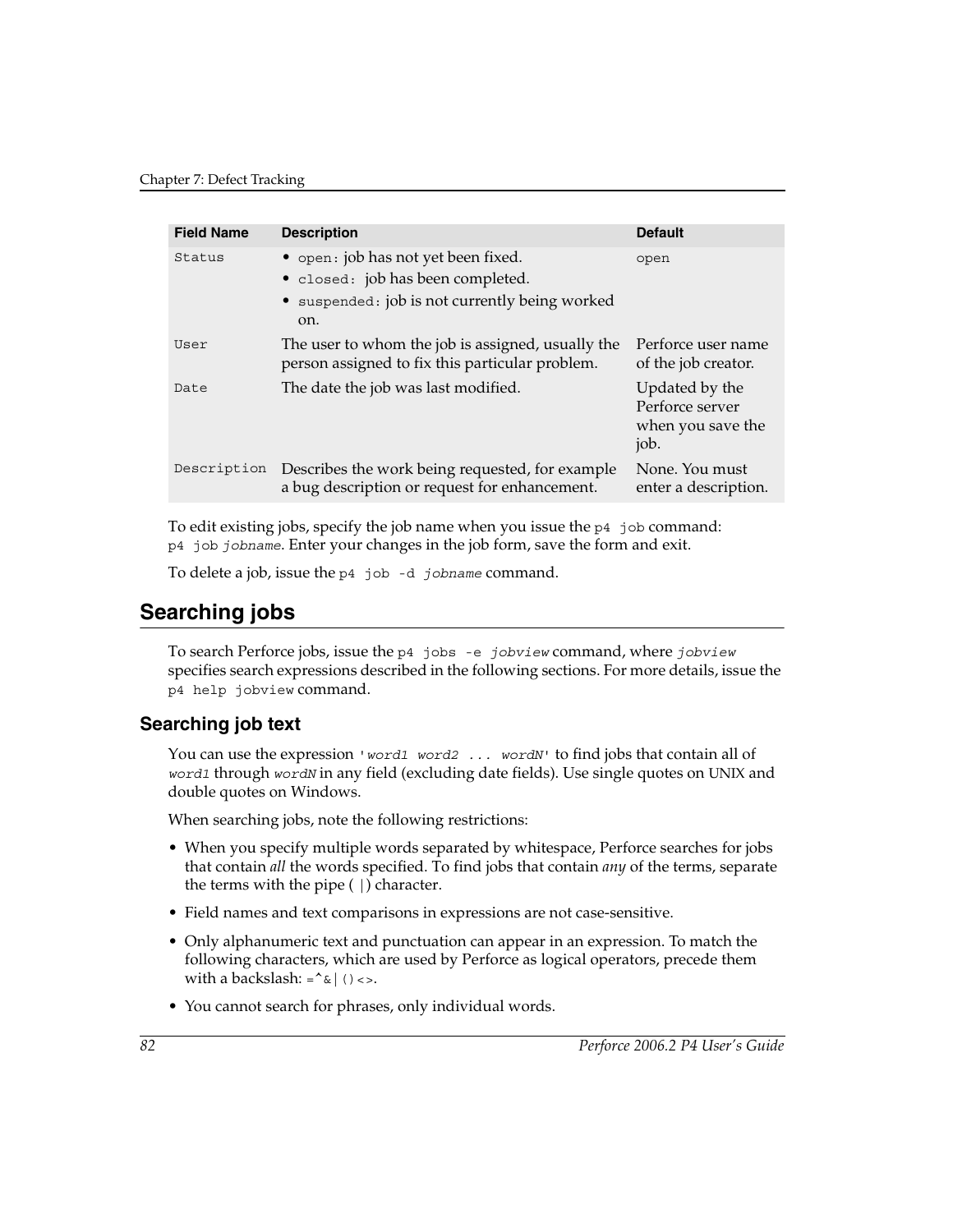**Example:** *Searching jobs for specific words*

*Bruno wants to find all jobs that contain the words* filter*,* file*, and* mailbox*. He types:*  p4 jobs -e 'filter file mailbox'

**Example:** *Finding jobs that contain any of a set of words in any field*

*Bruno wants to find jobs that contain any of the words* filter*,* file *or* mailbox*. He types:*  p4 jobs -e 'filter|file|mailbox'

You can use the  $*$  wildcard to match one or more characters. For example, the expression fieldname=string\* matches string, strings, stringbuffer, and so on.

To search for words that contain wildcards, precede the wildcard with a backslash in the command. For instance, to search for \*string (perhaps in reference to char \*string), issue the following command:

p4 jobs -e '\\*string'

### **Searching specific fields**

To search based on the values in a specific field, specify *field=value*.

**Example:** *Finding jobs that contain words in specific fields*

*Bruno wants to find all open jobs related to filtering. He types:*  p4 jobs -e 'Status=open User=bruno filter.c'

*This command finds all jobs with a* Status: *of* open*, a* User: *of* bruno*, and the word*  filter.c *in any nondate field.*

To find fields that do not contain a specified expression, precede it with  $\gamma$ , which is the NOT operator. The NOT operator  $\hat{ }$  can be used only directly after an AND expression (space or  $\&$ ). For example, p4 jobs -e ' $\text{``user=bruno' is not valid. To get around this}$ restriction, use the \* wildcard to add a search term before the ^ term; for example: p4 jobs -e 'job=\* ^user=bruno' returns all jobs not owned by Bruno.

**Example:** *Excluding jobs that contain specified values in a field*

*Bruno wants to find all open jobs he does not own that involve filtering. He types:*  p4 jobs -e 'status=open ^user=bruno filter'

*This command displays all open jobs that Bruno does not own that contain the word filter.*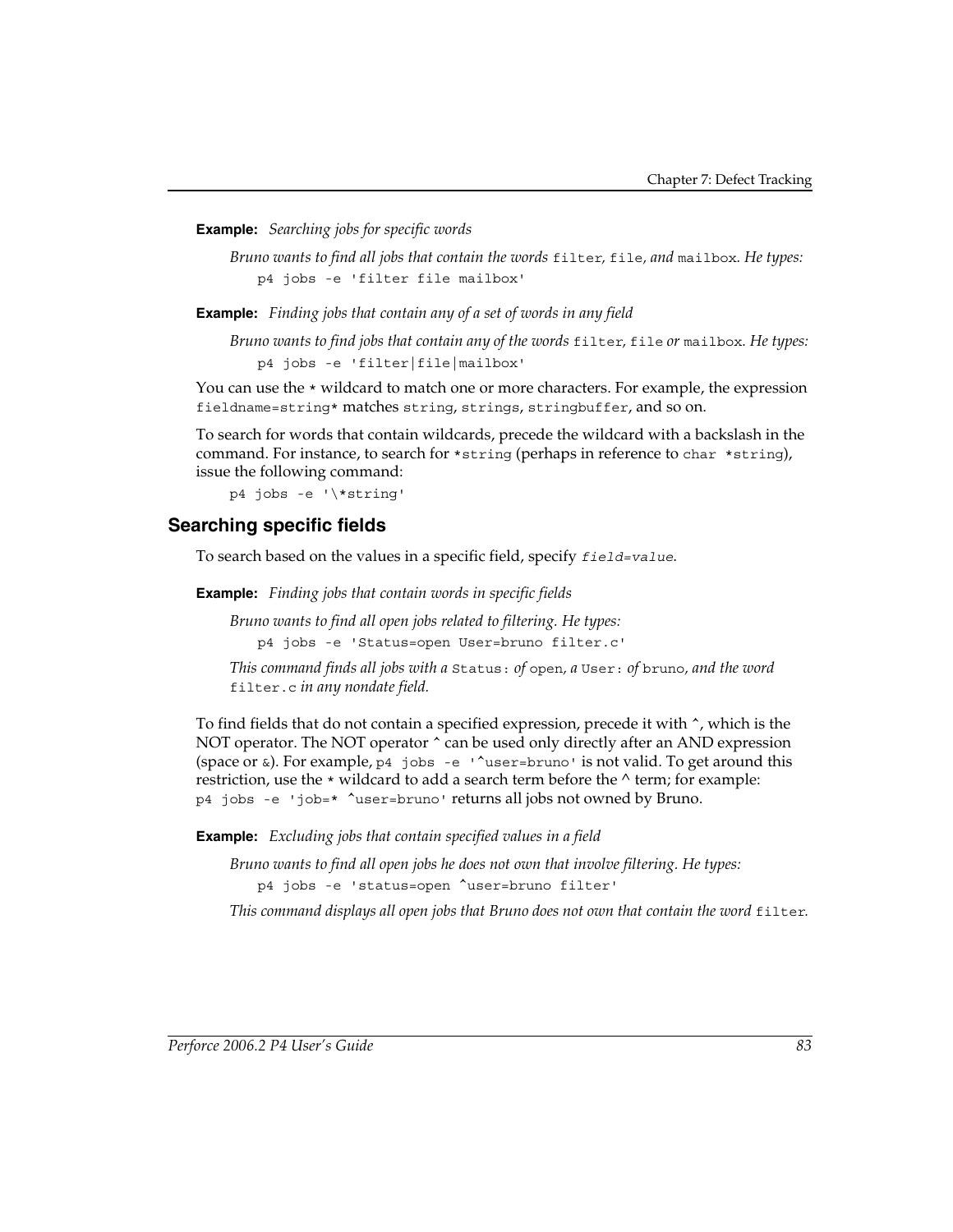### **Using comparison operators**

The following comparison operators are available.

|         | Equal                    |
|---------|--------------------------|
| $\geq$  | Greater than             |
| $\lt$   | Less than                |
| $>=$    | Greater than or equal to |
| $\lt$ = | Less than or equal to    |
|         |                          |

The behavior of these operators depends upon the type of the field in the expression. The following table describes the field types and how they can be searched.

| <b>Field Type</b> | <b>Description</b>                                                                 | <b>Notes</b>                                                                                                                                                                                                                                                                                                                                                                                                    |
|-------------------|------------------------------------------------------------------------------------|-----------------------------------------------------------------------------------------------------------------------------------------------------------------------------------------------------------------------------------------------------------------------------------------------------------------------------------------------------------------------------------------------------------------|
| word              | A single word                                                                      | The equality operator $(=)$ matches the value<br>in the word field exactly.                                                                                                                                                                                                                                                                                                                                     |
|                   |                                                                                    | The relational operators perform<br>comparisons in ASCII order.                                                                                                                                                                                                                                                                                                                                                 |
| text              | A block of text entered on<br>the lines beneath the field<br>name                  | The equality operator $(=)$ matches the job if<br>the value is found anywhere in the specified<br>field.                                                                                                                                                                                                                                                                                                        |
|                   |                                                                                    | The relational operators are of limited use<br>here, because they'll match the job if any<br>word in the specified field matches the<br>provided value. For example, if a job has a<br>text field ShortDescription: that contains<br>only the phrase gui bug, and the expression<br>is 'ShortDesc <filter', job="" match<br="" the="" will="">the expression, because bug<filter.< td=""></filter.<></filter',> |
| line              | A single line of text entered<br>on the same line as the field<br>name             | Same as text                                                                                                                                                                                                                                                                                                                                                                                                    |
| select            | One of a set of values. For<br>example, job status can be<br>open/suspended/closed | The equality operator $(=)$ matches a job if the<br>value in the field is the specified word.<br>Relational operators perform comparisons in<br>ASCII order.                                                                                                                                                                                                                                                    |
| date              | A date and optionally a<br>time. For example,<br>2005/07/15:13:21:40               | Dates are matched chronologically. If a time<br>is not specified, the operators $=$ , $\lt =$ , and $\gt =$<br>match the whole day.                                                                                                                                                                                                                                                                             |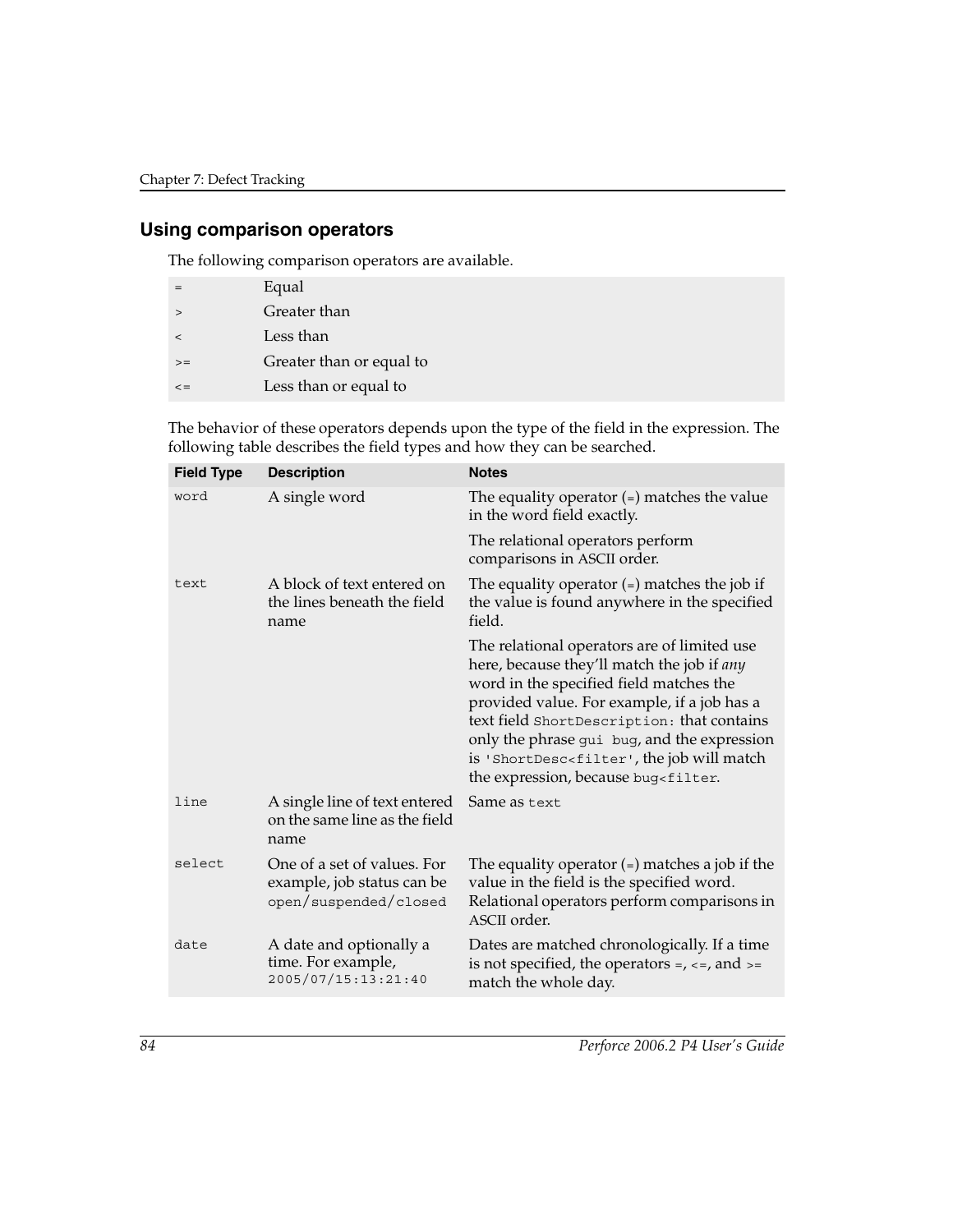If you're not sure of a field's type, issue the p4 jobspec -o command, which displays your job specification. The field called Fields: lists the job fields' names and data types.

### **Searching date fields**

To search date fields, specify the date using the format *yyyy/mm/dd* or *yyyy/mm/dd:hh:mm:ss*. If you omit time, the equality operator (=) matches the entire day.

**Example:** *Using dates within expressions*

```
Bruno wants to view all jobs modified on July 13, 2005. He enters
    p4 jobs -e 'ModifiedDate=2005/07/13'
```
## **Fixing jobs**

To fix a job, you link it to a changelist and submit the changelist. Perforce automatically changes the value of a job's status field to closed when the changelist is submitted.

Jobs can be linked to changelists in one of three ways:

- By setting the JobView: field in the p4 user form to an expression that matches the job.
- With the p4 fix command.
- By editing the p4 submit form.

You can modify job status directly by editing the job, but if you close a job manually, there's no association with the changelist that fixed the job. If you have altered your site's job specification by deleting the Status: field, jobs can still be linked to changelists, but status cannot be changed when the changelist is submitted. (In most cases, this is not a desired form of operation.) See the chapter on editing job specifications in the *Perforce System Administrator's Guide* for more details.

To remove jobs from a changelist, issue the  $p4$  fix  $-d$  command.

### **Linking automatically**

You can modify your Perforce user specification to automatically attach open jobs to any changelists you create. To set up automatic inclusion, issue the p4 user command and set the JobView: field value to a valid expression that locates the jobs you want attached.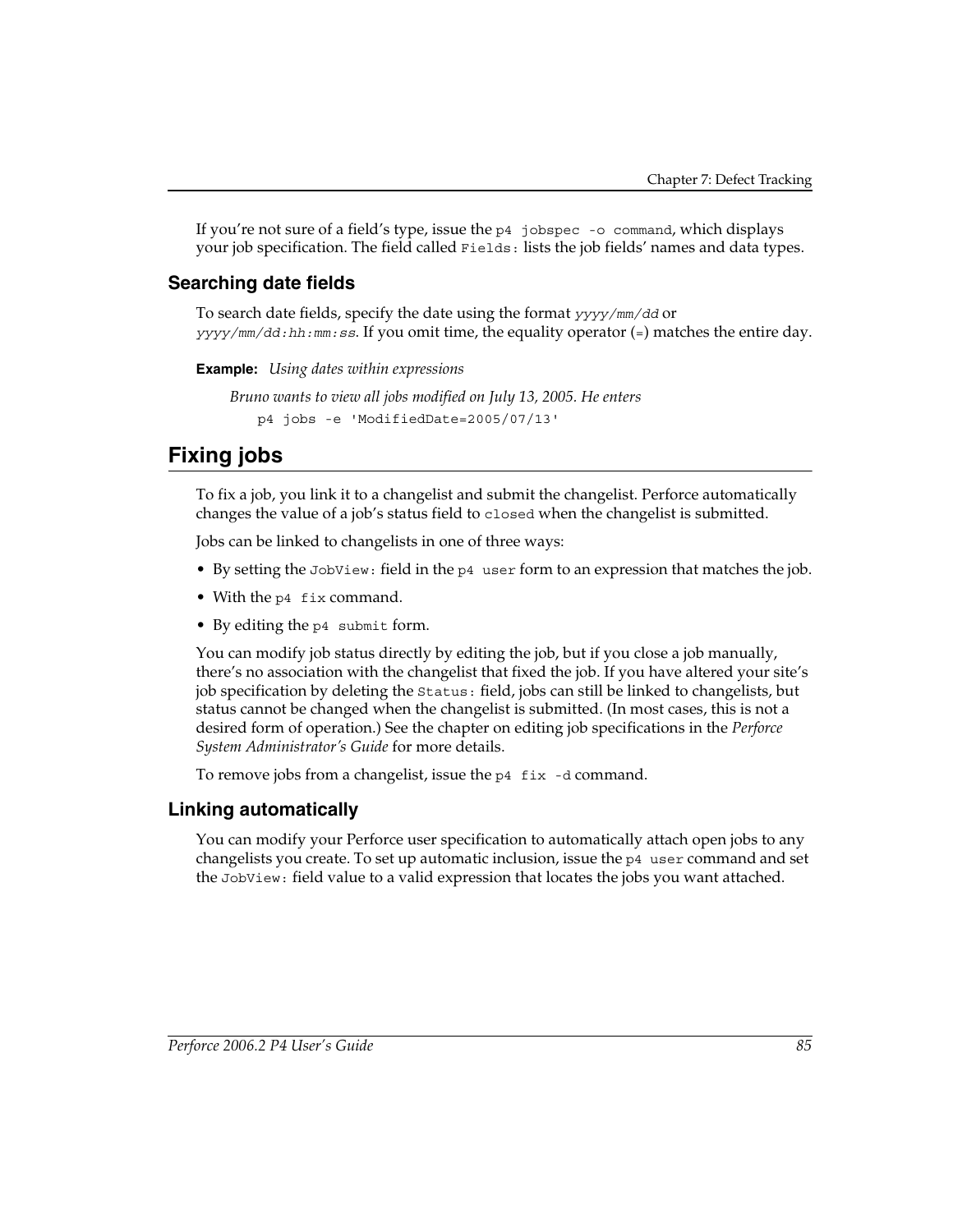**Example:** *Automatically linking jobs to changelists*

*Bruno wants to see all open jobs that he owns in all changelists he creates. He types*  $p4$  user *and adds the* JobView: *field:*

User: bruno Update: 2005/06/02 13:11:57 Access: 2005/06/03 20:11:07 JobView: user=bruno&status=open

*All of Bruno's open jobs now are automatically attached to his default changelist. When he submits changelists, he must be sure to delete jobs that aren't fixed by the changelist he is submitting.* 

### **Linking manually**

To link a job to a changelist manually, issue the p4 fix -c *changenum jobname* command. If the changelist has already been submitted, the value of the job's Status: field is changed to closed. Otherwise, the status is not changed.

**Example:** *Manually linking jobs to changelists*

*You can use* p4 fix *to link a changelist to a job owned by another user.*

*Sarah has just submitted a job called* options-bug *to Bruno, but the bug has already been fixed in Bruno's previously submitted changelist 18. Bruno links the job to the changelist by typing:*

p4 fix -c 18 options-bug

*Because changelist 18 has already been submitted, the job's status is changed to closed.* 

### **Linking jobs to changelists**

To link jobs to changelists when submitting or editing the changelist, enter the job names in the Jobs: field of the changelist specification. When you submit the changelist, the job is (by default) closed.

To unlink a job from a pending changelist, edit the changelist and delete its name from the Jobs: field. To unlink a job from a submitted changelist, issue the p4 fix  $-d$  -c *changenum jobname* command.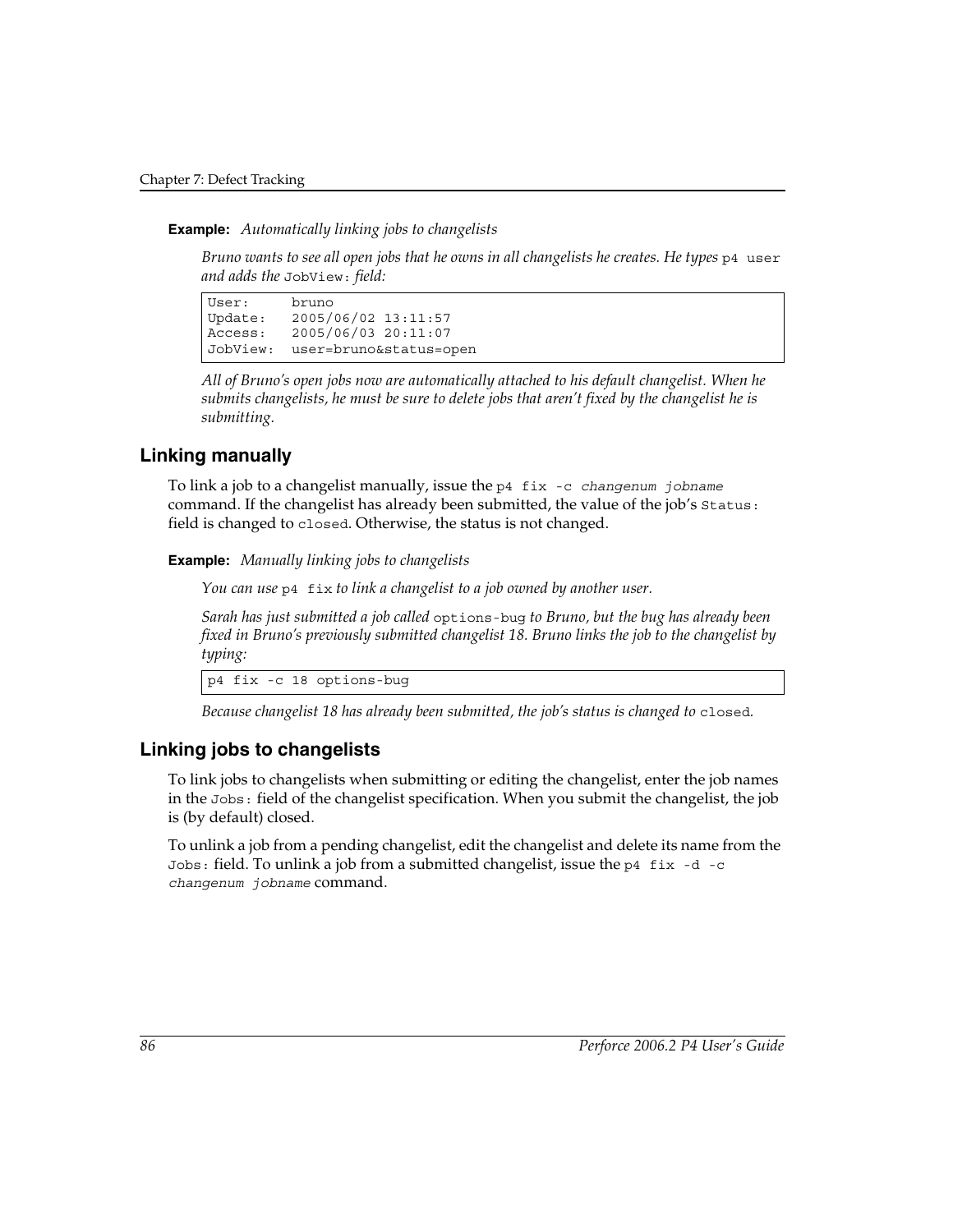# **Chapter 8 Scripting and Reporting**

This chapter provides details about using p4 commands in scripts and for reporting purposes. For a full description of any particular command, consult the *Perforce Command Reference*, or issue the p4 help command.

## **Common flags used in scripting and reporting**

The following command-line flags enable you to specify settings on the command line and in scripts. For full details, refer to the description of global options in the *Perforce Command Reference*.

| <b>Flag</b>         | <b>Description</b>                                                                                                                                                                                                   |
|---------------------|----------------------------------------------------------------------------------------------------------------------------------------------------------------------------------------------------------------------|
| -c client workspace | Specifies the client workspace name.                                                                                                                                                                                 |
| $-G$                | Causes all output (and batch input for form commands with<br>-i) to be formatted as marshaled Python dictionary objects.                                                                                             |
| -p server: port     | Specifies the host and port number of the Perforce server.                                                                                                                                                           |
| -P password         | Specifies the user password if any. If you prefer your script<br>to log in before running commands (instead of specifying the<br>password every time a command is issued), use the p4<br>login command. For example: |
|                     | echo 'mypassword'   p4 login                                                                                                                                                                                         |
| $-S$                | Prepends a descriptive field (for example, text:, info:,<br>error:, exit:) to each line of output produced by a Perforce<br>command.                                                                                 |
| -u <i>user</i>      | Specifies the Perforce user name.                                                                                                                                                                                    |
| -x argfile          | Reads arguments, one per line, from the specified file. If<br>argfile is a single hyphen (-), then standard input is read.                                                                                           |

### **Scripting with Perforce forms**

If your scripts issue  $p4$  commands that require the user to fill in a form, such as the  $p4$ client and p4 submit commands, use the the -o flag to write the form to standard output and the -i flag to read the edited form from standard input.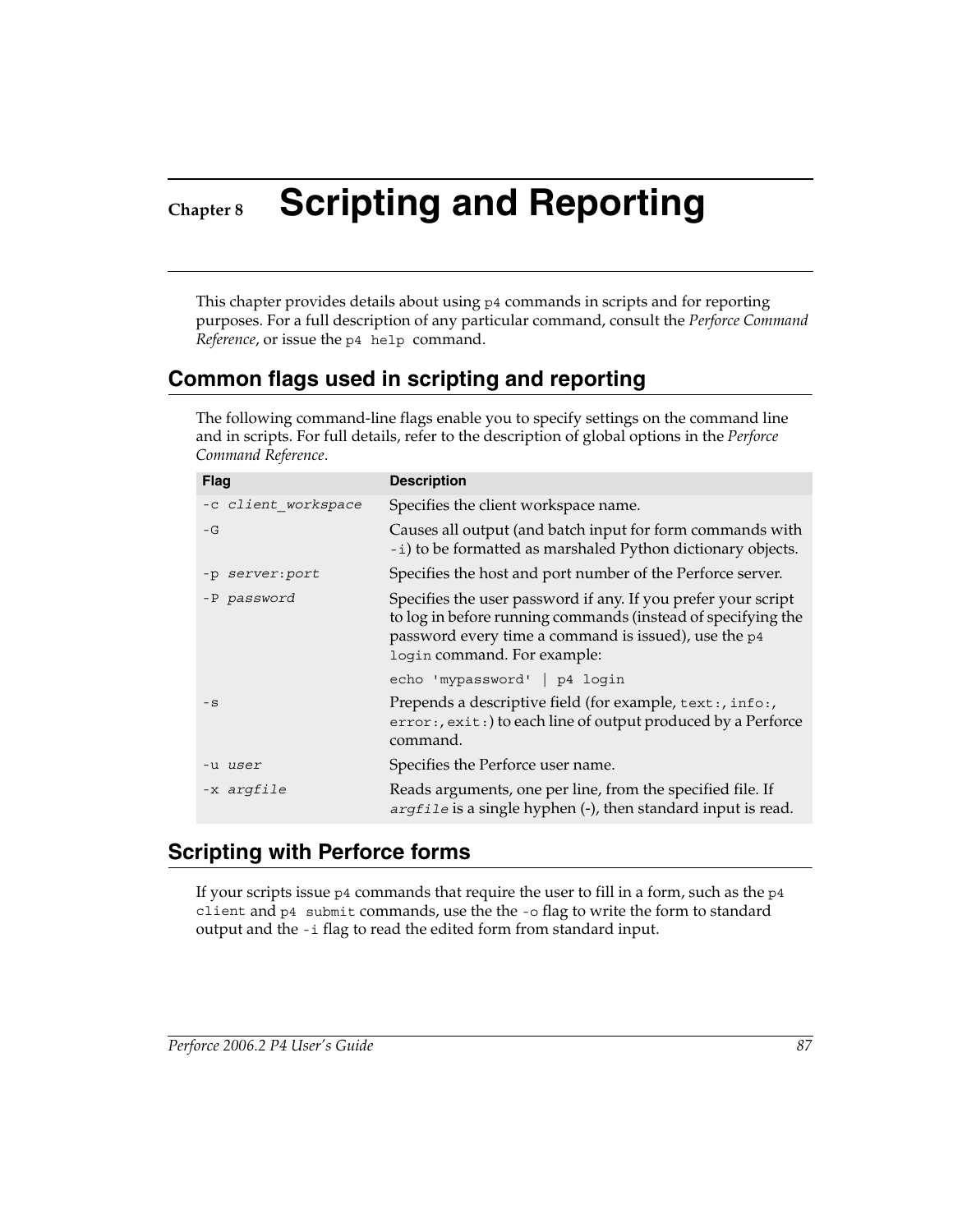For example, to create a job using a script on UNIX:

- 1. Issue the p4 job -o > temp1 command to write a blank job specification into a text file.
- 2. Make the necessary changes to the job. For example: sed 's/<enter description here>/Crash when exiting./' temp1 > temp2
- 3. Issue the p4 job  $-i < temp2$  command to save the job.

To accomplish the preceding without a temporary file, issue the following command: p4 job -o | sed 's/<enter description here>/Crash when exiting./' | p4 job -i The commands that display forms are:

- p4 branch
- p4 change
- p4 client
- p4 job
- p4 label
- p4 submit (use p4 change -o to create changelist, or p4 submit -d "A changelist description" to supply a description to the default changelist during changelist submission.)
- p4 user

## **File reporting**

The following sections describe commands that provide information about file status and location. The following table lists a few basic and highly-useful reporting commands.

| To display this information                                                                 | Use this command |
|---------------------------------------------------------------------------------------------|------------------|
| File status, including file type, latest revision number, and other p4 files<br>information |                  |
| File revisions from most recent to earliest                                                 | p4 filelog       |
| Currently opened files                                                                      | p4 opened        |
| Preview of p4 sync results                                                                  | p4 sync -n       |
| Currently synced files                                                                      | p4 have          |
| The contents of specified files                                                             | p4 print         |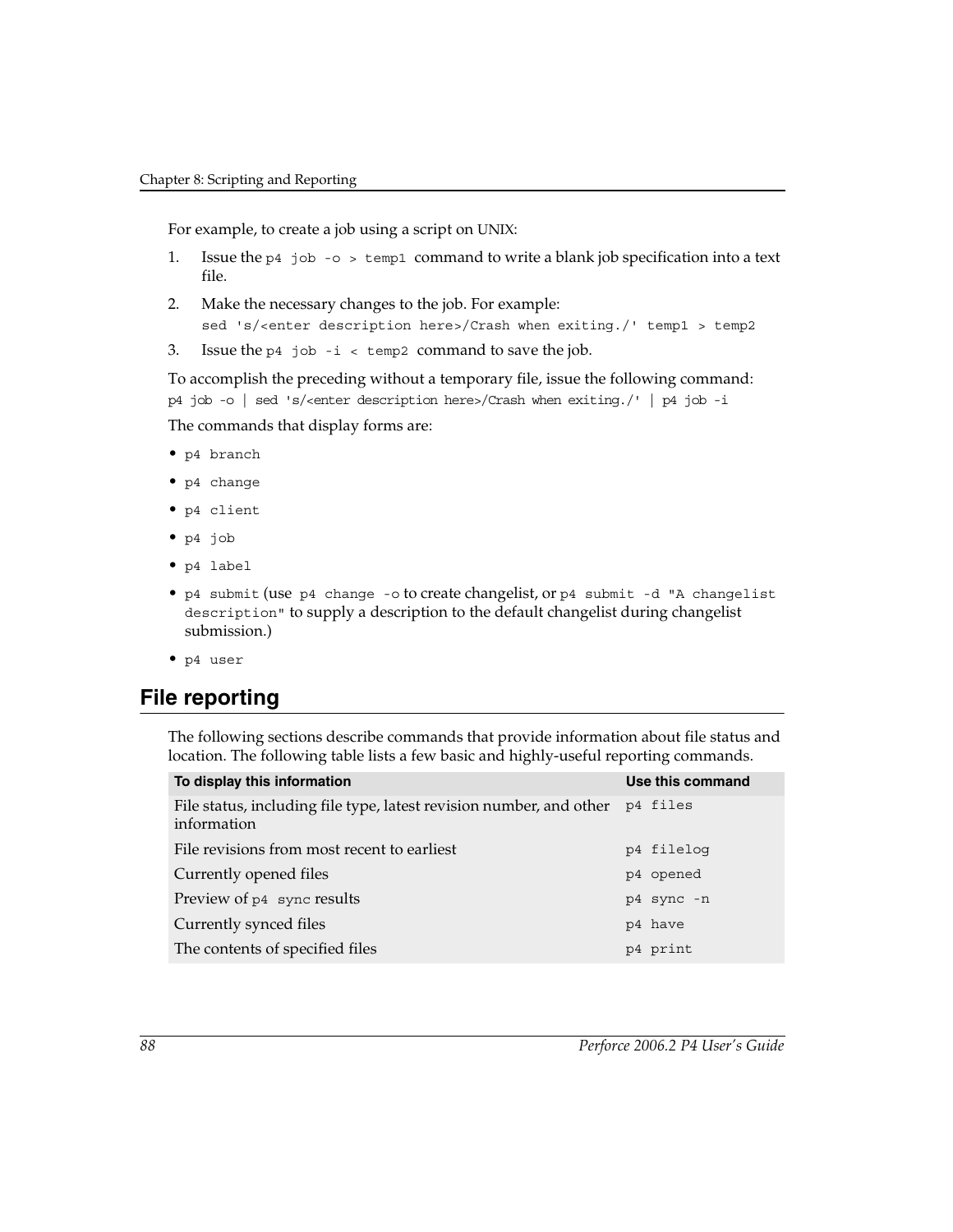| To display this information                                                        | Use this command |
|------------------------------------------------------------------------------------|------------------|
| The mapping of files' depot locations to the corresponding<br>workspace locations. | p4 where         |
| A list of files and full details about the files                                   | p4 fstat         |

### **Displaying file status**

To display information about single revisions of files, issue the p4 files command. This command displays the locations of the files in the depot, the actions (add, edit, delete, and so on) performed on those files at the specified revisions, the changelists in which the specified file revisions were submitted, and the files' types. The following example shows typical output of the p4 files command:

//depot/README#5 - edit change 6 (text)

The p4 files command requires one or more *filespec* arguments. Regardless of whether you use local, client, or depot syntax to specify the filespec arguments, the  $p4$ file command displays results using depot syntax. If you omit the revision number, information for the head revision is displayed. The output of  $p4$  files includes deleted revisions.

The following table lists some common uses of the p4 files command.

| To display the status of                                                                                                                                                                                                                         |  | Use this command            |
|--------------------------------------------------------------------------------------------------------------------------------------------------------------------------------------------------------------------------------------------------|--|-----------------------------|
| All files in the depot, regardless of your client<br>workspace view                                                                                                                                                                              |  | p4 files $//$ depot $/$     |
| For depots containing numerous files, you can<br>maximize performance by avoiding commands<br>that refer to the entire depot $//$ depot $/$ ) when<br>not required. For best performance, specify only<br>the directories and files of interest. |  |                             |
| The files currently synced to the specified client<br>workspace                                                                                                                                                                                  |  | p4 files @clientname        |
| The files mapped by your client workspace view                                                                                                                                                                                                   |  | p4 files $//clientname/$    |
| Specified files in the current working directory                                                                                                                                                                                                 |  | p4 files filespec           |
| A specified file revision                                                                                                                                                                                                                        |  | p4 files filespec#rev       |
| Specified files at the time a changelist was<br>submitted, regardless of whether the files were<br>submitted in the changelist                                                                                                                   |  | p4 files filespec@changenum |
| Files tagged with a specified label                                                                                                                                                                                                              |  | p4 files filespec@labelname |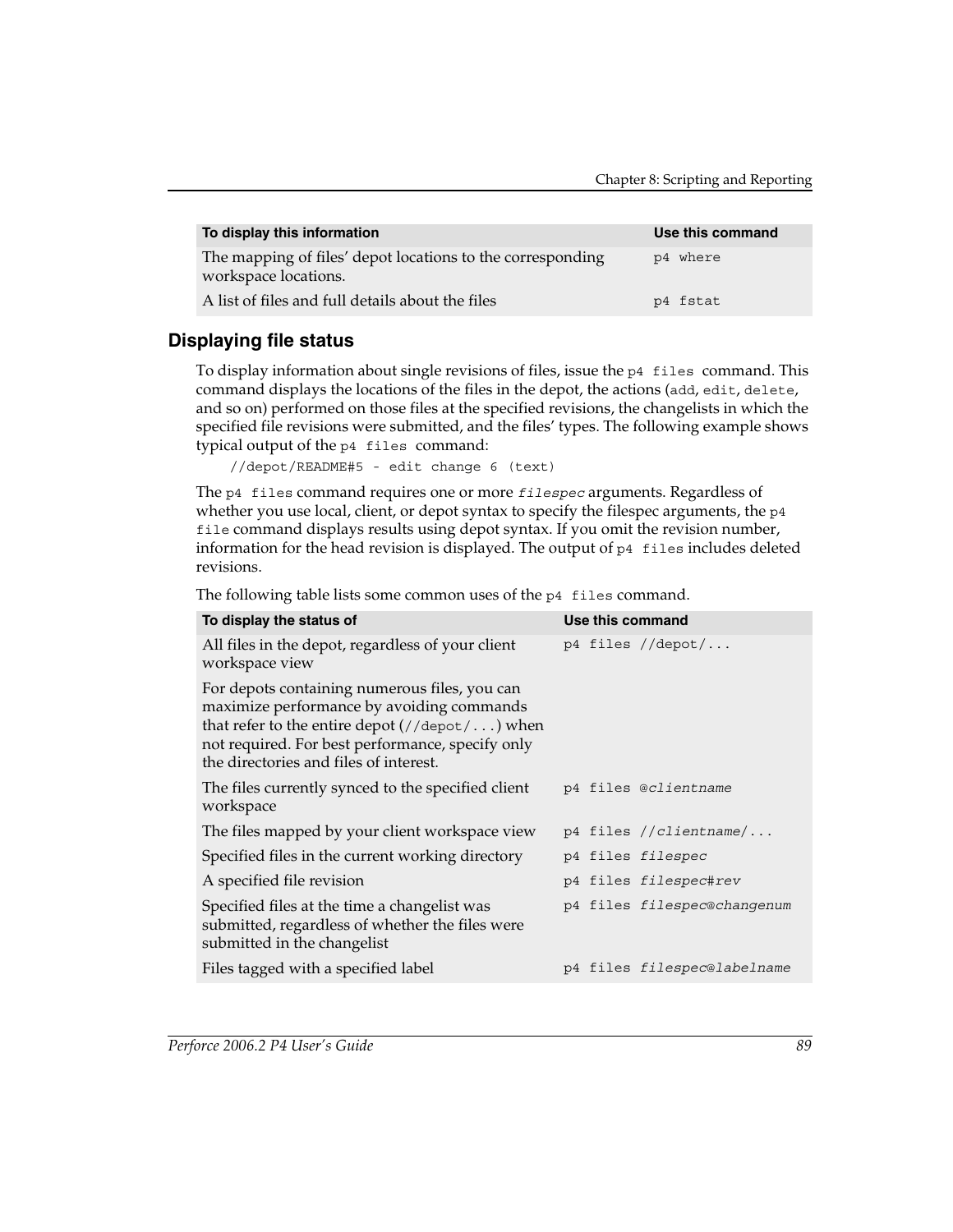### **Displaying file revision history**

To display the revision history of a file, issue the p4 filelog *filespec* command. The following example shows how p4 filelog displays revision history.

```
p4 filelog //depot/dev/main/jam/jam.c
//depot/dev/main/jam/jam.c
... #35 change 627 edit on 2001/11/13 by earl@earl-dev-yew (text) 
'Handle platform variants better'
... #34 change 598 edit on 2001/10/24 by raj@raj-althea (text) 'Reverse 
previous attempt at fix'
... ... branch into //depot/release/jam/2.2/src/jam.c#1
... #33 change 581 edit on 2001/10/03 by gale@gale-jam-oak (text) 
'Version strings & release notes'
```
To display the entire description of each changelist, specify the  $-1$  flag.

### **Listing open files**

To list the files that are currently opened in a client workspace, issue the p4 opened *filespec* command. The following line is an example of the output displayed by the p4 opened command:

//depot/dev/main/jam/fileos2.c- edit default change (text)

The following table lists some common uses of the p4 opened command.

| <b>To list</b>                              | Use this command        |
|---------------------------------------------|-------------------------|
| Opened files in the current workspace       | p4 opened               |
| Opened files in all client workspaces       | p4 opened -a            |
| Files in a numbered pending changelist      | p4 opened -c changelist |
| Files in the default changelist             | p4 opened -c default    |
| Whether a specific file is opened by you    | p4 opened filespec      |
| Whether a specific file is opened by anyone | p4 opened -a filespec   |

### **Displaying file locations**

To display information about the locations of files, use the  $p4$  where,  $p4$  have, and  $p4$ sync -n commands:

- To display the location of a file in depot, client, and local syntax, issue the p4 where command.
- To list the location and revisions of files that you last synced to your client workspace, issue the p4 have command.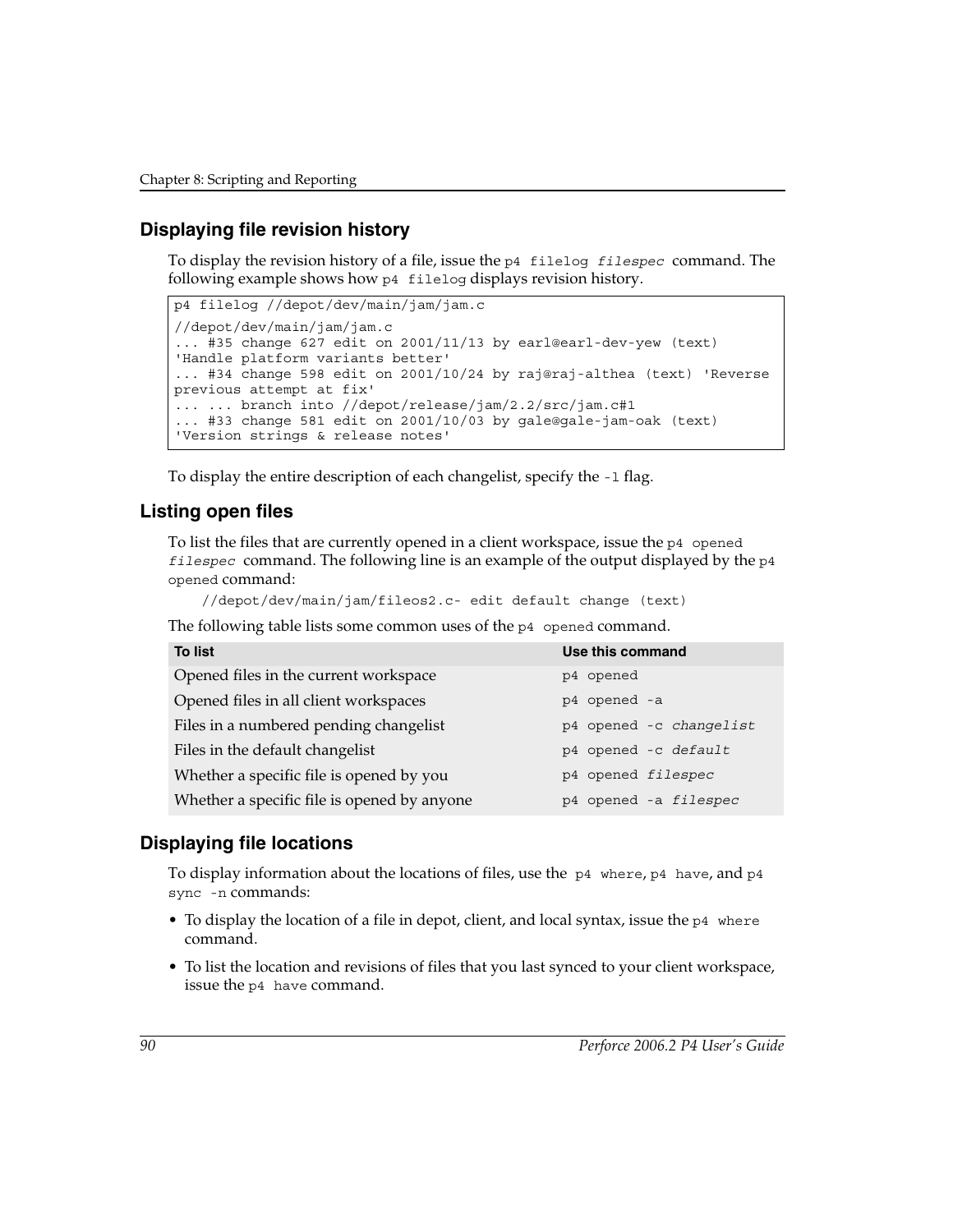• To see where files will be synced in your workspace, preview the sync by issuing the p4 sync -n command.

You can use these commands with or without *filespec* arguments.

The following table lists some useful location reporting commands.

| To display                                                         | Use this command          |
|--------------------------------------------------------------------|---------------------------|
| The revision number of a file that you synced to<br>your workspace | p4 have filespec          |
| How a particular file in the depot maps to your<br>workspace       | p4 where //depot/filespec |

### **Displaying file contents**

To display the contents of a file in the depot, issue the p4 print *filespec* command. This command prints the contents of the file to standard output or to a specified output file, with a one-line banner that describes the file. To suppress the banner, specify the  $-q$ flag. By default, the head revision is displayed, but you can specify a file revision.

| To display the contents of files | Use this command            |
|----------------------------------|-----------------------------|
| At the head revision             | p4 print filespec           |
| Without the banner               | p4 print -q filespec        |
| At a specified changelist number | p4 print filespec@changenum |

### **Displaying annotations (details about changes to file contents)**

To find out which file revisions or changelists affected lines in a text file, issue the p4 annotate command.

By default, p4 annotate displays the file line by line, with each line preceded by a revision number indicating the revision that made the change. To display changelist numbers instead of revision numbers, specify the -c flag.

**Example:** *Using* p4 annotate *to display changes to a file*

*A file is added (*file.txt#1*) to the depot, containing the following lines:*

This is a text file. The second line has not been changed. The third line has not been changed.

*The third line is deleted and the second line edited so that*  $\epsilon$  ile.txt#2 *reads:* 

```
This is a text file.
The second line is new.
```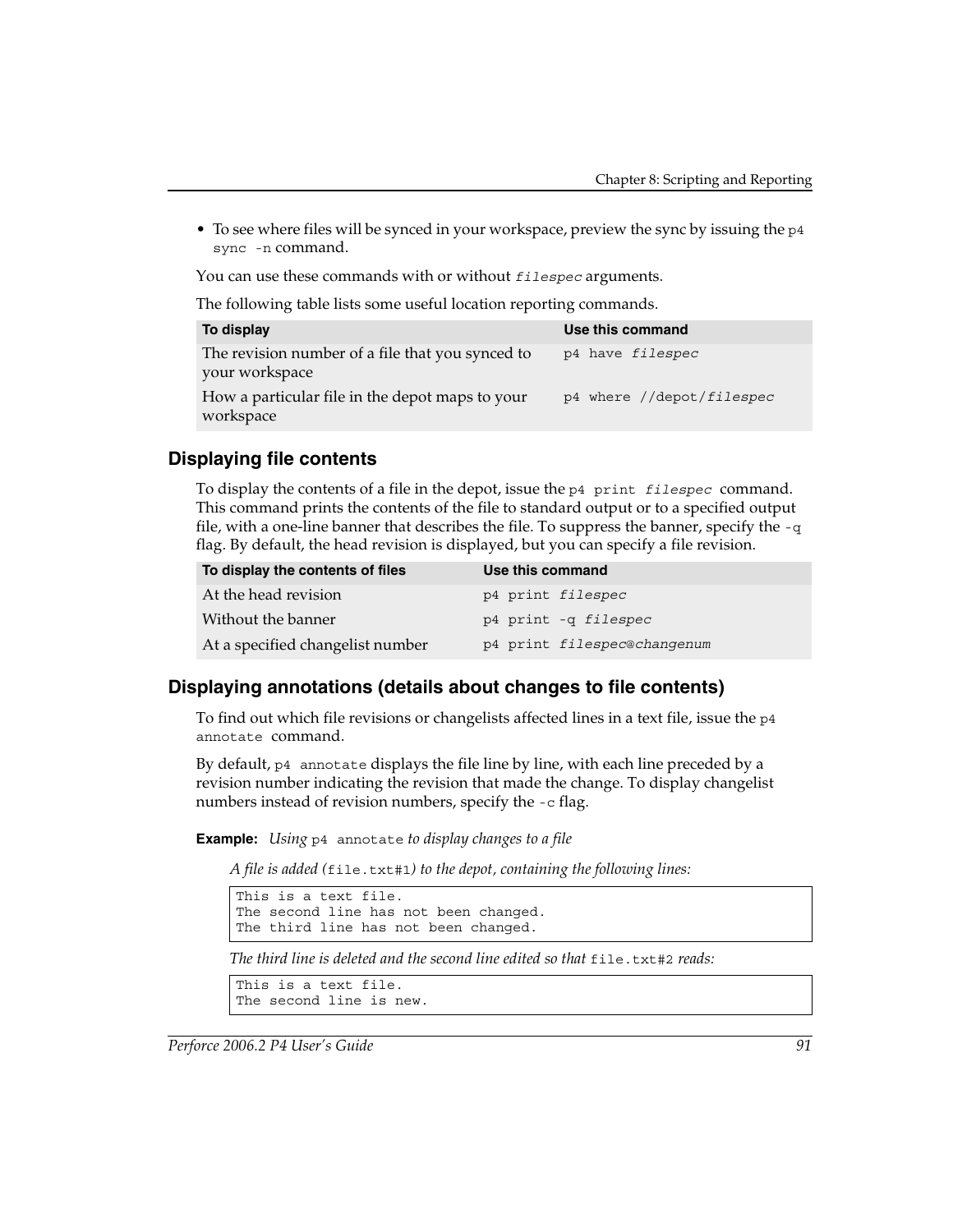*The output of* p4 annotate *and* p4 annotate -c *look like this:*

```
$ p4 annotate file.txt
//depot/files/file.txt#3 - edit change 153 (text)
1: This is a text file.
2: The second line is new.
$ p4 annotate -c file.txt
//depot/files/file.txt#3 - edit change 153 (text)
151: This is a text file.
152: The second line is new.
```
*The first line of* file.txt *has been present since revision 1, which was submitted in changelist 151. The second line has been present since revision 2, which was submitted in changelist 152.* 

*To show all lines (including deleted lines) in the file, use* p4 annotate -a *as follows:*

```
$ p4 annotate -a file.txt
//depot/files/file.txt#3 - edit change 12345 (text)
1-3: This is a text file.
1-1: The second line has not been changed.
1-1: The third line has not been changed.
2-3: The second line is new.
```
*The first line of output shows that the first line of the file has been present for revisions 1 through 3. The next two lines of output show lines of file.txt present only in revision 1. The last line of output shows that the line added in revision 2 is still present in revision 3.* 

*You can combine the* -a *and* -c *options to display all lines in the file and the changelist numbers (rather than the revision numbers) at which the lines existed.*

### **Monitoring changes to files**

To track changes to files as they occur, you can use the Perforce change review daemon, which enables Perforce users to specify files and directories of interest and receive email when a changelist that affects the specified files is submitted. For details about administering the review daemon, refer to the *Perforce System Administrator's Guide* and to the description of the p4 review command in the *Perforce Command Reference*.

The following table lists commands that display information about the status of files, changelists, and users. These commands are often used in review daemons.

| <b>To list</b>                                       | Use this command        |
|------------------------------------------------------|-------------------------|
| The users who review specified files                 | p4 reviews filespec     |
| The users who review files in a specified changelist | p4 reviews -c changenum |
| A specified user's email address                     | p4 users username       |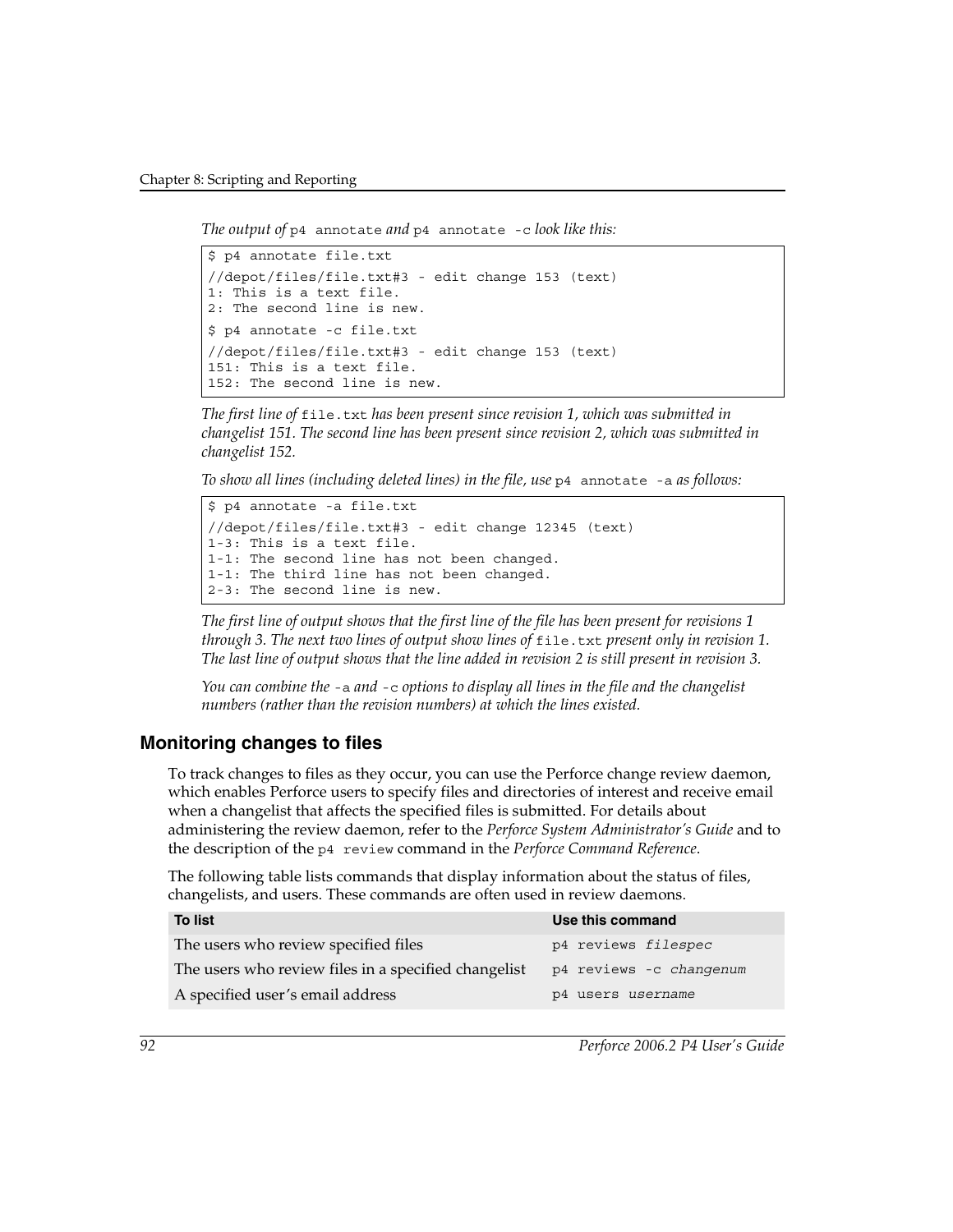## **Changelist reporting**

The  $p4$  changes command lists changelists that meet search criteria, and the  $p4$ describe command lists the files and jobs associated with a specified changelist. These commands are described below.

### **Listing changelists**

To list changelists, issue the p4 changes command. By default, p4 changes displays one line for every changelist known to the system. The following table lists command-line flags that you can use to filter the list.

| To list changelists                                                                                                        | Use this command                   |
|----------------------------------------------------------------------------------------------------------------------------|------------------------------------|
| With the first 31 characters of the changelist<br>descriptions                                                             | p4 changes                         |
| With full descriptions                                                                                                     | p4 changes -1                      |
| The last $n$ changelists                                                                                                   | p4 changes -m n                    |
| With a specified status                                                                                                    | p4 changes -s pending<br><b>or</b> |
|                                                                                                                            | p4 changes -s submitted            |
| From a specified user                                                                                                      | p4 changes -u user                 |
| From a specified workspace                                                                                                 | p4 changes -c workspace            |
| That affect specified files                                                                                                | p4 changes filespec                |
| That affect specified files, including changelists<br>that affect files that were later integrated with the<br>named files | p4 changes -i filespec             |
| That affect specified files, including only those<br>changelists between revisions $m$ and $n$ of these<br>files           | p4 changes filespec#m, #n          |
| That affect specified files at each revision<br>between the revisions specified in labels <i>lab1</i><br>and <i>lab2</i>   | p4 changes filespec@lab1,@lab2     |
| Submitted between two dates                                                                                                | p4 changes @date1,@date2           |
| Submitted on or after a specified date                                                                                     | p4 changes @date1,@now             |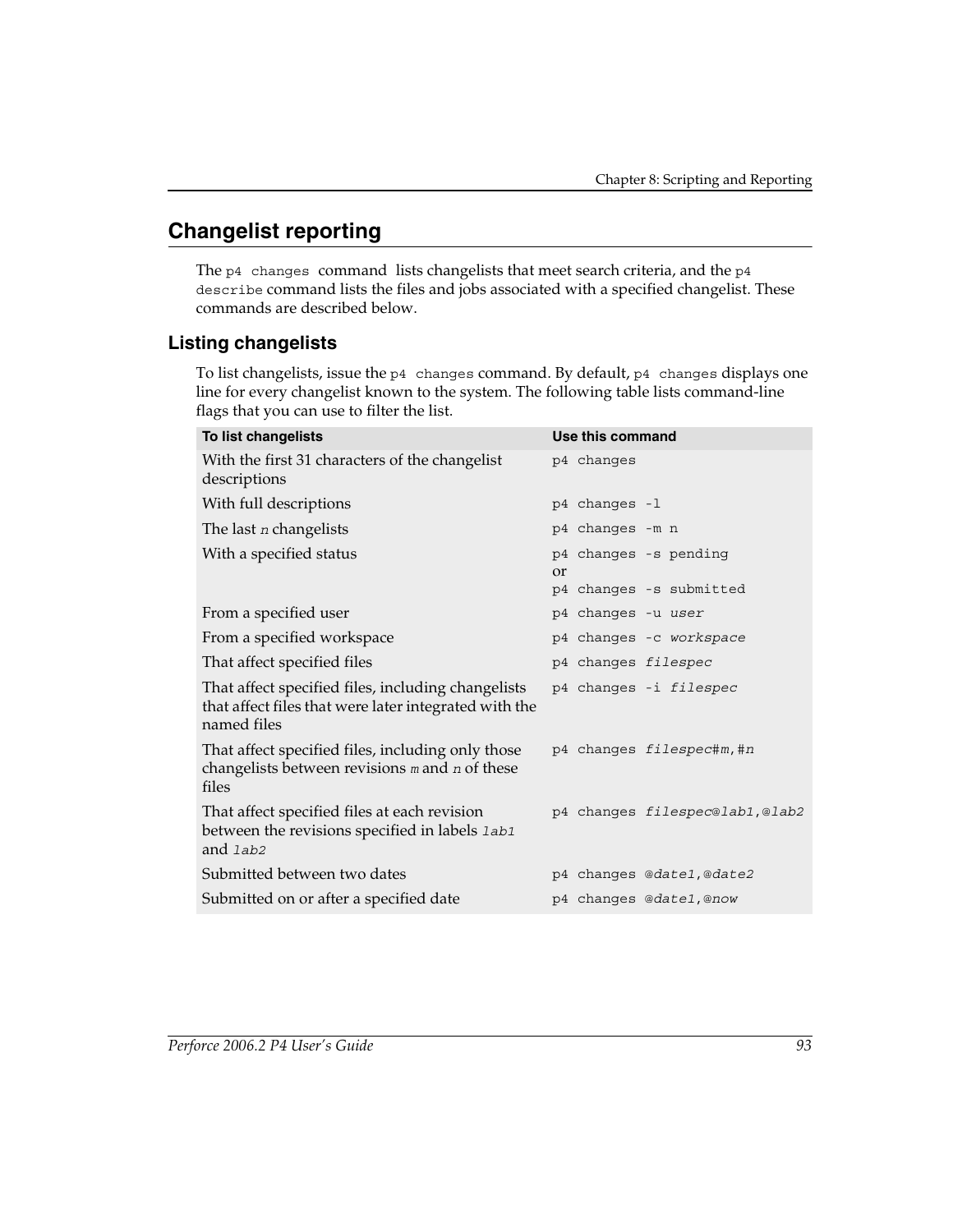### **Listing files and jobs affected by changelists**

To list files and jobs affected by a specified changelist, along with the diffs of the changes, issue the p4 describe command. To suppress display of the diffs (for shorter output), specify the -s flag. The following table lists some useful changelist reporting commands.

| Use this command            |
|-----------------------------|
| p4 opened -c changenum      |
| p4 describe changenum       |
| p4 describe -s changenum    |
| p4 describe -dc changenum   |
| p4 files filespec@changenum |
|                             |

For more commands that report on jobs, see ["Job reporting" on page 95](#page-94-0).

### **Label reporting**

To display information about labels, issue the p4 labels command. The following table lists some useful label reporting commands.

| <b>To list</b>                                            | Use this command        |
|-----------------------------------------------------------|-------------------------|
| All labels, with creation date and owner                  | p4 labels               |
| All labels containing a specific file revision (or range) | p4 labels file#revrange |
| Files tagged with a specified label                       | p4 files @labelname     |
| A preview of the results of syncing to a label            | p4 sync -n @labelname   |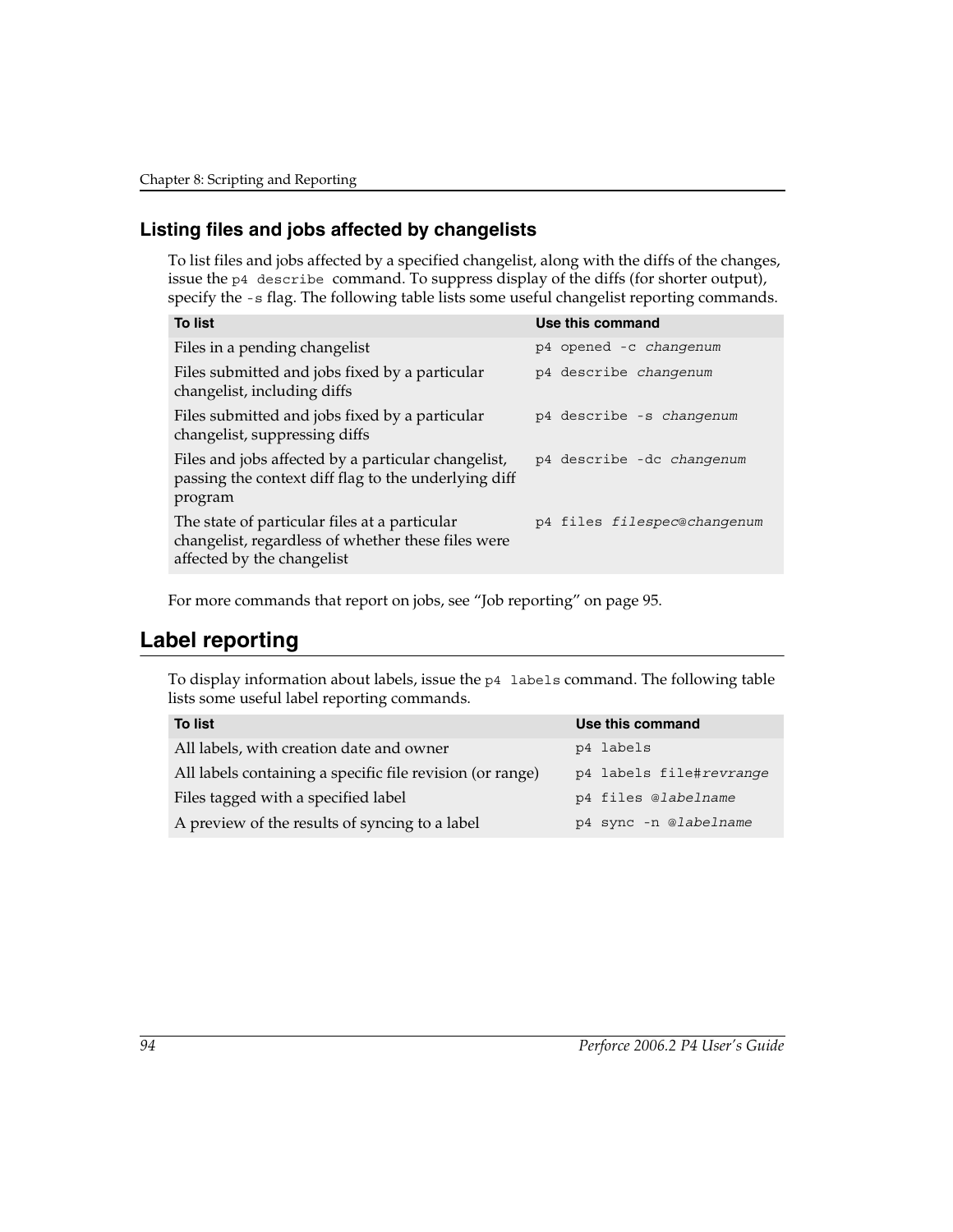## **Branch and integration reporting**

The following table lists commonly used commands for branch and integration reporting.

| <b>To list</b>                                                                                                   | Use this command                  |
|------------------------------------------------------------------------------------------------------------------|-----------------------------------|
| All branch specifications                                                                                        | p4 branches                       |
| Files in a specified branch                                                                                      | p4 files filespec                 |
| The revisions of a specified file.                                                                               | p4 filelog filespec               |
| The revisions of a specified file, recursively<br>including revisions of the files from which it<br>was branched | p4 filelog -i filespec            |
| A preview of the results of a resolve                                                                            | p4 resolve [args] -n [filespec]   |
| Files that have been resolved but not yet<br>submitted                                                           | p4 resolved [filespec]            |
| Integrated, submitted files that match the<br>filespec arguments                                                 | p4 integrated filespec            |
| A preview of the results of an integration                                                                       | p4 integrate [args] -n [filespec] |

## <span id="page-94-0"></span>**Job reporting**

### **Listing jobs**

To list jobs, issue the p4 jobs command. The following table lists common job reporting commands.

| <b>To list</b>                                                                                                                                                      | Use this command    |
|---------------------------------------------------------------------------------------------------------------------------------------------------------------------|---------------------|
| All jobs                                                                                                                                                            | p4 jobs             |
| All jobs, including full descriptions                                                                                                                               | $p4$ jobs $-1$      |
| Jobs that meet search criteria (see "Searching jobs" on page 82<br>for details)                                                                                     | p4 jobs -e jobview  |
| Jobs that were fixed by changelists that contain specific files                                                                                                     | p4 jobs filespec    |
| Jobs that were fixed by changelists that contain specific files,<br>including changelists that contain files that were later<br>integrated into the specified files | p4 jobs -i filespec |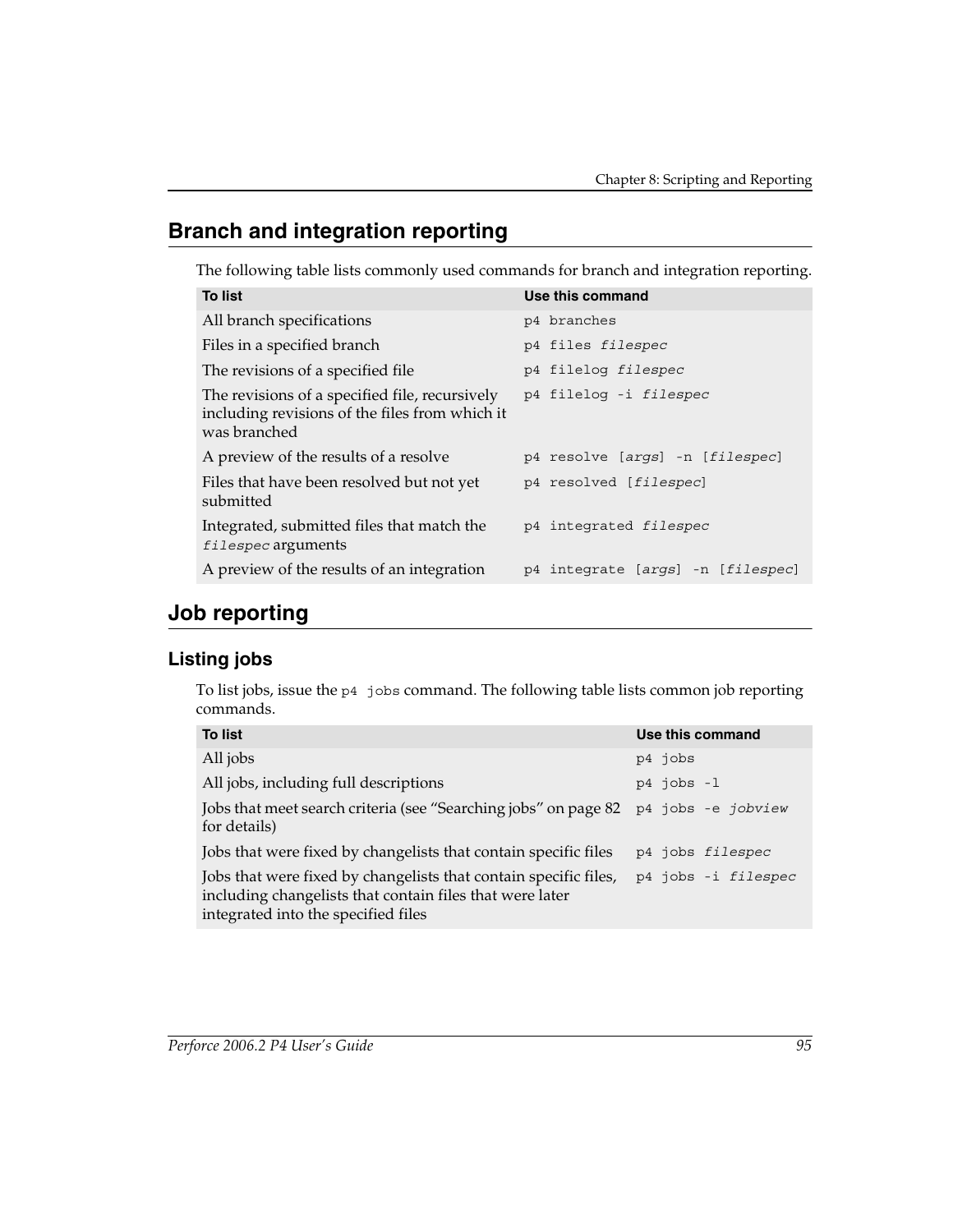### **Listing jobs fixed by changelists**

Any jobs that have been linked to a changelist with  $p4$  change,  $p4$  submit, or  $p4$  fix are referred to as *fixed* (regardless of whether their status is closed). To list jobs that were fixed by changelists, issue the p4 fixes command.

The following table lists useful commands for reporting fixes.

| <b>To list</b>                                                                                                                                | Use this command      |
|-----------------------------------------------------------------------------------------------------------------------------------------------|-----------------------|
| all changelists linked to jobs                                                                                                                | p4 fixes              |
| all changelists linked to a specified job                                                                                                     | p4 fixes -j jobname   |
| all jobs linked to a specified changelist                                                                                                     | p4 fixes -c changenum |
| all fixes associated with specified files                                                                                                     | p4 fixes filespec     |
| all fixes associated with specified files, including<br>changelists that contain files that were later integrated with<br>the specified files | p4 fixes -i filespec  |

## **System configuration reporting**

The commands described in this section display Perforce users, client workspaces, and depots.

### **Displaying users**

The p4 users command displays the user name, an email address, the user's "real" name, and the date that Perforce was last accessed by that user, in the following format:

```
bruno <bruno@bruno ws> (bruno) accessed 2005/03/07
dai <dai@p4demo.com> (Dai Sato) accessed 2005/03/04
earl <earl@p4demo.com> (Earl Ashby) accessed 2005/03/07
gale <gale@p4demo.com> (Gale Beal) accessed 2001/06/03
hera <hera@p4demo.com> (Hera Otis) accessed 2001/10/03
ines <ines@p4demo.com> (Ines Rios) accessed 2005/02/02
jack <jack@submariner> (jack) accessed 2005/03/02
mei <mei@p4demo.com> (Mei Chang) accessed 2001/11/14
ona <ona@p4demo.com> (Ona Birch) accessed 2001/10/23
quinn <quinn@p4demo.com> (Quinn Cass) accessed 2005/01/27
raj <raj@p4demo.com> (Raj Bai) accessed 2001/07/28
vera <vera@p4demo.com> (Vera Cullen) accessed 2005/01/15
```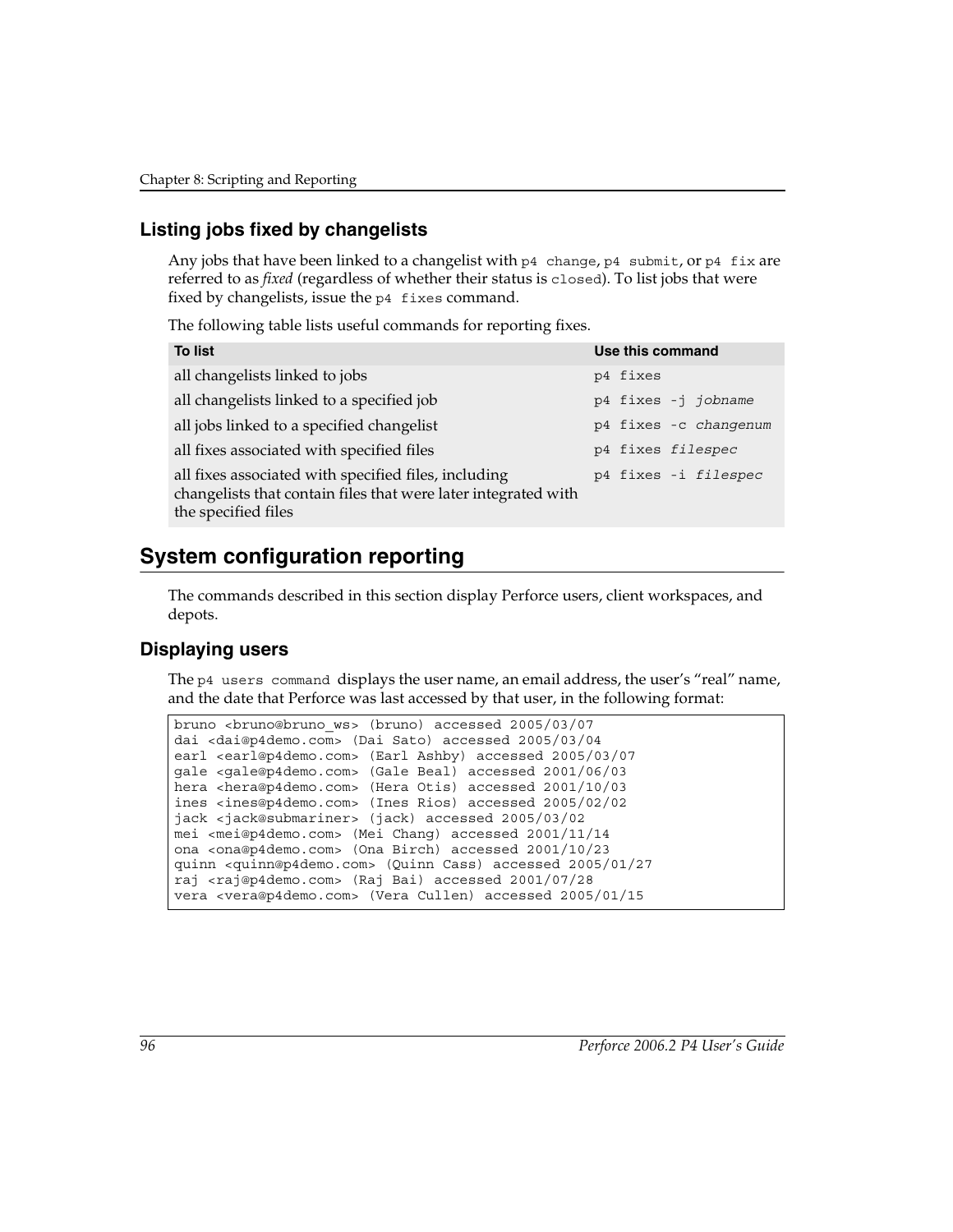### **Displaying workspaces**

To display information about client workspaces, issue the  $p4$  clients command, which displays the client workspace name, the date the workspace was last updated, the workspace root, and the description of the workspace, in the following format.

```
Client bruno_ws 2005/03/07 root c:\bruno_ws ''
Client dai-beos-locust 2002/10/03 root /boot/home/src ''
Client earl-beos-aspen 2002/04/15 root /boot/src ''
Client earl-dev-beech 2002/10/26 root /home/earl ''
Client earl-dev-guava 2002/09/08 root /usr/earl/develoment ''
Client earl-dev-yew 2004/11/19 root /tmp ''
Client earl-mac-alder 2002/03/19 root Macintosh HD:earl ''
Client earl-os2-buckeye 2002/03/21 root c:\src ''
Client earl-qnx-elm 2001/01/17 root /src ''
Client earl-tupelo 2001/01/05 root /usr/earl ''
```
### **Listing depots**

To list depots, issue the p4 depots command. This command lists the depot's name, its creation date, its type (local, remote, or spec), its host name or IP address (if remote), the mapping to the local depot, and the system administrator's description of the depot.

For details about defining multiple depots on a single Perforce server, see the *Perforce System Administrator's Guide*.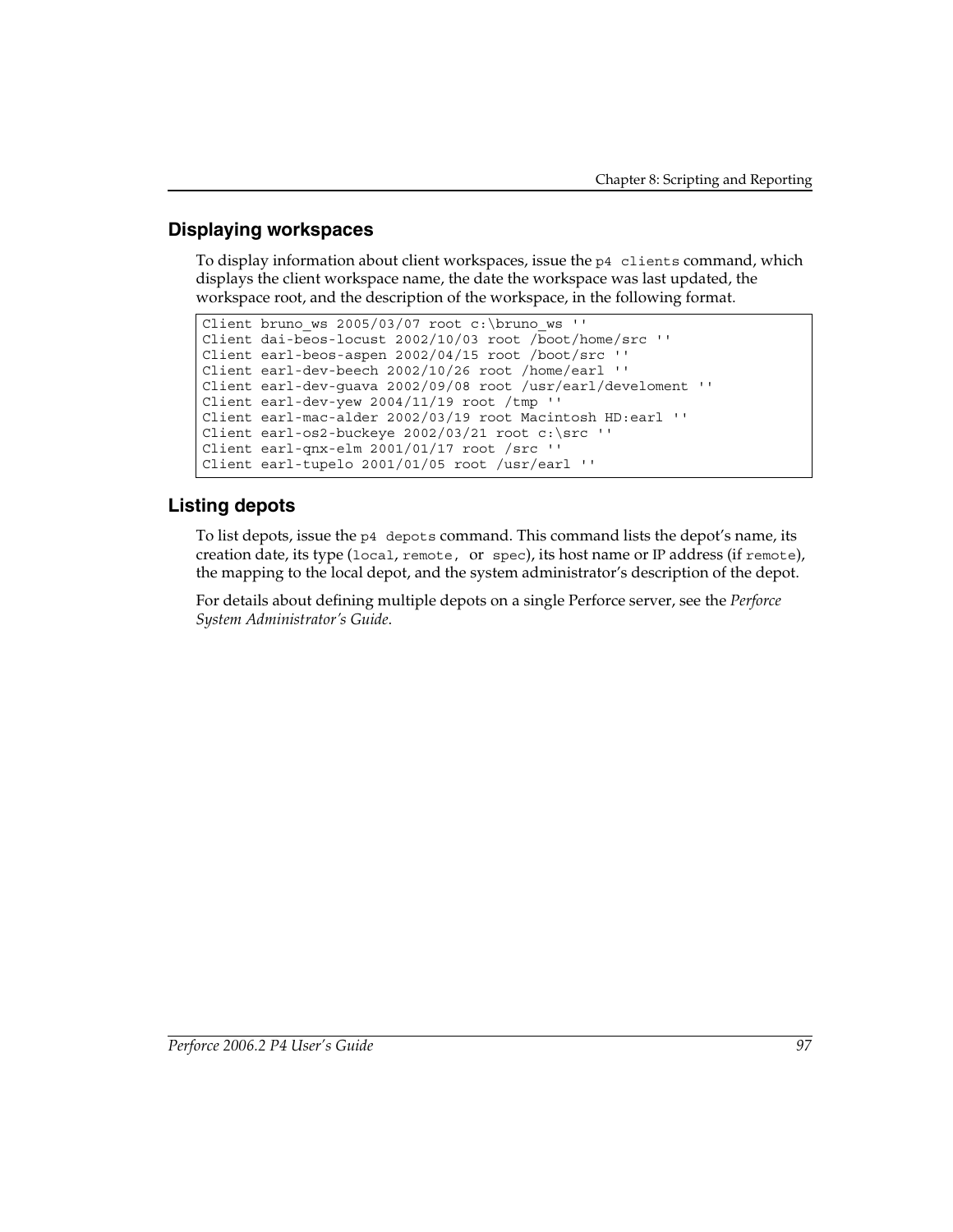## **Sample script**

The following sample script parses the output of the p4 fstat command to report files that are opened where the head revision is not in the client workspace (a potential problem).

**Example:** *Sample shell script showing parsing of* p4 fstat *command output*

```
#!/bin/sh
# Usage: opened-not-head.sh files
# Displays files that are open when the head revision is not 
# on the client workspace
echo=echo
exit=exit
p4 = p4sed=sed
if [ $# -ne 1 ]
then
     $echo "Usage: $0 files"
     $exit 1
fi
$p4 fstat -Ro $1 | while read line
do
     name=`$echo $line | $sed 's/^[\. ]\+\([^ ]\+\) .*$/\1/'`
     value=`$echo $line | $sed 's/^[\. ]\+[^ ]\+ \(.*\)$/\1/'`
     if [ "$name" = "depotFile" ]
     then
          depotFile=$value
     elif [ "$name" = "headRev" ]
     then
          headRev=$value
     elif [ "$name" = "haveRev" ]
     then
          haveRev=$value
          if [ $headRev != $haveRev ]
          then
          $echo $depotFile
          fi
     fi
done
```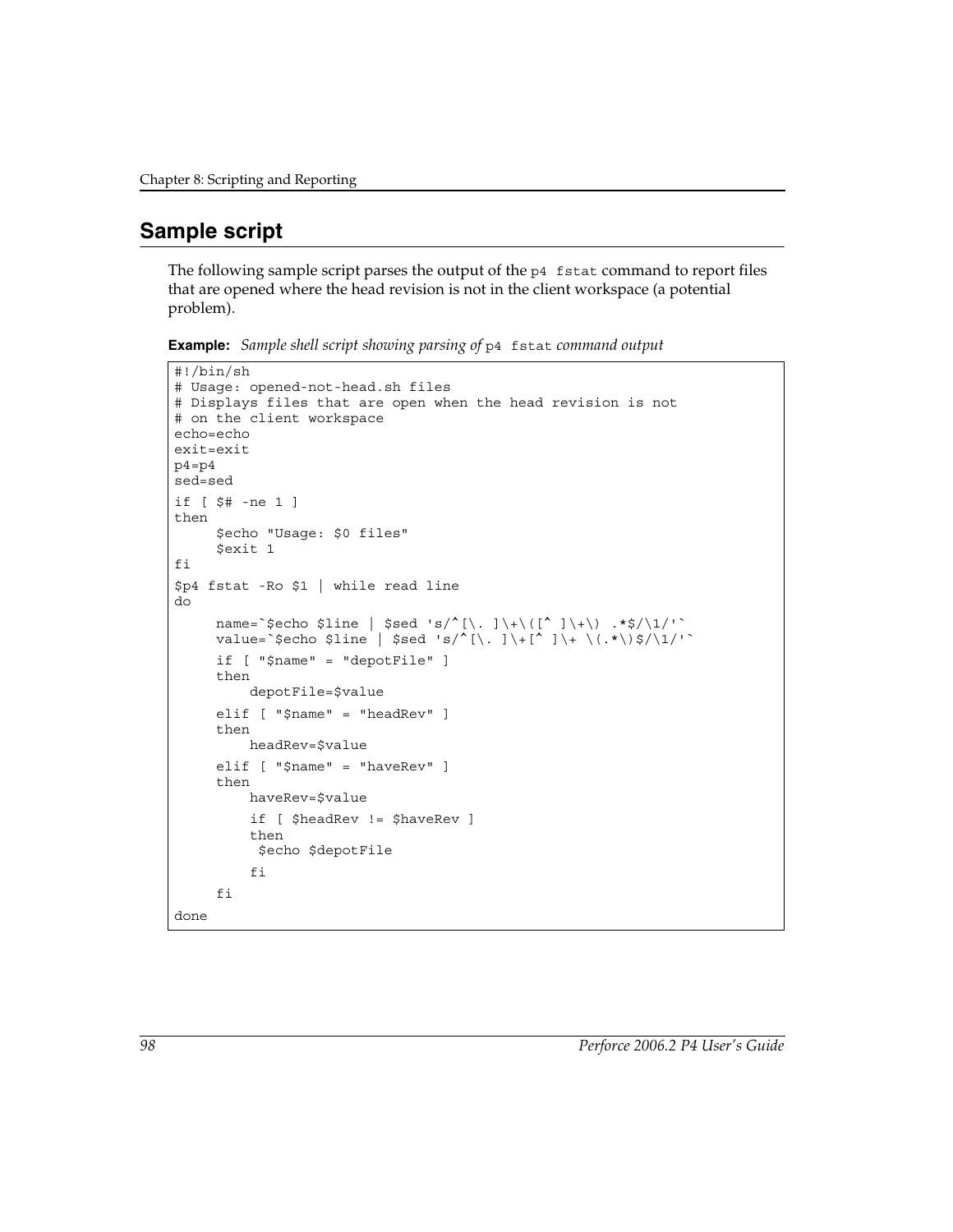## **Appendix A Glossary**

<span id="page-98-2"></span><span id="page-98-1"></span><span id="page-98-0"></span>

| <b>Term</b>                  | <b>Definition</b>                                                                                                                                                                                                                                                                                 |
|------------------------------|---------------------------------------------------------------------------------------------------------------------------------------------------------------------------------------------------------------------------------------------------------------------------------------------------|
| access level                 | A permission assigned to a user to control which Perforce<br>commands the user can execute. See protections.                                                                                                                                                                                      |
| admin access                 | An access level that gives the user permission to run Perforce<br>commands that override <i>metadata</i> but do not affect the state of<br>the server.                                                                                                                                            |
| apple file type              | Perforce file type assigned to Macintosh files that are stored<br>using AppleSingle format, permitting the data fork and<br>resource fork to be stored as a single file.                                                                                                                          |
| atomic change<br>transaction | Grouping operations affecting a number of files in a single<br>transaction. If all operations in the transaction succeed, all the<br>files are updated. If any operation in the transaction fails, none<br>of the files are updated.                                                              |
| base                         | The file revision on which two newer, conflicting file revisions<br>are based.                                                                                                                                                                                                                    |
| binary file type             | Perforce file type assigned to a nontext file. By default, the<br>contents of each revision are stored in full, and the file is stored<br>in compressed format.                                                                                                                                   |
| branch                       | (noun) A codeline created by copying another codeline, as<br>opposed to a codeline that was created by adding original files.<br>branch is often used as a synonym for branch view.                                                                                                               |
|                              | (verb) To create a codeline branch with p4 integrate.                                                                                                                                                                                                                                             |
| branch form                  | The Perforce form you use to modify a branch.                                                                                                                                                                                                                                                     |
| branch specification         | Specifies how a branch is to be created by defining the location<br>of the original codeline and the branch. The branch<br>specification is used by the integration process to create and<br>update branches. Client workspaces, labels, and branch<br>specifications cannot share the same name. |
| branch view                  | A specification of the branching relationship between two<br>codelines in the depot. Each branch view has a unique name<br>and defines how files are mapped from the originating codeline<br>to the target codeline. See branch.                                                                  |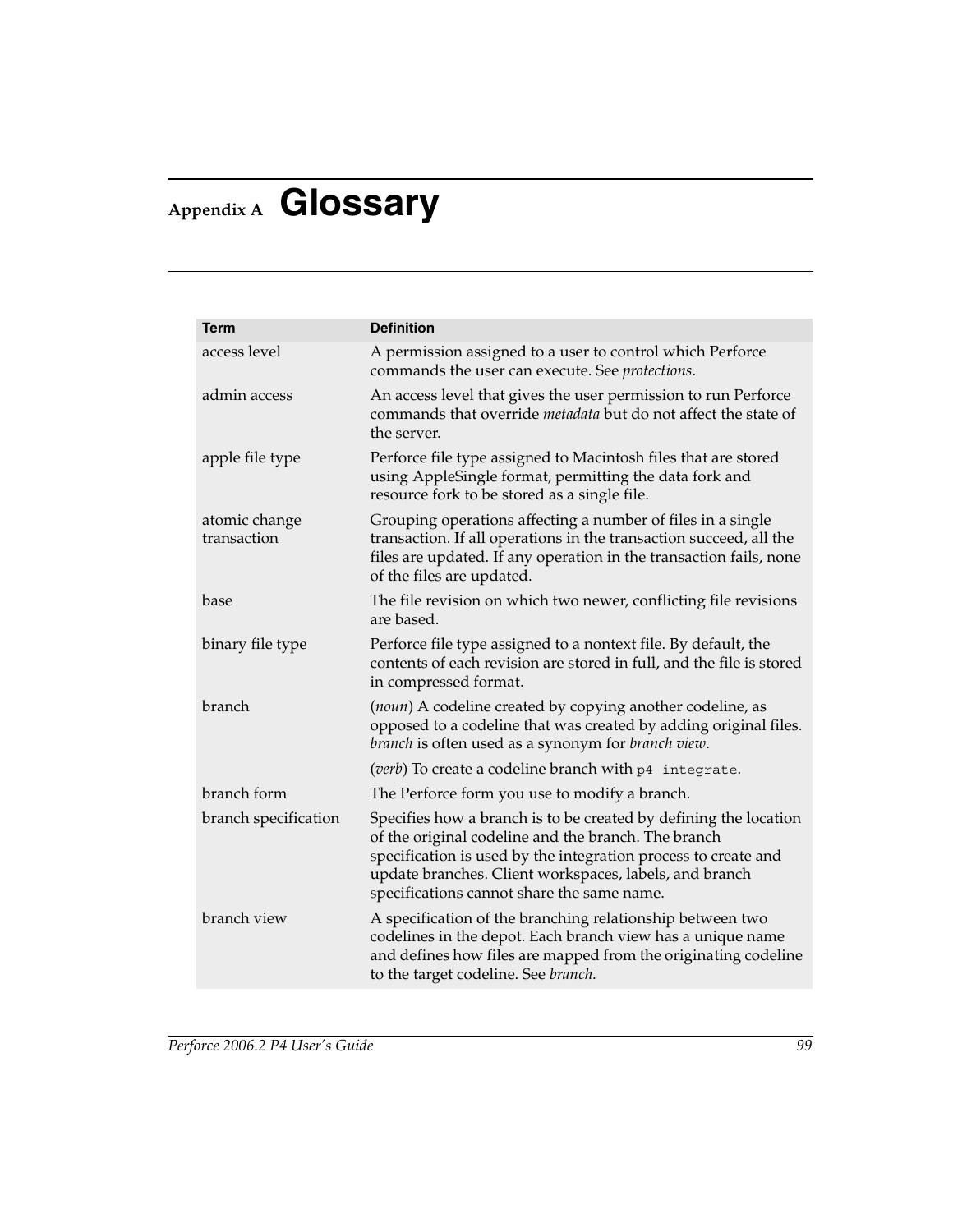<span id="page-99-2"></span><span id="page-99-1"></span><span id="page-99-0"></span>

| <b>Term</b>           | <b>Definition</b>                                                                                                                                                                                                                                                                                                                                                           |
|-----------------------|-----------------------------------------------------------------------------------------------------------------------------------------------------------------------------------------------------------------------------------------------------------------------------------------------------------------------------------------------------------------------------|
| changelist            | An atomic change transaction in Perforce. The changes<br>specified in the changelist are not stored in the depot until the<br>changelist is submitted to the depot.                                                                                                                                                                                                         |
| changelist form       | The Perforce form you use to modify a changelist.                                                                                                                                                                                                                                                                                                                           |
| changelist<br>number  | The unique numeric identifier of a changelist.                                                                                                                                                                                                                                                                                                                              |
| change review         | The process of sending email to users who have registered their<br>interest in changes made to specified files in the depot.                                                                                                                                                                                                                                                |
| checkpoint            | A copy of the underlying server metadata at a particular<br>moment in time. See metadata.                                                                                                                                                                                                                                                                                   |
| client form           | The Perforce form you use to define a client workspace.                                                                                                                                                                                                                                                                                                                     |
| client name           | A name that uniquely identifies the current client workspace.                                                                                                                                                                                                                                                                                                               |
| client root           | The root directory of a client workspace. If two or more client<br>workspaces are located on one machine, they cannot share a<br>root directory.                                                                                                                                                                                                                            |
| client side           | The right-hand side of a mapping within a client view,<br>specifying where the corresponding depot files are located in<br>the client workspace.                                                                                                                                                                                                                            |
| client workspace view | A set of mappings that specifies the correspondence between<br>file locations in the depot and the client workspace.                                                                                                                                                                                                                                                        |
| client workspace      | Directories on the client machine where you work on file<br>revisions that are managed by Perforce. By default this name is<br>set to the name of the host machine on which the client<br>workspace is located; to override the default name, set the<br>P4CLIENT environment variable. Client workspaces, labels, and<br>branch specifications cannot share the same name. |
| codeline              | A set of files that evolve collectively. One codeline can be<br>branched from another, allowing each set of files to evolve<br>separately.                                                                                                                                                                                                                                  |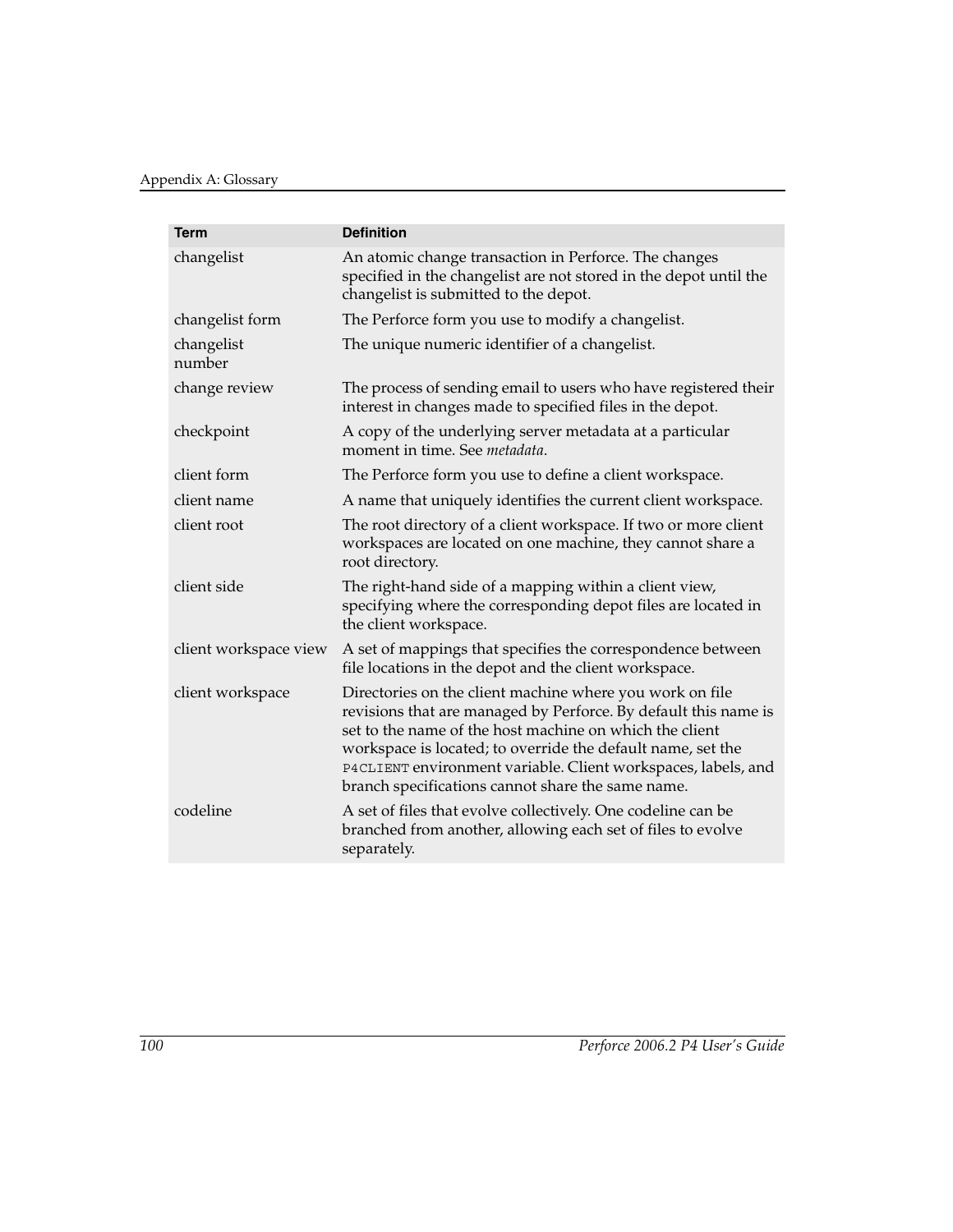<span id="page-100-2"></span><span id="page-100-1"></span><span id="page-100-0"></span>

| <b>Term</b>        | <b>Definition</b>                                                                                                                                                                                                                                                                                                                                                                                      |
|--------------------|--------------------------------------------------------------------------------------------------------------------------------------------------------------------------------------------------------------------------------------------------------------------------------------------------------------------------------------------------------------------------------------------------------|
| conflict           | One type of conflict occurs when two users open a file for edit.<br>One user submits the file, after which the other user can't<br>submit because of a conflict. The cause of this type of conflict is<br>two users opening the same file.                                                                                                                                                             |
|                    | The other type of conflict is when users try to merge one file<br>into another. This type of conflict occurs when the comparison<br>of two files to a common base yields different results, indicating<br>that the files have been changed in different ways. In this case,<br>the merge can't be done automatically and must be done by<br>hand. The type of conflict is caused by nonmatching diffs. |
|                    | See file conflict.                                                                                                                                                                                                                                                                                                                                                                                     |
| counter            | A numeric variable used by Perforce to track changelist<br>numbers in conjunction with the review feature.                                                                                                                                                                                                                                                                                             |
| default changelist | The changelist used by Perforce commands, unless a numbered<br>changelist is specified. A default pending changelist is created<br>automatically when a file is opened for edit.                                                                                                                                                                                                                       |
| default depot      | The depot name that is assumed when no name is specified.<br>The default depot name is depot.                                                                                                                                                                                                                                                                                                          |
| deleted file       | In Perforce, a file with its head revision marked as deleted.<br>Older revisions of the file are still available.                                                                                                                                                                                                                                                                                      |
| delta              | The differences between two files.                                                                                                                                                                                                                                                                                                                                                                     |
| depot              | A file repository on the Perforce server. It contains all versions<br>of all files ever submitted to the depot. There can be multiple<br>depots on a single server.                                                                                                                                                                                                                                    |
| depot root         | The root directory for a depot.                                                                                                                                                                                                                                                                                                                                                                        |
| depot side         | The left side of any client view mapping, specifying the location<br>of files in a depot.                                                                                                                                                                                                                                                                                                              |
| depot syntax       | Perforce syntax for specifying the location of files in the depot.                                                                                                                                                                                                                                                                                                                                     |
| detached           | A client machine that cannot connect to a Perforce server.                                                                                                                                                                                                                                                                                                                                             |
| diff               | (noun) A set of lines that don't match when two files are<br>compared. A conflict is a pair of unequal diffs between each of<br>two files and a common third file.                                                                                                                                                                                                                                     |
|                    | (verb) To compare the contents of files or file revisions.                                                                                                                                                                                                                                                                                                                                             |
| donor file         | The file from which changes are taken when propagating<br>changes from one file to another.                                                                                                                                                                                                                                                                                                            |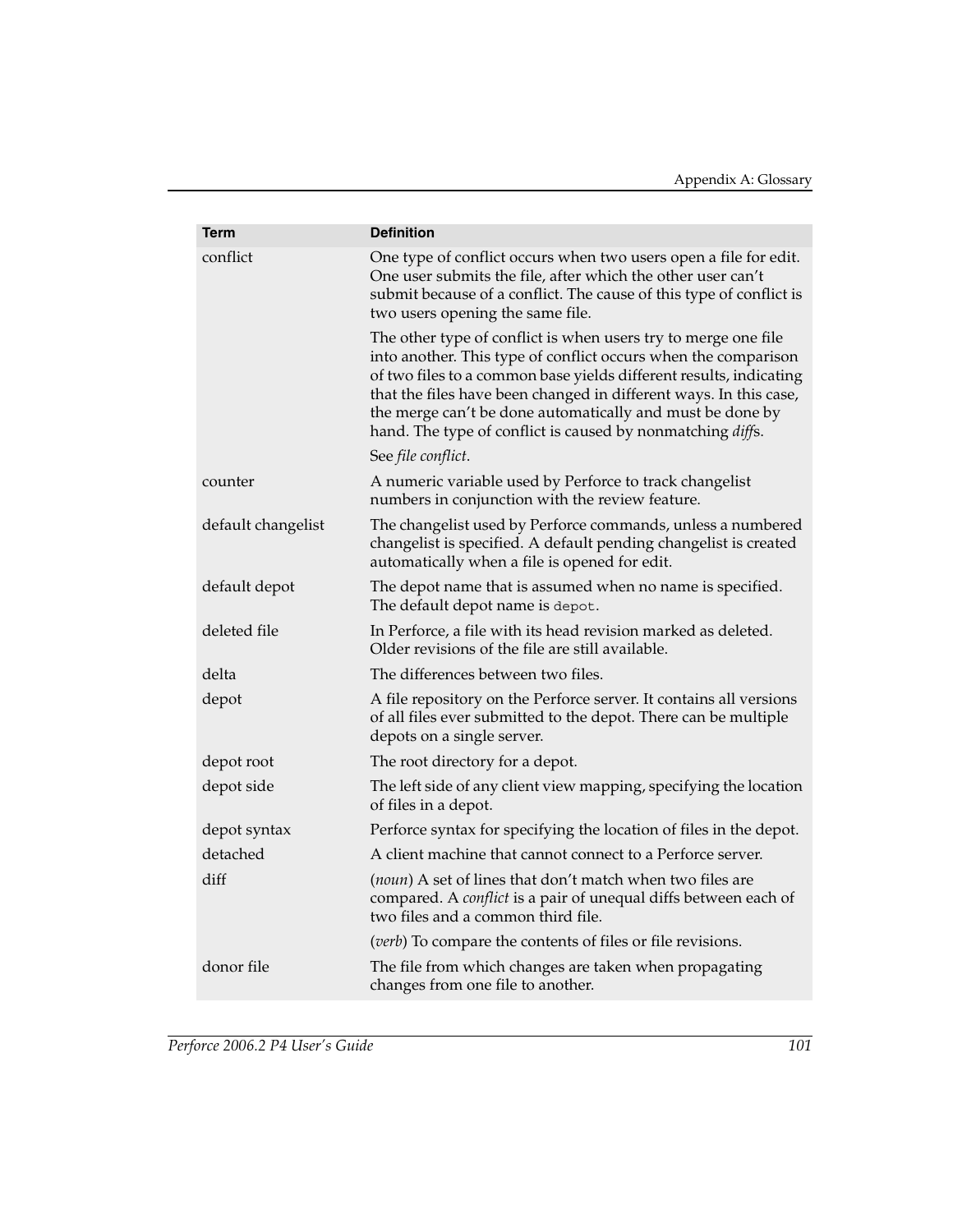<span id="page-101-1"></span><span id="page-101-0"></span>

| Term                 | <b>Definition</b>                                                                                                                                                                                                 |
|----------------------|-------------------------------------------------------------------------------------------------------------------------------------------------------------------------------------------------------------------|
| exclusionary mapping | A view mapping that excludes specific files.                                                                                                                                                                      |
| exclusionary access  | A permission that denies access to the specified files.                                                                                                                                                           |
| file conflict        | In a three-way file merge, a situation in which two revisions of<br>a file differ from each other and from their base file.                                                                                       |
|                      | Also: an attempt to submit a file that is not an edit of the head<br>revision of the file in the depot; typically occurs when another<br>user opens the file for edit after you have opened the file for<br>edit. |
| file pattern         | Perforce command line syntax that enables you to specify files<br>using wildcards.                                                                                                                                |
| file repository      | The master copy of all files; shared by all users. In Perforce, this<br>is called the <i>depot</i> .                                                                                                              |
| file revision        | A specific version of a file within the depot. Each revision is<br>assigned a number, in sequence. Any revision can be accessed<br>in the depot by its revision number, for example: testfile#3.                  |
| file tree            | All the subdirectories and files under a given root directory.                                                                                                                                                    |
| file type            | An attribute that determines how Perforce stores and diffs a<br>particular file. Examples of file types are text and binary.                                                                                      |
| fix                  | A job that has been linked to a changelist.                                                                                                                                                                       |
| form                 | Screens displayed by certain Perforce commands. For example,<br>you use the Perforce change form to enter comments about a<br>particular changelist and to verify the affected files.                             |
| full-file<br>storage | The method by which Perforce stores revisions of binary files in<br>the depot: every file revision is stored in full. Contrast this with<br>reverse delta storage, which Perforce uses for text files.            |
| get                  | An obsolete Perforce term: replaced by sync.                                                                                                                                                                      |
| group                | A list of Perforce users.                                                                                                                                                                                         |
| have list            | The list of file revisions currently in the client workspace.                                                                                                                                                     |
| head revision        | The most recent revision of a file within the depot. Because file<br>revisions are numbered sequentially, this revision is the<br>highest-numbered revision of that file.                                         |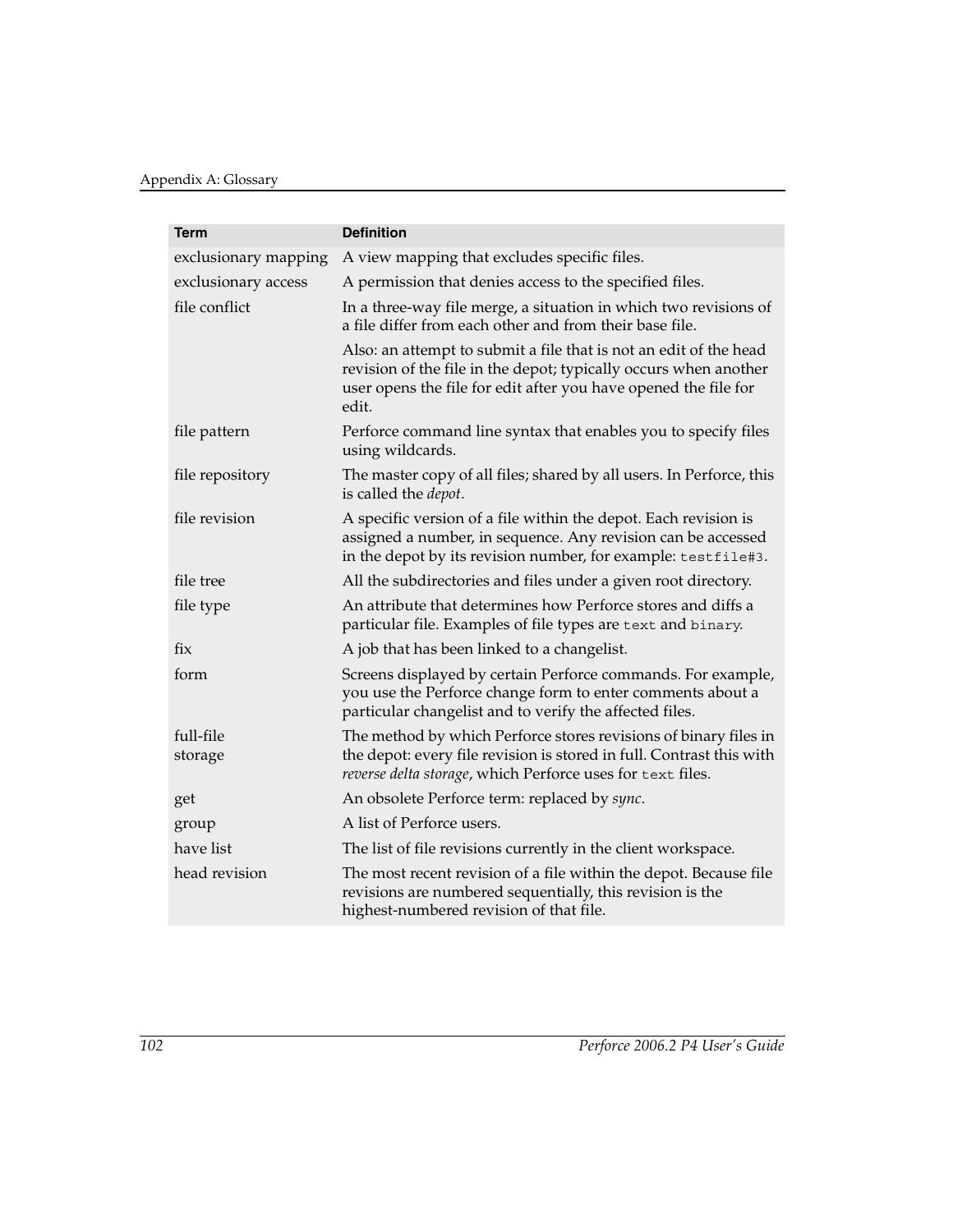<span id="page-102-0"></span>

| Term                           | <b>Definition</b>                                                                                                                                                                                                                               |
|--------------------------------|-------------------------------------------------------------------------------------------------------------------------------------------------------------------------------------------------------------------------------------------------|
| integrate                      | To compare two sets of files (for example, two codeline<br>branches) and:                                                                                                                                                                       |
|                                | • Determine which changes in one set apply to the other.<br>• Determine if the changes have already been propagated.<br>• Propagate any outstanding changes.                                                                                    |
| Inter-File<br><b>Branching</b> | Perforce's proprietary branching mechanism.                                                                                                                                                                                                     |
| job                            | A user-defined unit of work tracked by Perforce. The job<br>template determines what information is tracked. The template<br>can be modified by the Perforce system administrator                                                               |
| job specification              | A specification containing the fields and valid values stored for<br>a Perforce job.                                                                                                                                                            |
| job view                       | A syntax used for searching Perforce jobs.                                                                                                                                                                                                      |
| journal                        | A file containing a record of every change made to the Perforce<br>server's metadata since the time of the last checkpoint.                                                                                                                     |
| journaling                     | The process of recording changes made to the Perforce server's<br>metadata.                                                                                                                                                                     |
| label                          | A named list of user-specified file revisions.                                                                                                                                                                                                  |
| label view                     | The view that specifies which filenames in the depot can be<br>stored in a particular label.                                                                                                                                                    |
| lazy copy                      | A method used by Perforce to make internal copies of files<br>without duplicating file content in the depot. Lazy copies<br>minimize the consumption of disk space by storing references<br>to the original file instead of copies of the file. |
| license file                   | Ensures that the number of Perforce users on your site does not<br>exceed the number for which you have paid.                                                                                                                                   |
| list access                    | A protection level that enables you to run reporting commands<br>but prevents access to the contents of files.                                                                                                                                  |
| local depot                    | Any depot located on the current Perforce server.                                                                                                                                                                                               |
| local syntax                   | The operating-system-specific syntax for specifying a filename.                                                                                                                                                                                 |
| lock                           | A Perforce file lock prevents other clients from submitting the<br>locked file. Files are unlocked with the p4 unlock command or<br>submitting the changelist that contains the locked file.                                                    |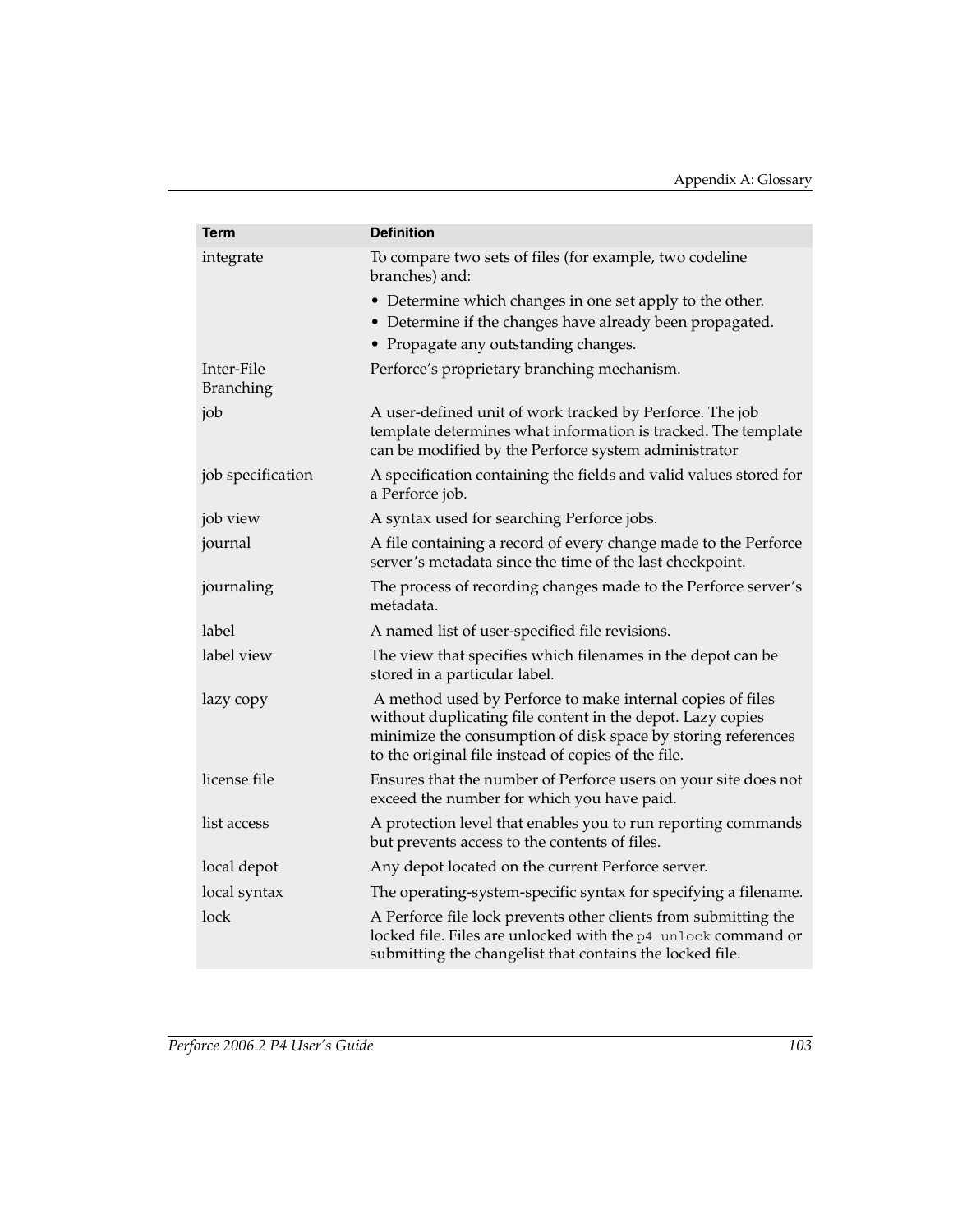<span id="page-103-0"></span>

| <b>Term</b>             | <b>Definition</b>                                                                                                                                                                                                                                                                     |
|-------------------------|---------------------------------------------------------------------------------------------------------------------------------------------------------------------------------------------------------------------------------------------------------------------------------------|
| log                     | Error output from the Perforce server. By default, error output<br>is written to standard error. To specify a log file, set the P4LOG<br>environment variable or use the p4d -L flag when starting the<br>server.                                                                     |
| mapping                 | A single line in a view, consisting of a left side and a right side<br>that specify the correspondences between files in the depot and<br>files in a client, label, or branch. The left side specifies the depot<br>files, and the right side specifies the client files.             |
|                         | (See also client workspace view, branch view, label view).                                                                                                                                                                                                                            |
| MD5 checksum            | The method used by Perforce to verify the integrity of archived<br>files.                                                                                                                                                                                                             |
| merge                   | The process of combining the contents of two conflicting file<br>revisions into a single file.                                                                                                                                                                                        |
| merge file              | A file generated by Perforce from two conflicting file revisions.                                                                                                                                                                                                                     |
| metadata                | The data stored by the Perforce server that describes the files in<br>the depot, the current state of client workspaces, protections,<br>users, clients, labels, and branches. Metadata includes all the<br>data stored in the server except for the actual contents of the<br>files. |
| modification time       | The time a file was last changed.                                                                                                                                                                                                                                                     |
| nonexistent<br>revision | A completely empty revision of any file. Syncing to a<br>nonexistent revision of a file removes it from your workspace.<br>An empty file revision created by deleting a file and the #none<br>revision specifier are examples of nonexistent file revisions.                          |
| numbered changelist     | A pending changelist to which Perforce has assigned a number.                                                                                                                                                                                                                         |
| open file               | A file that you are changing in your client workspace.                                                                                                                                                                                                                                |
| owner                   | The Perforce user who created a particular client, branch, or<br>label.                                                                                                                                                                                                               |
| p4                      | The Perforce Command-Line Client program, and the<br>command you issue to execute Perforce commands from the<br>operating system command line.                                                                                                                                        |
| p4d                     | The program on the Perforce server that manages the depot and<br>the metadata.                                                                                                                                                                                                        |
| P4Diff                  | A Perforce application that displays the differences between<br>two files. P4Diff is the default application used to compare files<br>during the file resolution process.                                                                                                             |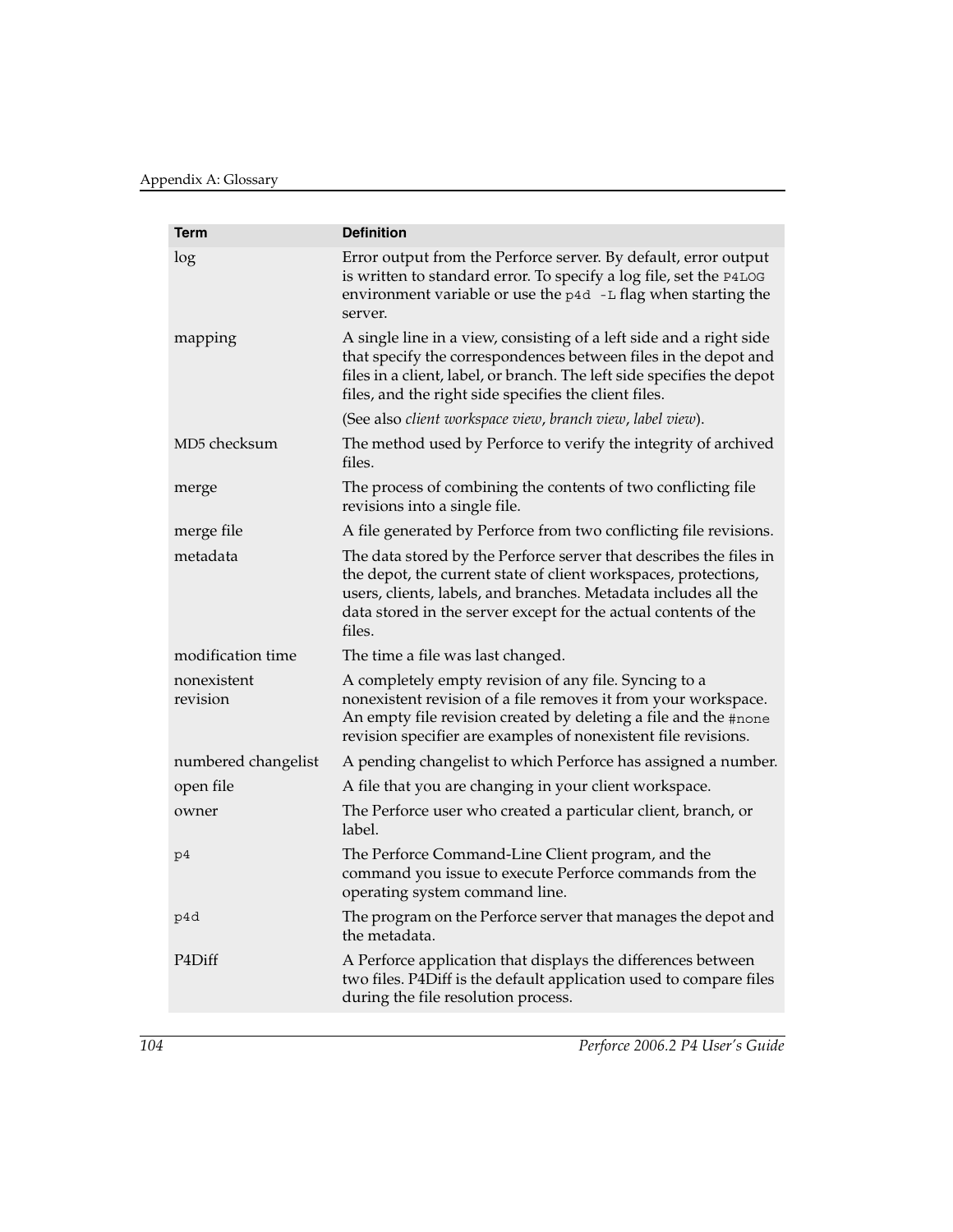<span id="page-104-1"></span><span id="page-104-0"></span>

| Term                     | <b>Definition</b>                                                                                                                                                                                                             |
|--------------------------|-------------------------------------------------------------------------------------------------------------------------------------------------------------------------------------------------------------------------------|
| P4Win                    | The Perforce Windows Client, a Windows application that<br>enables you to perform Perforce operations and view results<br>graphically.                                                                                        |
| pending changelist       | A changelist that has not been submitted.                                                                                                                                                                                     |
| Perforce server          | The Perforce depot and metadata on a central host. Also the<br>program that manages the depot and metadata.                                                                                                                   |
| protections              | The permissions stored in the Perforce server's protections<br>table.                                                                                                                                                         |
| <b>RCS</b> format        | Revision Control System format. Used for storing revisions of<br>text files. RCS format uses reverse delta encoding for file<br>storage. Perforce uses RCS format to store text files. See also<br>reverse delta storage.     |
| read access              | A protection level that enables you to read the contents of files<br>managed by Perforce.                                                                                                                                     |
| remote depot             | A depot located on a server other than the current Perforce<br>server.                                                                                                                                                        |
| reresolve                | The process of resolving a file after the file is resolved and<br>before it is submitted                                                                                                                                      |
| resolve                  | The process you use to reconcile the differences between two<br>revisions of a file.                                                                                                                                          |
| resource fork            | One fork of a Macintosh file. (Macintosh files are composed of a<br>resource fork and a data fork.) You can store resource forks in<br>Perforce depots as part of an AppleSingle file by using<br>Perforce's apple file type. |
| reverse delta<br>storage | The method that Perforce uses to store revisions of text files.<br>Perforce stores the changes between each revision and its<br>previous revision, plus the full text of the head revision.                                   |
| revert                   | To discard the changes you have made to a file in the client<br>workspace.                                                                                                                                                    |
| review access            | A special protections level that includes read and list accesses<br>and grants permission to run the p4 review command.                                                                                                       |
| review daemon            | Any daemon process that uses the p4 review command. See<br>also change review.                                                                                                                                                |
| revision number          | A number indicating which revision of the file is being referred<br>to.                                                                                                                                                       |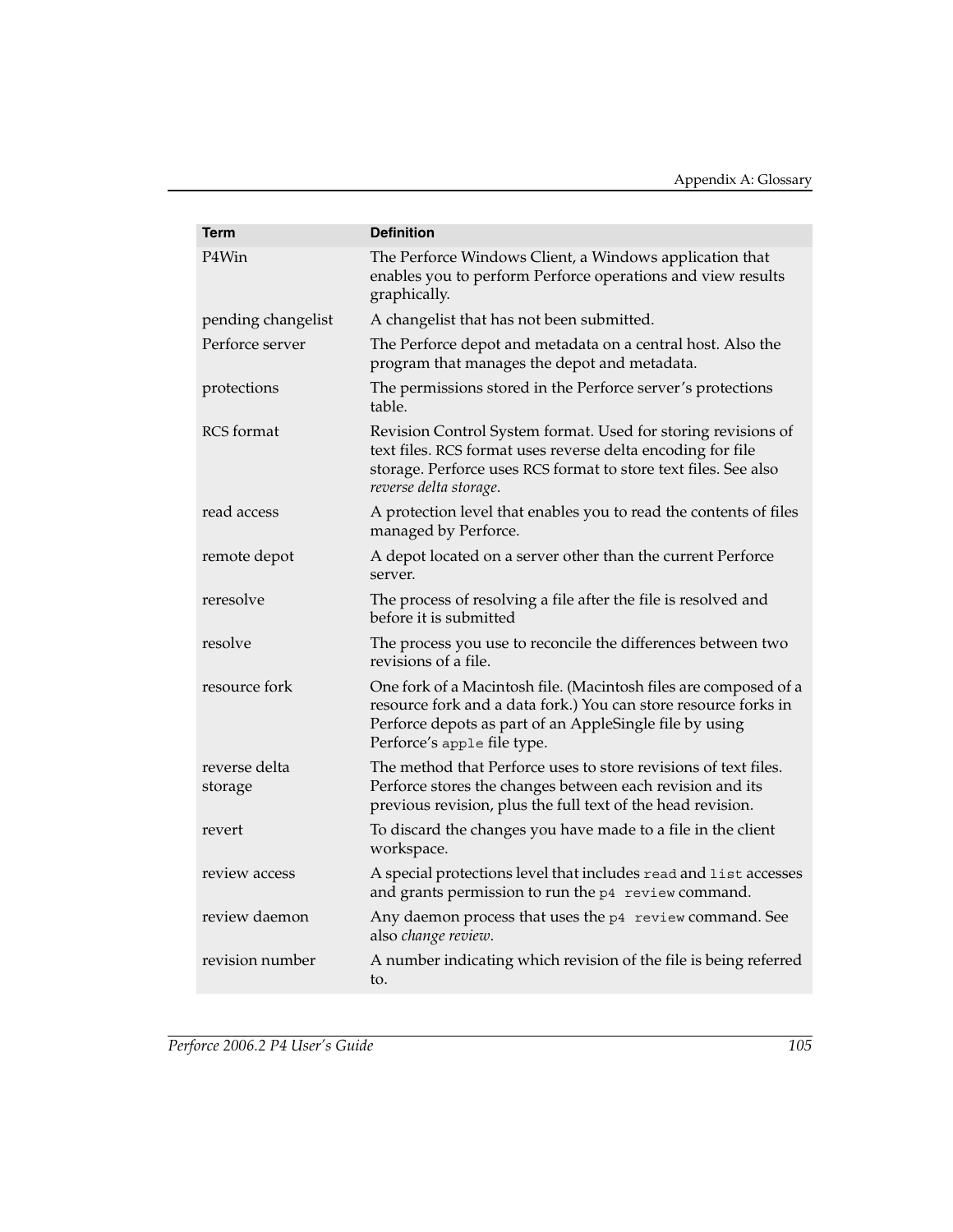<span id="page-105-1"></span><span id="page-105-0"></span>

| <b>Term</b>            | <b>Definition</b>                                                                                                                                                                                                        |
|------------------------|--------------------------------------------------------------------------------------------------------------------------------------------------------------------------------------------------------------------------|
| revision range         | A range of revision numbers for a specified file, specified as the<br>low and high end of the range. For example, myfile#5, 7<br>specifies revisions 5 through 7 of myfile.                                              |
| revision specification | A suffix to a filename that specifies a particular revision of that<br>file. Revision specifiers can be revision numbers, change<br>numbers, label names, date/time specifications, or client<br>names.                  |
| server                 | In Perforce, the program that executes the commands sent by<br>client programs. The Perforce server (p4d) maintains depot files<br>and metadata describing the files and also tracks the state of<br>client workspaces.  |
| server root            | The directory in which the server program stores its metadata<br>and all the shared files. To specify the server root, set the<br>P4ROOT environment variable.                                                           |
| status                 | For a changelist, a value that indicates whether the changelist is<br>new, pending, or submitted. For a job, a value that indicates<br>whether the job is open, closed, or suspended. You can<br>customize job statuses. |
| submit                 | To send a pending changelist and changed files to the Perforce<br>server for processing.                                                                                                                                 |
| subscribe              | To register to receive email whenever changelists that affect<br>particular files are submitted.                                                                                                                         |
| super access           | An access level that gives the user permission to run every<br>Perforce command, including commands that set protections,<br>install triggers, or shut down the server for maintenance.                                  |
| symlink file type      | A Perforce file type assigned to UNIX symbolic links. On non-<br>UNIX clients, symlink files are stored as text files.                                                                                                   |
| sync                   | To copy a file revision (or set of file revisions) from the depot to<br>a client workspace.                                                                                                                              |
| target file            | The file that receives the changes from the donor file when you<br>are integrating changes between a branched codeline and the<br>original codeline.                                                                     |
| text file type         | Perforce file type assigned to a file that contains only ASCII text.<br>See also binary file type.                                                                                                                       |
| theirs                 | The revision in the depot with which the client file is merged<br>when you resolve a file conflict. When you are working with<br>branched files, theirs is the donor file.                                               |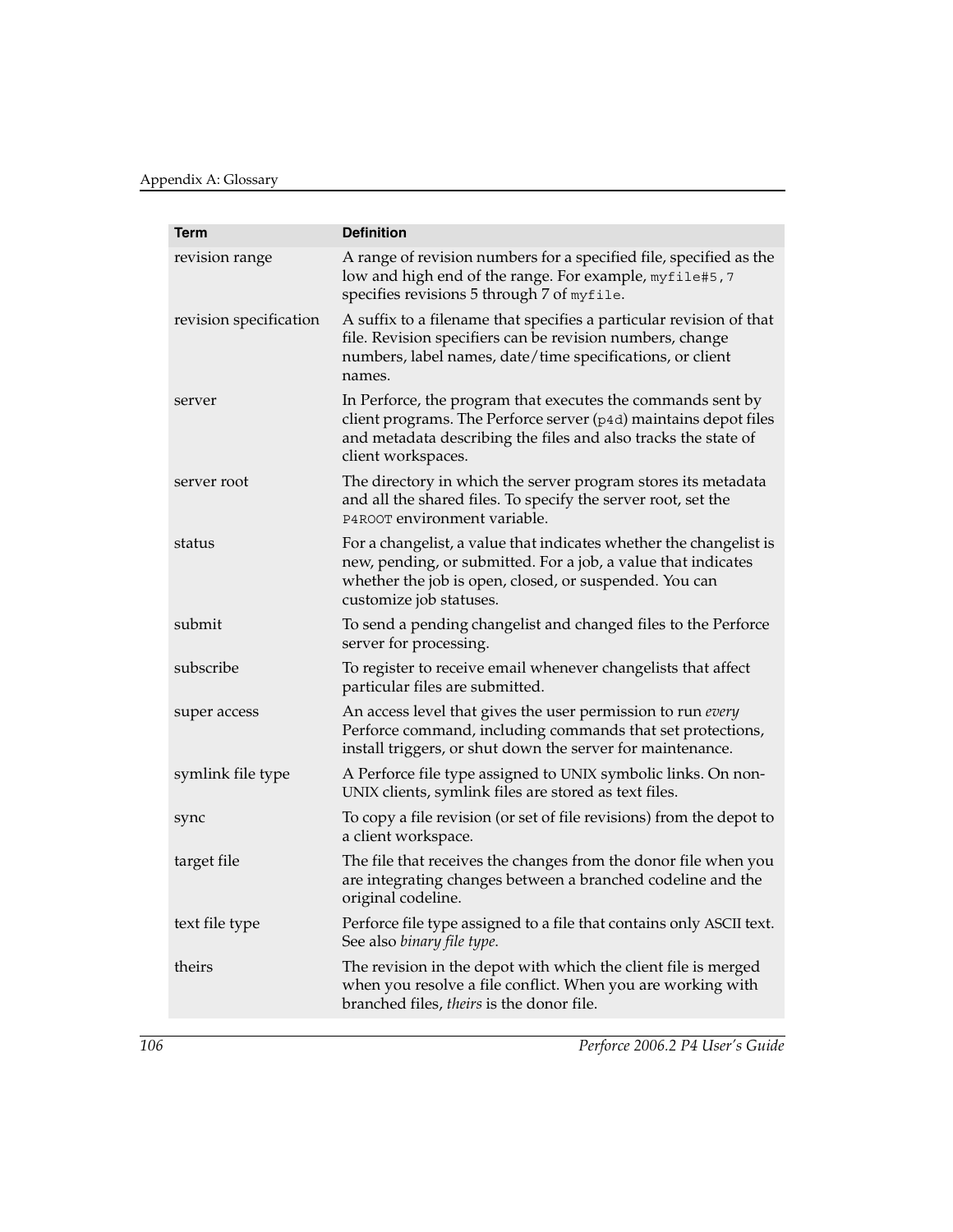| <b>Term</b>     | <b>Definition</b>                                                                                                                                                                           |
|-----------------|---------------------------------------------------------------------------------------------------------------------------------------------------------------------------------------------|
| three-way merge | The process of combining three file revisions. During a three-<br>way merge, you can identify where conflicting changes have<br>occurred and specify how you want to resolve the conflicts. |
| tip revision    | In Perforce, the head revision. Tip revision is a term used by some<br>other SCM systems.                                                                                                   |
| trigger         | A script automatically invoked by the Perforce server when<br>changelists are submitted.                                                                                                    |
| two-way merge   | The process of combining two file revisions. In a two-way<br>merge, you can see differences between the files but cannot see<br>conflicts.                                                  |
| typemap         | A Perforce table in which you assign Perforce file types to files.                                                                                                                          |
| user            | The identifier that Perforce uses to determine who is<br>performing an operation.                                                                                                           |
| view            | A description of the relationship between two sets of files. See<br>client workspace view, label view, branch view.                                                                         |
| wildcard        | A special character used to match other characters in strings.<br>Perforce wildcards are:                                                                                                   |
|                 | • * matches anything except a slash                                                                                                                                                         |
|                 | matches anything including slashes                                                                                                                                                          |
|                 | • %%0 through %%9 used for parameter substitution in views                                                                                                                                  |
| workspace       | See client workspace.                                                                                                                                                                       |
| write access    | A protection level that enables you to run commands that alter<br>the contents of files in the depot. Write access includes read<br>and list accesses.                                      |
| yours           | The edited version of a file in the client workspace when you<br>resolve a file. Also, the target file when you integrate a<br>branched file.                                               |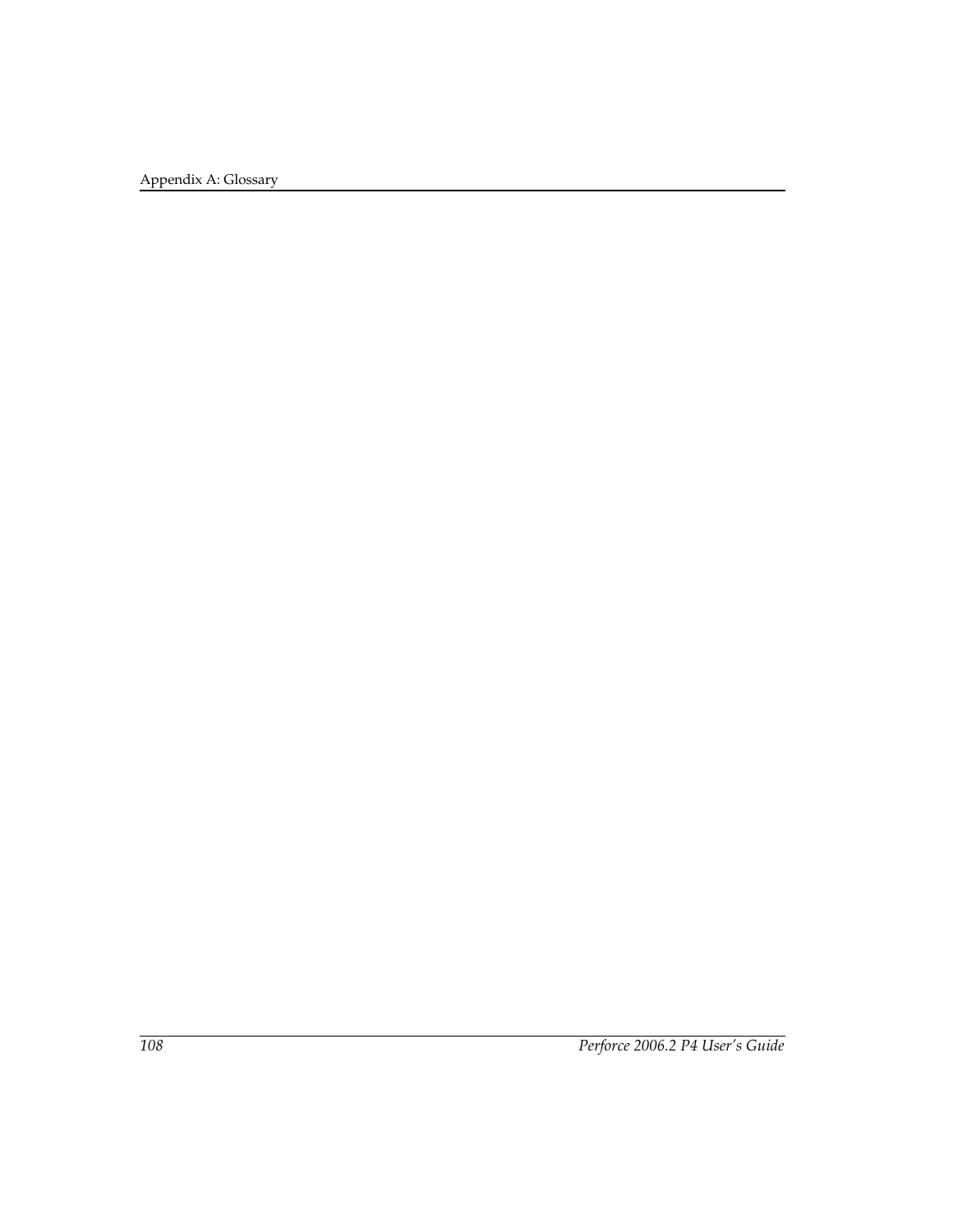# **Appendix B Perforce File Types**

Perforce supports a set of file types that enable it to determine how files are stored by the Perforce server and whether the file can be diffed. When you add a file, Perforce attempts to determine the type of the file automatically: Perforce first determines whether the file is a regular file or a symbolic link, and then examines the first part of the file to determine whether it's text or binary. If any nontext characters are found, the file is assumed to be binary; otherwise, the file is assumed to be text. (Files of type unicode are detected only when the server is running in Unicode mode; for details, see your system administrator.)

<span id="page-108-0"></span>To determine the type of a file under Perforce control, issue the p4 opened or p4 files command. To change the Perforce file type, specify the -t *filetype* flag. For details about changing file type, refer to the descriptions of  $p4$  add,  $p4$  edit, and  $p4$  reopen in the *Perforce Command Reference*.

# **Perforce file types**

<span id="page-108-3"></span><span id="page-108-2"></span><span id="page-108-1"></span>

| <b>Keyword</b> | <b>Description</b>         | <b>Comments</b>                                                                                                             | How stored by<br>the Perforce<br>server            |
|----------------|----------------------------|-----------------------------------------------------------------------------------------------------------------------------|----------------------------------------------------|
| apple          | Macintosh file             | AppleSingle storage of Macintosh data<br>fork, resource fork, file type and file<br>creator.                                | full file,<br>compressed,<br>AppleSingle<br>format |
|                |                            | For full details, please see the Mac client<br>release notes.                                                               |                                                    |
| binary         | Nontext file               | Synced as binary files in the workspace.<br>Stored compressed within the depot.                                             | full file,<br>compressed                           |
| resource       | Macintosh<br>resource fork | (Obsolete) This type is supported for<br>backward compatibility, but the apple<br>file type is recommended.                 | full file,<br>compressed                           |
| symlink        | Symbolic link              | UNIX and BeOS client machines treat<br>these files as symbolic links. Non-UNIX<br>client machines treat them as text files. | delta                                              |
| text           | Text file                  | Synced as text in the workspace. Line-<br>ending translations are performed<br>automatically.                               | delta                                              |

Perforce supports the following file types.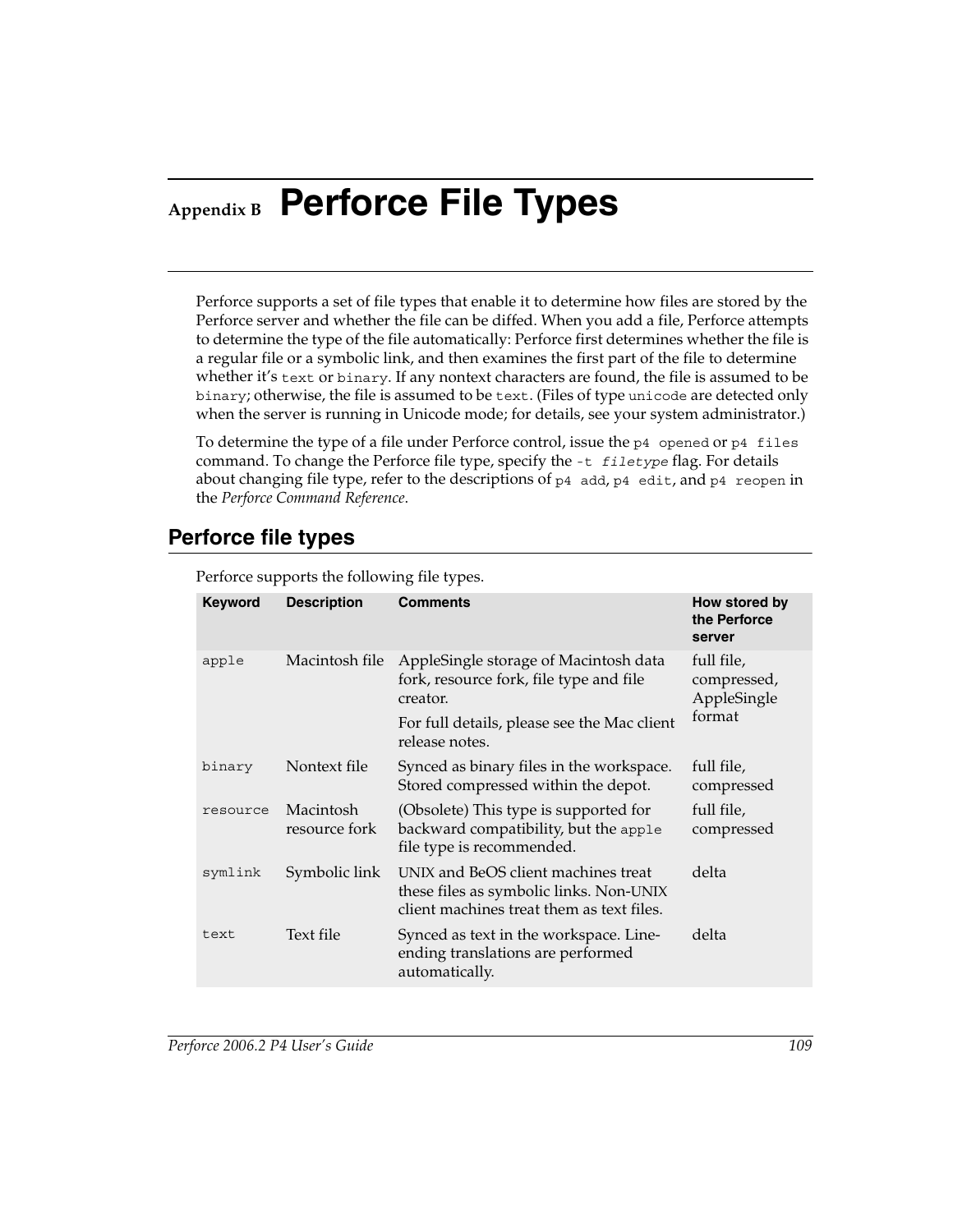| <b>Keyword</b> | <b>Description</b> | <b>Comments</b>                                                                                                                                                                          | How stored by<br>the Perforce<br>server |
|----------------|--------------------|------------------------------------------------------------------------------------------------------------------------------------------------------------------------------------------|-----------------------------------------|
| unicode        | Unicode file       | Perforce servers operating in unicode<br>mode support the unicode file type.<br>These files are translated into the local<br>character set.<br>For details, see the Internationalization | UTF-8, UTF-16,<br>or UTF-32             |
|                |                    | Notes.                                                                                                                                                                                   |                                         |

# <span id="page-109-0"></span>**File type modifiers**

You can apply file type modifiers to the base types of specific files to preserve timestamps, expand RCS keywords, specify how files are stored on the server, and more. For details about applying modifiers to file types, se[e"Specifying how files are stored in the server"](#page-110-0)  [on page 111.](#page-110-0)

The following table lists the file type modifiers.

<span id="page-109-1"></span>

| <b>Modifier</b> | <b>Description</b>                                                    | <b>Comments</b>                                                                                                                         |
|-----------------|-----------------------------------------------------------------------|-----------------------------------------------------------------------------------------------------------------------------------------|
| $+C$            | Server stores the full<br>compressed version of each<br>file revision | Default server storage mechanism for<br>binary files.                                                                                   |
| $+D$            | Server stores deltas in RCS<br>format                                 | Default server storage mechanism for text<br>files.                                                                                     |
| $+F$            | Server stores full file per<br>revision                               | For large ASCII files that aren't treated as<br>text, such as PostScript files, where storing<br>the deltas is not useful or efficient. |
| $+{\bf k}$      | RCS (Revision Control System)<br>keyword expansion                    | Supported keywords are:                                                                                                                 |
|                 |                                                                       | \$Author\$                                                                                                                              |
|                 |                                                                       | \$Change\$<br>\$Date\$                                                                                                                  |
|                 |                                                                       | • \$DateTime\$                                                                                                                          |
|                 |                                                                       | $\bullet$ \$File\$                                                                                                                      |
|                 |                                                                       | • \$Header\$<br>\$Id\$                                                                                                                  |
|                 |                                                                       | • \$Revision\$                                                                                                                          |
|                 |                                                                       | RCS keywords are case-sensitive. A colon<br>after the keyword (for example, $\frac{1}{2}$ d: $\frac{2}{3}$ ) is<br>optional.            |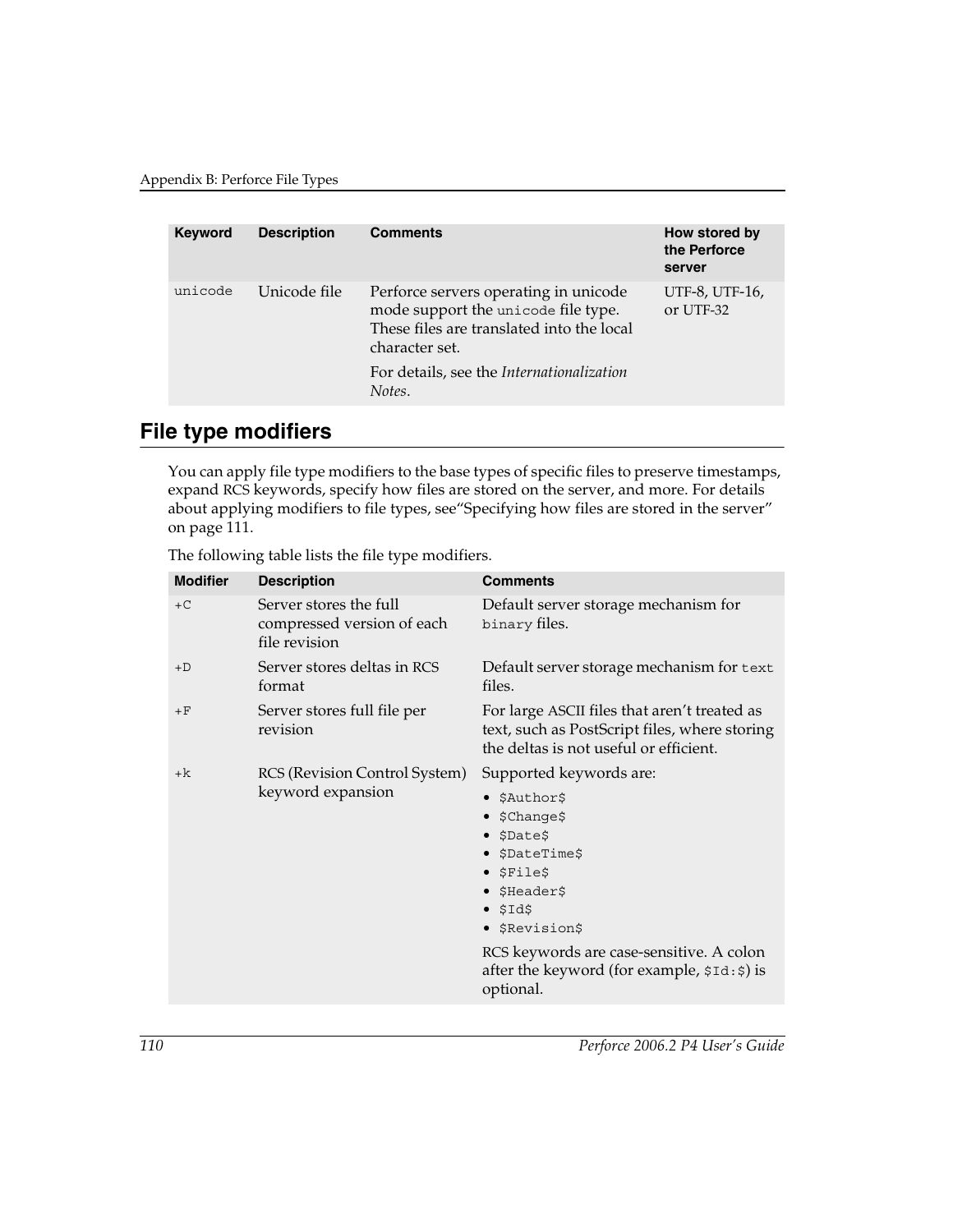| <b>Modifier</b> | <b>Description</b>                                | <b>Comments</b>                                                                                                                                                                                                                                                                                                  |
|-----------------|---------------------------------------------------|------------------------------------------------------------------------------------------------------------------------------------------------------------------------------------------------------------------------------------------------------------------------------------------------------------------|
| +ko             | Limited keyword expansion                         | Expands only the \$1d\$ and \$Header\$<br>keywords. Primarily for backwards<br>compatibility with versions of Perforce<br>prior to 2000.1, and corresponds to the $+k$<br>(ktext) modifier in earlier versions of<br>Perforce.                                                                                   |
| $+1$            | Exclusive open (locking)                          | If set, only one user at a time can open a<br>file for editing.                                                                                                                                                                                                                                                  |
|                 |                                                   | Useful for binary file types (such as<br>graphics) where merging of changes from<br>multiple authors is not possible.                                                                                                                                                                                            |
| $+m$            | Preserve original modification<br>time            | The file's timestamp on the local file<br>system is preserved upon submission and<br>restored upon sync. Useful for third-party<br>DLLs in Windows environments, because<br>the operating system relies on the file's<br>timestamp. By default, the modification<br>time is set to the time you synced the file. |
| $+S$            | Only the head revision is<br>stored on the server | Older revisions are purged from the depot<br>upon submission of new revisions. Useful<br>for executable or .obj files.                                                                                                                                                                                           |
| $+W$            | File is always writable on<br>client              | Not recommended, because Perforce<br>manages the read-write settings on files<br>under its control.                                                                                                                                                                                                              |
| $+X$            | Execute bit set on client                         | Used for executable files.                                                                                                                                                                                                                                                                                       |

# <span id="page-110-1"></span><span id="page-110-0"></span>**Specifying how files are stored in the server**

File revisions of binary files are normally stored in full within the depot, but only changes made to text files since the previous revision are normally stored. This approach is called *delta storage*, and Perforce uses RCS format to store its deltas. The file's type determines whether *full file* or *delta* storage is used.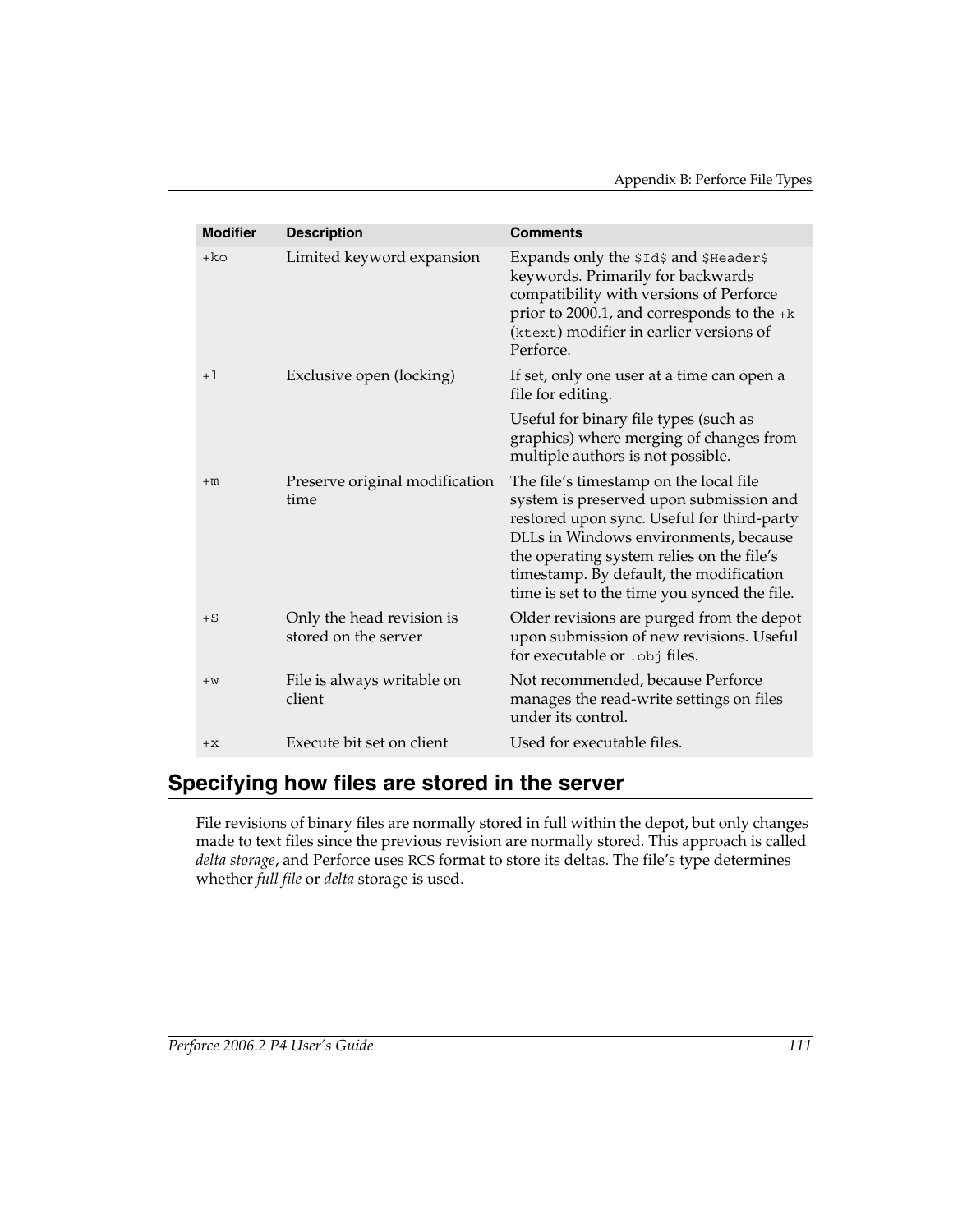Some file types are compressed to gzip format when stored in the depot. The compression occurs when you submit the file, and decompression happens when you sync (copy the file from the server to the workspace). The client workspace always contains the file as it was submitted.

<span id="page-111-1"></span>**Warning!** To avoid inadvertent file truncation, do not store binary files as text. If you store a binary file as text from a Windows client machine and the file contains the Windows end-of-file character  $\hat{z}$ , only the part of the file up to the ^Z is stored in the depot.

# **Overriding file types**

Some file formats (for example, Adobe PDF files, and Rich Text Format files) are actually binary files, but they can be mistakenly detected by Perforce as being text. To prevent this problem, your system administrator can use the p4 typemap command to specify how such file types are stored. You can always override the file type specified in the typemap table by specifying the -t *filetype* flag.

# **Preserving timestamps**

<span id="page-111-2"></span><span id="page-111-0"></span>Normally, Perforce updates the timestamp when a file is synced. The modification time (+m) modifier is intended for developers who need to preserve a file's original timestamp. This modifier enables you to ensure that the timestamp of a file synced to your client workspace is the time on the client machine when the file was submitted.

Windows uses timestamps on third-party DLLs for versioning information (both within the development environment and also by the operating system), and the  $+m$  modifier enables you to preserve the original timestamps to prevent spurious version mismatches. The +m modifier overrides the client workspace [no]modtime setting (for the files to which it is applied). For details about this setting, refer to["File type modifiers" on page 110](#page-109-0).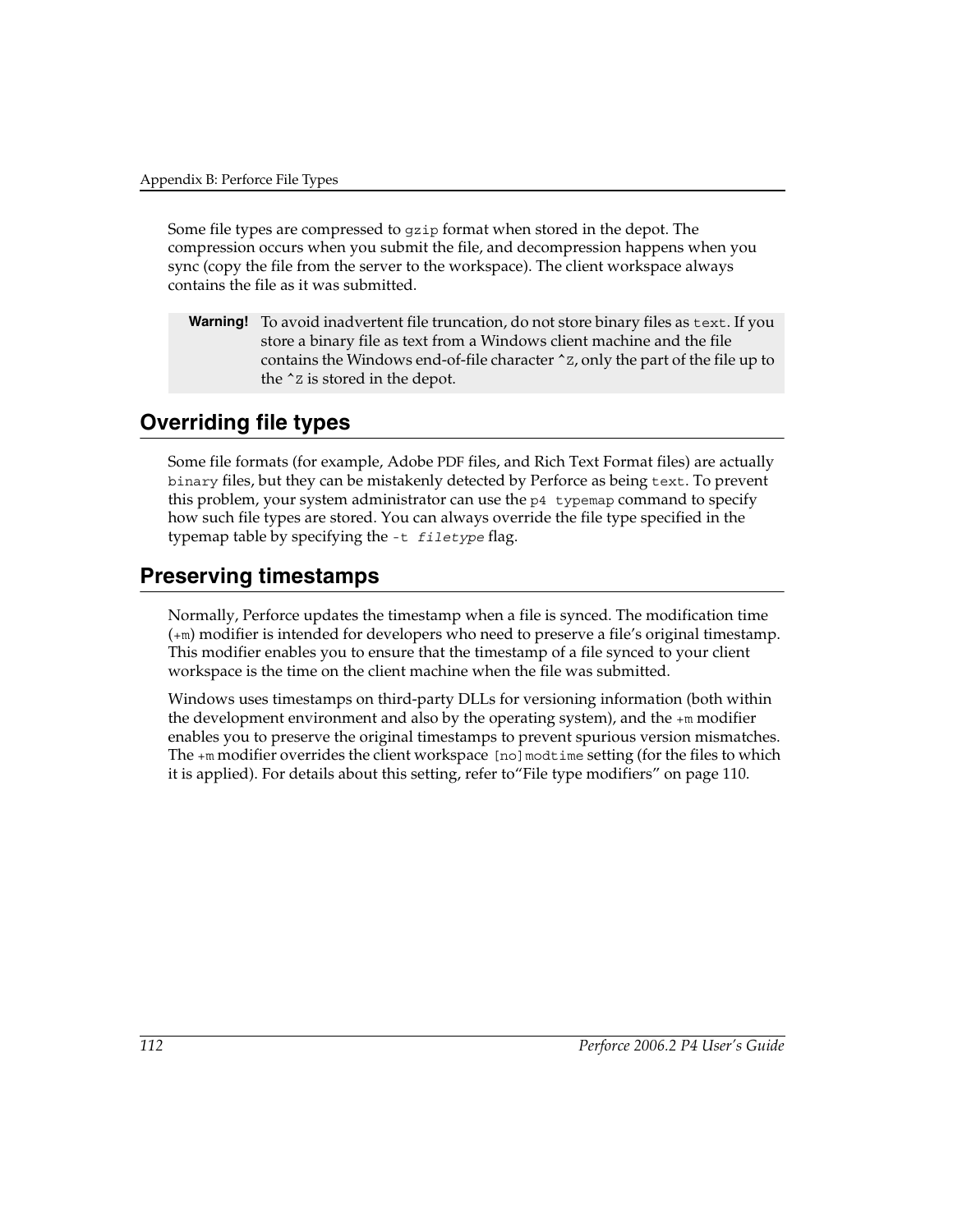# **Expanding RCS keywords**

RCS (Revision Control System), an early version control system, defined keywords that you can embed in your source files. These keywords are updated whenever a file is committed to the repository. Perforce supports some RCS keywords. To activate RCS keyword expansion for a file, use the +k modifier. RCS keywords are expanded as follows.

<span id="page-112-0"></span>

| Keyword      | <b>Expands To</b>                                                                             | <b>Example</b>                       |
|--------------|-----------------------------------------------------------------------------------------------|--------------------------------------|
| \$Author\$   | Perforce user submitting<br>the file                                                          | \$Author: bruno \$                   |
| \$Change\$   | Perforce changelist<br>number under which file<br>was submitted                               | $$Change: 439$ \$                    |
| \$Date\$     | Date of last submission in<br>format YYYY/MM/DD                                               | \$Date: 2000/08/18 \$                |
| \$DateTime\$ | Date and time of last<br>submission in format<br>YYYY/MM/DD hh:mm:ss                          | \$DateTime: 2000/08/18 23:17:02 \$   |
|              | Date and time are as of the<br>local time on the Perforce<br>server at time of<br>submission. |                                      |
| \$File\$     | Filename only, in depot<br>syntax (without revision<br>number)                                | \$File: //depot/path/file.txt \$     |
| \$Header\$   | Synonymous with \$1d\$                                                                        | \$Header: //depot/path/file.txt#3 \$ |
| \$Id\$       | Filename and revision<br>number in depot syntax                                               | \$Id: //depot/path/file.txt#3 \$     |
| \$Revision\$ | Perforce revision number                                                                      | \$Revision: #3 \$                    |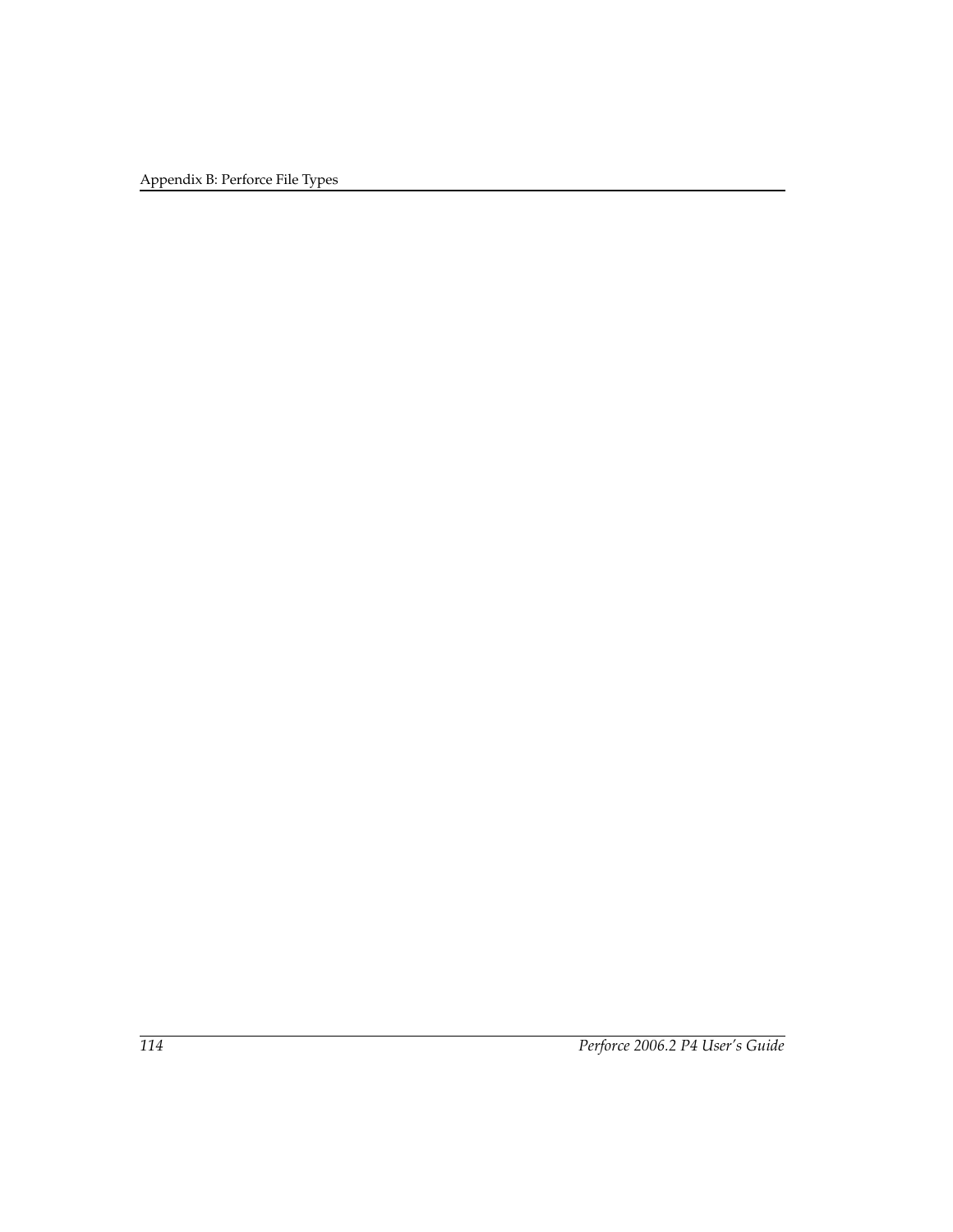# **Index**

#### **Symbols**

\* wildcar[d 25,](#page-24-0) [37](#page-36-0) + overlay mappings and [27](#page-26-0) - (minus sign) exclusionary mappings and [27](#page-26-1) ... wildcard [25,](#page-24-1) [37,](#page-36-1) [47,](#page-46-0) [54](#page-53-0) client views and [25](#page-24-2) @ integrating file revisions [73](#page-72-0) listing changelists [93](#page-92-0) listing tagged file[s 94](#page-93-0) reserved character in file name[s 38,](#page-37-0) [39](#page-38-0) specifying file revision[s 40,](#page-39-0) [54,](#page-53-1) [76](#page-75-0) specifying revision rang[e 42](#page-41-0) syncing file revision[s 78](#page-77-0) syncing to a label's content[s 76](#page-75-1) tagging file revisions [75](#page-74-0)

# **A**

AltRoots field [28](#page-27-0) automatic label[s 79](#page-78-0)

## **C**

-c fla[g 50,](#page-49-0) [52,](#page-51-0) [91](#page-90-0) changelists -c fla[g 50,](#page-49-0) [52,](#page-51-0) [91](#page-90-0) creating [51](#page-50-0) default changelist [50](#page-49-1) deletin[g 52](#page-51-1) fixing jobs [85,](#page-84-0) [86](#page-85-0) labels vs [75](#page-74-1) managing [45–](#page-44-0)[53](#page-52-0) moving files [50](#page-49-2) numberin[g 50](#page-49-3) RCS keywor[d 113](#page-112-0) reporting and scripting [90,](#page-89-0) [91](#page-90-1) submittin[g 52](#page-51-2)

client root defined [18](#page-17-0) null [28](#page-27-1) client workspace alternate roots [28](#page-27-2) defined [17](#page-16-0) spanning multiple drive[s 28](#page-27-1) specifying on command lin[e 35](#page-34-0) codeline managemen[t 69](#page-68-0) command line flags -c fla[g 52,](#page-51-0) [91](#page-90-0) -f fla[g 30,](#page-29-0) [59,](#page-58-0) [74](#page-73-0) -i fla[g 73,](#page-72-1) [87](#page-86-0) -l fla[g 90](#page-89-1) -n fla[g 49,](#page-48-0) [74](#page-73-1) -o fla[g 87](#page-86-1) p4 changes command [93](#page-92-1) p4 help usage command [43](#page-42-0) p4 resolve command [64](#page-63-0) -q fla[g 91](#page-90-2) -r fla[g 72](#page-71-0) -s fla[g 53,](#page-52-1) [94](#page-93-1) -sd flag [55](#page-54-0) -se flag [55](#page-54-1) -t fla[g 109](#page-108-0)  $-v$  fla[g 61](#page-60-0) -x fla[g 55](#page-54-2) commands *[See](#page-13-0)* p4 commands creating branches [67,](#page-66-0) [69,](#page-68-1) [70](#page-69-0) changelists [50,](#page-49-4) [51](#page-50-1) client workspaces [22](#page-21-0) directories in the client workspac[e 46](#page-45-0) fixe[s 85](#page-84-1) jobs [81](#page-80-0) label[s 77](#page-76-0) passwords [33](#page-32-0)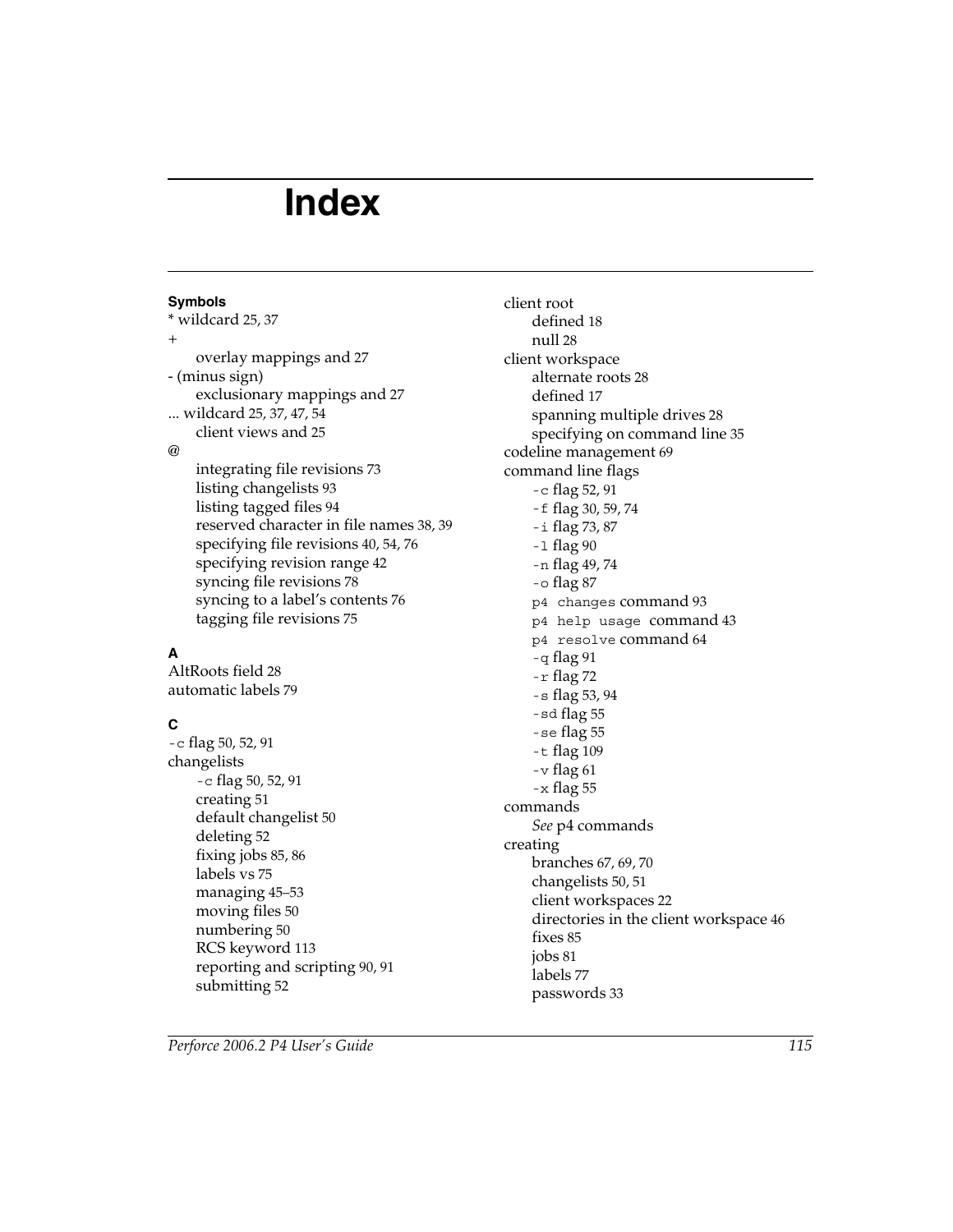#### **D**

date and time specification[s 41,](#page-40-0) [42](#page-41-1) default client options [30](#page-29-1) client vie[w 22](#page-21-1) file storage on serve[r 99,](#page-98-0) [110](#page-109-1) host and por[t 19](#page-18-0) integration revision rang[e 73](#page-72-2) job naming [81](#page-80-1) job specificatio[n 81](#page-80-2) line ending settin[g 32](#page-31-0) p4 annotate comman[d 91](#page-90-3) p4 changes command [93](#page-92-2) port [19](#page-18-0) submit option setting [31](#page-30-0) text edito[r 61](#page-60-1) time [41](#page-40-1) workspace name [17](#page-16-1) default changelist [47,](#page-46-1) [50,](#page-49-1) [52](#page-51-3) deleting branch specifications [70](#page-69-1) changelists [52](#page-51-1) client workspac[e 32](#page-31-1) empty directories [30](#page-29-2) files from the depot [45](#page-44-1) jobs [82](#page-81-0) label[s 77](#page-76-1) depots displaying file locatio[n 90](#page-89-2) listing [97](#page-96-0) mapping multipl[e 23](#page-22-0) mapping to workspace [22](#page-21-2) structure [68](#page-67-0) displaying p4 version [36](#page-35-0)

# **E**

environment variables LOCALE [39](#page-38-1) P4CHARSET [20](#page-19-0) P4CLIENT [17,](#page-16-2) [20](#page-19-1)[, 22,](#page-21-3) [35](#page-34-1) P4COMMANDCHARSET [20](#page-19-2) P4DIFF [20,](#page-19-3) [63,](#page-62-0) [65](#page-64-0) P4EDITOR [20](#page-19-4)[, 43](#page-42-1) P4HOST [20,](#page-19-5) [35](#page-34-2) P4LANGUAGE [20](#page-19-6) P4MERGE [20,](#page-19-7) [61,](#page-60-2) [63](#page-62-1) P4PASSWD [20](#page-19-8)[, 35](#page-34-3) P4PORT [20,](#page-19-9) [21,](#page-20-0) [23,](#page-22-1) [35](#page-34-4) P4USER [20,](#page-19-10) [36](#page-35-1) PWD [35](#page-34-5) exclusionary mapping[s 27](#page-26-2)

## **F**

-f fla[g 30,](#page-29-0) [59,](#page-58-0) [74](#page-73-0) file names config file[s 20](#page-19-11) reserved characters [38](#page-37-1) restrictions on [38](#page-37-2) file revision[s 40](#page-39-1) files deleting from label[s 77](#page-76-1) moving between changelists [50](#page-49-2) flags *[See](#page-13-0)* command line flags forms [43](#page-42-2) forward slash (/) specifying file paths with [36](#page-35-2)

## **H**

head revision [41](#page-40-2) defined [102](#page-101-0) deleted file[s 49](#page-48-1) diffing [54](#page-53-2) displaying contents [91](#page-90-4) resolving files [64](#page-63-1) tagging [75](#page-74-0)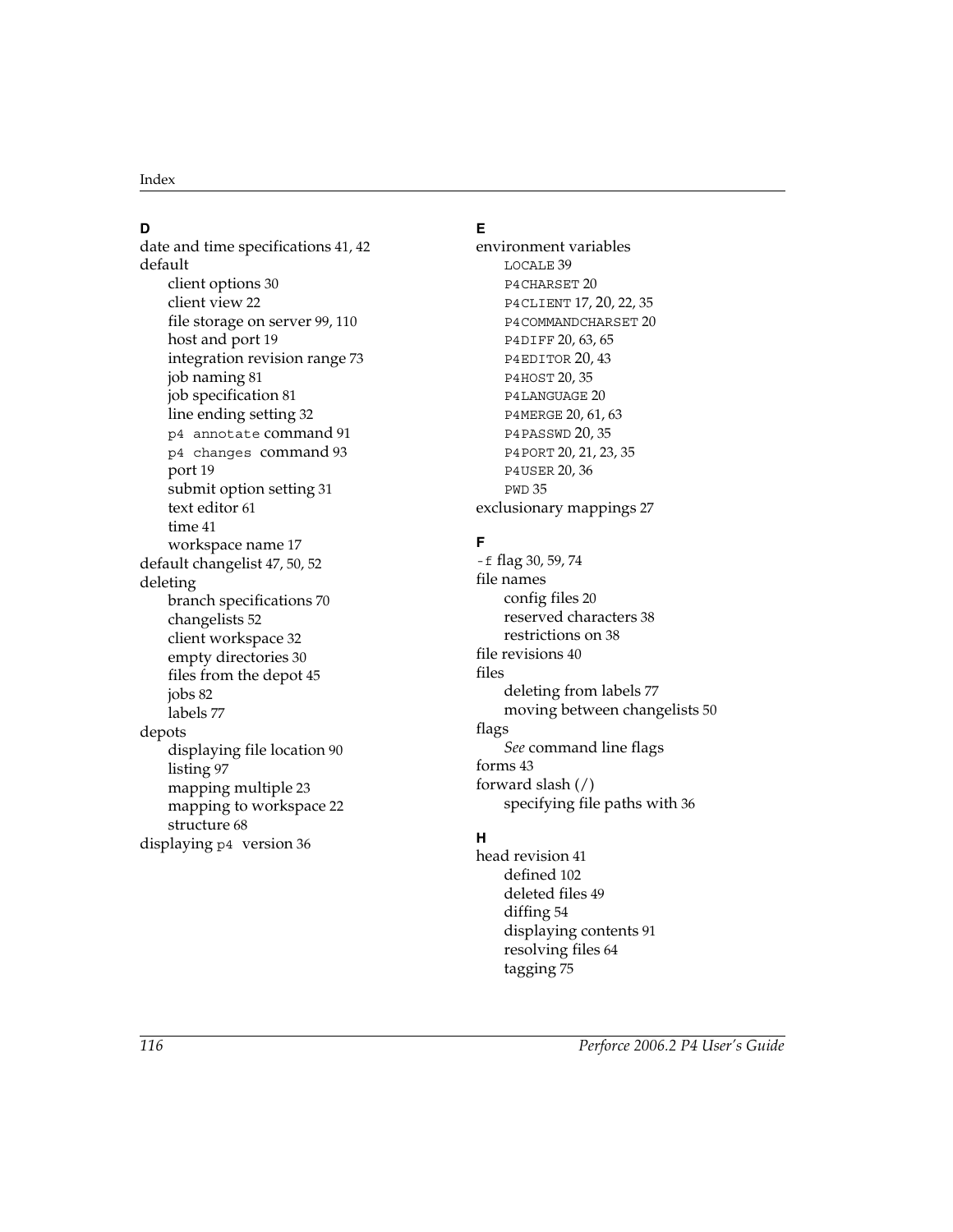host

defaul[t 19](#page-18-0) specifying on command lin[e 35](#page-34-6)

## **I**

-i fla[g 73,](#page-72-1) [87](#page-86-0) integration previewing results [74](#page-73-2) re-resolvin[g 74](#page-73-3) reporting [74](#page-73-4) using branch specifications [72](#page-71-1)

## **J**

jobs searchin[g 83](#page-82-0)

#### **L**

-l fla[g 90](#page-89-1) label vie[w 78](#page-77-1) labels automati[c 79](#page-78-0) changelists v[s 75](#page-74-1) deletin[g 77](#page-76-1) deleting files from [77](#page-76-1) restrictions on name[s 77](#page-76-2) stati[c 78](#page-77-2) leaveunchanged option [31](#page-30-1) leaveunchanged+reopen option [31](#page-30-2) length limitation[s 38](#page-37-3) LineEnd fiel[d 32](#page-31-2) local optio[n 32](#page-31-3) local synta[x 36](#page-35-3) LOCALE environment variabl[e 39](#page-38-1)

#### **M**

mac option [32](#page-31-4) Macintosh apple file typ[e 109](#page-108-1) line ending[s 32](#page-31-5) resource for[k 109](#page-108-2) mapping part of the depot [26](#page-25-0) mappings conflicting [27](#page-26-3) defined [24](#page-23-0) exclusionar[y 27](#page-26-1) overla[y 27](#page-26-4) minus sign  $(-)$  27 modification time [112](#page-111-0) modtim[e 30](#page-29-3)

#### **N**

-n fla[g 49,](#page-48-0) [74](#page-73-1) noallwrite option [30](#page-29-4) noclobber optio[n 30](#page-29-5) nocompress option [30](#page-29-6) nomodtime option [30](#page-29-7) non-ASCII characters in file name[s 39](#page-38-2) #none revision specifier [41](#page-40-3) normdir optio[n 30](#page-29-8) not operator  $( \wedge )$  83 null roo[t 28](#page-27-3) numbered changelis[t 51](#page-50-2)

## **O**

-o fla[g 87](#page-86-1) overlay mapping[s 27](#page-26-4)

#### **P**

p4 commands help command [43](#page-42-3) label command [77](#page-76-1) labelsync command [77](#page-76-3) sync command [46](#page-45-1) P4CHARSET environment variabl[e 20](#page-19-0) P4CLIENT environment variable [17,](#page-16-2) [20,](#page-19-1) [22,](#page-21-3) [35](#page-34-1) P4COMMANDCHARSET environment variabl[e 20](#page-19-2) P4DIFF environment variabl[e 20,](#page-19-3) [63,](#page-62-0) [65](#page-64-0) P4EDITOR environment variable [20,](#page-19-4) [43](#page-42-1) P4HOST environment variabl[e 20,](#page-19-5) [35](#page-34-2) P4LANGUAGE environment variable [20](#page-19-6) P4MERGE environment variabl[e 61,](#page-60-2) [63](#page-62-1) P4MERGE environment variables [20](#page-19-7) P4PASSWD environment variable [20,](#page-19-8) [35](#page-34-3) P4PORT environment variabl[e 20,](#page-19-9) [21,](#page-20-0) [23,](#page-22-1) [35](#page-34-4)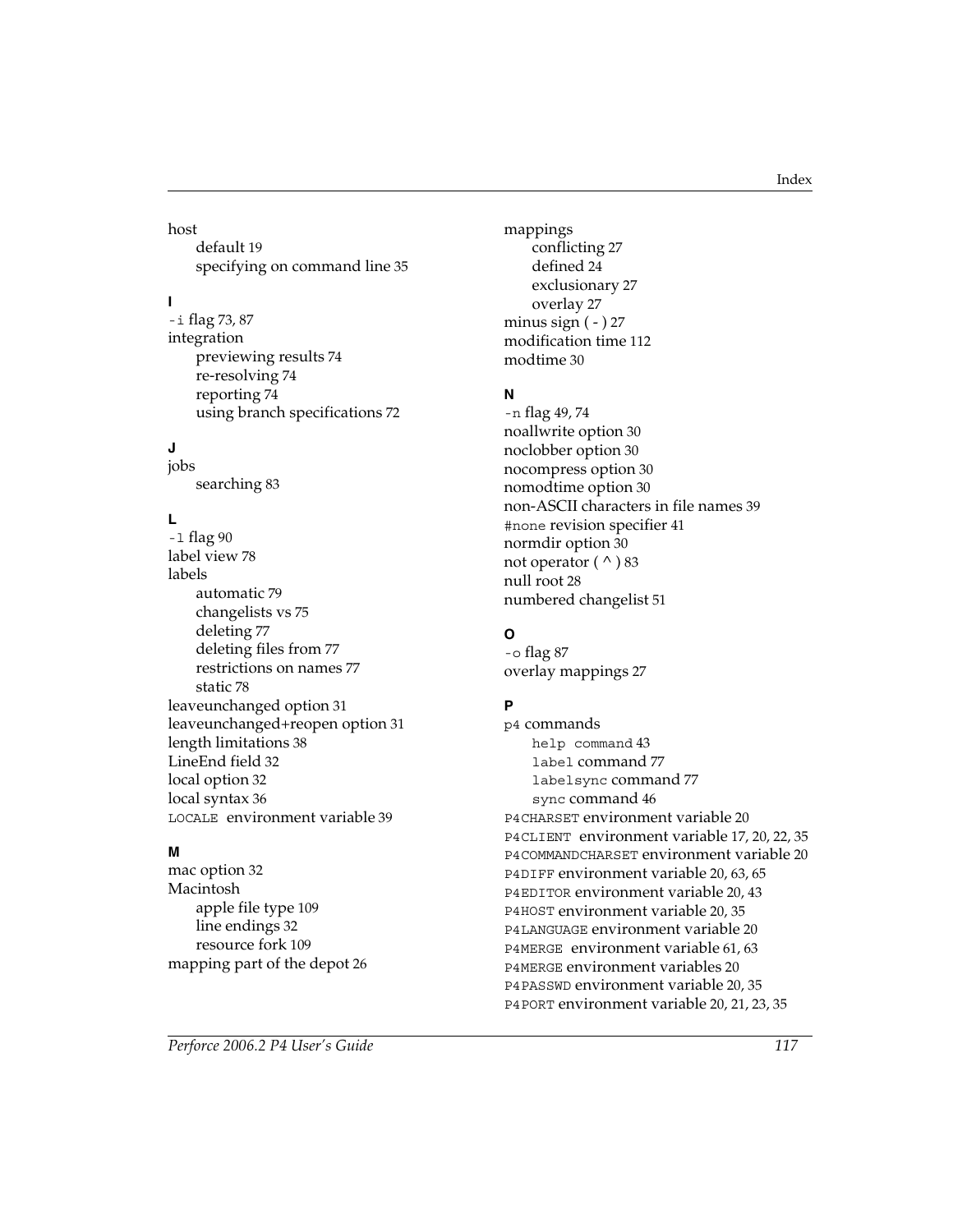P4USER environment variabl[e 20,](#page-19-10) [36](#page-35-1) Perforce synta[x 36](#page-35-4) permissions administrative commands an[d 35](#page-34-7) files in client workspace and [18,](#page-17-1) [48,](#page-47-0) [52](#page-51-4) integration an[d 72](#page-71-2) renaming file[s 53](#page-52-2) working detache[d 55](#page-54-3) port configuring [15,](#page-14-0) [19,](#page-18-1) [20](#page-19-12) defaul[t 19](#page-18-2) error if invalid [24](#page-23-1) specifying on command lin[e 35](#page-34-8) preview delete results [43](#page-42-4) integration results [95](#page-94-0) -n fla[g 74](#page-73-2) resolve results [95](#page-94-1) revert result[s 49](#page-48-2) sync results [43,](#page-42-5) [88,](#page-87-0) [91](#page-90-5) syncing to a label [94](#page-93-2) tagging results [76](#page-75-2) PWD environment variable [35](#page-34-5) Python scripting [35](#page-34-9)

# **Q**

-q fla[g 91](#page-90-2)

#### **R**

-r fla[g 72](#page-71-0) re-resolvin[g 59](#page-58-0) removing files from the client workspace [42](#page-41-2) renumbering of changelists [51](#page-50-3) reserved characters [38](#page-37-2) restrictions binaries stored as tex[t 112](#page-111-1) changing file permission[s 18](#page-17-2) entries in form[s 43](#page-42-6) file name[s 38](#page-37-4) label name[s 77](#page-76-2) name length [38](#page-37-5) non-ASCII characters in file and object

names [39](#page-38-3) relative path component[s 36](#page-35-5) searching jobs [82](#page-81-1) white space in exclusionary mappings [27](#page-26-5) revertunchanged optio[n 31](#page-30-3) revertunchanged+reopen option [31](#page-30-4) revision rang[e 42,](#page-41-3) [73,](#page-72-3) [94,](#page-93-3) [106](#page-105-0) root alternate for different platform[s 28](#page-27-0) changing [29](#page-28-0) defined [22,](#page-21-4) [100](#page-99-0) depot [101](#page-100-0) displaying [97](#page-96-1) null [28](#page-27-3) serve[r 106](#page-105-1)

#### **S**

-s fla[g 53,](#page-52-1) [94](#page-93-1) scriptin[g 35,](#page-34-10) [87](#page-86-2) -sd flag [55](#page-54-0) -se flag [55](#page-54-1) searching jobs [83](#page-82-0) server configuring [19,](#page-18-3) [20,](#page-19-13) [21](#page-20-1) defaul[t 19](#page-18-4) diffing files [54,](#page-53-3) [65](#page-64-1) files in the workspace an[d 18](#page-17-3) specifying on command lin[e 35](#page-34-11) timestamps and [42](#page-41-4) verifying connectio[n 16](#page-15-0) working detached fro[m 55](#page-54-4) share optio[n 32](#page-31-6) spaces in file and path name[s 38](#page-37-6) static labels [78](#page-77-2) SubmitOptions field [31](#page-30-5) submitunchanged option [31](#page-30-6) submitunchanged+reopen optio[n 31](#page-30-7)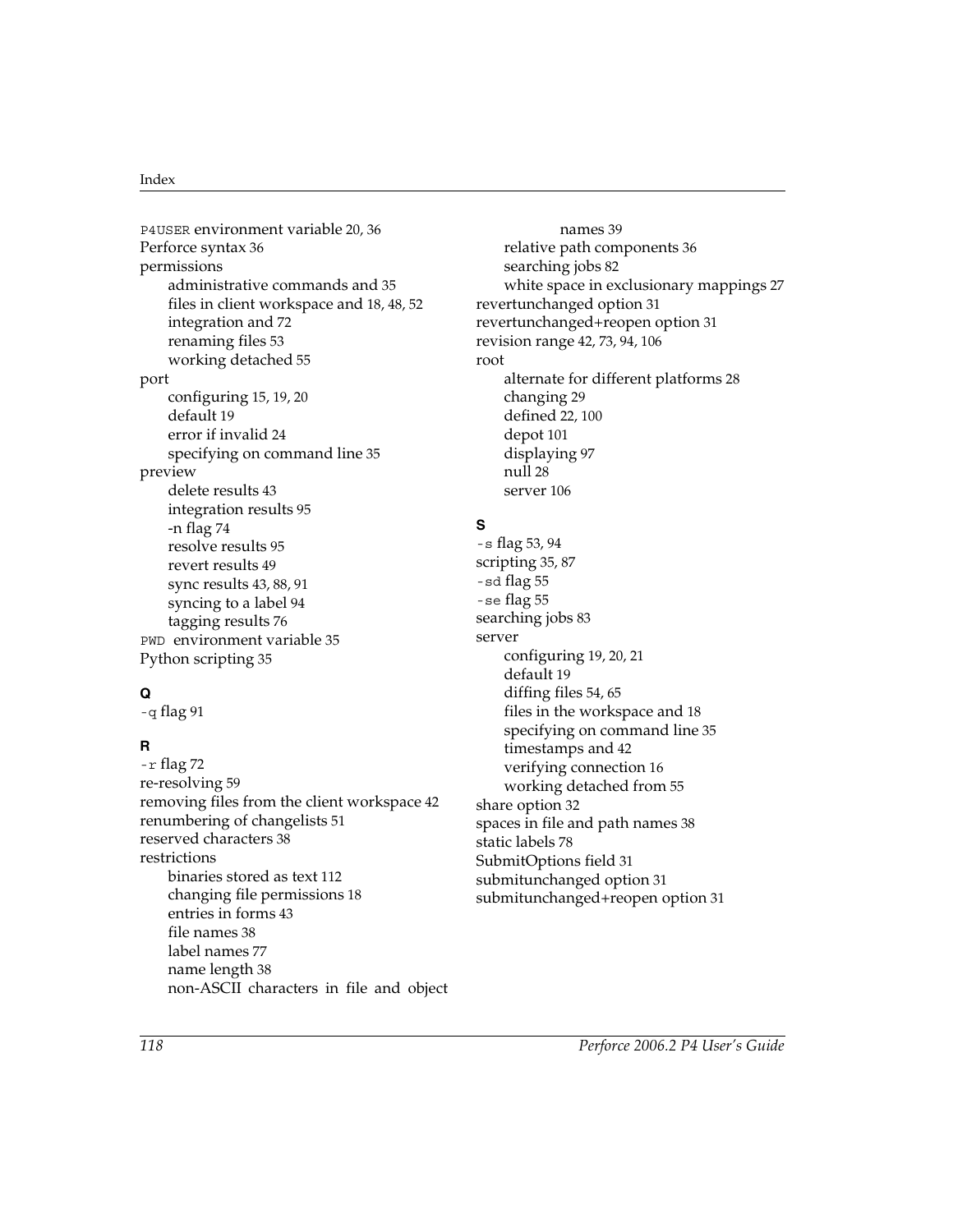#### syntax

branch specifications [70](#page-69-2) command lin[e 35](#page-34-12) file revision[s 40](#page-39-2) integrating using branch specification[s 72](#page-71-3) label vie[w 78](#page-77-3) local [36](#page-35-6) Perforce [36](#page-35-6) view [43](#page-42-7)

# **T**

-t fla[g 109](#page-108-0) team development [45](#page-44-2) timestam[p 112](#page-111-2)

# **U**

UNIX alternate client root[s 28](#page-27-4) comment delimiter (#) [38](#page-37-7) finding locked files [66](#page-65-0) line endings on mounted drives [32](#page-31-7) LOCALE environment variable [39](#page-38-4) path component separator (/) [38](#page-37-8) symlink file typ[e 109](#page-108-3) wildcard (\*) [38](#page-37-9) unix optio[n 32](#page-31-8) unlocked optio[n 30](#page-29-9) UTF-16 [20](#page-19-2)

## **V**

 $-v$  fla[g 61](#page-60-0) version of P4 [36](#page-35-0) View field [29](#page-28-1) views conflicting mappings [27](#page-26-3) labe[l 78](#page-77-1)

## **W**

wildcards client views and [25](#page-24-3) defined [107](#page-106-0) escaping [52](#page-51-5) overview [37](#page-36-2) renaming file[s 53](#page-52-3) reserved characters [38](#page-37-10) restriction on adding files recursivel[y 47](#page-46-0) searching jobs [83](#page-82-2) syncing files using [47](#page-46-2) Windows binary file storage [112](#page-111-1) installatio[n 15](#page-14-1) line ending[s 32](#page-31-9) multiple drives [28](#page-27-1) regional settings [39](#page-38-5) timestamps on DLLs [111](#page-110-1) workspace spanning multiple drive[s 28](#page-27-1) write permission [18](#page-17-4)

# **X**

-x fla[g 55](#page-54-2)